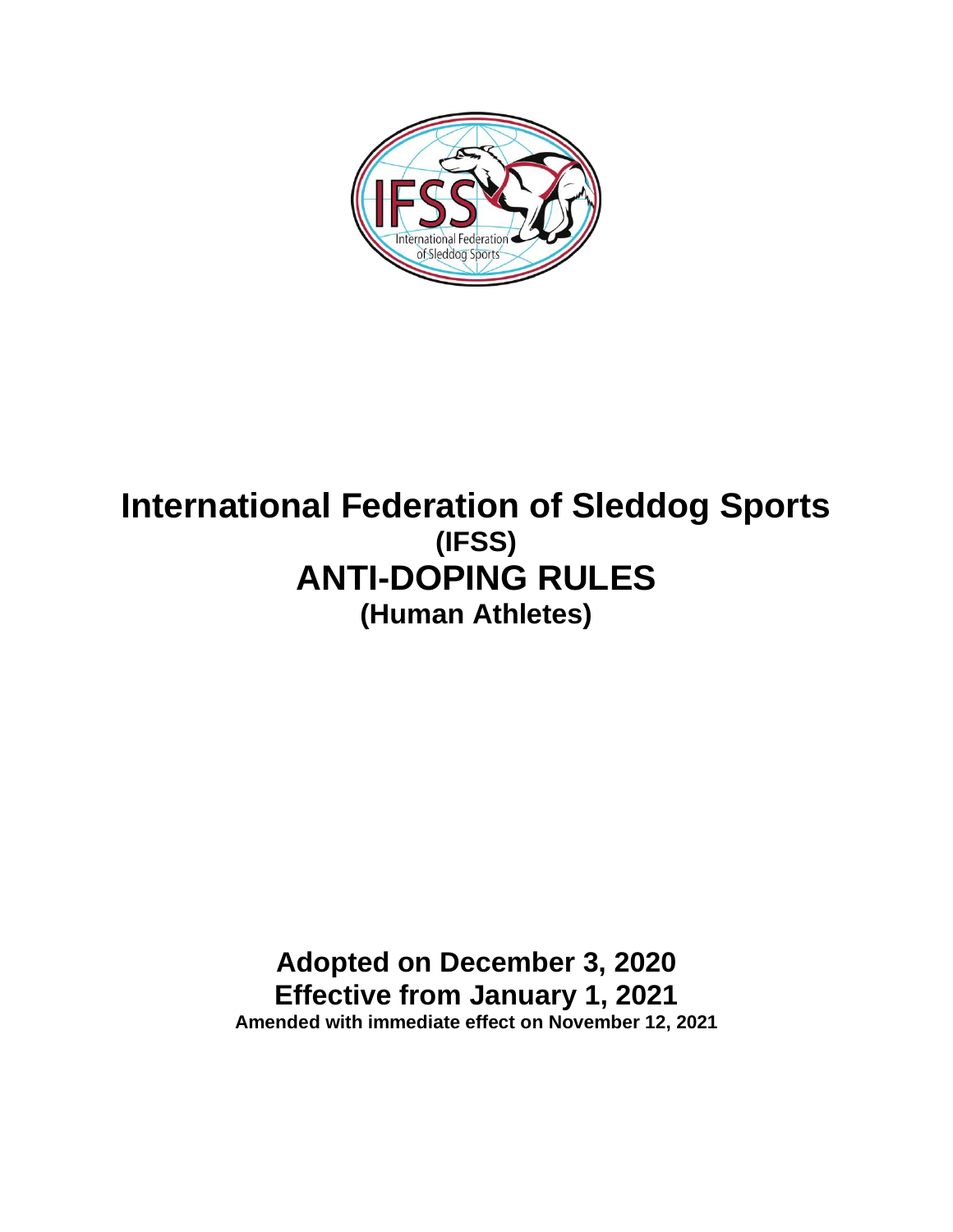| <b>ARTICLE 1</b>  |                                                                   |
|-------------------|-------------------------------------------------------------------|
| <b>ARTICLE 2</b>  |                                                                   |
| <b>ARTICLE 3</b>  |                                                                   |
| <b>ARTICLE 4</b>  |                                                                   |
| <b>ARTICLE 5</b>  |                                                                   |
| <b>ARTICLE 6</b>  |                                                                   |
| <b>ARTICLE 7</b>  | RESULTS MANAGEMENT: RESPONSIBILITY, INITIAL REVIEW, NOTICE AND    |
| <b>ARTICLE 8</b>  | RESULTS MANAGEMENT: RIGHT TO A FAIR HEARING AND NOTICE OF HEARING |
| <b>ARTICLE 9</b>  |                                                                   |
| <b>ARTICLE 10</b> |                                                                   |
| <b>ARTICLE 11</b> |                                                                   |
| <b>ARTICLE 12</b> |                                                                   |
| <b>ARTICLE 13</b> |                                                                   |
| <b>ARTICLE 14</b> |                                                                   |
| <b>ARTICLE 15</b> |                                                                   |
| <b>ARTICLE 16</b> |                                                                   |
| <b>ARTICLE 17</b> |                                                                   |
| <b>ARTICLE 18</b> | ADDITIONAL ROLES AND RESPONSIBILITIES OF NATIONAL FEDERATIONS 53  |
| <b>ARTICLE 19</b> |                                                                   |
| <b>ARTICLE 20</b> |                                                                   |
| <b>ARTICLE 21</b> | ADDITIONAL ROLES AND RESPONSIBILITIES OF ATHLETE SUPPORT          |
| <b>ARTICLE 22</b> | ADDITIONAL ROLES AND RESPONSIBILITIES OF OTHER PERSONS SUBJECT TO |
| <b>ARTICLE 23</b> |                                                                   |
| <b>ARTICLE 24</b> |                                                                   |
| <b>APPENDIX 1</b> |                                                                   |

## **TABLE OF CONTENTS**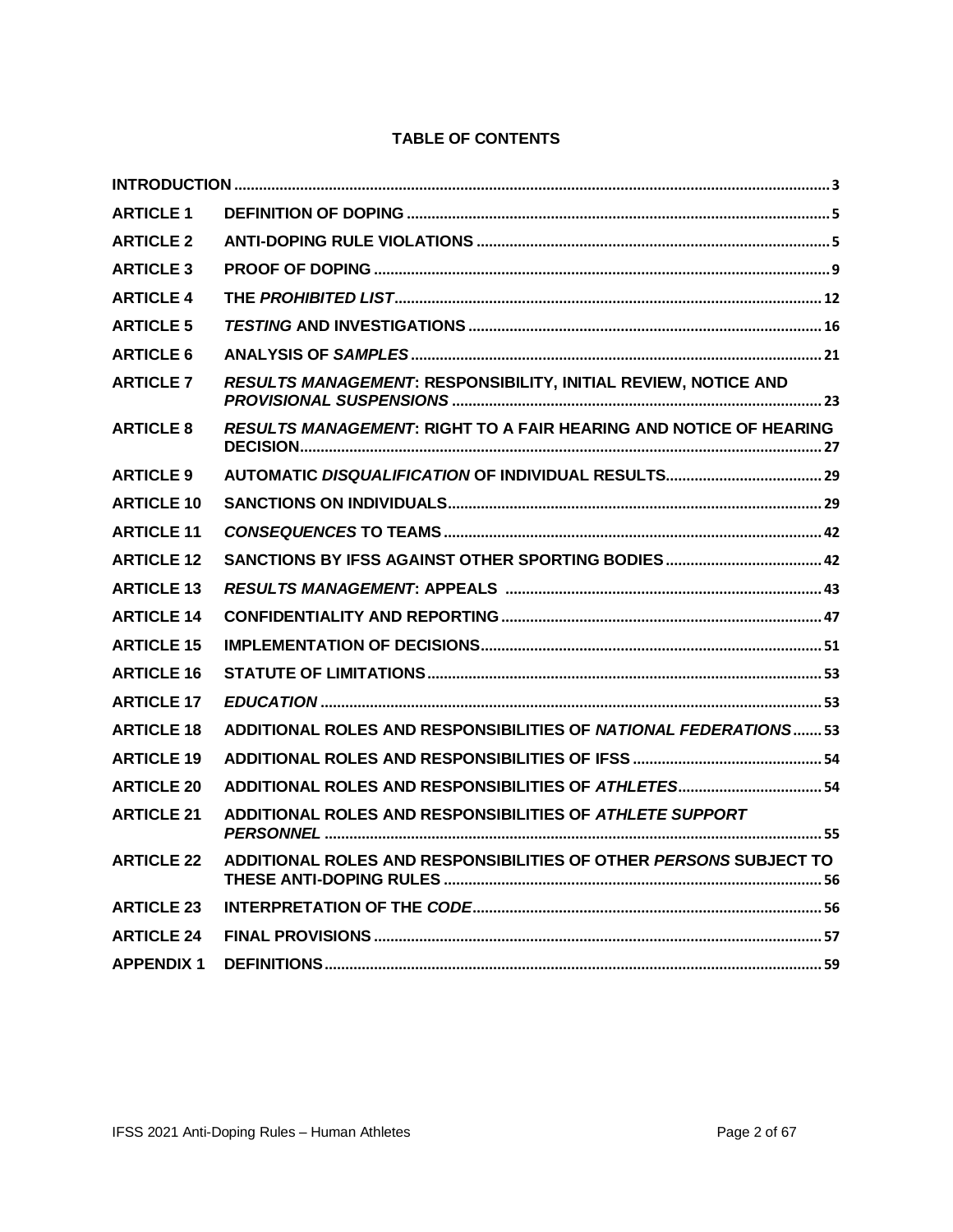#### <span id="page-2-0"></span>**IFSS ANTI-DOPING RULES**

#### **INTRODUCTION**

#### **Preface**

These Anti-Doping Rules are adopted and implemented in accordance with IFSS's responsibilities under the *Code*, and in furtherance of IFSS's continuing efforts to eradicate doping in sport.

These Anti-Doping Rules are sport rules governing the conditions under which sport is played. Aimed at enforcing anti-doping rules in a global and harmonized manner, they are distinct in nature from criminal and civil laws. They are not intended to be subject to or limited by any national requirements and legal standards applicable to criminal or civil proceedings, although they are intended to be applied in a manner which respects the principles of proportionality and human rights. When reviewing the facts and the law of a given case, all courts, arbitral tribunals and other adjudicating bodies should be aware of and respect the distinct nature of these Anti-Doping Rules, which implement the *Code*, and the fact that these rules represent the consensus of a broad spectrum of stakeholders around the world as to what is necessary to protect and ensure fair sport.

As provided in the *Code*, IFSS shall be responsible for conducting all aspects of *Doping Control*. Any aspect of *Doping Control* or anti-doping *Education* may be delegated by IFSS to a *Delegated Third Party,* however, IFSS shall require the *Delegated Third Party* to perform such aspects in compliance with the *Code*, *International Standards*, and these Anti-Doping Rules. IFSS may delegate its adjudication responsibilities and the *Results Management* to the CAS Anti-Doping Division (CAS ADD).

When IFSS has delegated its responsibilities to implement part or all of *Doping Control* to the *Delegated Third Party,* any reference to IFSS in these *Rules* should be intended as a reference to the *Delegated Third Party*, where applicable and within the context of the aforementioned delegation. IFSS shall always remain fully responsible for ensuring that any delegated aspects are performed in compliance with the *Code*.

Italicized terms in these Anti-Doping Rules are defined terms in Appendix 1.

Unless otherwise specified, references to Articles are references to Articles of these Anti-Doping Rules.

## **Fundamental Rationale for the** *Code* **and IFSS's Anti-Doping Rules**

Anti-doping programs are founded on the intrinsic value of sport. This intrinsic value is often referred to as "the spirit of sport": the ethical pursuit of human excellence through the dedicated perfection of each *Athlete's* natural talents.

Anti-doping programs seek to protect the health of *Athletes* and to provide the opportunity for *Athletes* to pursue human excellence without the *Use* of *Prohibited Substances* and *Prohibited Methods*.

Anti-doping programs seek to maintain the integrity of sport in terms of respect for rules, other competitors, fair competition, a level playing field, and the value of clean sport to the world.

The spirit of sport is the celebration of the human spirit, body and mind. It is the essence of Olympism and is reflected in the values we find in and through sport, including:

- Health
- Ethics, fair play and honesty
- *Athletes'* rights as set forth in the *Code*
- Excellence in performance
- Character and *Education*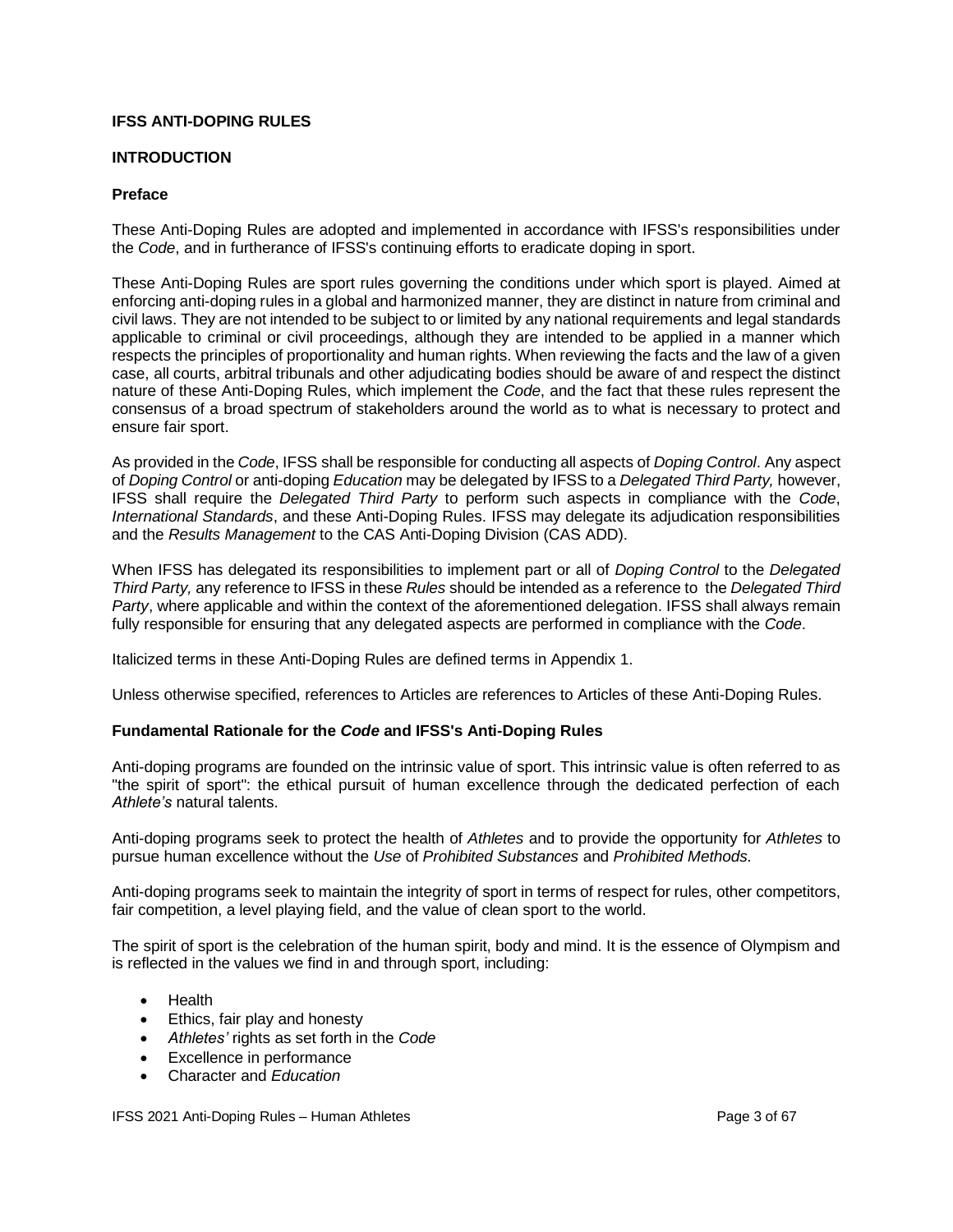- Fun and joy
- Teamwork
- Dedication and commitment
- Respect for rules and laws
- Respect for self and other *Participants*
- **Courage**
- Community and solidarity

The spirit of sport is expressed in how we play true.

Doping is fundamentally contrary to the spirit of sport.

#### **Scope of these Anti-Doping Rules**

These Anti-Doping Rules shall apply to:

- (a) IFSS, including its board members, directors, officers and specified employees, and *Delegated Third Parties* and their employees, who are involved in any aspect of *Doping Control*;
- (b) each of its *National Federations, Provisional* or *Associate Members*, including their board members, directors, officers and specified employees, and *Delegated Third Parties* and their employees, who are involved in any aspect of *Doping Control*;
- (c) the following *Athletes*, *Athlete Support Personnel* and other *Persons*:
	- (i) all *Athletes* and *Athlete Support Personnel* who are members of IFSS, or of any *National Federation, Provisional or Associate Members*, or of any member or affiliate organization of any *National Federation, Provisional or Associate Member* (including any clubs, teams, associations, or leagues);
	- (ii) all *Athletes* and *Athlete Support Personnel* who participate in such capacity in *Events*, *Competitions* and other activities organized, convened, authorized or recognized by IFSS, or any *National Federation*, *Provisional* or *Associate Members* or by any member or affiliate organization of any *National Federation, Provisional or Associate Member* (including any clubs, teams, associations, or leagues), wherever held;
	- (iii) any other *Athlete* or *Athlete Support Personnel* or other *Person* who, by virtue of an accreditation, a license or other contractual arrangement, or otherwise, is subject to the authority of IFSS, or of any *National Federation*, *Provisional* or *Associate Member* or of any member or affiliate organization of any *National Federation, Provisional or Associate Members* (including any clubs, teams, associations, or leagues), for purposes of antidoping; and
	- (iv) *Athletes* who are not regular members of IFSS or of one of its *National Federations* but who want to be eligible to compete in a particular *International Event*.

Each of the abovementioned *Persons* is deemed, as a condition of his or her participation or involvement in the sport, to have agreed to and be bound by these Anti-Doping Rules, and to have submitted to the authority of IFSS to enforce these Anti-Doping Rules, including any *Consequences* for the breach thereof, and to the jurisdiction of the hearing panels specified in Article 8 and Article 13 to hear and determine cases and appeals brought under these Anti-Doping Rules. **1**

**<sup>1</sup>** *[Comment: Where the Code requires a Person other than an Athlete or Athlete Support Person to be bound by the Code, such Person would of course not be subject to Sample collection or Testing, and would not be charged with an anti-doping rule violation under the Code for Use or Possession of a Prohibited Substance or Prohibited Method. Rather, such Person would only be subject to discipline for a violation of Code Articles 2.5 (Tampering), 2.7 (Trafficking), 2.8 (Administration), 2.9 (Complicity), 2.10*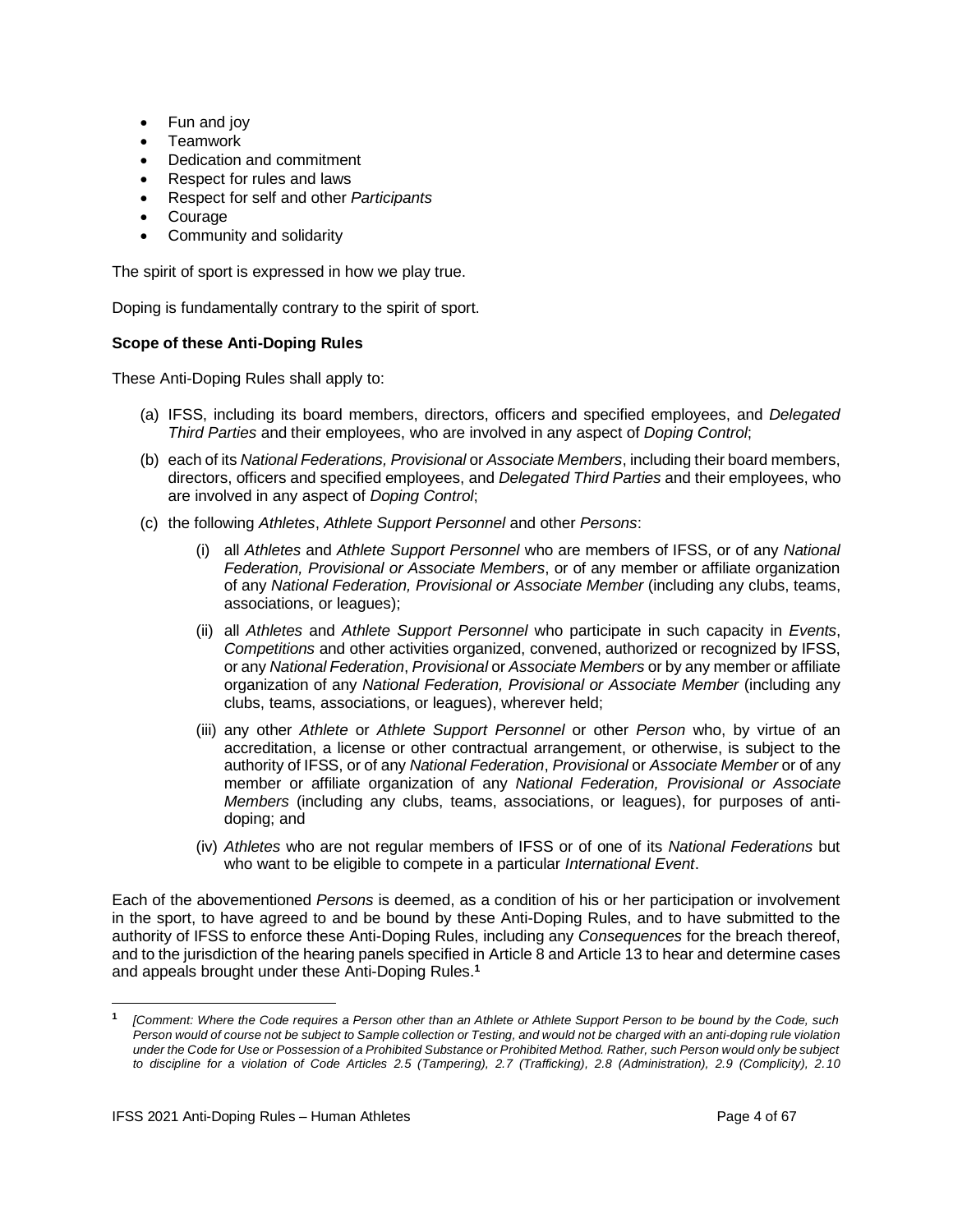Within the overall pool of *Athletes* set out above who are bound by and required to comply with these Anti-Doping Rules, the following *Athletes* shall be considered to be *International-Level Athletes* for the purposes of these Anti-Doping Rules, and, therefore, the specific provisions in these Anti-Doping Rules applicable to *International-Level Athletes* (e.g., *Testing*, *TUEs*, whereabouts, and *Results Management*) shall apply to such *Athletes*:

- (a) *Athletes* included in the IFSS *Registered Testing Pool*, *Testing Pool* or any *Other Pool* if established by IFSS;
- (b) Medal winning *Athletes* in the most recent World Championships in any of the specified competition classes published on the IFSS website at the following link, [https://sleddogsport.net/.](https://sleddogsport.net/)
- (c) *Athletes* with excellent performance in other international *Events* in the specified competition classes, as decided by the IFSS Anti-Doping Committee.

The inclusion of *Athletes* in the group of *International-Level Athletes* will be updated prior to each season, after each World Championship and/or whenever otherwise necessary. New athletes included as well as athletes excluded will be immediately informed by the Anti-Doping Committee.

## <span id="page-4-0"></span>**ARTICLE 1 DEFINITION OF DOPING**

Doping is defined as the occurrence of one or more of the anti-doping rule violations set forth in Article 2.1 through Article 2.11 of these Anti-Doping Rules.

## <span id="page-4-1"></span>**ARTICLE 2 ANTI-DOPING RULE VIOLATIONS**

The purpose of Article 2 is to specify the circumstances and conduct which constitute anti-doping rule violations. Hearings in doping cases will proceed based on the assertion that one or more of these specific rules have been violated.

*Athletes* or other *Persons* shall be responsible for knowing what constitutes an anti-doping rule violation and the substances and methods which have been included on the *Prohibited List*.

The following constitute anti-doping rule violations:

## **2.1 Presence of a** *Prohibited Substance* **or its** *Metabolites* **or** *Markers* **in an** *Athlete's Sample*

**2.1.1** It is the *Athletes'* personal duty to ensure that no *Prohibited Substance* enters their bodies. *Athletes* are responsible for any *Prohibited Substance* or its *Metabolites* or *Markers* found to be present in their *Samples*. Accordingly, it is not necessary that intent, *Fault*, *Negligence* or knowing *Use* on the *Athlete's* part be demonstrated in order to establish an anti-doping rule violation under Article 2.1. **<sup>2</sup>**

*<sup>(</sup>Prohibited Association) and 2.11 (Retaliation). Furthermore, such Person would be subject to the additional roles and responsibilities according to Code Article 21.3. Also, the obligation to require an employee to be bound by the Code is subject to applicable law.*

*IFSS shall ensure that, as per Article 19 of these Anti-Doping Rules, any arrangements with their board members, directors, officers, and specified employees, as well as with the Delegated Third Parties and their employees – either employment, contractual or otherwise – have explicit provisions incorporated according to which such Persons are bound by, agree to comply with these Anti-Doping Rules, and agree on the IFSS's authority to solve the anti-doping cases.]*

**<sup>2</sup>** *[Comment to Article 2.1.1: An anti-doping rule violation is committed under this Article without regard to an Athlete's Fault. This rule has been referred to in various CAS decisions as "Strict Liability". An Athlete's Fault is taken into consideration in determining the Consequences of this anti-doping rule violation under Article 10. This principle has consistently been upheld by CAS.]*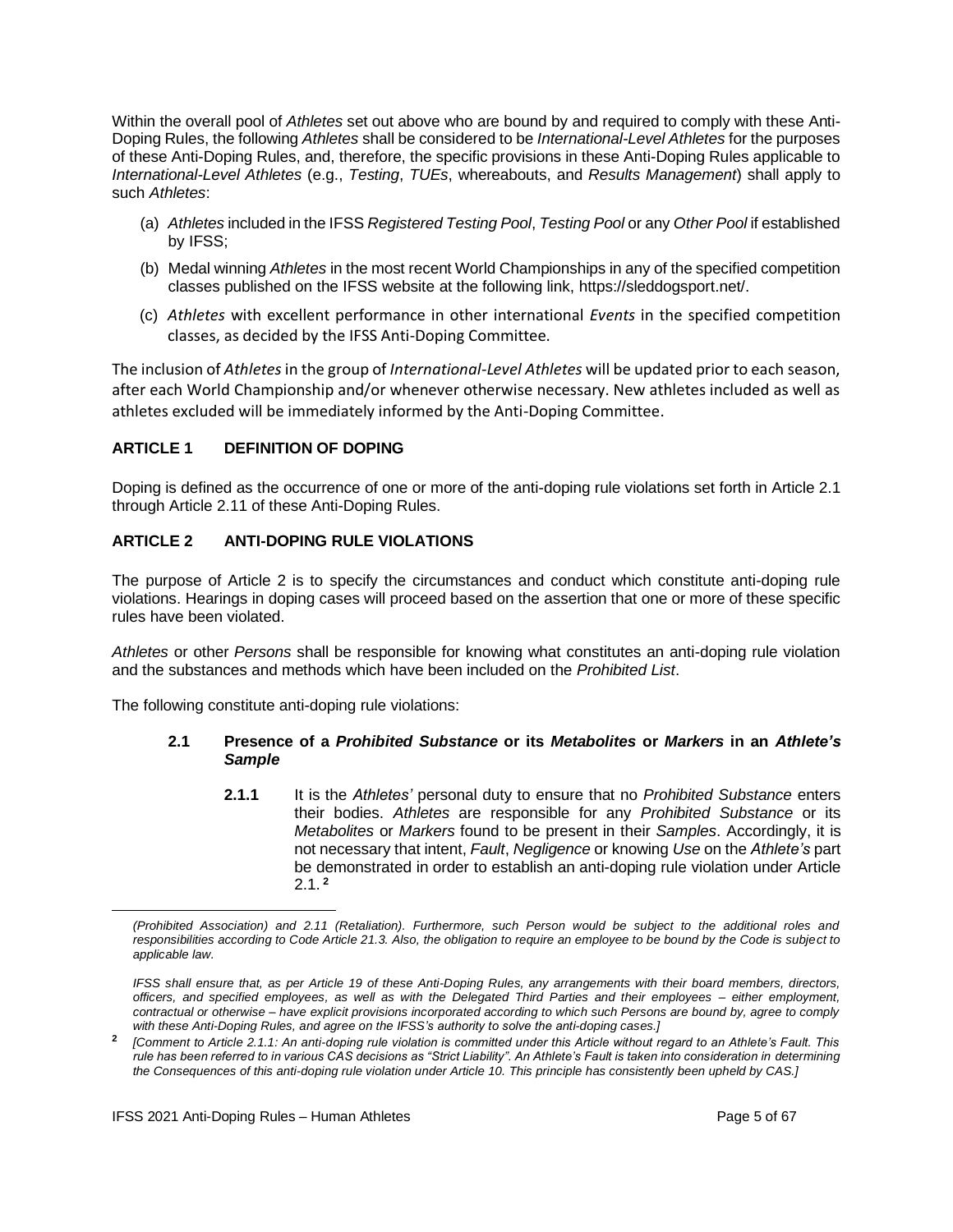- **2.1.2** Sufficient proof of an anti-doping rule violation under Article 2.1 is established by any of the following: presence of a *Prohibited Substance* or its *Metabolites* or *Markers* in the *Athlete's* A *Sample* where the *Athlete* waives analysis of the B *Sample* and the B *Sample* is not analyzed; or, where the *Athlete's* B *Sample* is analyzed and the analysis of the *Athlete's* B *Sample* confirms the presence of the *Prohibited Substance* or its *Metabolites* or *Markers* found in the *Athlete's* A *Sample*; or where the *Athlete's* A or B *Sample* is split into two (2) parts and the analysis of the confirmation part of the split *Sample* confirms the presence of the *Prohibited Substance* or its *Metabolites* or *Markers* found in the first part of the split *Sample* or the *Athlete* waives analysis of the confirmation part of the split *Sample*. **3**
- **2.1.3** Excepting those substances for which a *Decision Limit* is specifically identified in the *Prohibited List* or a *Technical Document*, the presence of any reported quantity of a *Prohibited Substance* or its *Metabolites* or *Markers* in an *Athlete's Sample* shall constitute an anti-doping rule violation.
- **2.1.4** As an exception to the general rule of Article 2.1, the *Prohibited List*, *International Standards* or *Technical Documents* may establish special criteria for reporting or the evaluation of certain *Prohibited Substances*.

#### **2.2** *Use* **or** *Attempted Use* **by an** *Athlete* **of a** *Prohibited Substance* **or a** *Prohibited Method* **<sup>4</sup>**

- **2.2.1** It is the *Athletes'* personal duty to ensure that no *Prohibited Substance* enters their bodies and that no *Prohibited Method* is *Used*. Accordingly, it is not necessary that intent, *Fault*, *Negligence* or knowing *Use* on the *Athlete's* part be demonstrated in order to establish an anti-doping rule violation for *Use* of a *Prohibited Substance* or a *Prohibited Method*.
- **2.2.2** The success or failure of the *Use* or *Attempted Use* of a *Prohibited Substance* or *Prohibited Method* is not material. It is sufficient that the *Prohibited Substance* or *Prohibited Method* was *Used* or *Attempted* to be *Used* for an anti-doping rule violation to be committed.**<sup>5</sup>**

*For example, Use may be established based upon reliable analytical data from the analysis of an A Sample (without confirmation from an analysis of a B Sample) or from the analysis of a B Sample alone where the Anti-Doping Organization provides a satisfactory explanation for the lack of confirmation in the other Sample.]*

**<sup>3</sup>** *[Comment to Article 2.1.2: The Anti-Doping Organization with Results Management responsibility may, at its discretion, choose to have the B Sample analyzed even if the Athlete does not request the analysis of the B Sample.]*

**<sup>4</sup>** *[Comment to Article 2.2: It has always been the case that Use or Attempted Use of a Prohibited Substance or Prohibited Method may be established by any reliable means. As noted in the Comment to Article 3.2, unlike the proof required to establish an antidoping rule violation under Article 2.1, Use or Attempted Use may also be established by other reliable means such as admissions by the Athlete, witness statements, documentary evidence, conclusions drawn from longitudinal profiling, including data collected as part of the Athlete Biological Passport, or other analytical information which does not otherwise satisfy all the requirements to establish "Presence" of a Prohibited Substance under Article 2.1.* 

**<sup>5</sup>** *[Comment to Article 2.2.2: Demonstrating the "Attempted Use" of a Prohibited Substance or a Prohibited Method requires proof of intent on the Athlete's part. The fact that intent may be required to prove this particular anti-doping rule violation does not undermine the Strict Liability principle established for violations of Article 2.1 and violations of Article 2.2 in respect of Use of a Prohibited Substance or Prohibited Method.* 

*An Athlete's Use of a Prohibited Substance constitutes an anti-doping rule violation unless such substance is not prohibited Outof-Competition and the Athlete's Use takes place Out-of-Competition. (However, the presence of a Prohibited Substance or its*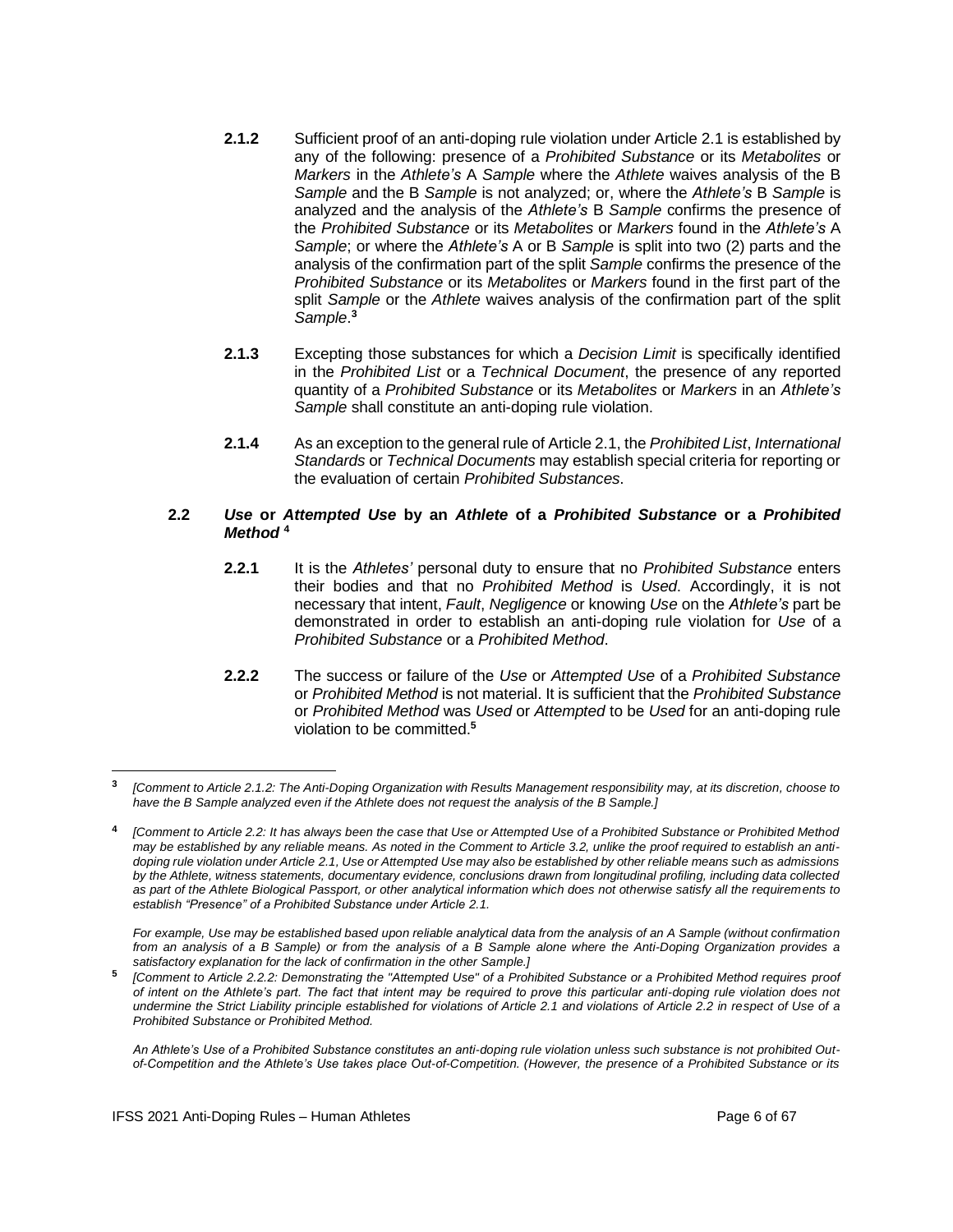## **2.3 Evading, Refusing or Failing to Submit to** *Sample* **Collection by an** *Athlete*

Evading *Sample* collection; or refusing or failing to submit to *Sample* collection without compelling justification after notification by a duly authorized *Person*. **6**

#### **2.4 Whereabouts Failures by an** *Athlete*

Any combination of three (3) missed tests and/or filing failures, as defined in the *International Standard* for *Results Management*, within a twelve (12) month period by an *Athlete* in a *Registered Testing Pool.*

#### **2.5** *Tampering* **or** *Attempted Tampering* **with any Part of** *Doping Control* **by an** *Athlete* **or Other** *Person*

## **2.6** *Possession* **of a** *Prohibited Substance* **or a** *Prohibited Method* **by an** *Athlete* **or**  *Athlete Support Person*

- **2.6.1** *Possession* by an *Athlete In-Competition* of any *Prohibited Substance* or any *Prohibited Method*, or *Possession* by an *Athlete Out-of-Competition* of any *Prohibited Substance* or any *Prohibited Method* which is prohibited *Out-of-Competition* unless the *Athlete* establishes that the *Possession* is consistent with a *Therapeutic Use Exemption* ("*TUE*") granted in accordance with Article 4.4 or other acceptable justification.
- **2.6.2** *Possession* by an *Athlete Support Person In-Competition* of any *Prohibited Substance* or any *Prohibited Method*, or *Possession* by an *Athlete Support Person Out-of-Competition* of any *Prohibited Substance* or any *Prohibited Method* which is prohibited *Out-of-Competition* in connection with an *Athlete*, *Competition* or training, unless the *Athlete Support Person* establishes that the *Possession* is consistent with a *TUE* granted to an *Athlete* in accordance with Article 4.4 or other acceptable justification. **<sup>7</sup>**
- **2.7** *Trafficking* **or** *Attempted Trafficking* **in any** *Prohibited Substance* **or** *Prohibited Method* **by an** *Athlete* **or Other** *Person*
- **2.8** *Administration* **or** *Attempted Administration* **by an** *Athlete* **or Other** *Person* **to any**  *Athlete In-Competition* **of any** *Prohibited Substance* **or** *Prohibited Method***, or**  *Administration* **or** *Attempted Administration* **to any** *Athlete Out-of-Competition* **of**

*Metabolites or Markers in a Sample collected In-Competition is a violation of Article 2.1 regardless of when that substance might have been administered.)]*

**<sup>6</sup>** *[Comment to Article 2.3: For example, it would be an anti-doping rule violation of "evading Sample collection" if it were established that an Athlete was deliberately avoiding a Doping Control official to evade notification or Testing. A violation of "failing to submit to Sample collection" may be based on either intentional or negligent conduct of the Athlete, while "evading" or "refusing" Sample collection contemplates intentional conduct by the Athlete.]*

**<sup>7</sup>** *[Comment to Articles 2.6.1 and 2.6.2: Acceptable justification would not include, for example, buying or Possessing a Prohibited Substance for purposes of giving it to a friend or relative, except under justifiable medical circumstances where that Person had a physician's prescription, e.g., buying Insulin for a diabetic child.]*

*<sup>[</sup>Comment to Article 2.6.1 and 2.6.2: Acceptable justification may include, for example, (a) an Athlete or a team doctor carrying Prohibited Substances or Prohibited Methods for dealing with acute and emergency situations (e.g., an epinephrine auto-injector), or (b) an Athlete Possessing a Prohibited Substance or Prohibited Method for therapeutic reasons shortly prior to applying for and receiving a determination on a TUE.]*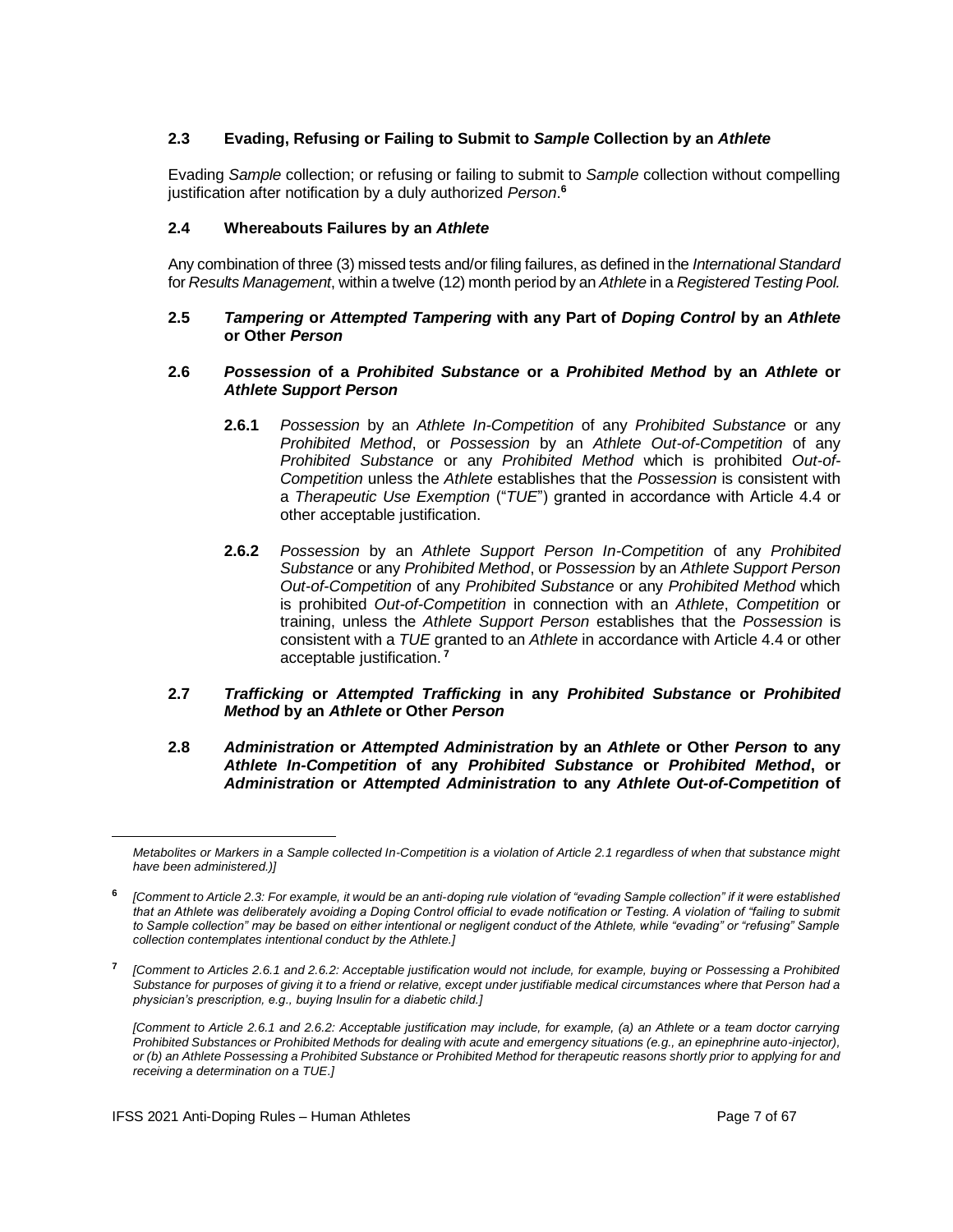#### **any** *Prohibited Substance* **or any** *Prohibited Method* **that is Prohibited** *Out-of-Competition*

## **2.9 Complicity or** *Attempted Complicity* **by an** *Athlete* **or Other** *Person*

Assisting, encouraging, aiding, abetting, conspiring, covering up or any other type of intentional complicity or *Attempted* complicity involving an anti-doping rule violation, *Attempted* anti-doping rule violation or violation of Article 10.14.1 by another *Person*. **8**

## **2.10 Prohibited Association by an** *Athlete* **or Other** *Person*

- **2.10.1** Association by an *Athlete* or other *Person* subject to the authority of an *Anti-Doping Organization* in a professional or sport-related capacity with any *Athlete Support Person* who:
	- **2.10.1.1** If subject to the authority of an *Anti-Doping Organization*, is serving a period of *Ineligibility*; or
	- **2.10.1.2** If not subject to the authority of an *Anti-Doping Organization* and where *Ineligibility* has not been addressed in a *Results Management* process pursuant to the *Code*, has been convicted or found in a criminal, disciplinary or professional proceeding to have engaged in conduct which would have constituted a violation of anti-doping rules if *Code*compliant rules had been applicable to such *Person.* The disqualifying status of such *Person* shall be in force for the longer of six (6) years from the criminal, professional or disciplinary decision or the duration of the criminal, disciplinary or professional sanction imposed; or
	- **2.10.1.3** Is serving as a front or intermediary for an individual described in Article 2.10.1.1 or 2.10.1.2.
- **2.10.2** To establish a violation of Article 2.10, an *Anti-Doping Organization* must establish that the *Athlete* or other *Person* knew of the *Athlete Support Person'*s disqualifying status.

The burden shall be on the *Athlete* or other *Person* to establish that any association with an *Athlete Support Person* described in Article 2.10.1.1 or 2.10.1.2 is not in a professional or sport-related capacity and/or that such association could not have been reasonably avoided.

*Anti-Doping Organizations* that are aware of *Athlete Support Personnel* who meet the criteria described in Article 2.10.1.1, 2.10.1.2, or 2.10.1.3 shall submit that information to *WADA*. **9**

**<sup>8</sup>** *[Comment to Article 2.9: Complicity or Attempted Complicity may include either physical or psychological assistance.]*

**<sup>9</sup>** *[Comment to Article 2.10: Athletes and other Persons must not work with coaches, trainers, physicians or other Athlete Support Personnel who are Ineligible on account of an anti-doping rule violation or who have been criminally convicted or professionally disciplined in relation to doping. This also prohibits association with any other Athlete who is acting as a coach or Athlete Support Person while serving a period of Ineligibility. Some examples of the types of association which are prohibited include: obtaining training, strategy, technique, nutrition or medical advice; obtaining therapy, treatment or prescriptions; providing any bodily products for analysis; or allowing the Athlete Support Person to serve as an agent or representative. Prohibited association need not involve any form of compensation.*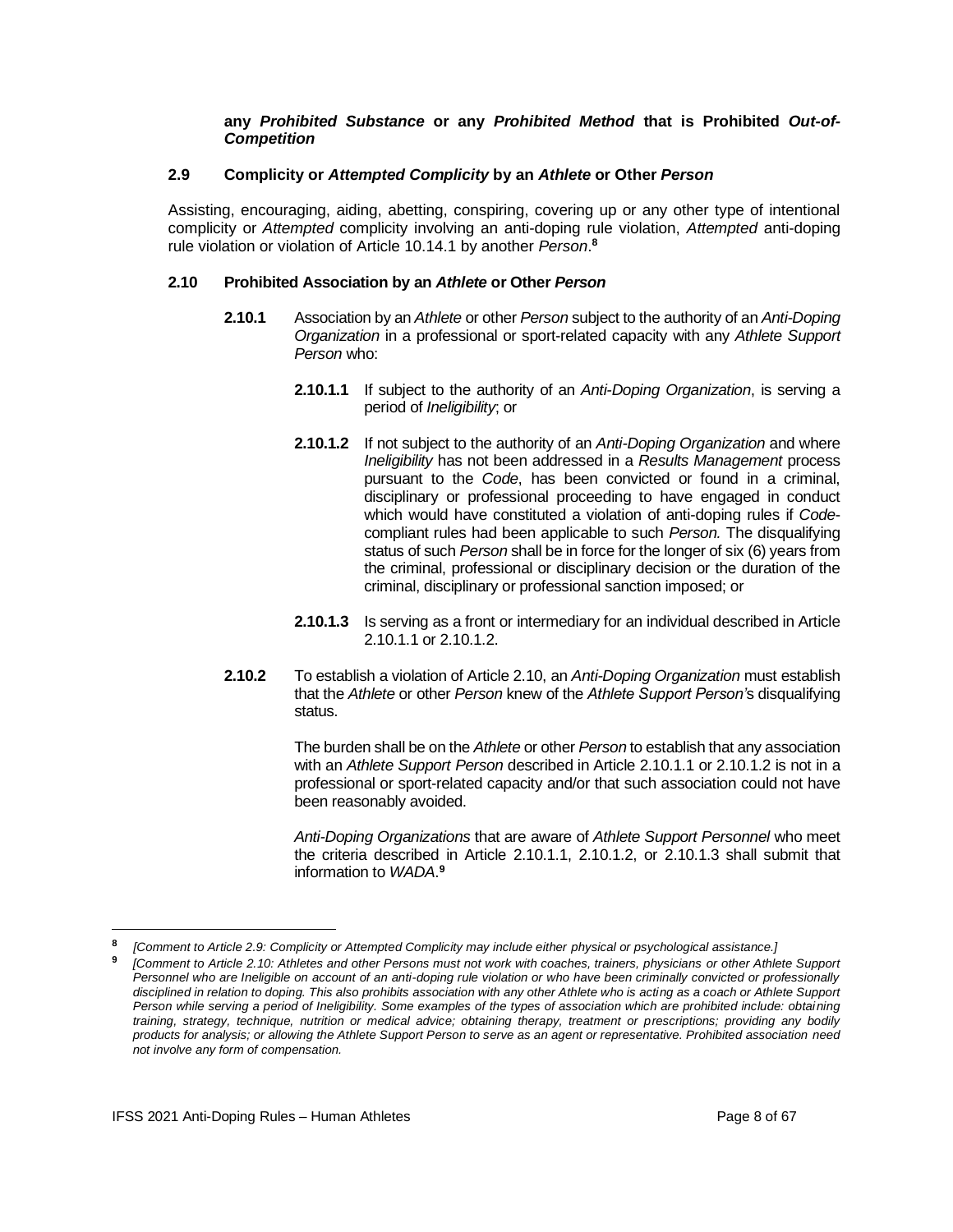## **2.11 Acts by an** *Athlete* **or Other** *Person* **to Discourage or Retaliate Against Reporting to Authorities**

Where such conduct does not otherwise constitute a violation of Article 2.5:

- **2.11.1** Any act which threatens or seeks to intimidate another *Person* with the intent of discouraging the *Person* from the good-faith reporting of information that relates to an alleged anti-doping rule violation or alleged non-compliance with the *Code* to *WADA*, an *Anti-Doping Organization*, law enforcement, regulatory or professional disciplinary body, hearing body or *Person* conducting an investigation for *WADA* or an *Anti-Doping Organization*.
- **2.11.2** Retaliation against a *Person* who, in good faith, has provided evidence or information that relates to an alleged anti-doping rule violation or alleged noncompliance with the *Code* to *WADA*, an *Anti-Doping Organization*, law enforcement, regulatory or professional disciplinary body, hearing body or *Person* conducting an investigation for *WADA* or an *Anti-Doping Organization*.

For purposes of Article 2.11, retaliation, threatening and intimidation include an act taken against such *Person* either because the act lacks a good faith basis or is a disproportionate response.**<sup>10</sup>**

## <span id="page-8-0"></span>**ARTICLE 3 PROOF OF DOPING**

## **3.1 Burdens and Standards of Proof**

IFSS shall have the burden of establishing that an anti-doping rule violation has occurred. The standard of proof shall be whether IFSS has established an anti-doping rule violation to the comfortable satisfaction of the hearing panel bearing in mind the seriousness of the allegation which is made. This standard of proof in all cases is greater than a mere balance of probability but less than proof beyond a reasonable doubt. Where these Anti-Doping Rules place the burden of proof upon the *Athlete* or other *Person* alleged to have committed an anti-doping rule violation to rebut a presumption or establish specified facts or circumstances, except as provided in Articles 3.2.2 and 3.2.3, the standard of proof shall be by a balance of probability.**<sup>11</sup>**

## **3.2 Methods of Establishing Facts and Presumptions**

**<sup>11</sup>** *[Comment to Article 3.1: This standard of proof required to be met by IFSS is comparable to the standard which is applied in most countries to cases involving professional misconduct.]*

*While Article 2.10 does not require the Anti-Doping Organization to notify the Athlete or other Person about the Athlete Support Person's disqualifying status, such notice, if provided, would be important evidence to establish that the Athlete or other Person knew about the disqualifying status of the Athlete Support Person.]*

**<sup>10</sup>** *[Comment to Article 2.11.2: This Article is intended to protect Persons who make good faith reports, and does not protect Persons who knowingly make false reports.]*

*<sup>[</sup>Comment to Article 2.11.2: Retaliation would include, for example, actions that threaten the physical or mental well-being or economic interests of the reporting Persons, their families or associates. Retaliation would not include an Anti-Doping Organization asserting in good faith an anti-doping rule violation against the reporting Person. For purposes of Article 2.11, a report is not made in good faith where the Person making the report knows the report to be false.]*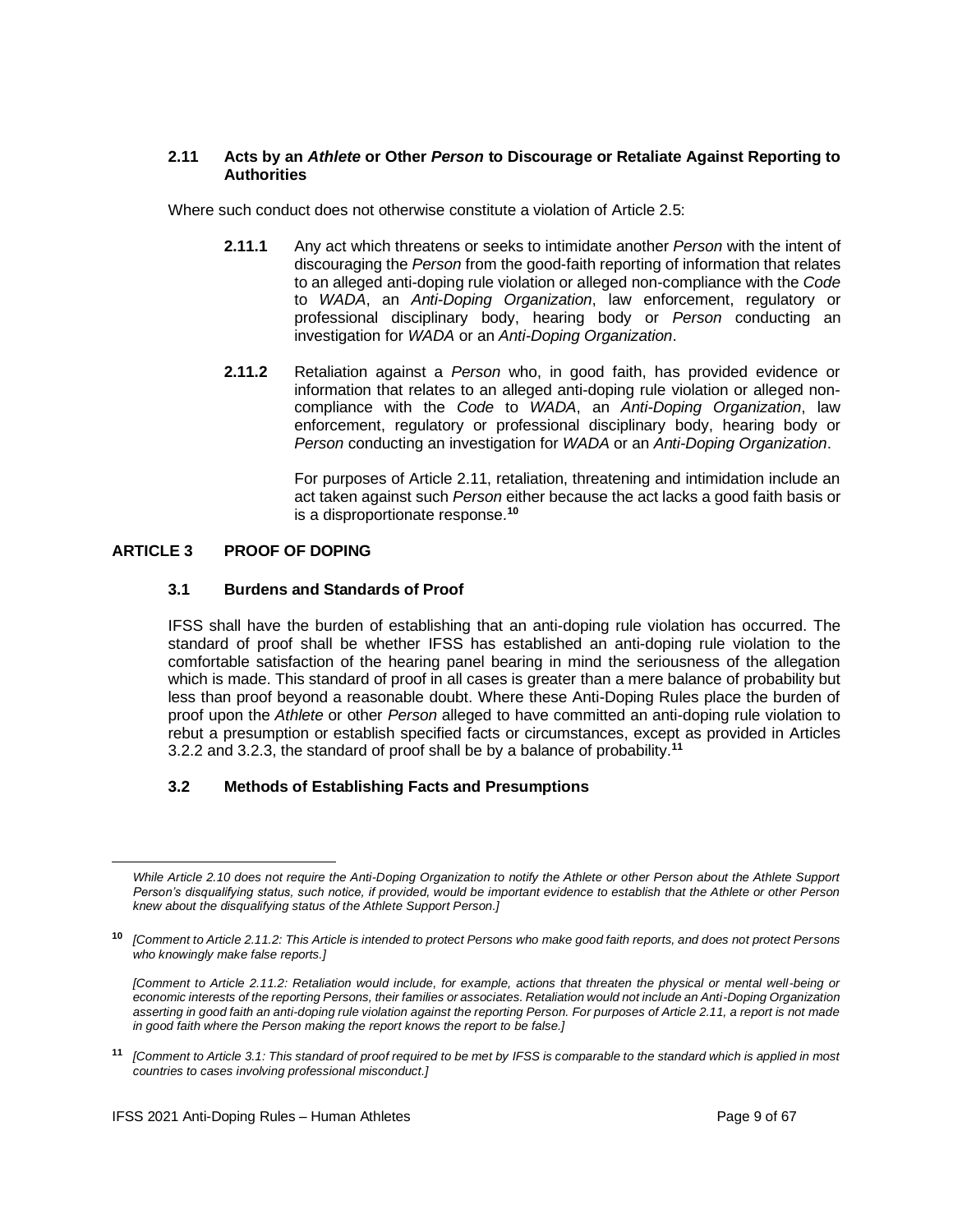Facts related to anti-doping rule violations may be established by any reliable means, including admissions.**<sup>12</sup>** The following rules of proof shall be applicable in doping cases:

- **3.2.1** Analytical methods or *Decision Limits* approved by *WADA* after consultation within the relevant scientific community or which have been the subject of peer review are presumed to be scientifically valid. Any *Athlete* or other *Person* seeking to challenge whether the conditions for such presumption have been met or to rebut this presumption of scientific validity shall, as a condition precedent to any such challenge, first notify *WADA* of the challenge and the basis of the challenge. The initial hearing body, appellate body or *CAS*, on its own initiative, may also inform *WADA* of any such challenge. Within ten (10) days of *WADA's* receipt of such notice and the case file related to such challenge, *WADA* shall also have the right to intervene as a party, appear as amicus curiae or otherwise provide evidence in such proceeding. In cases before *CAS*, at *WADA*'s request, the *CAS* panel shall appoint an appropriate scientific expert to assist the panel in its evaluation of the challenge.**<sup>13</sup>**
- **3.2.2** *WADA*-accredited laboratories, and other laboratories approved by *WADA*, are presumed to have conducted *Sample* analysis and custodial procedures in accordance with the *International Standard* for Laboratories. The *Athlete* or other *Person* may rebut this presumption by establishing that a departure from the *International Standard* for Laboratories occurred which could reasonably have caused the *Adverse Analytical Finding*.

If the *Athlete* or other *Person* rebuts the preceding presumption by showing that a departure from the *International Standard* for Laboratories occurred which could reasonably have caused the *Adverse Analytical Finding*, then IFSS shall have the burden to establish that such departure did not cause the *Adverse Analytical Finding*. **14**

**3.2.3** Departures from any other *International Standard* or other anti-doping rule or policy set forth in the *Code* or these Anti-Doping Rules shall not invalidate analytical results or other evidence of an anti-doping rule violation, and shall not constitute a defense to an anti-doping rule violation;**<sup>15</sup>** provided, however, if the

**<sup>12</sup>** *[Comment to Article 3.2: For example, IFSS may establish an anti-doping rule violation under Article 2.2 based on the Athlete's admissions, the credible testimony of third Persons, reliable documentary evidence, reliable analytical data from either an A or B Sample as provided in the Comments to Article 2.2, or conclusions drawn from the profile of a series of the Athlete's blood or urine Samples, such as data from the Athlete Biological Passport.]*

**<sup>13</sup>** *[Comment to Article 3.2.1: For certain Prohibited Substances, WADA may instruct WADA-accredited laboratories not to report Samples as an Adverse Analytical Finding if the estimated concentration of the Prohibited Substance or its Metabolites or Markers is below a Minimum Reporting Level. WADA's decision in determining that Minimum Reporting Level or in determining which Prohibited Substances should be subject to Minimum Reporting Levels shall not be subject to challenge. Further, the laboratory's*  estimated concentration of such Prohibited Substance in a Sample may only be an estimate. In no event shall the possibility that *the exact concentration of the Prohibited Substance in the Sample may be below the Minimum Reporting Level constitute a defense to an anti-doping rule violation based on the presence of that Prohibited Substance in the Sample.]*

**<sup>14</sup>** *[Comment to Article 3.2.2: The burden is on the Athlete or other Person to establish, by a balance of probability, a departure from the International Standard for Laboratories that could reasonably have caused the Adverse Analytical Finding. Thus, once the Athlete or other Person establishes the departure by a balance of probability, the Athlete or other Person's burden on causation is the somewhat lower standard of proof – "could reasonably have caused." If the Athlete or other Person satisfies these standards, the burden shifts to IFSS to prove to the comfortable satisfaction of the hearing panel that the departure did not cause the Adverse Analytical Finding.]*

**<sup>15</sup>** *[Comment to Article 3.2.3: Departures from an International Standard or other rule unrelated to Sample collection or handling, Adverse Passport Finding, or Athlete notification relating to whereabouts failure or B Sample opening – e.g., the International*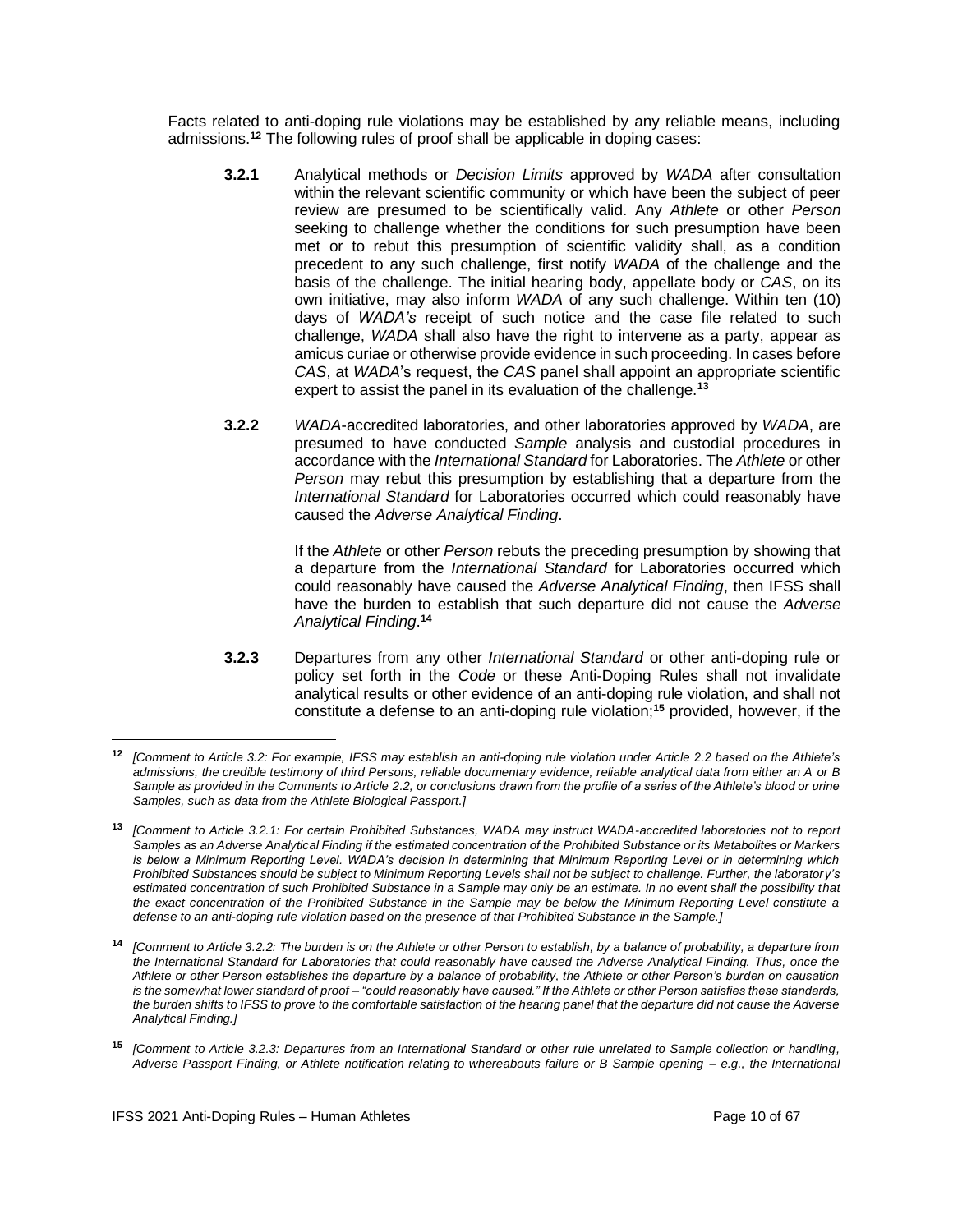*Athlete* or other *Person* establishes that a departure from one of the specific *International Standard* provisions listed below could reasonably have caused an anti-doping rule violation based on an *Adverse Analytical Finding* or whereabouts failure, then IFSS shall have the burden to establish that such departure did not cause the *Adverse Analytical Finding* or the whereabouts failure:

- (i) a departure from the *International Standard* for *Testing* and Investigations related to *Sample* collection or *Sample* handling which could reasonably have caused an anti-doping rule violation based on an *Adverse Analytical Finding*, in which case IFSS shall have the burden to establish that such departure did not cause the *Adverse Analytical Finding*;
- (ii) a departure from the *International Standard* for *Results Management* or *International Standard* for *Testing* and Investigations related to an *Adverse Passport Finding* which could reasonably have caused an anti-doping rule violation, in which case IFSS shall have the burden to establish that such departure did not cause the anti-doping rule violation;
- (iii) a departure from the *International Standard* for *Results Management* related to the requirement to provide notice to the *Athlete* of the B *Sample* opening which could reasonably have caused an anti-doping rule violation based on an *Adverse Analytical Finding*, in which case IFSS shall have the burden to establish that such departure did not cause the *Adverse Analytical Finding*; **16**
- (iv) a departure from the *International Standard* for *Results Management* related to *Athlete* notification which could reasonably have caused an anti-doping rule violation based on a whereabouts failure, in which case IFSS shall have the burden to establish that such departure did not cause the whereabouts failure.
- **3.2.4** The facts established by a decision of a court or professional disciplinary tribunal of competent jurisdiction which is not the subject of a pending appeal shall be irrebuttable evidence against the *Athlete* or other *Person* to whom the decision pertained of those facts unless the *Athlete* or other *Person* establishes that the decision violated principles of natural justice.
- **3.2.5** The hearing panel in a hearing on an anti-doping rule violation may draw an inference adverse to the *Athlete* or other *Person* who is asserted to have committed an anti-doping rule violation based on the *Athlete's* or other *Person's* refusal, after a request made in a reasonable time in advance of the hearing, to

*Standards for Education, International Standard for the Protection of Privacy and Personal Information or International Standard for Therapeutic Use Exemptions– may result in compliance proceedings by WADA but are not a defense in an anti-doping rule violation proceeding and are not relevant on the issue of whether the Athlete committed an anti-doping rule violation. Similarly, IFSS's violation of the document referenced in Article 20.7.7 of the Code shall not constitute a defense to an anti-doping rule violation.]*

**<sup>16</sup>** *[Comment to Article 3.2.3 (iii): IFSS would meet its burden to establish that such departure did not cause the Adverse Analytical Finding by showing that, for example, the B Sample opening and analysis were observed by an independent witness and no irregularities were observed.]*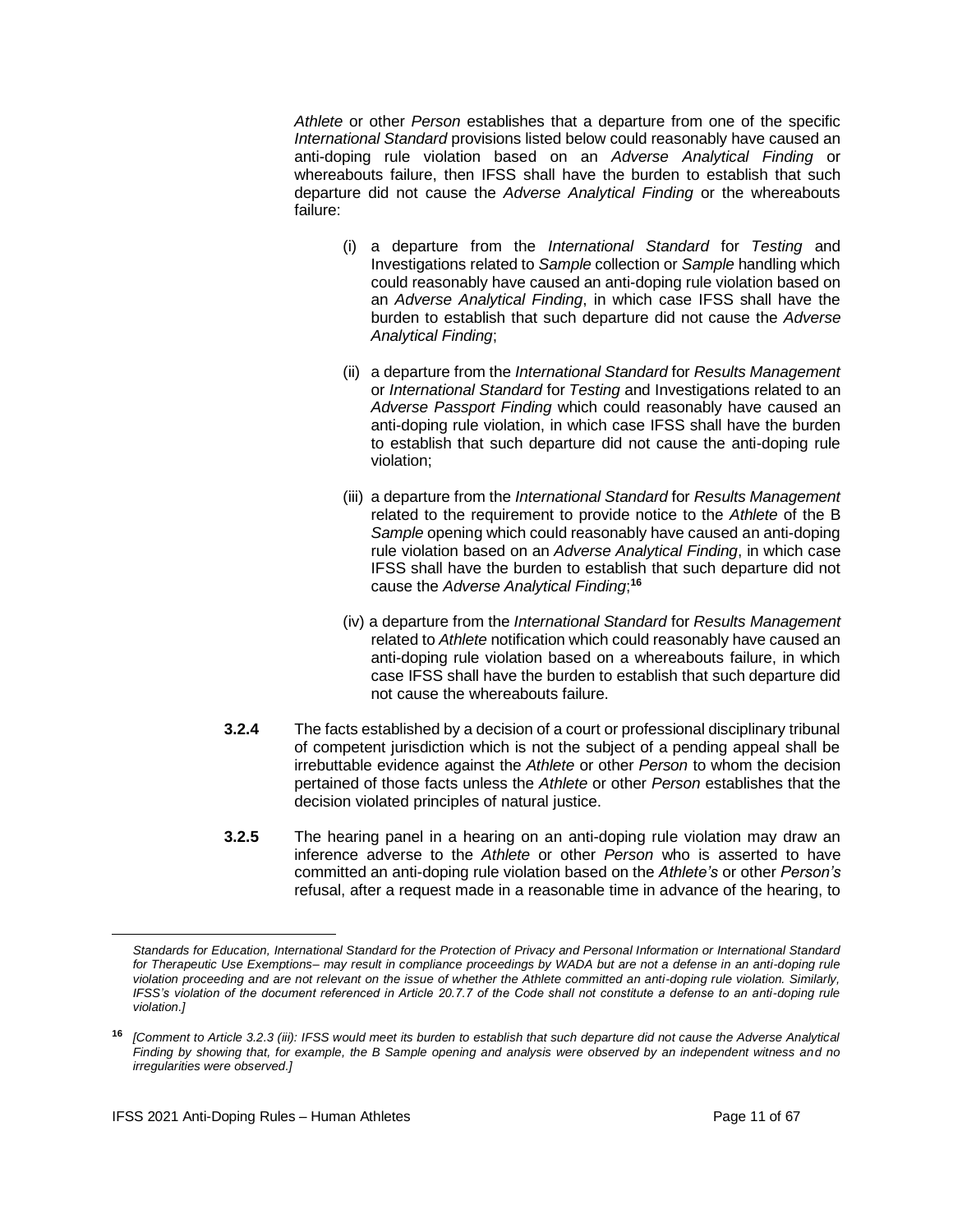appear at the hearing (either in person or telephonically as directed by the hearing panel) and to answer questions from the hearing panel or IFSS.

## <span id="page-11-0"></span>**ARTICLE 4 THE** *PROHIBITED LIST*

## **4.1 Incorporation of the** *Prohibited List*

These Anti-Doping Rules incorporate the *Prohibited List*, which is published and revised by *WADA* as described in Article 4.1 of the *Code*.

Unless provided otherwise in the *Prohibited List* or a revision, the *Prohibited List* and revisions shall go into effect under these Anti-Doping Rules three (3) months after publication by *WADA*, without requiring any further action by IFSS or its *National Federations.* All *Athletes* and other *Persons* shall be bound by the *Prohibited List*, and any revisions thereto, from the date they go into effect, without further formality. It is the responsibility of all *Athletes* and other *Persons* to familiarize themselves with the most up-to-date version of the *Prohibited List* and all revisions thereto.

IFSS shall provide its *National Federations* with the most recent version of the *Prohibited List*. Each *National Federation* shall in turn ensure that its members, and the constituents of its members, are also provided with the most recent version of the *Prohibited List*. **17**

## **4.2** *Prohibited Substances* **and** *Prohibited Methods* **Identified on the** *Prohibited List*

## **4.2.1** *Prohibited Substances* and *Prohibited Methods*

The *Prohibited List* shall identify those *Prohibited Substances* and *Prohibited Methods*  which are prohibited as doping at all times (both *In-Competition* and *Out-of-Competition*) because of their potential to enhance performance in future *Competitions* or their masking potential, and those substances and methods which are prohibited *In-Competition* only. The *Prohibited List* may be expanded by *WADA* for a particular sport. *Prohibited Substance*s and *Prohibited Methods* may be included in the *Prohibited List* by general category (e.g., anabolic agents) or by specific reference to a particular substance or method.**<sup>18</sup>**

## **4.2.2** *Specified Substances* or *Specified Methods*

For purposes of the application of Article 10, all *Prohibited Substances* shall be *Specified Substances* except as identified on the *Prohibited List*. No *Prohibited Method* shall be a

**<sup>17</sup>** *[Comment to Article 4.1: The current Prohibited List is available on WADA's website at [https://www.wada-ama.org.](https://www.wada-ama.org/) The Prohibited List will be revised and published on an expedited basis whenever the need arises. However, for the sake of predictability, a new Prohibited List will be published every year whether or not changes have been made.]*

**<sup>18</sup>** *[Comment to Article 4.2.1: Out-of-Competition Use of a substance which is only prohibited In-Competition is not an anti-doping rule violation unless an Adverse Analytical Finding for the substance or its Metabolites or Markers is reported for a Sample collected In-Competition.]*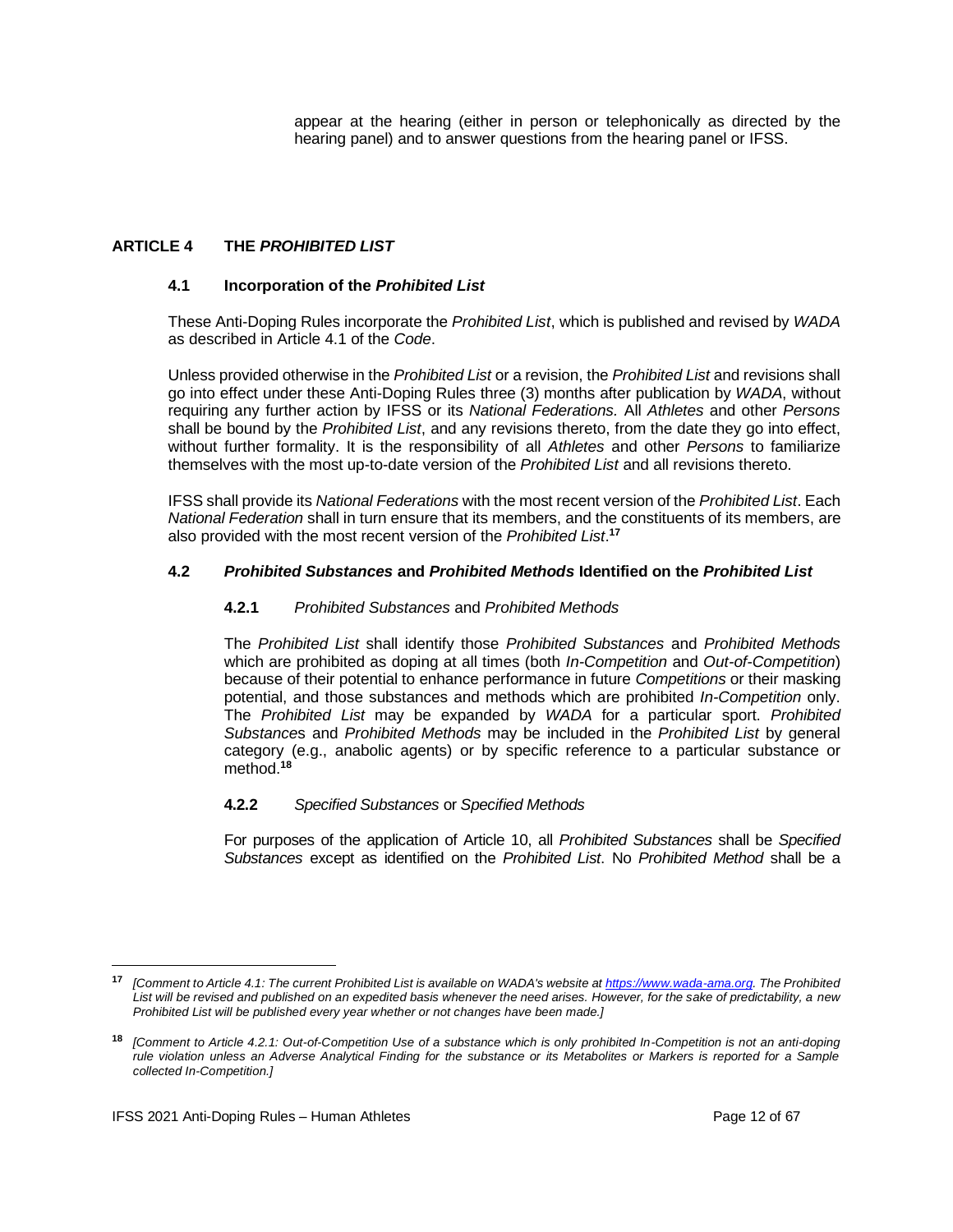*Specified Method* unless it is specifically identified as a *Specified Method* on the *Prohibited List*. **19**

## **4.2.3** *Substances of Abuse*

For purposes of applying Article 10, *Substances of Abuse* shall include those *Prohibited Substances* which are specifically identified as *Substances of Abuse* on the *Prohibited List* because they are frequently abused in society outside of the context of sport.

## **4.3** *WADA's* **Determination of the** *Prohibited List*

*WADA's* determination of the *Prohibited Substances* and *Prohibited Methods* that will be included on the *Prohibited List*, the classification of substances into categories on the *Prohibited List*, the classification of a substance as prohibited at all times or *In-Competition* only, the classification of a substance or method as a *Specified Substance*, *Specified Method* or *Substance of Abuse* is final and shall not be subject to any challenge by an *Athlete* or other *Person* including, but not limited to, any challenge based on an argument that the substance or method was not a masking agent or did not have the potential to enhance performance, represent a health risk or violate the spirit of sport.

## **4.4** *Therapeutic Use Exemptions* **("***TUEs***")**

- **4.4.1** The presence of a *Prohibited Substance* or its *Metabolites* or *Markers*, and/or the *Use* or *Attempted Use*, *Possession* or *Administration* or *Attempted Administration* of a *Prohibited Substance* or *Prohibited Method*, shall not be considered an anti-doping rule violation if it is consistent with the provisions of a *TUE* granted in accordance with the *International Standard* for *Therapeutic Use Exemptions*.
- **4.4.2** *TUE* Applications
	- **4.4.2.1** *Athletes* who are not *International-Level Athletes* shall apply to their *National Anti-Doping Organization* for a *TUE*. If the *National Anti-Doping Organization* denies the application, the *Athlete* may appeal exclusively to the appellate body described in Article 13.2.2.
	- **4.4.2.2** *Athletes* who are *International-Level Athletes* shall apply to IFSS.
- **4.4.3** *TUE* Recognition**<sup>20</sup>**

*[Comment to Article 4.4.3: IFSS may agree with a National Anti-Doping Organization that the National Anti-Doping Organization will consider TUE applications on behalf of IFSS.]*

**<sup>19</sup>** *[Comment to Article 4.2.2: The Specified Substances and Specified Methods identified in Article 4.2.2 should not in any way be considered less important or less dangerous than other doping substances or methods. Rather, they are simply substances and methods which are more likely to have been consumed or used by an Athlete for a purpose other than the enhancement of sport performance.]*

**<sup>20</sup>** *[Comment to Article 4.4.3: If IFSS refuses to recognize a TUE granted by a National Anti-Doping Organization only because medical records or other information are missing that are needed to demonstrate satisfaction with the criteria in the International Standard for Therapeutic Use Exemptions, the matter should not be referred to WADA. Instead, the file should be completed and re-submitted to IFSS.]*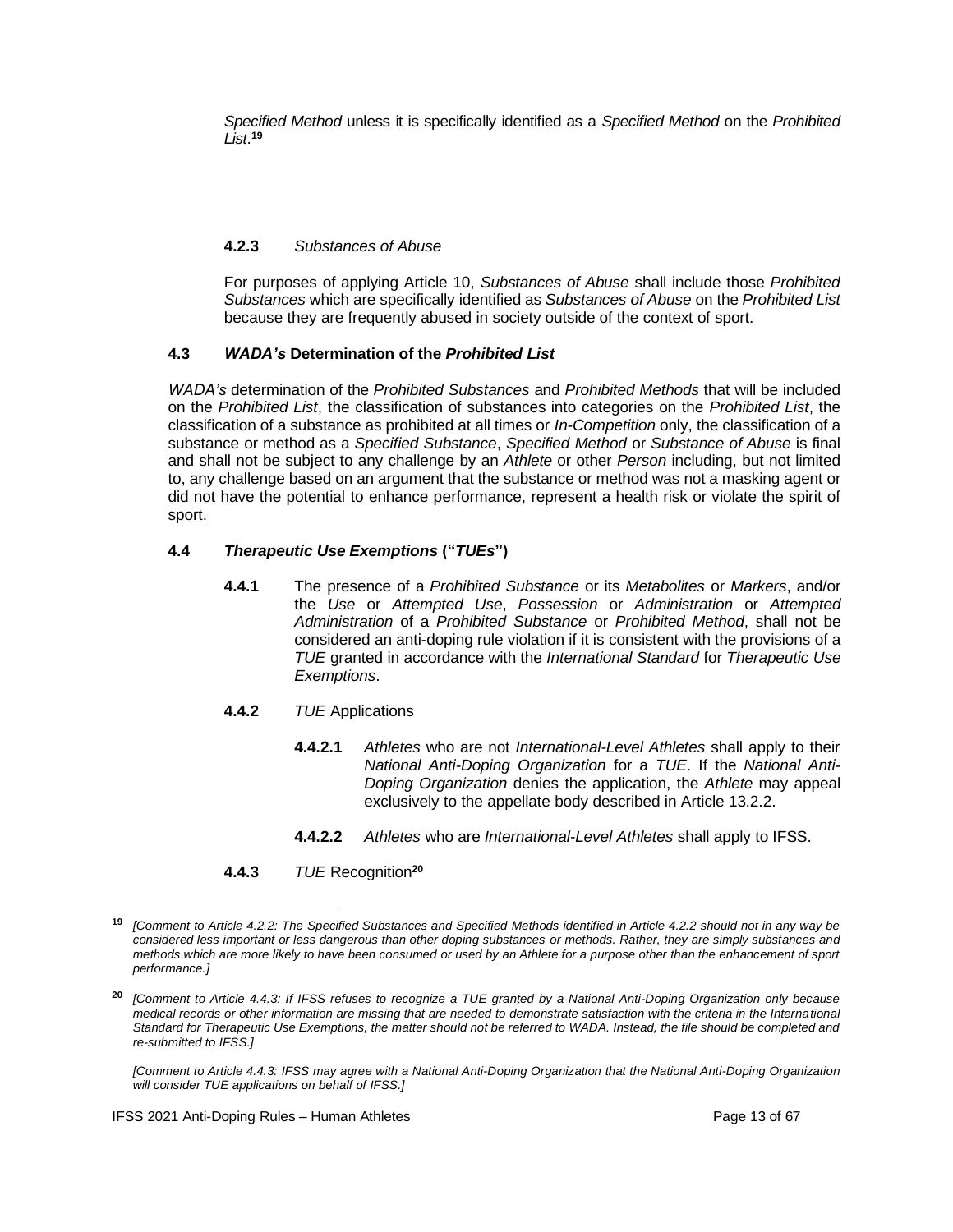- **4.4.3.1** Where the *Athlete* already has a *TUE* granted by their *National Anti-Doping Organization* pursuant to Article 4.4 of the *Code* for the substance or method in question and provided that such *TUE* has been reported in accordance with Article 5.5 of the *International Standard* for *Therapeutic Use Exemptions*, IFSS will automatically recognize it for purposes of international-level *Competition* without the need to review the relevant clinical information.
- **4.4.3.2** If IFSS chooses to test an *Athlete* who is not an *International-Level Athlete*, IFSS must recognize a *TUE* granted to that *Athlete* by their *National Anti-Doping Organization*.
- **4.4.4** *TUE* Application Process **<sup>21</sup>**
	- **4.4.4.1** If an *International Level Athlete* does not already have a *TUE* granted by their *National Anti-Doping Organization* for the substance or method in question, the *Athlete* must apply directly to IFSS.
	- **4.4.4.2** An application to IFSS for grant of a *TUE* must be made as soon as possible, save where Articles 4.1 or 4.3 of the *International Standard* for *Therapeutic Use Exemptions* apply. The application shall be made in accordance with Article 6 of the *International Standard* for *Therapeutic Use Exemptions* as posted on IFSS's website.
	- **4.4.4.3** IFSS shall establish a *Therapeutic Use Exemption* Committee ("IFSS TUEC") to consider applications for the grant of *TUEs*. in accordance with Article 4.4.4.3(a)-(b) below:
	- (a) The IFSS TUEC shall consist of a minimum of three (3) members with experience in the care and treatment of *Athletes* and sound knowledge of clinical, sports and exercise medicine. Each appointed member should serve a term of two (2) to four (4) years which is renewable.
	- (b) Before serving as a member of the IFSS TUEC, each member must sign a conflict of interest and confidentiality declaration. The appointed members shall not be employees of IFSS.
	- **4.4.4.4** The IFSS TUEC shall promptly evaluate and decide upon the application in accordance with the relevant provisions of the *International Standard* for *Therapeutic Use Exemptions* and usually (i.e., unless exceptional circumstances apply) within no more than twenty-one (21) days of receipt of a complete application. Where the application is made in a reasonable time prior to an *Event*, the IFSS TUEC must use its best endeavors to issue its decision before the start of the *Event*.

**<sup>21</sup>** *[Comment to Article 4.4.4: The submission of falsified documents to a TUEC or IFSS, offering or accepting a bribe to a Person to perform or fail to perform an act, procuring false testimony from any witness, or committing any other fraudulent act or any other similar intentional interference or Attempted interference with any aspect of the TUE process shall result in a charge of Tampering or Attempted Tampering under Article 2.5.*

*An Athlete should not assume that their application for the grant or recognition of a TUE (or for renewal of a TUE) will be granted. Any Use or Possession or Administration of a Prohibited Substance or Prohibited Method before an application has been granted is entirely at the Athlete's own risk.]*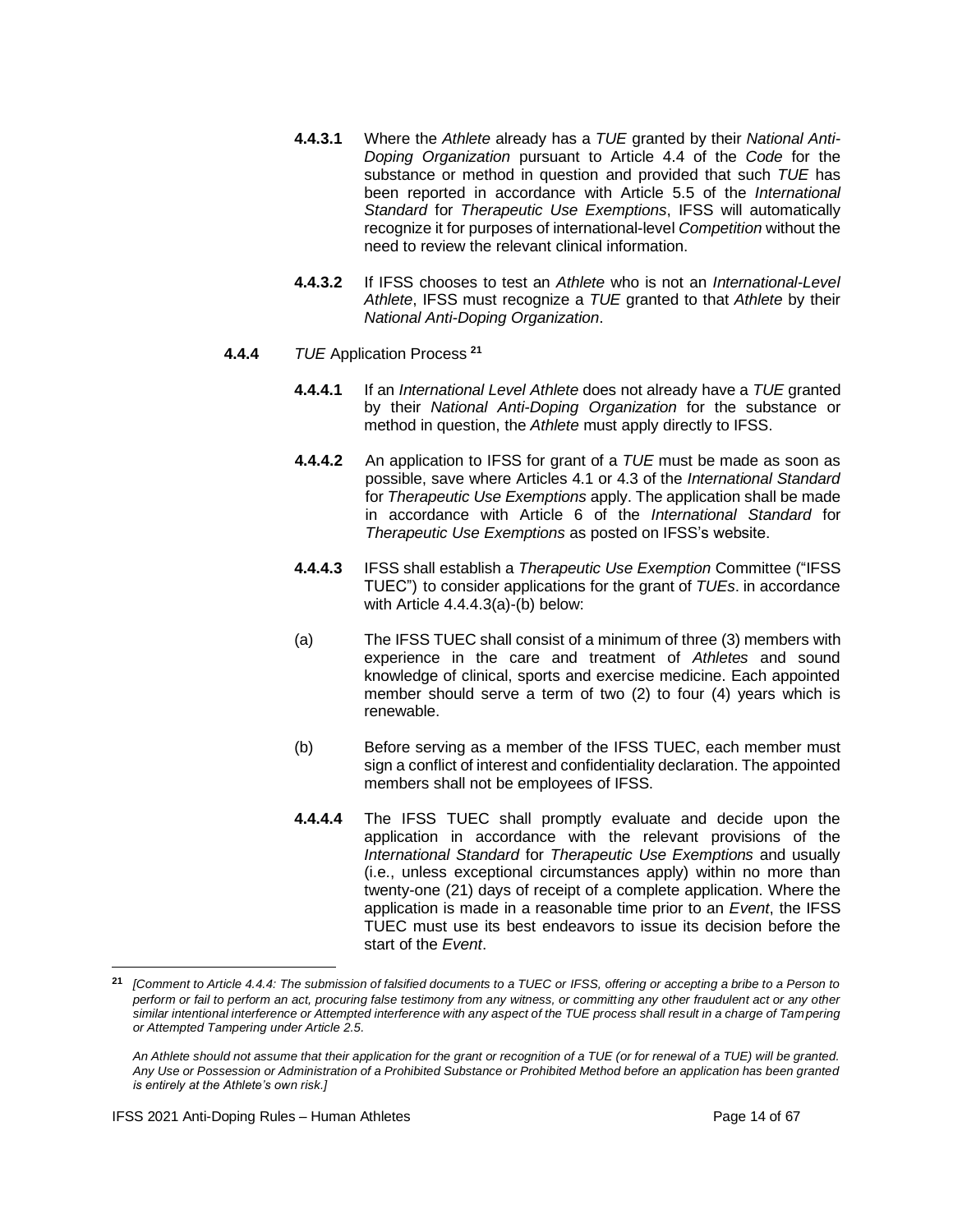- **4.4.4.5** The IFSS TUEC decision shall be the final decision of IFSS and may be appealed in accordance with Article 4.4.7. IFSS TUEC decision shall be notified in writing to the *Athlete*, and to *WADA* and other *Anti-Doping Organizations* in accordance with the *International Standard* for *Therapeutic Use Exemptions*.
- **4.4.4.6** If IFSS (or the *National Anti-Doping Organization*, where it has agreed to consider the application on behalf of IFSS) denies the *Athlete's* application, it must notify the *Athlete* promptly, with reasons. If IFSS grants the *Athlete's* application, it must notify not only the *Athlete* but also their *National Anti-Doping Organization*. If the *National Anti-Doping Organization* considers that the *TUE* granted by IFSS does not meet the criteria set out in the *International Standard* for *Therapeutic Use Exemptions*, it has twenty-one (21) days from such notification to refer the matter to *WADA* for review in accordance with Article 4.4.7.

If the *National Anti-Doping Organization* refers the matter to *WADA* for review, the *TUE* granted by IFSS remains valid for international-level *Competition* and *Out-of-Competition Testing* (but is not valid for national-level *Competition*) pending *WADA's* decision. If the *National Anti-Doping Organization* does not refer the matter to *WADA* for review, the *TUE* granted by IFSS becomes valid for national-level *Competitio*n as well when the twenty-one (21) day review deadline expires.

## **4.4.5** Retroactive *TUE* Applications

If IFSS chooses to collect a *Sample* from an *Athlete* who is not an *International-Level Athlete* or a *National-Level Athlete*, and that *Athlete* is *Using* a *Prohibited Substance* or *Prohibited Method* for therapeutic reasons, IFSS must permit that *Athlete* to apply for a retroactive *TUE*.

- **4.4.6** Expiration, Withdrawal or Reversal of a *TUE*
	- **4.4.6.1** A *TUE* granted pursuant to these Anti-Doping Rules: (a) shall expire automatically at the end of any term for which it was granted, without the need for any further notice or other formality; (b) will be withdrawn if the *Athlete* does not promptly comply with any requirements or conditions imposed by the IFSS TUEC upon grant of the *TUE*; (c) may be withdrawn by the IFSS TUEC if it is subsequently determined that the criteria for grant of a *TUE* are not in fact met; or (d) may be reversed on review by *WADA* or on appeal.
	- **4.4.6.2** In such event, the *Athlete* shall not be subject to any *Consequences* based on their *Use* or *Possession* or *Administration* of the *Prohibited Substance* or *Prohibited Method* in question in accordance with the *TUE* prior to the effective date of expiry, withdrawal, or reversal of the *TUE*. The review pursuant to Article 5.1.1.1 of the *International Standard* for *Results Management* of an *Adverse Analytical Finding,* reported shortly after the *TUE* expiry, withdrawal or reversal, shall include consideration of whether such finding is consistent with *Use* of the *Prohibited Substance* or *Prohibited Method* prior to that date, in which event no anti-doping rule violation shall be asserted.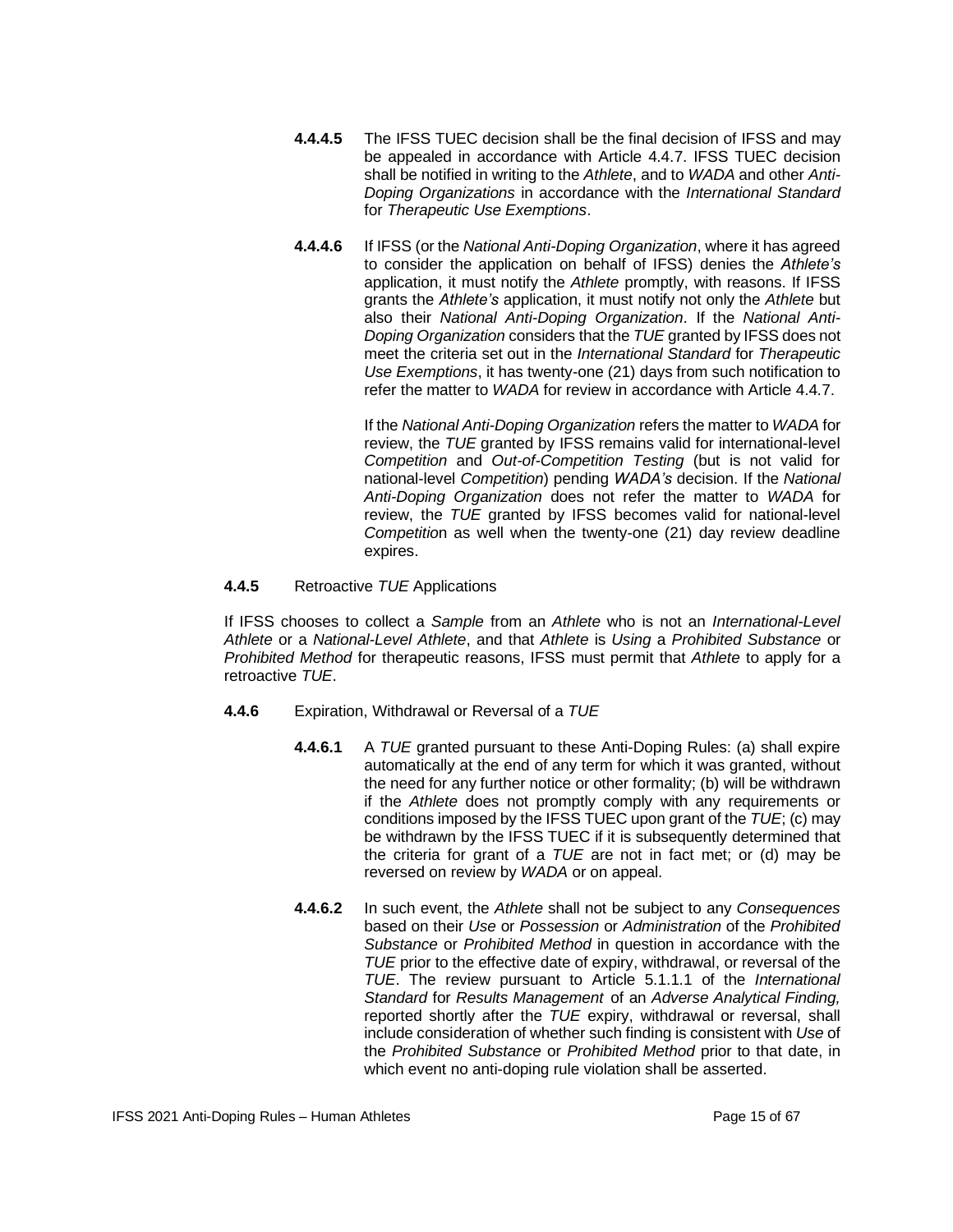- **4.4.7** Reviews and Appeals of *TUE* Decisions
	- **4.4.7.1** *WADA* must review IFSS's decision not to recognize a *TUE* granted by the *National Anti-Doping Organization* that is referred *to WADA* by the *Athlete* or the *Athlete's National Anti-Doping Organization.* In addition, *WADA* must review IFSS's decision to grant a *TUE* that is referred *to WADA* by the *Athlete's National Anti-Doping Organization*. *WADA* may review any other *TUE* decisions at any time, whether upon request by those affected or on its own initiative. If the *TUE* decision being reviewed meets the criteria set out in the *International Standard*  for *Therapeutic Use Exemptions*, *WADA* will not interfere with it. If the *TUE* decision does not meet those criteria, *WADA* will reverse it.**<sup>22</sup>**
	- **4.4.7.2** Any *TUE* decision by IFSS (or by a *National Anti-Doping Organization* where it has agreed to consider the application on behalf of IFSS) that is not reviewed by *WADA*, or that is reviewed by *WADA* but is not reversed upon review, may be appealed by the *Athlete* and/or the *Athlete's National Anti-Doping Organization,* exclusively to *CAS*. **23**
	- **4.4.7.3** A decision by *WADA* to reverse a *TUE* decision may be appealed by the *Athlete,* the *National Anti-Doping Organization* and/or IFSS, exclusively to *CAS*.
	- **4.4.7.4** A failure to render a decision within a reasonable time on a properly submitted application for grant of a *TUE* or for review of a *TUE* decision shall be considered a denial of the application thus triggering the applicable rights of review/appeal.

## <span id="page-15-0"></span>**ARTICLE 5** *TESTING* **AND INVESTIGATIONS**

#### **5.1 Purpose of** *Testing* **and Investigations<sup>24</sup>**

- **5.1.1** *Testing* and investigations may be undertaken for any anti-doping purpose. They shall be conducted in conformity with the provisions of the *International Standard* for *Testing* and Investigations and the eventual specific protocols of IFSS supplementing that International Standard.
- **5.1.2** *Testing* shall be undertaken to obtain analytical evidence as to whether the *Athlete* has violated Article 2.1 (Presence of a *Prohibited Substance* or its *Metabolites* or *Markers* in an *Athlete*'s *Sample*) or Article 2.2 (*Use* or *Attempted Use* by an *Athlete* of a *Prohibited Substance* or a *Prohibited Method*).

## **5.2 Authority to Test**

**<sup>24</sup>** *[Comment to Article 5.1: Where Testing is conducted for anti-doping purposes, the analytical results and data may be used for other legitimate purposes under the Anti-Doping Organization's rules. See, e.g., Comment to Article 23.2.2 of the Code.]*

**<sup>22</sup>** *[Comment to Article 4.4.7.1: WADA shall be entitled to charge a fee to cover the costs of: (a) any review it is required to conduct*  in accordance with Article 4.4.7; and (b) any review it chooses to conduct, where the decision being reviewed is reversed.]

**<sup>23</sup>** *[Comment to Article 4.4.7.2: In such cases, the decision being appealed is the IFSS's TUE decision, not WADA's decision not to review the TUE decision or (having reviewed it) not to reverse the TUE decision. However, the time to appeal the TUE decision does not begin to run until the date that WADA communicates its decision. In any event, whether the decision has been reviewed by WADA or not, WADA shall be given notice of the appeal so that it may participate if it sees fit.]*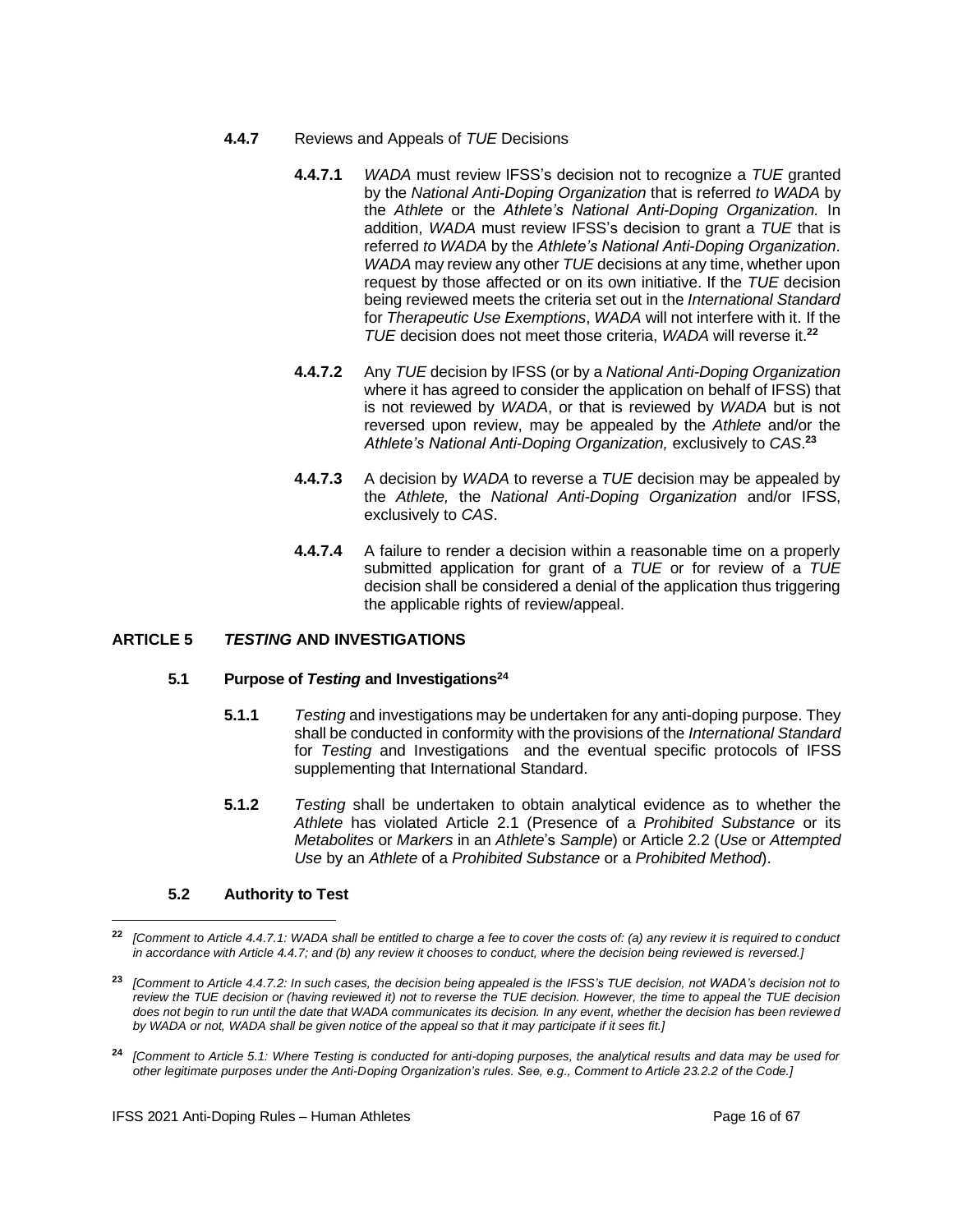- **5.2.1** Subject to the limitations for *Event Testing* set out in Article 5.3, IFSS shall have *In-Competition* and *Out-of-Competition Testing* authority over all *Athletes* specified in the Introduction to these Anti-Doping Rules (Section "Scope of these Anti-Doping Rules").
- **5.2.2** IFSS may require any *Athlete* over whom it has *Testing* authority (including any *Athlete* serving a period of *Ineligibility*) to provide a *Sample* at any time and at any place.**<sup>25</sup>**
- **5.2.3** *WADA* shall have *In-Competition* and *Out-of-Competition Testing* authority as set out in Article 20.7.10 of the *Code*. Each *National Anti-Doping Organization* shall have *In-Competition* and *Out-of-Competition Testing* authority over all *Athletes* who are nationals, residents, license-holders or members of sport organizations of that country or who are present in that *National Anti-Doping Organization*'s country.
- **5.2.4** If IFSS delegates or contracts any part of *Testing* to a *National Anti-Doping Organization* directly or through a *National Federation*, that *National Anti-Doping Organization* may collect additional *Samples* or direct the laboratory to perform additional types of analysis at the *National Anti-Doping Organization's* expense. If additional *Samples* are collected or additional types of analysis are performed, IFSS shall be notified.

## **5.3** *Event Testing*

- **5.3.1** Except as otherwise provided below, only a single organization shall have authority to conduct *Testing* at *Event Venues* during an *Event Period*. At *International Events*, IFSS (or other international organization which is the ruling body for an *Event*) shall have authority to conduct *Testing*. At *National Events*, the *National Anti-Doping Organization* of that country shall have authority to conduct *Testing*. At the request of IFSS (or other international organization which is the ruling body for an *Event*), any *Testing* during the *Event Period* outside of the *Event Venues* shall be coordinated with IFSS (or the relevant ruling body of the *Event*).
- **5.3.2** If an *Anti-Doping Organization,* which would otherwise have *Testing* authority but is not responsible for initiating and directing *Testing* at an *Event*, desires to conduct *Testing* of *Athletes* at the *Event Venues* during the *Event Period*, the *Anti-Doping Organization* shall first confer with IFSS (or other international organization which is the ruling body of the *Event*) to obtain permission to conduct and coordinate such *Testing*. If the *Anti-Doping Organization* is not satisfied with the response from IFSS (or other international organization which is the ruling body of the *Event*), the *Anti-Doping Organization* may, in accordance with the procedures described in the *International Standard* for *Testing* and Investigations, ask *WADA* for permission to conduct *Testing* and to determine how to coordinate such *Testing*. *WADA* shall not grant approval for such *Testing* before consulting with and informing IFSS (or other international organization

**<sup>25</sup>** *[Comment to Article 5.2.2: IFSS may obtain additional authority to conduct Testing by means of bilateral or multilateral agreements with other Signatories. Unless the Athlete has identified a sixty (60) minute Testing window between the hours of 11:00 p.m. and 6:00 a.m., or has otherwise consented to Testing during that period, IFSS will not test an Athlete during that period unless it has a serious and specific suspicion that the Athlete may be engaged in doping. A challenge to whether IFSS had sufficient suspicion for Testing during this time period shall not be a defense to an anti-doping rule violation based on such test or attempted test.]*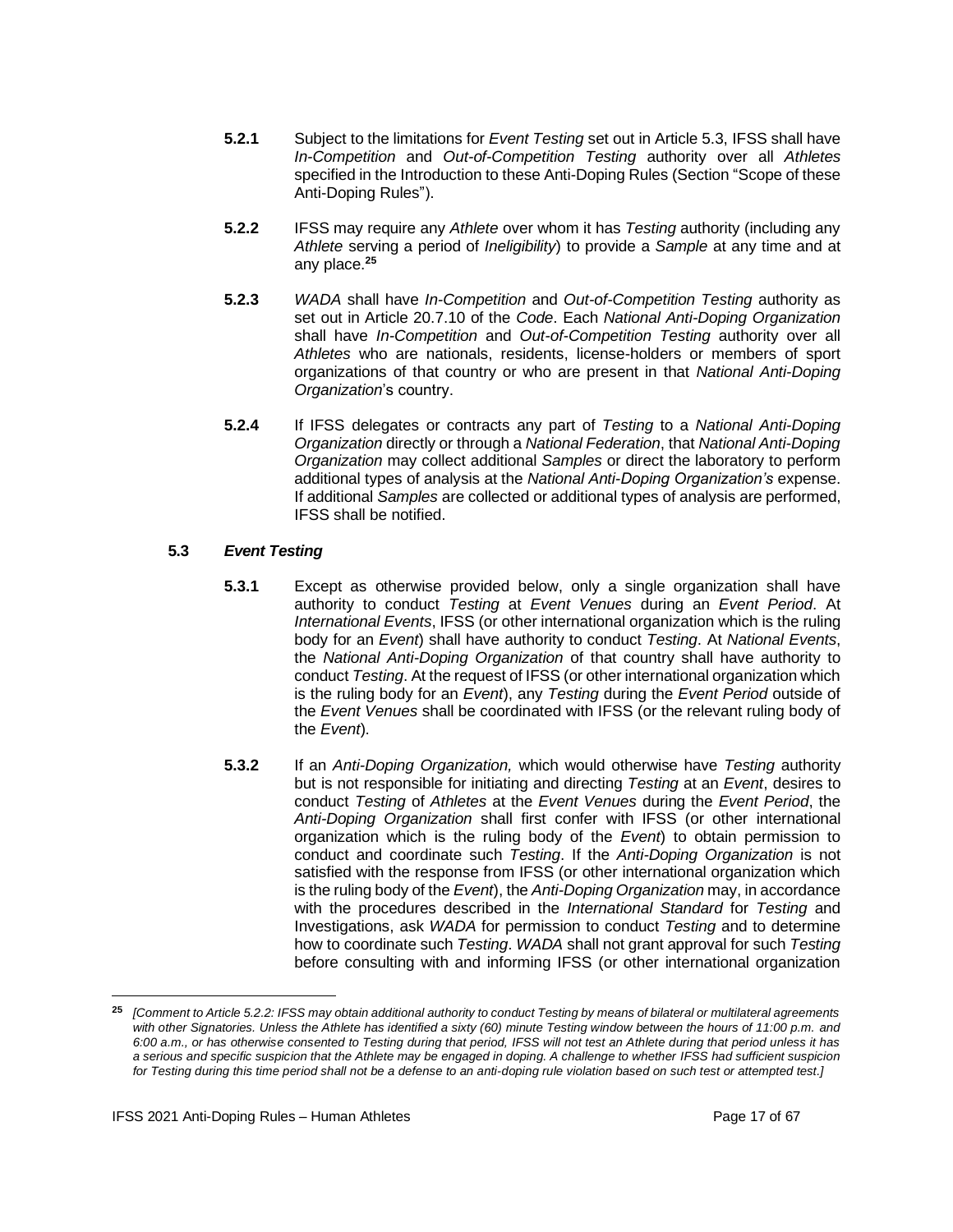which is the ruling body for the *Event*). *WADA's* decision shall be final and not subject to appeal. Unless otherwise provided in the authorization to conduct *Testing*, such tests shall be considered *Out-of-Competition* tests*. Results Management* for any such test shall be the responsibility of the *Anti-Doping Organization* initiating the test unless provided otherwise in the rules of the ruling body of the *Event*. **26**

**5.3.3** The overall costs of *Testing* and *Sample* analysis is the responsibility of the organizing committee and/or the *National Federation* of the country in which the *Competition* or *Event* is taking place. IFSS may at its own discretion decide to take responsibility for those costs.

## **5.4** *Testing* **Requirements**

- **5.4.1** IFSS shall conduct test distribution planning and *Testing* as required by the *International Standard* for *Testing* and Investigations.
- **5.4.2** Where reasonably feasible, *Testing* shall be coordinated through *ADAMS* in order to maximize the effectiveness of the combined *Testing* effort and to avoid unnecessary repetitive *Testing*.

## **5.5** *Athlete* **Whereabouts Information**

- **5.5.1** IFSS may establish a *Registered Testing Pool* of those *Athletes* who are required to provide whereabouts information in the manner specified in the *International Standard* for *Testing* and Investigations and who shall be subject to *Consequences* for Article 2.4 violations as provided in Article 10.3.2. IFSS shall coordinate with *National Anti-Doping Organizations* to identify such *Athletes* and to collect their whereabouts information.
- **5.5.2** IFSS shall make available through *ADAMS* a list which identifies those *Athletes* included in its *Registered Testing Pool* by name. IFSS shall regularly review and update as necessary its criteria for including *Athletes* in its *Registered Testing Pool*, and shall periodically (but not less than quarterly) review the list of *Athletes* in its *Registered Testing Pool* to ensure that each listed *Athlete* continues to meet the relevant criteria. *Athletes* shall be notified before they are included in the *Registered Testing Pool* and when they are removed from that pool. The notification shall contain the information set out in the *International Standard* for *Testing* and Investigations.
- **5.5.3** Where an *Athlete* is included in an international *Registered Testing Pool* by IFSS and in a national *Registered Testing Pool* by their *National Anti-Doping Organization*, the *National Anti-Doping Organization* and IFSS shall agree between themselves which of them shall accept that *Athlete's* whereabouts filings; in no case shall an *Athlete* be required to make whereabouts filings to more than one of them.

**<sup>26</sup>** *[Comment to Article 5.3.2: Before giving approval to a National Anti-Doping Organization to initiate and conduct Testing at an International Event, WADA shall consult with the international organization which is the ruling body for the Event. Before giving approval to an International Federation to initiate and conduct Testing at a National Event, WADA shall consult with the National Anti-Doping Organization of the country where the Event takes place. The Anti-Doping Organization "initiating and directing Testing" may, if it chooses, enter into agreements with a Delegated Third Party to which it delegates responsibility for Sample collection or other aspects of the Doping Control process.]*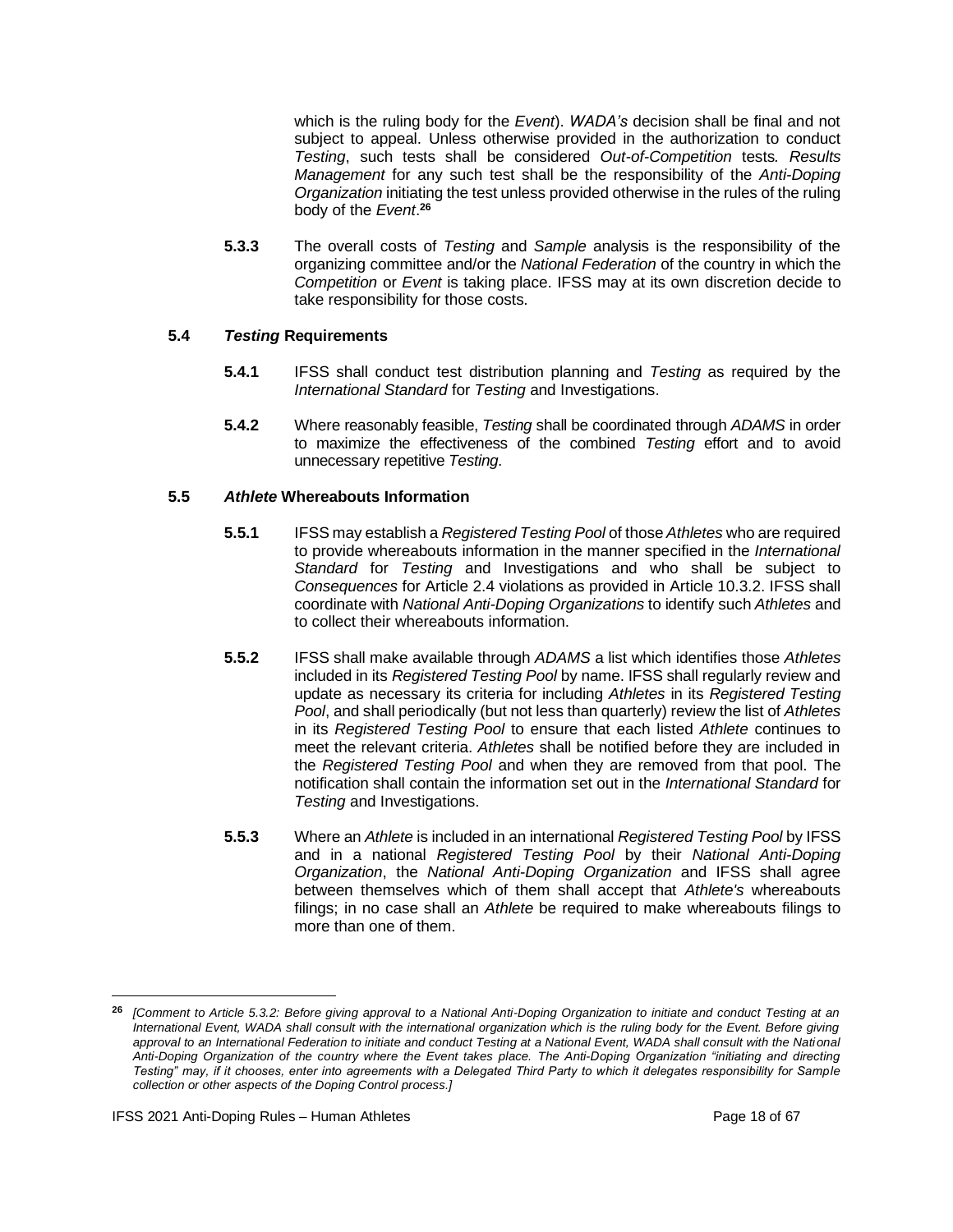- **5.5.4** In accordance with the *International Standard* for *Testing* and Investigations, each *Athlete* in the *Registered Testing Pool* shall do the following: (a) advise IFSS of his/her whereabouts on a quarterly basis; (b) update that information as necessary so that it remains accurate and complete at all times; and (c) make himself or herself available for *Testing* at such whereabouts.
- **5.5.5** For purposes of Article 2.4, an *Athlete's* failure to comply with the requirements of the *International Standard* for *Testing* and Investigations shall be deemed a filing failure or a missed test, as defined in Annex B of the *International Standard*  for *Results Management*, where the conditions set forth in Annex B are met.
- **5.5.6** An *Athlete* in IFSS's *Registered Testing Pool* shall continue to be subject to the obligation to comply with the whereabouts requirements set in the *International Standard* for *Testing* and Investigations unless and until (a) the *Athlete* gives written notice to IFSS that he or she has retired or (b) IFSS has informed him or her that he or she no longer satisfies the criteria for inclusion in IFSS's *Registered Testing Pool*.
- **5.5.7** Whereabouts information provided by an *Athlete* while in the *Registered Testing Pool* will be accessible through *ADAMS* to *WADA* and to other *Anti-Doping Organizations* having authority to test that *Athlete* as provided in Article 5.2. Whereabouts information shall be maintained in strict confidence at all times; it shall be used exclusively for purposes of planning, coordinating or conducting *Doping Control*, providing information relevant to the *Athlete Biological Passport*  or other analytical results, to support an investigation into a potential anti-doping rule violation, or to support proceedings alleging an anti-doping rule violation; and shall be destroyed after it is no longer relevant for these purposes in accordance with the *International Standard* for the Protection of Privacy and Personal Information.
- **5.5.8** IFSS may, in accordance with the *International Standard* for *Testing* and Investigations, collect whereabouts information from *Athletes* who are not included within a *Registered Testing Pool*, a *Testing Pool* and/or *Other Pool*. If it chooses to do so, an *Athlete's* failure to provide requested whereabouts information on or before the date required by IFSS or the *Athlete's* failure to provide accurate whereabouts information may result in consequences defined in Article 5.5.12 below.
- **5.5.9** In accordance with the *International Standard* for *Testing* and Investigations, IFSS may establish a *Testing Pool* and/or *Other Pool*, which includes *Athletes* who are subject to less stringent whereabouts requirements than *Athletes* included in IFSS's *Registered Testing Pool*. The collecting of whereabouts and the inclusion of *Athletes* in the *Testing Pool* or *Other Pool* might be coordinated with the *National Federations* and/or the *National Anti-Doping Organisation*s and the IFSS may delegate the responsibility to collect *Testing Pool* or *Other Pool Athletes* whereabouts information to its *National Federations*.

To clarify the order of priority between different pools, the IFSS have introduced a separate name for each pool:

- *Registered Testing Pool* (IFFS Testing Pool 1),
- *Testing Pool* (IFSS Testing Pool 2),
- *Other Pools* (IFSS Testing Pool 3, 4, 5 etc).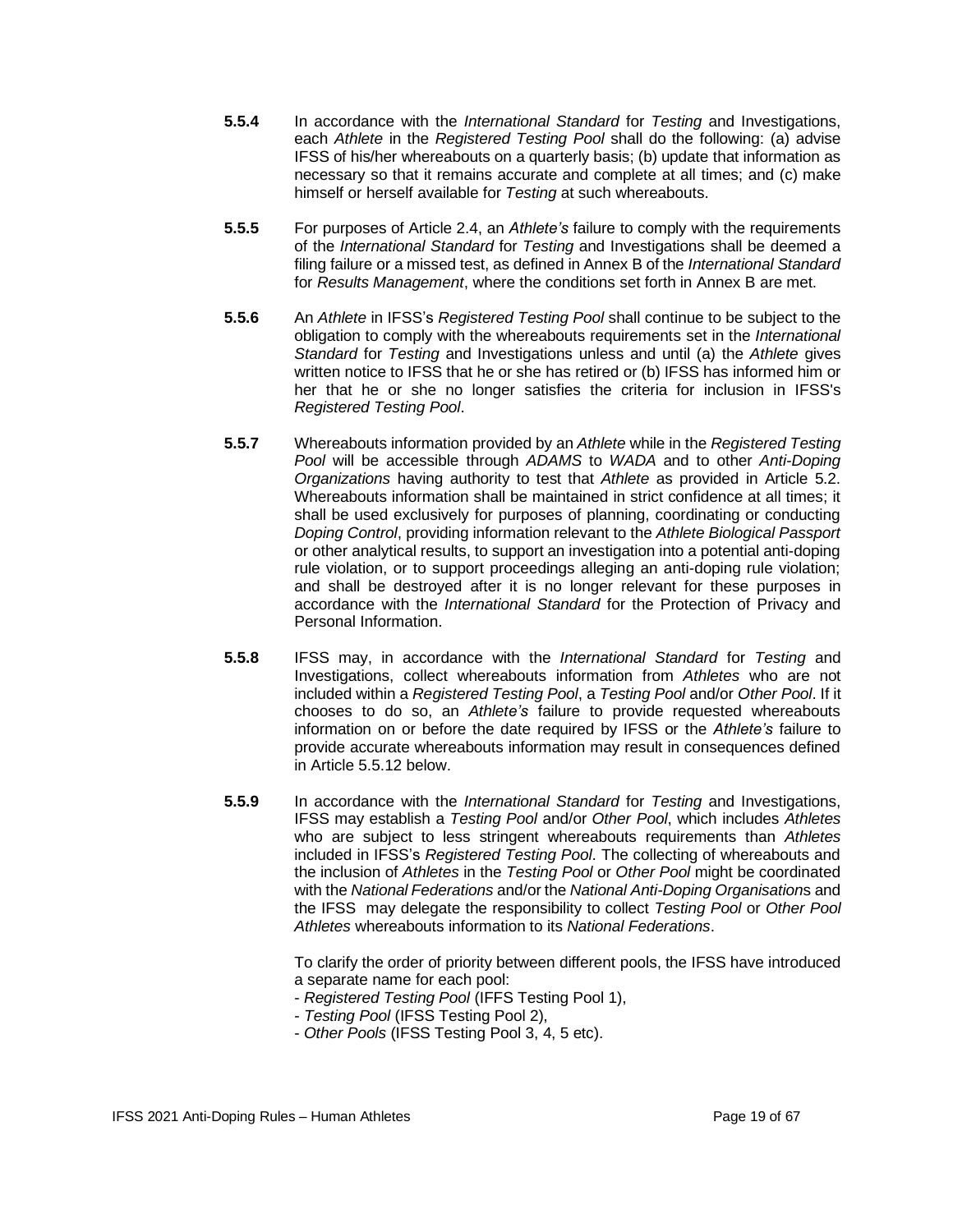- **5.5.10** IFSS shall notify *Athletes* before they are included in the *Testing Pool* or *Other*  Pool and when they are removed. Such notification shall include the whereabouts requirements and the consequences that apply in case of noncompliance, as indicated in Articles 5.5.11 and 5.5.12.
- **5.5.11** *Athletes* included in the *Testing Pool* shall provide IFSS at least with the following whereabouts information so that they may be located and subjected to *Testing*: (a) An overnight address;
	- (b) Competition / Event schedule; and
	- (c) Regular training activities.

Such whereabouts information should be filed in *ADAMS* to enable better *Testing* coordination with other *Anti-Doping Organizations*.

**5.5.12** An *Athlete*'s failure to provide whereabouts information on or before the date required by IFSS or the *Athlete*'s failure to provide accurate whereabouts information might result in IFSS elevating the *Athlete* to IFSS's *Registered Testing Pool* (if one is established) and/or additional appropriate and proportionate non-Code Article 2.4 consequences, established by IFSS if any.

## **5.6 Retired** *Athletes* **Returning to** *Competition*

**5.6.1** If an *International-Level Athlete* or *National-Level Athlete* in IFSS's *Registered Testing Pool* retires and then wishes to return to active participation in sport, the *Athlete* shall not compete in *International Event*s or *National Event*s until the *Athlete* has made himself or herself available for *Testing*, by giving six (6) months prior written notice to IFSS and their *National Anti-Doping Organization*.

> *WADA*, in consultation with IFSS and the *Athlete's National Anti-Doping Organization*, may grant an exemption to the six (6) month written notice rule where the strict application of that rule would be unfair to the *Athlete*. This decision may be appealed under Article 13.<sup>27</sup>

> Any competitive results obtained in violation of this Article 5.6.1 shall be *Disqualified* unless the *Athlete* can establish that he or she could not have reasonably known that this was an *International Event* or a *National Event*.

**5.6.2** If an *Athlete* retires from sport while subject to a period of *Ineligibility*, the *Athlete*  must notify the *Anti-Doping Organization* that imposed the period of *Ineligibility* in writing of such retirement. If the *Athlete* then wishes to return to active competition in sport, the *Athlete* shall not compete in *International Events* or *National Events* until the *Athlete* has made himself or herself available for *Testing* by giving six (6) months prior written notice (or notice equivalent to the period of *Ineligibility* remaining as of the date the *Athlete* retired, if that period was longer than six (6) months) to IFSS and to their *National Anti-Doping Organization*.

#### **5.7** *Independent Observer Program*

<sup>27</sup> *[Comment to Article 5.6.1: WADA has developed a [protocol and exemption application form](https://www.wada-ama.org/en/resources/article-571-exemption-application-form-and-procedure-for-athletes) that Athletes must use to make such requests, and a [decision template](https://www.wada-ama.org/en/resources/article-571-exemption-application-form-and-procedure-for-ado) that the International Federations must use. Both documents are available on WADA's website at [https://www.wada-ama.org.](https://www.wada-ama.org/)]*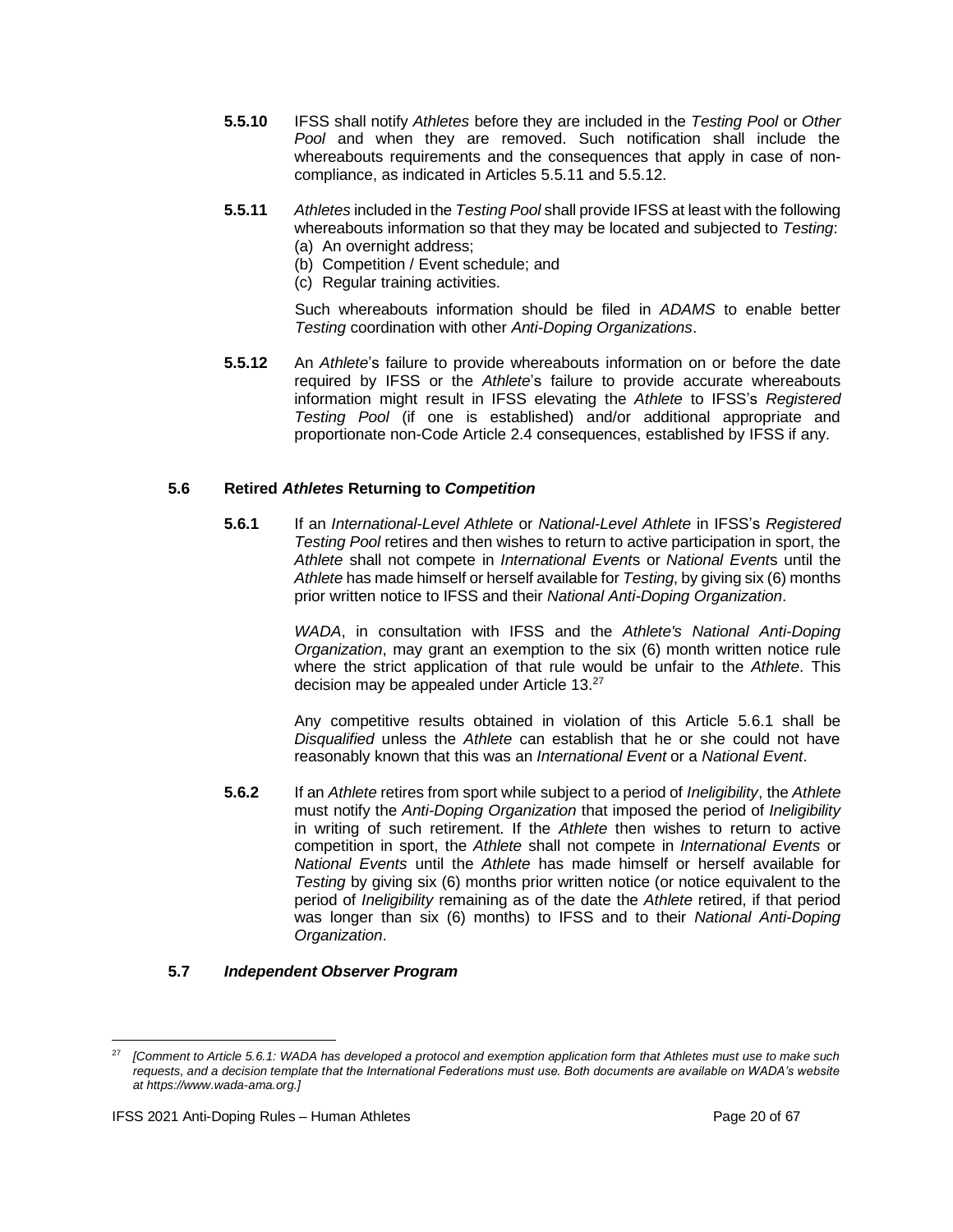IFSS and the organizing committees for IFSS's *Events*, as well as the *National Federations* and the organizing committees for *National Events,* shall authorize and facilitate the *Independent Observer Program* at *such Events*.

## <span id="page-20-0"></span>**ARTICLE 6 ANALYSIS OF** *SAMPLES*

*Samples* shall be analyzed in accordance with the following principles:

## **6.1 Use of Accredited, Approved Laboratories and Other Laboratories**

- **6.1.1** For purposes of directly establishing an *Adverse Analytical Finding* under Article 2.1, *Samples* shall be analyzed only in *WADA*-accredited laboratories or laboratories otherwise approved by *WADA*. The choice of the *WADA*-accredited or *WADA*-approved laboratory used for the *Sample* analysis shall be determined exclusively by IFSS. **28**
- **6.1.2** As provided in Article 3.2, facts related to anti-doping rule violations may be established by any reliable means. This would include, for example, reliable laboratory or other forensic testing conducted outside of *WADA*-accredited or approved laboratories.

## **6.2 Purpose of Analysis of** *Samples* **and Data**

*Samples* and related analytical data or *Doping Control* information shall be analyzed to detect *Prohibited Substances* and *Prohibited Methods* identified on the *Prohibited List* and other substances as may be directed by *WADA* pursuant to the monitoring program described in Article 4.5 of the *Code*, or to assist IFSS in profiling relevant parameters in an *Athlete's* urine, blood or other matrix, including for DNA or genomic profiling, or for any other legitimate anti-doping purpose.**<sup>29</sup>**

#### **6.3 Research on** *Samples* **and Data**

*Samples*, related analytical data and *Doping Control* information may be used for anti-doping research purposes, although no *Sample* may be used for research without the *Athlete's* written consent. *Samples* and related analytical data or *Doping Control* information used for research purposes shall first be processed in such a manner as to prevent *Samples* and related analytical data or *Doping Control* information being traced back to a particular *Athlete*. Any research involving *Samples* and related analytical data or *Doping Control* information shall adhere to the principles set out in Article 19 of the *Code*. **30**

**<sup>28</sup>** *[Comment to Article 6.1: Violations of Article 2.1 may be established only by Sample analysis performed by a WADA-accredited laboratory or another laboratory approved by WADA. Violations of other Articles may be established using analytical results from other laboratories so long as the results are reliable.]*

**<sup>29</sup>** *[Comment to Article 6.2: For example, relevant Doping Control-related information could be used to direct Target Testing or to support an anti-doping rule violation proceeding under Article 2.2, or both.]*

**<sup>30</sup>** *[Comment to Article 6.3: As is the case in most medical or scientific contexts, use of Samples and related information for quality assurance, quality improvement, method improvement and development or to establish reference populations is not considered research. Samples and related information used for such permitted non-research purposes must also first be processed in such a manner as to prevent them from being traced back to the particular Athlete, having due regard to the principles set out in Article 19 of the Code, as well as the requirements of the International Standard for Laboratories and International Standard for the Protection of Privacy and Personal Information.]*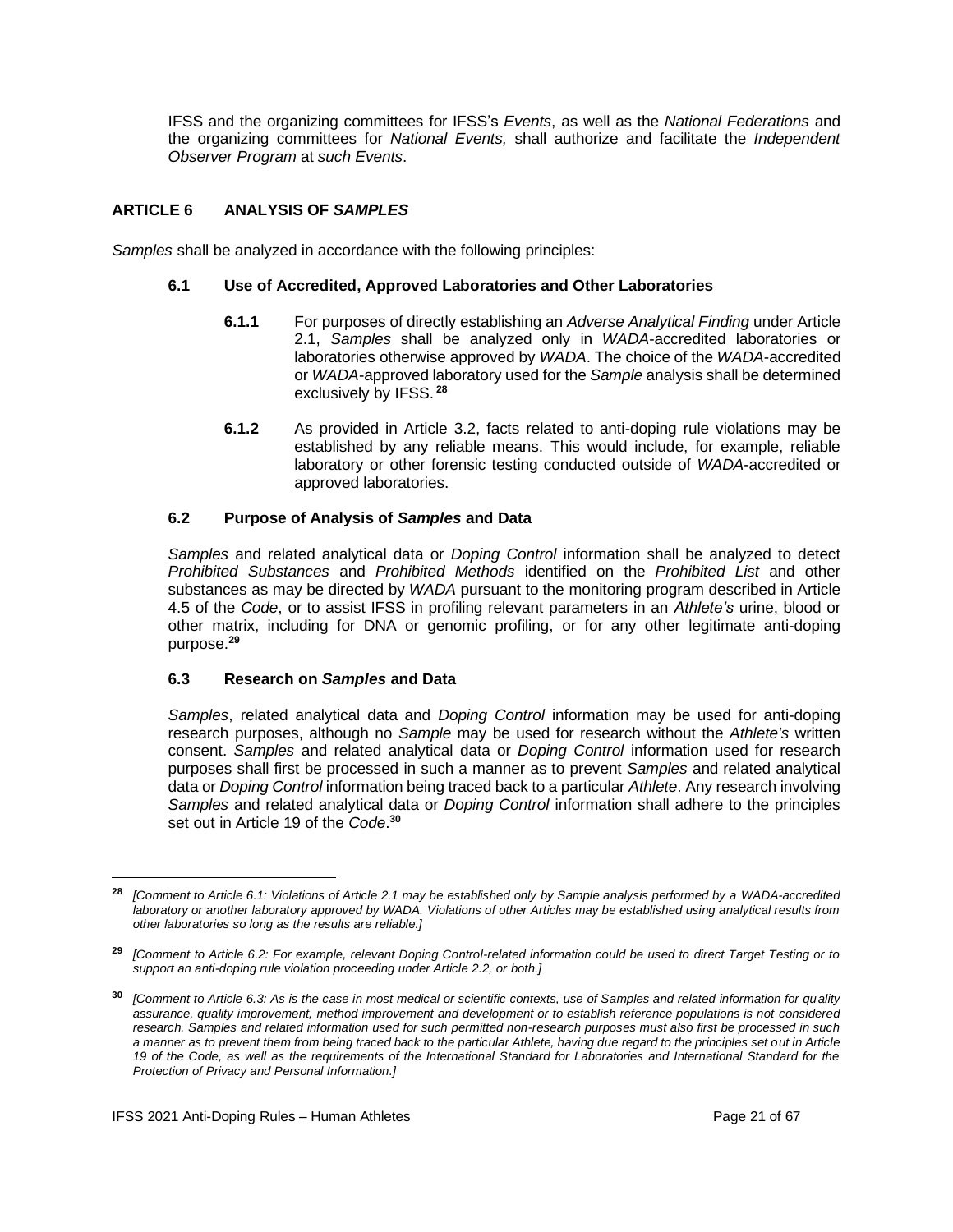## **6.4 Standards for** *Sample* **Analysis and Reporting**

In accordance with Article 6.4 of the *Code*, IFSS shall ask laboratories to analyze *Samples* in conformity with the *International Standard* for Laboratories and Article 4.7 of the *International Standard* for *Testing* and Investigations.

Laboratories at their own initiative and expense may analyze *Samples* for *Prohibited Substances*  or *Prohibited Methods* not included on the standard *Sample* analysis menu, or as requested by IFSS. Results from any such analysis shall be reported to IFSS and have the same validity and *Consequences* as any other analytical result.**<sup>31</sup>**

## **6.5 Further Analysis of a** *Sample* **Prior to or During** *Results Management*

There shall be no limitation on the authority of a laboratory to conduct repeat or additional analysis on a *Sample* prior to the time IFSS notifies an *Athlete* that the *Sample* is the basis for an Article 2.1 anti-doping rule violation charge. If after such notification IFSS wishes to conduct additional analysis on that *Sample*, it may do so with the consent of the *Athlete* or approval from a hearing body.

## **6.6 Further Analysis of a** *Sample* **After it has been Reported as Negative or has Otherwise not Resulted in an Anti-Doping Rule Violation Charge**

After a laboratory has reported a *Sample* as negative, or the *Sample* has not otherwise resulted in an anti-doping rule violation charge, it may be stored and subjected to further analyses for the purpose of Article 6.2 at any time exclusively at the direction of either the *Anti-Doping Organization* that initiated and directed *Sample* collection or *WADA*. Any other *Anti-Doping Organization* with authority to test the *Athlete* that wishes to conduct further analysis on a stored *Sample* may do so with the permission of the *Anti-Doping Organization* that initiated and directed *Sample* collection or *WADA*, and shall be responsible for any follow-up *Results Management*. Any *Sample* storage or further analysis initiated by *WADA* or another *Anti-Doping Organization* shall be at *WADA*'s or that organization's expense. Further analysis of *Samples* shall conform with the requirements of the *International Standard* for Laboratories.

## **6.7 Split of A or B** *Sample*

Where *WADA*, an *Anti-Doping Organization* with *Results Management* authority, and/or a *WADA*accredited laboratory (with approval from *WADA* or the *Anti-Doping Organization* with *Results Management* authority) wishes to split an A or B *Sample* for the purpose of using the first part of the split *Sample* for an A *Sample* analysis and the second part of the split *Sample* for confirmation, then the procedures set forth in the *International Standard* for Laboratories shall be followed.

## **6.8** *WADA***'s Right to Take Possession of** *Samples* **and Data**

*WADA* may, in its sole discretion at any time, with or without prior notice, take physical possession of any *Sample* and related analytical data or information in the possession of a laboratory or *Anti-Doping Organization*. Upon request by *WADA*, the laboratory or *Anti-Doping Organization* in possession of the *Sample* or data shall immediately grant access to and enable *WADA* to take physical possession of the *Sample* or data. If *WADA* has not provided prior notice to the laboratory or *Anti-Doping Organization* before taking possession of a *Sample* or data, it shall provide such notice to the laboratory and each *Anti-Doping Organization* whose *Samples* or data have been

**<sup>31</sup>** *[Comment to Article 6.4: The objective of this Article is to extend the principle of "Intelligent Testing" to the Sample analysis menu so as to most effectively and efficiently detect doping. It is recognized that the resources available to fight doping are limited and that increasing the Sample analysis menu may, in some sports and countries, reduce the number of Samples which can be analyzed.]*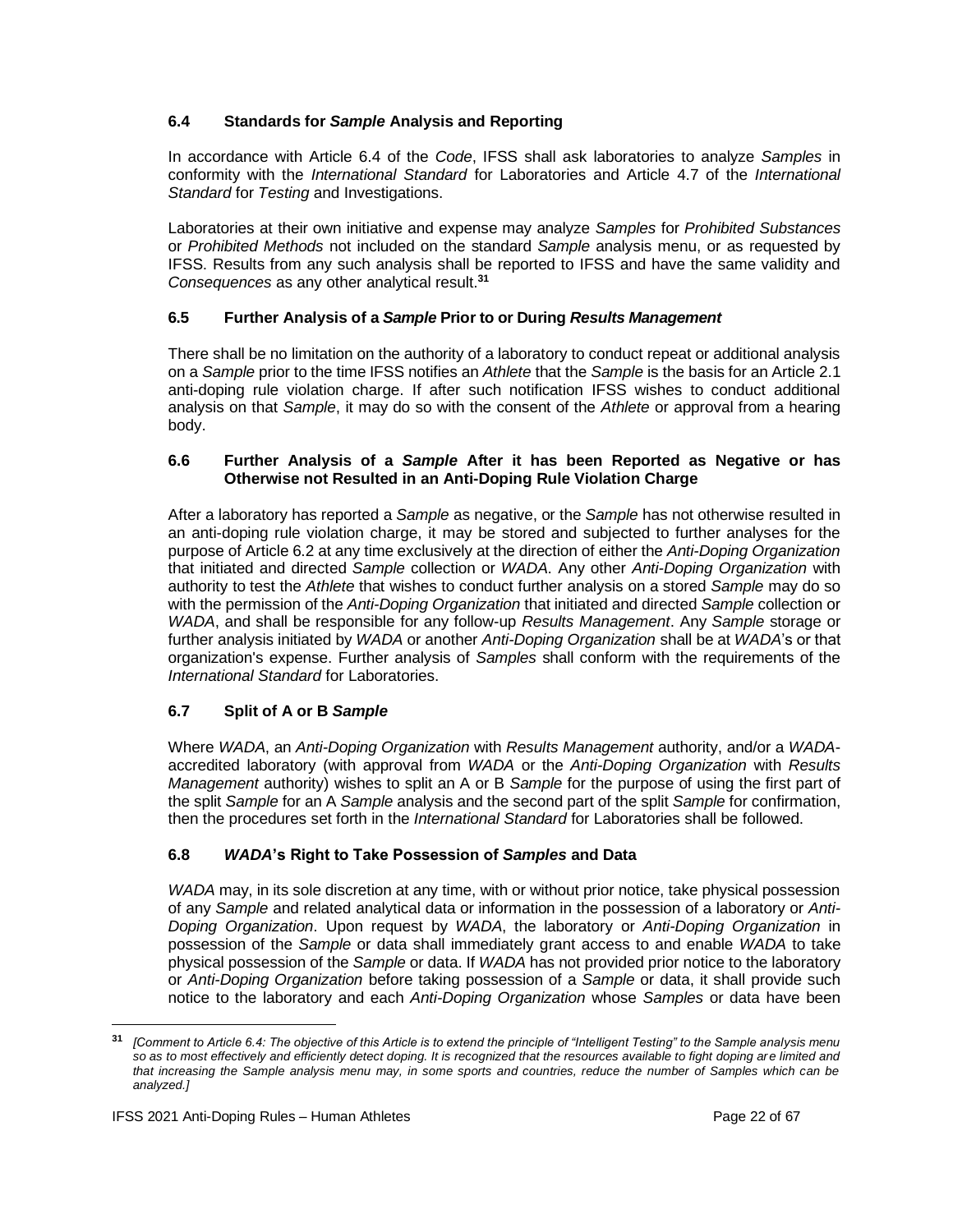taken by *WADA* within a reasonable time after taking possession. After analysis and any investigation of a seized *Sample* or data, *WADA* may direct another *Anti-Doping Organization* with authority to test the *Athlete* to assume *Results Management* responsibility for the *Sample* or data if a potential anti-doping rule violation is discovered.**<sup>32</sup>**

#### <span id="page-22-0"></span>**ARTICLE 7** *RESULTS MANAGEMENT***: RESPONSIBILITY, INITIAL REVIEW, NOTICE AND**  *PROVISIONAL SUSPENSIONS*

*Results Management* under these Anti-Doping Rules establishes a process designed to resolve anti-doping rule violation matters in a fair, expeditious and efficient manner.

#### **7.1 Responsibility for Conducting** *Results Management*

- **7.1.1** Except as otherwise provided in Articles 6.6, 6.8 and *Code* Article 7.1, *Results Management* shall be the responsibility of, and shall be governed by, the procedural rules of the *Anti-Doping Organization* that initiated and directed *Sample* collection (or, if no *Sample* collection is involved, the *Anti-Doping Organization* which first provides notice to an *Athlete* or other Person of a potential anti-doping rule violation and then diligently pursues that anti-doping rule violation).
- **7.1.2** In circumstances where the rules of a *National Anti-Doping Organization* do not give the *National Anti-Doping Organization* authority over an *Athlete* or other *Person* who is not a national, resident, license holder, or member of a sport organization of that country, or the *National Anti-Doping Organization* declines to exercise such authority, *Results Management* shall be conducted by the applicable International Federation or by a third party with authority over the *Athlete* or other *Person* as directed by the rules of the applicable International Federation.
- **7.1.3** In the event the *Major Event Organization* assumes only limited *Results Management* responsibility relating to a *Sample* initiated and taken during an *Event* conducted by a *Major Event Organization*, or an anti-doping rule violation occurring during such *Event*, the case shall be referred by the *Major Event Organization* to the applicable International Federation for completion of *Results Management*.
- **7.1.4** *Results Management* in relation to a potential whereabouts failure (a filing failure or a missed test) shall be administered by IFSS or the *National Anti-Doping Organization* with whom the *Athlete* in question files whereabouts information, as provided in the *International Standard* for *Results Management*. If IFSS determines a filing failure or a missed test, it shall submit that information to *WADA* through *ADAMS*, where it will be made available to other relevant *Anti-Doping Organizations*.

**<sup>32</sup>** *[Comment to Article 6.8: Resistance or refusal to WADA taking physical possession of Samples or data could constitute Tampering, Complicity or an act of non-compliance as provided in the International Standard for Code Compliance by Signatories, and could also constitute a violation of the International Standard for Laboratories. Where necessary, the laboratory and/or the Anti-Doping Organization shall assist WADA in ensuring that the seized Sample or data are not delayed in exiting the applicable country.*

*WADA would not, of course, unilaterally take possession of Samples or analytical data without good cause related to a potential anti-doping rule violation, non-compliance by a Signatory or doping activities by another Person. However, the decision as to*  whether good cause exists is for WADA to make in its discretion and shall not be subject to challenge. In particular, whether there *is good cause or not shall not be a defense against an anti-doping rule violation or its Consequences.]*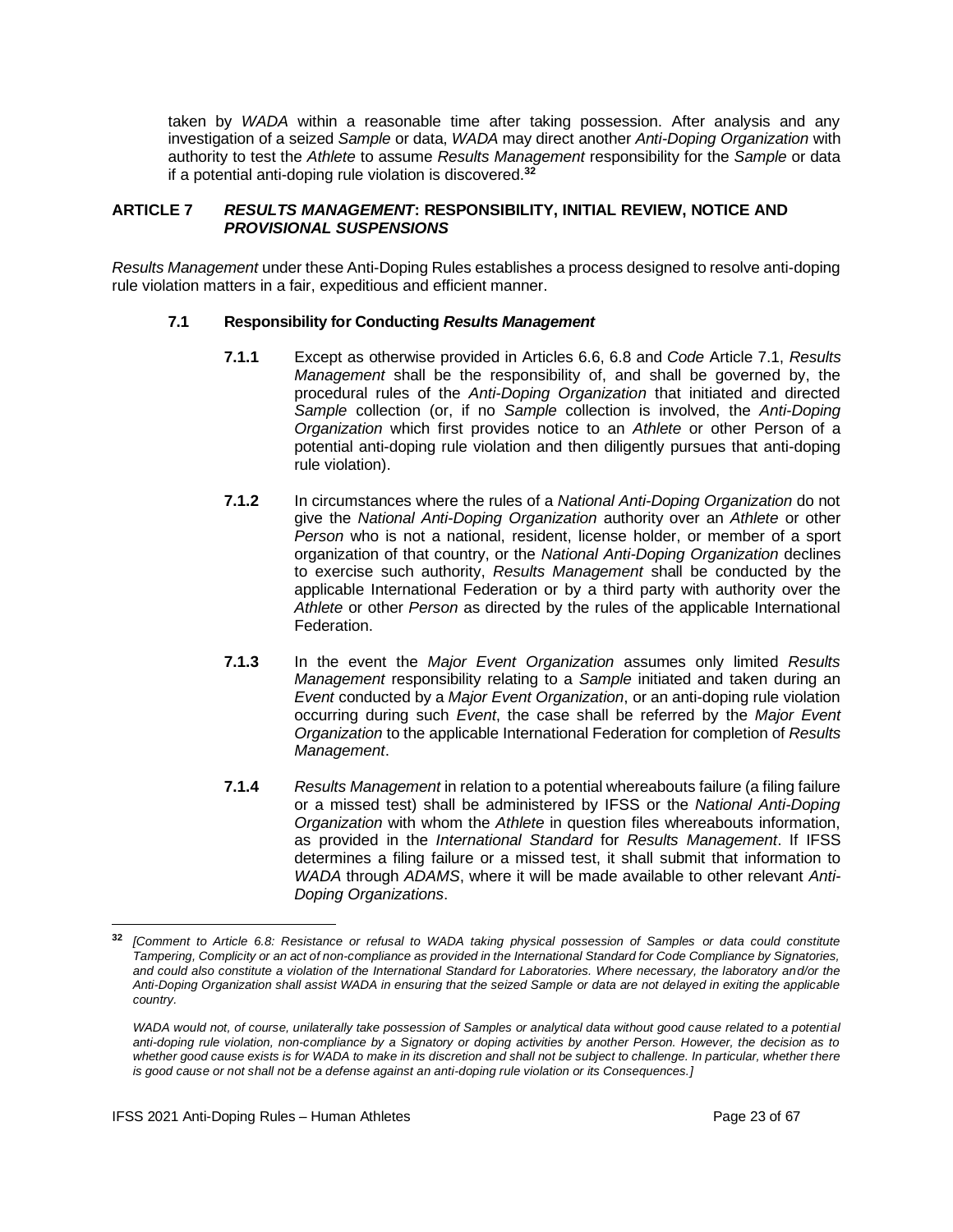- **7.1.5** Other circumstances in which IFSS shall take responsibility for conducting *Results Management* in respect of anti-doping rule violations involving *Athletes* and other *Persons* under its authority shall be determined by reference to and in accordance with Article 7 of the *Code*.
- **7.1.6** *WADA* may direct IFSS to conduct *Results Management* in particular circumstances. If IFSS refuses to conduct *Results Management* within a reasonable deadline set by *WADA*, such refusal shall be considered an act of non-compliance, and *WADA* may direct another *Anti-Doping Organization* with authority over the *Athlete* or other *Person*, that is willing to do so, to take *Results Management* responsibility in place of IFSS or, if there is no such *Anti-Doping Organization*, any other *Anti-Doping Organization* that is willing to do so. In such case, IFSS shall reimburse the costs and attorney's fees of conducting *Results Management* to the other *Anti-Doping Organization* designated by *WADA,* and a failure to reimburse costs and attorney's fees shall be considered an act of non-compliance.

## **7.2 Review and Notification Regarding Potential Anti-Doping Rule Violations**

IFSS shall carry out the review and notification with respect to any potential anti-doping rule violation in accordance with the *International Standard* for *Results Management*.

In accordance with article 5.1.2.1 c) and e) of the *International Standard for Results Management,* an Athlete who wishes to exercise his/her right to request a "B" sample analysis or a copy of the "A" sample Laboratory Documentation Package will have to cover the costs involved in advance. The cost will be refunded if the "B" sample analysis does not confirm the "A" sample analysis or if the IFSS Doping Review Panel finds the Athlete not guilty of an Anti-Doping Rule Violation.

## **7.3 Identification of Prior Anti-Doping Rule Violations**

Before giving an *Athlete* or other *Person* notice of a potential anti-doping rule violation as provided above, IFSS shall refer to *ADAMS* and contact *WADA* and other relevant *Anti-Doping Organizations* to determine whether any prior anti-doping rule violation exists.

## **7.4** *Provisional Suspensions* **<sup>33</sup>**

## **7.4.1** Mandatory *Provisional Suspension* after an *Adverse Analytical Finding* or *Adverse Passport Finding*

If IFSS receives an *Adverse Analytical Finding* or an *Adverse Passport Finding*  (upon completion of the *Adverse Passport Finding* review process) for a *Prohibited Substance* or a *Prohibited Method* that is not a *Specified Substance* or a *Specified Method*, IFSS shall impose a *Provisional Suspension* on the *Athlete* promptly upon or after the review and notification required by Article 7.2.

A mandatory *Provisional Suspension* may be eliminated if: (i) the *Athlete*  demonstrates to the IFSS Doping Review Panel that the violation is likely to have involved a *Contaminated Product,* or (ii) the violation involves a *Substance of* 

**<sup>33</sup>** *[Comment to Article 7.4: Before a Provisional Suspension can be unilaterally imposed by IFSS, the internal review specified in these Anti-Doping Rules and the International Standard* for *Results Management must first be completed.]*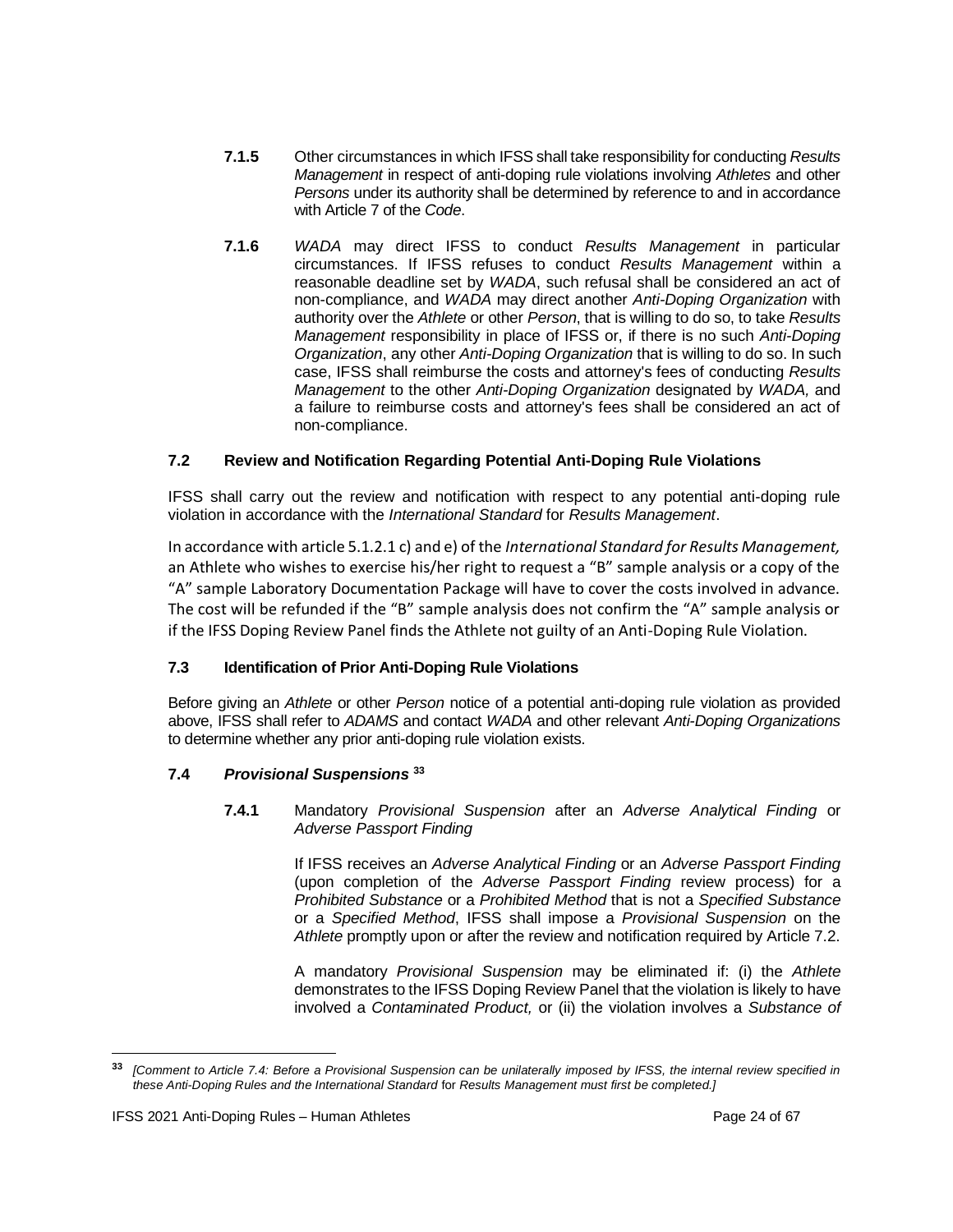*Abuse* and the *Athlete* establishes entitlement to a reduced period of *Ineligibility*  under Article 10.2.4.1.

The IFSS Doping Review Panel's decision not to eliminate a mandatory *Provisional Suspension* on account of the *Athlete's* assertion regarding a *Contaminated Product* shall not be appealable.

**7.4.2** Optional *Provisional Suspension* Based on an *Adverse Analytical Finding* for *Specified Substances*, *Specified Methods, Contaminated Products*, or Other Anti-Doping Rule Violations

> IFSS may impose a *Provisional Suspension* for anti-doping rule violations not covered by Article 7.4.1 prior to the analysis of the *Athlete's* B *Sample* or final hearing as described in Article 8.

> An optional *Provisional Suspension* may be lifted at the discretion of IFSS at any time prior to the IFSS Doping Review Panel's decision under Article 8, unless provided otherwise in the *International Standard* for *Results Management*.

## **7.4.3** Opportunity for Hearing or Appeal

Notwithstanding Articles 7.4.1 and 7.4.2, a *Provisional Suspension* may not be imposed unless the *Athlete* or other *Person* is given: (a) an opportunity for a *Provisional Hearing*, either before or on a timely basis after the imposition of the *Provisional Suspension*; or (b) an opportunity for an expedited hearing in accordance with Article 8 on a timely basis after the imposition of the *Provisional Suspension.*

The imposition of a *Provisional Suspension*, or the decision not to impose a *Provisional Suspension,* may be appealed in an expedited process in accordance with Article 13.2.

#### **7.4.4** Voluntary Acceptance of *Provisional Suspension*

*Athletes* on their own initiative may voluntarily accept a *Provisional Suspension* if done so prior to the later of: (i) the expiration of ten (10) days from the report of the B *Sample* (or waiver of the B *Sample*) or ten (10) days from the notice of any other anti-doping rule violation, or (ii) the date on which the *Athlete* first competes after such report or notice.

Other *Persons* on their own initiative may voluntarily accept a *Provisional Suspension* if done so within ten (10) days from the notice of the anti-doping rule violation.

Upon such voluntary acceptance, the *Provisional Suspension* shall have the full effect and be treated in the same manner as if the *Provisional Suspension* had been imposed under Article 7.4.1 or 7.4.2; provided, however, at any time after voluntarily accepting a *Provisional Suspension*, the *Athlete* or other *Person* may withdraw such acceptance, in which event the *Athlete* or other *Person* shall not receive any credit for time previously served during the *Provisional Suspension*.

**7.4.5** If a *Provisional Suspension* is imposed based on an A *Sample Adverse Analytical Finding* and a subsequent B *Sample* analysis (if requested by the *Athlete* or IFSS) does not confirm the A *Sample* analysis, then the *Athlete* shall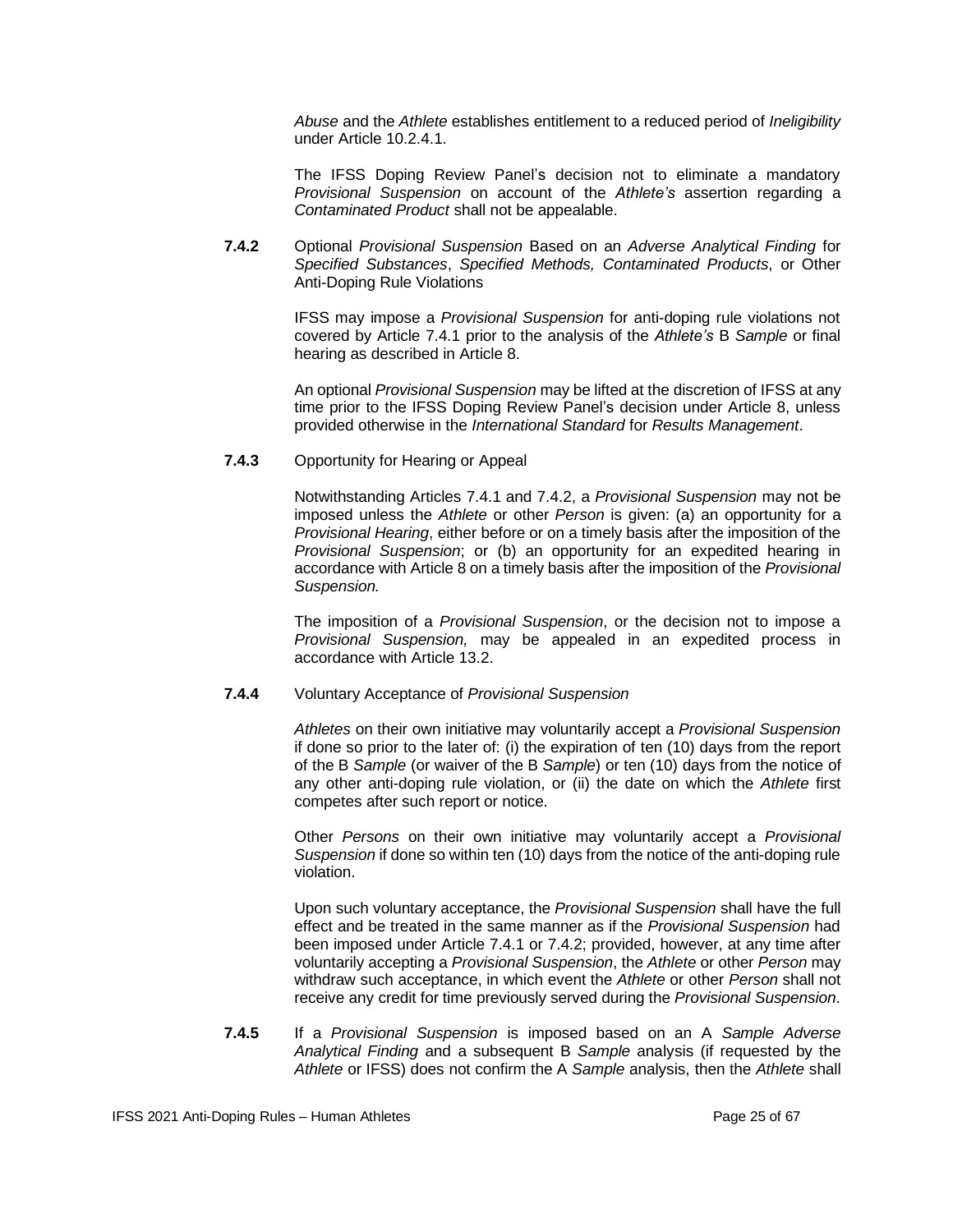not be subject to any further *Provisional Suspension* on account of a violation of Article 2.1. In circumstances where the *Athlete* (or the *Athlete's* team) has been removed from an *Event* based on a violation of Article 2.1 and the subsequent B *Sample* analysis does not confirm the A *Sample* finding, then, if it is still possible for the *Athlete* or team to be reinserted, without otherwise affecting the *Event*, the *Athlete* or team may continue to take part in the *Event*.

## **7.5** *Results Management* **Decisions**

*Results Management* decisions or adjudications by IFSS must not purport to be limited to a particular geographic area or the IFSS's sport and shall address and determine without limitation the following issues: (i) whether an anti-doping rule violation was committed or a *Provisional Suspension* should be imposed, the factual basis for such determination, and the specific Articles that have been violated, and (ii) all *Consequences* flowing from the anti-doping rule violation(s), including applicable *Disqualifications* under Articles 9 and 10.10, any forfeiture of medals or prizes, any period of *Ineligibility* (and the date it begins to run) and any *Financial Consequences*. **34**

## **7.6 Notification of** *Results Management* **Decisions**

IFSS shall notify *Athletes*, other *Persons*, *Signatories* and *WADA* of *Results Management* decisions as provided in Article 14 and in the *International Standard* for *Results Management*.

## **7.7 Retirement from Sport<sup>35</sup>**

If an *Athlete* or other *Person* retires while the IFSS's *Results Management* process is underway, IFSS retains authority to complete its *Results Management* process. If an *Athlete* or other *Person*  retires before any *Results Management* process has begun, and IFSS would have had *Results Management* authority over the *Athlete* or other *Person* at the time the *Athlete* or other *Person* committed an anti-doping rule violation, IFSS has authority to conduct *Results Management*.

**<sup>34</sup>** *[Comment to Article 7.5: Results Management decisions include Provisional Suspensions.*

*Each decision by IFSS should address whether an anti-doping rule violation was committed and all Consequences flowing from the violation, including any Disqualifications other than Disqualification under Article 10.1 (which is left to the ruling body for an Event). Pursuant to Article 15, such decision and its imposition of Consequences shall have automatic effect in every sport in every country. For example, for a determination that an Athlete committed an anti-doping rule violation based on an Adverse Analytical Finding for a Sample taken In-Competition, the Athlete's results obtained in the Competition would be Disqualified under Article 9 and all other competitive results obtained by the Athlete from the date the Sample was collected through the duration of the period of Ineligibility are also Disqualified under Article 10.10; if the Adverse Analytical Finding resulted from Testing at an Event, it would be the Major Event Organization's responsibility to decide whether the Athlete's other individual results in the Event prior to Sample collection are also Disqualified under Article 10.1.]*

**<sup>35</sup>** *[Comment to Article 7.7: Conduct by an Athlete or other Person before the Athlete or other Person was subject to the authority of any Anti-Doping Organization would not constitute an anti-doping rule violation but could be a legitimate basis for denying the Athlete or other Person membership in a sports organization.]*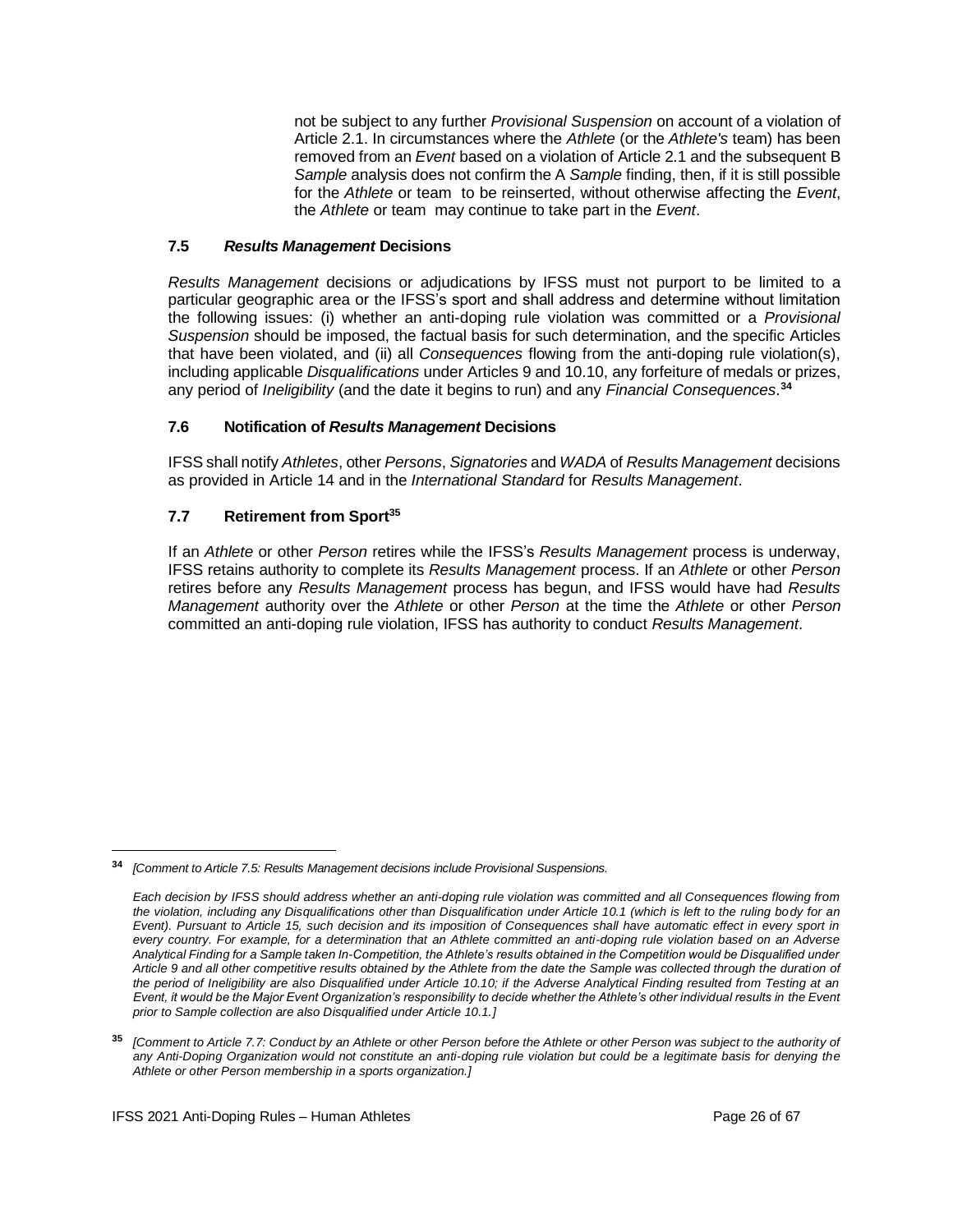## <span id="page-26-0"></span>**ARTICLE 8** *RESULTS MANAGEMENT***: RIGHT TO A FAIR HEARING AND NOTICE OF HEARING DECISION**

For any *Person* who is asserted to have committed an anti-doping rule violation, IFSS shall provide a fair hearing within a reasonable time by a fair, impartial and *Operationally Independent* hearing panel in compliance with the *Code* and the *International Standard* for *Results Management*.

#### **8.1 Fair Hearings**

**8.1.1** Fair, Impartial and *Operationally Independent* Hearing Panel

- **8.1.1.1** IFSS shall establish a Hearing Panel ("IFSS Doping Review Panel") which has jurisdiction to hear and determine whether an *Athlete* or other *Person*, subject to these Anti-Doping Rules, has committed an anti-doping rule violation and, if applicable, to impose relevant *Consequences*.
- **8.1.1.2** IFSS shall ensure that the IFSS Doping Review Panel is free of conflict of interest and that its composition, term of office, professional experience, *Operational Independence* and adequate financing comply with the requirements of the *International Standard* for *Results Management*.
- **8.1.1.3** Board members, staff members, commission members, consultants and officials of IFSS or its affiliates (e.g. *National Federations* or confederation), as well as any *Person* involved in the investigation and pre-adjudication of the matter, cannot be appointed as members and/or clerks (to the extent that such clerk is involved in the deliberation process and/or drafting of any decision) of the IFSS Doping Review Panel. In particular, no member shall have previously considered any *TUE* application, *Results Management* decision, or appeals in the same given case.
- **8.1.1.4** The IFSS Doping Review Panel shall consist of at least an independent Chair and two (2) other independent members.
- **8.1.1.5** Each member shall be appointed by taking into consideration their requisite anti-doping experience including their legal, sports, medical and/or scientific expertise. Each member shall be appointed for two (2) to four (4) years, which may be renewable.
- **8.1.1.6** The IFSS Doping Review Panel shall be in a position to conduct the hearing and decision-making process without interference from IFSS or any third party.
- **8.1.2** Hearing Process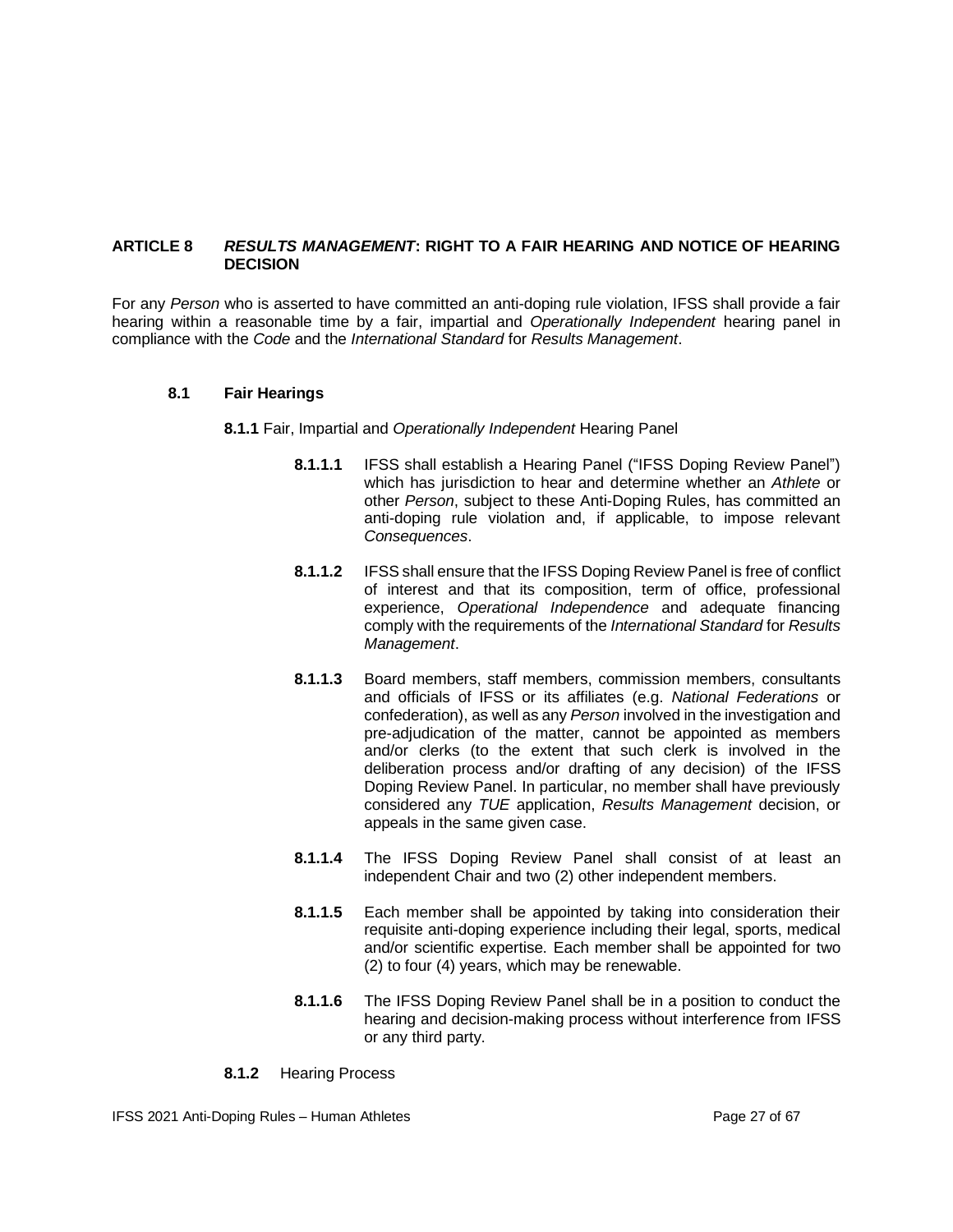- **8.1.2.1** When IFSS sends a notice to an *Athlete* or other *Person* notifying them of a potential anti-doping rule violation, and the *Athlete* or other *Person*  does not waive a hearing in accordance with Article 8.3.1 or Article 8.3.2, then the case shall be referred to the IFSS Doping Review Panel for hearing and adjudication, which shall be conducted in accordance with the principles described in Articles 8 and 9 of the *International Standard* for *Results Management*.
- **8.1.2.2** The Chair shall appoint either three (3) members (which may include the Chair) or a single adjudicator, which can be the Chair, to hear that case, depending on the nature of the charge and the evidence put forward. When three members are appointed to hear a case, one (1) panel member shall have a legal background and one (1) panel member shall be a qualified medical practitioner. If a single adjudicator is appointed, he/she shall have a legal background.
- **8.1.2.3** Upon appointment by the Chair as a member of the IFSS Doping Review Panel, each member must also sign a declaration that there are no facts or circumstances known to him or her which might call into question their impartiality in the eyes of any of the parties, other than those circumstances disclosed in the declaration.
- **8.1.2.4** Hearings held in connection with *Events* in respect to *Athletes* and other *Persons* who are subject to these Anti-Doping Rules may be conducted by an expedited process where permitted by the IFSS Doping Review Panel. **36**
- **8.1.2.5** *WADA,* the *National Federation* and the *National Anti-Doping Organization* of the *Athlete* or other *Person* may attend the hearing as observers. In any event, IFSS shall keep them fully apprised as to the status of pending cases and the result of all hearings.

## **8.2 Notice of Decisions**

- **8.2.1** At the end of the hearing, or promptly thereafter, the IFSS Doping Review Panel shall issue a written decision that conforms with Article 9 of the *International Standard* for *Results Management* and which includes the full reasons for the decision, the period of *Ineligibility* imposed, the *Disqualification* of results under Article 10.10 and, if applicable, a justification for why the greatest potential *Consequences* were not imposed.
- **8.2.2** IFSS shall notify that decision to the *Athlete* or other *Person* and to other *Anti-Doping Organizations* with a right to appeal under Article 13.2.3, and shall promptly report it into *ADAMS*. The decision may be appealed as provided in Article 13.

## **8.3 Waiver of Hearing**

**<sup>36</sup>** *[Comment to Article 8.1.2.4: For example, a hearing could be expedited on the eve of a major Event where the resolution of the anti-doping rule violation is necessary to determine the Athlete's eligibility to participate in the Event, or during an Event where the resolution of the case will affect the validity of the Athlete's results or continued participation in the Event.]*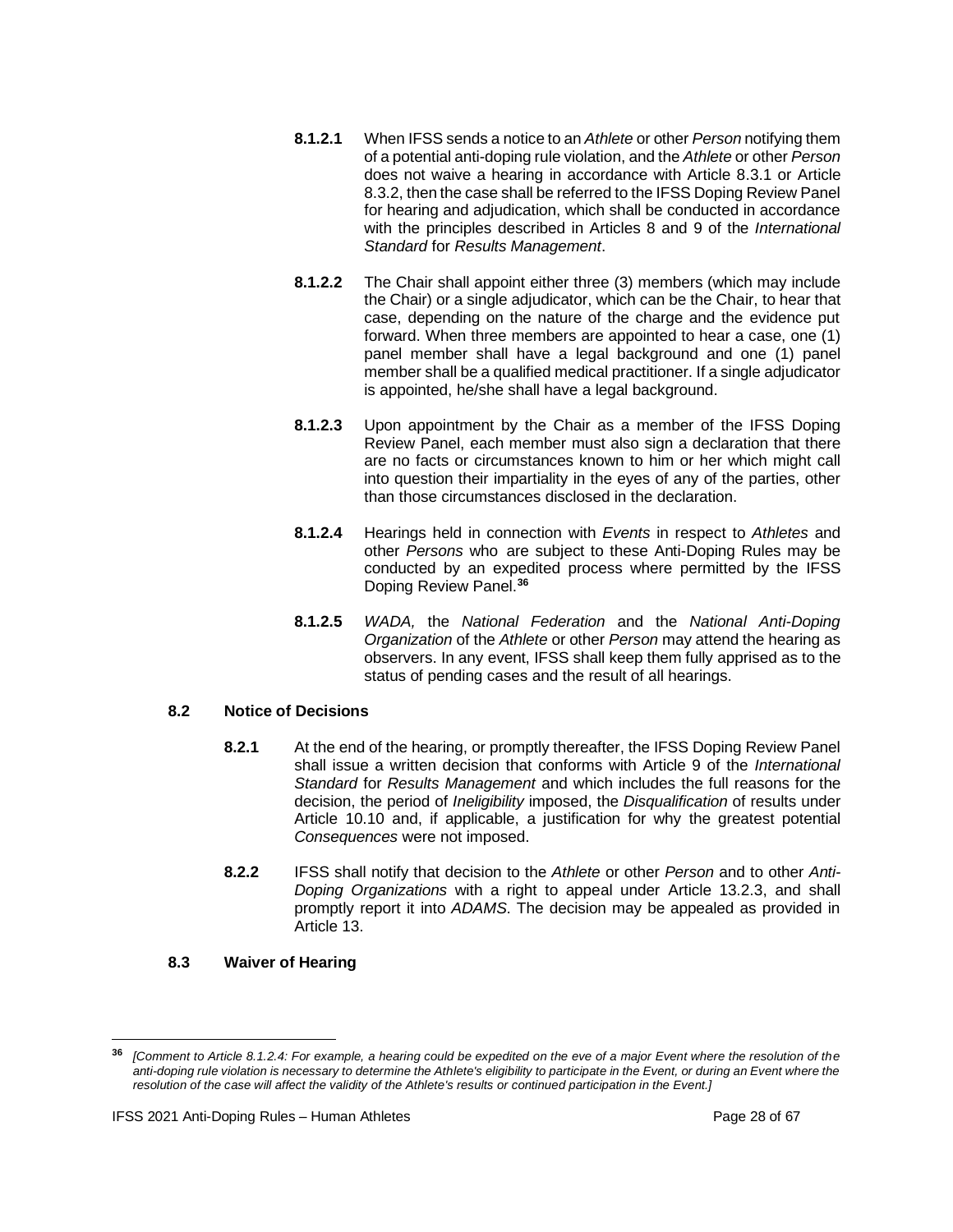- **8.3.1** An *Athlete* or other *Person* against whom an anti-doping rule violation is asserted may waive a hearing expressly and agree with the *Consequences* proposed by IFSS.
- **8.3.2** However, if the *Athlete* or other *Person* against whom an anti-doping rule violation is asserted fails to dispute that assertion within twenty (20) days or the deadline otherwise specified in the notice sent by the IFSS asserting the violation, then they shall be deemed to have waived a hearing, to have admitted the violation, and to have accepted the proposed *Consequences*.
- **8.3.3** In cases where Article 8.3.1 or 8.3.2 applies, a hearing before the IFSS Doping Review Panel shall not be required. Instead IFSS shall promptly issue a written decision that conforms with Article 9 of the *International Standard* for *Results Management* and which includes the full reasons for the decision, the period of *Ineligibility* imposed, the *Disqualification* of results under Article 10.10 and, if applicable, a justification for why the greatest potential *Consequences* were not imposed.
- **8.3.4** IFSS shall notify that decision to the *Athlete* or other *Person* and to other *Anti-Doping Organizations* with a right to appeal under Article 13.2.3, and shall promptly report it into *ADAMS*. IFSS shall *Publicly Disclose* that decision in accordance with Article 14.3.2.

## **8.4 Single Hearing Before** *CAS*

Anti-doping rule violations asserted against *International-Level Athletes*, *National-Level Athletes* or other *Persons* may, with the consent of the *Athlete* or other *Person*, IFSS (where it has *Results Management* responsibility in accordance with Article 7) and *WADA*, be heard in a single hearing directly at *CAS*. **37**

## <span id="page-28-0"></span>**ARTICLE 9 AUTOMATIC** *DISQUALIFICATION* **OF INDIVIDUAL RESULTS**

An anti-doping rule violation in *Individual Sports* in connection with an *In-Competition* test automatically leads to *Disqualification* of the result obtained in that *Competition* with all resulting *Consequences*, including forfeiture of any medals, points and prizes.**<sup>38</sup>**

## <span id="page-28-1"></span>**ARTICLE 10 SANCTIONS ON INDIVIDUALS**

## **10.1** *Disqualification* **of Results in the** *Event* **during which an Anti-Doping Rule Violation Occurs**

**<sup>37</sup>** *[Comment to Article 8.4: In some cases, the combined cost of holding a hearing in the first instance at the international or national level, then rehearing the case de novo before CAS can be very substantial. Where all of the parties identified in this Article are satisfied that their interests will be adequately protected in a single hearing, there is no need for the Athlete or Anti-Doping Organizations to incur the extra expense of two (2) hearings. An Anti-Doping Organization may participate in the CAS hearing as an observer. Nothing set out in Article 8.4 precludes the Athlete or other Person and IFSS (where it has Results Management responsibility) to waive their right to appeal by agreement. Such waiver, however, only binds the parties to such agreement and not any other entity with a right of appeal under the Code.]*

**<sup>38</sup>** *[Comment to Article 9: For Team Sports, any awards received by individual players will be Disqualified. However, Disqualification of the team will be as provided in Article 11. In sports which are not Team Sports but where awards are given to teams, Disqualification or other disciplinary action against the team when one or more team members have committed an anti-doping rule violation shall be as provided in the applicable rules of the International Federation.]*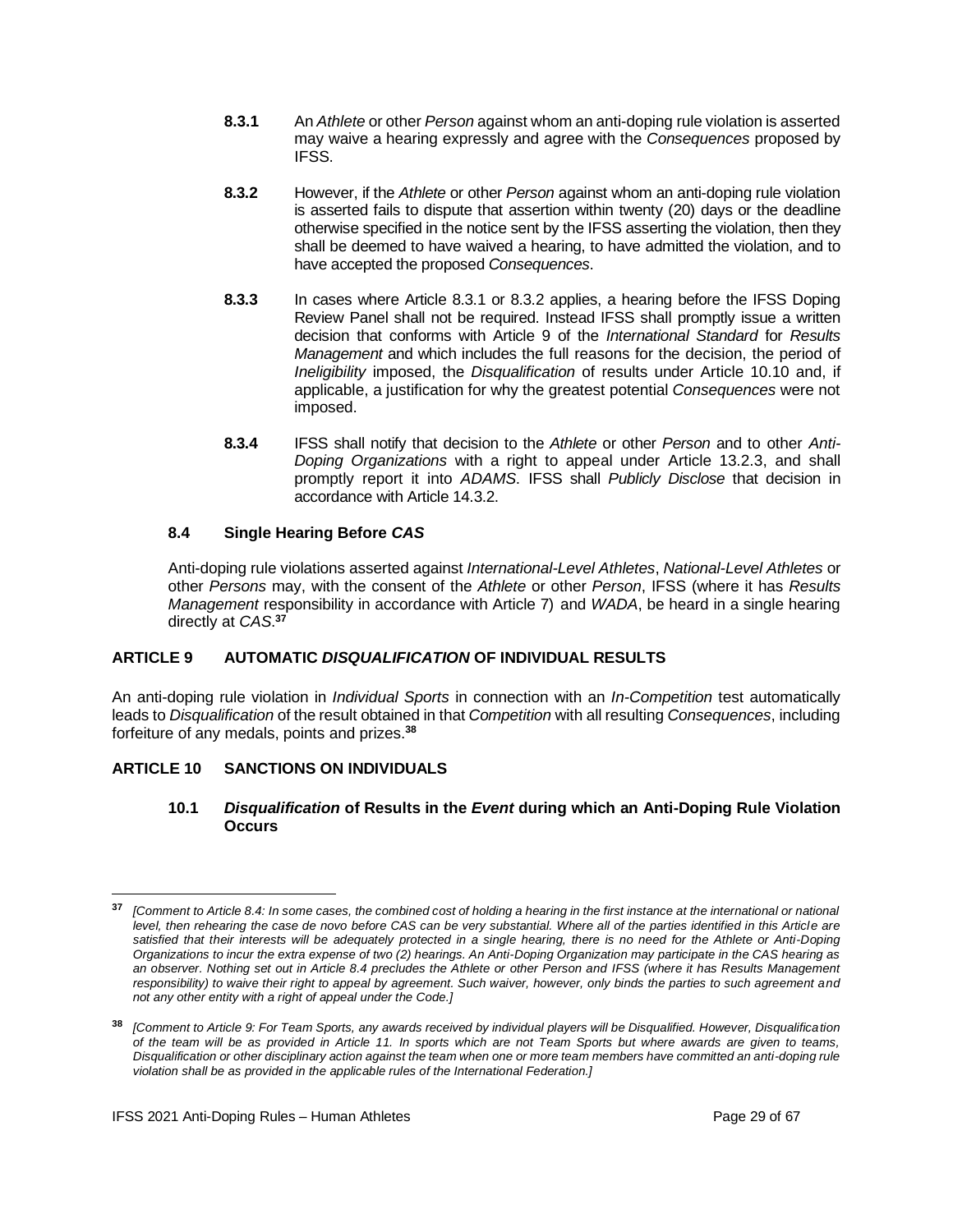**10.1.1** An anti-doping rule violation occurring during or in connection with an *Event* may, upon the decision of the ruling body of the *Event*, lead to *Disqualification* of all of the *Athlete's* individual results obtained in that *Event* with all *Consequences*, including forfeiture of all medals, points and prizes, except as provided in Article 10.1.2.

> Factors to be included in considering whether to *Disqualify* other results in an *Event* might include, for example, the seriousness of the *Athlete's* anti-doping rule violation and whether the *Athlete* tested negative in the other *Competitions*. **39**

**10.1.2** If the *Athlete* establishes that he or she bears *No Fault* or *Negligence* for the violation, the *Athlete's* individual results in the other *Competitions* shall not be *Disqualified*, unless the *Athlete's* results in *Competitions* other than the *Competition* in which the anti-doping rule violation occurred were likely to have been affected by the *Athlete's* anti-doping rule violation.

#### **10.2** *Ineligibility* **for Presence,** *Use* **or** *Attempted Use***, or** *Possession* **of a** *Prohibited Substance* **or** *Prohibited Method*

The period of *Ineligibility* for a violation of Article 2.1, 2.2 or 2.6 shall be as follows, subject to potential elimination, reduction or suspension pursuant to Article 10.5, 10.6 or 10.7:

- **10.2.1** The period of *Ineligibility*, subject to Article 10.2.4, shall be four (4) years where:
	- **10.2.1.1** The anti-doping rule violation does not involve a *Specified Substance* or a *Specified Method*, unless the *Athlete* or other *Person* can establish that the anti-doping rule violation was not intentional.**<sup>40</sup>**
	- **10.2.1.2** The anti-doping rule violation involves a *Specified Substance* or a *Specified Method* and IFSS can establish that the anti-doping rule violation was intentional.
- **10.2.2** If Article 10.2.1 does not apply, subject to Article 10.2.4.1, the period of *Ineligibility* shall be two (2) years.
- **10.2.3** As used in Article 10.2, the term "intentional" is meant to identify those *Athletes* or other *Persons* who engage in conduct which they knew constituted an antidoping rule violation or knew that there was a significant risk that the conduct might constitute or result in an anti-doping rule violation and manifestly disregarded that risk. An anti-doping rule violation resulting from an *Adverse Analytical Finding* for a substance which is only prohibited *In-Competition* shall be rebuttably presumed to be not "intentional" if the substance is a *Specified Substance and* the *Athlete* can establish that the *Prohibited Substance* was *Used Out-of-Competition*. An anti-doping rule violation resulting from an *Adverse Analytical Finding* for a substance which is only prohibited *In-Competition* shall

**<sup>39</sup>** *[Comment to Article 10.1.1: Whereas Article 9 Disqualifies the result in a single Competition in which the Athlete tested positive (e.g., the 100 meter backstroke), this Article may lead to Disqualification of all results in all races during the Event (e.g., the swimming World Championships).]*

**<sup>40</sup>** *[Comment to Article 10.2.1.1: While it is theoretically possible for an Athlete or other Person to establish that the anti-doping rule violation was not intentional without showing how the Prohibited Substance entered one's system, it is highly unlikely that in a*  doping case under Article 2.1 an Athlete will be successful in proving that the Athlete acted unintentionally without establishing *the source of the Prohibited Substance.]*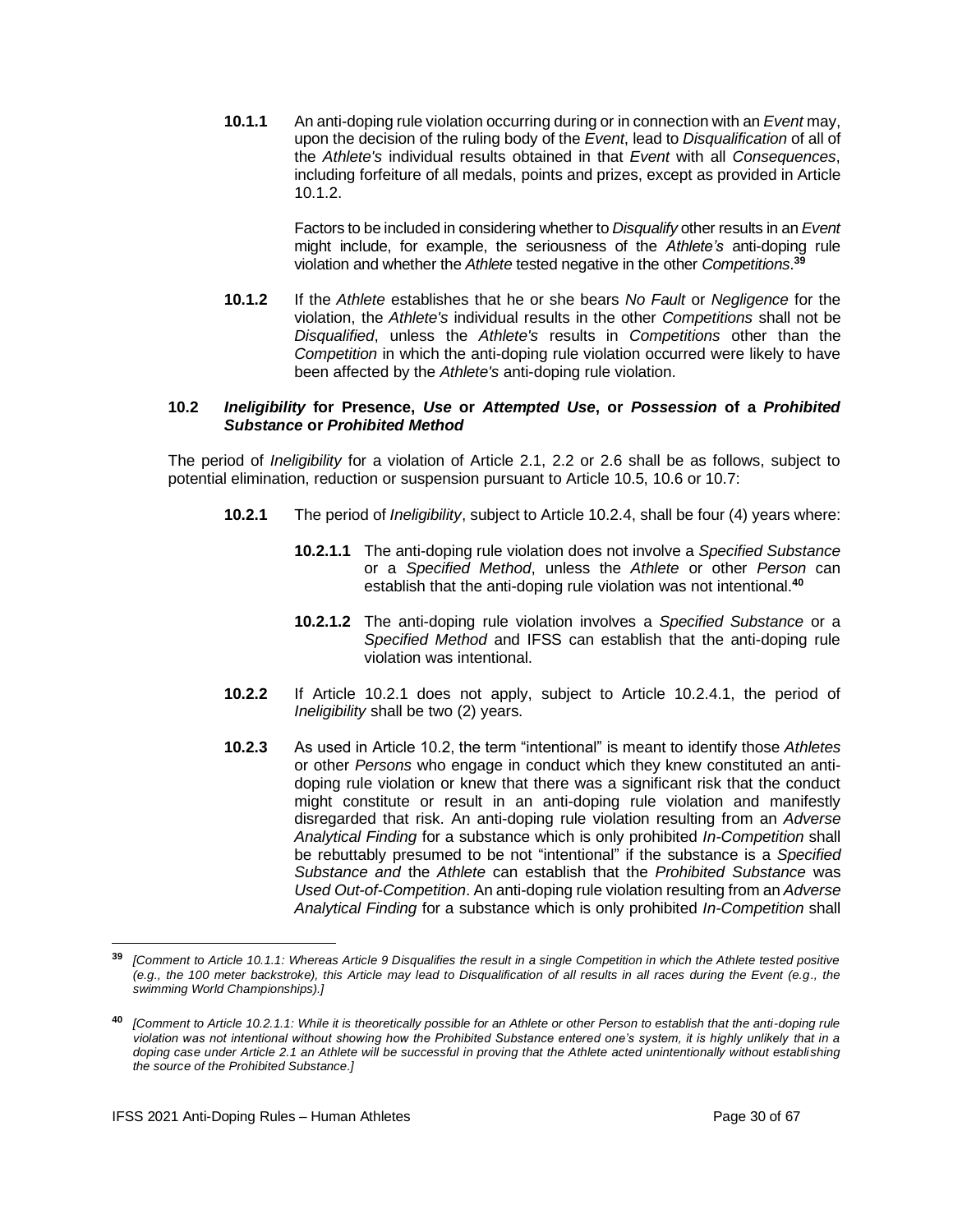not be considered "intentional" if the substance is not a *Specified Substance* and the *Athlete* can establish that the *Prohibited Substance* was *Used Out-of-Competition* in a context unrelated to sport performance.**<sup>41</sup>**

- **10.2.4** Notwithstanding any other provision in Article 10.2, where the anti-doping rule violation involves a *Substance of Abuse*:
	- **10.2.4.1** If the *Athlete* can establish that any ingestion or *Use* occurred *Out-of-Competition* and was unrelated to sport performance, then the period of *Ineligibility* shall be three (3) months *Ineligibility*.

In addition, the period of *Ineligibility* calculated under this Article 10.2.4.1 may be reduced to one (1) month if the *Athlete* or other *Person* satisfactorily completes a *Substance of Abuse* treatment program approved by IFSS. The period of *Ineligibility* established in this Article 10.2.4.1 is not subject to any reduction based on any provision in Article 10.6.**<sup>42</sup>**

**10.2.4.2** If the ingestion, *Use* or *Possession* occurred *In-Competition*, and the *Athlete* can establish that the context of the ingestion, *Use* or *Possession* was unrelated to sport performance, then the ingestion, *Use* or *Possession* shall not be considered intentional for purposes of Article 10.2.1 and shall not provide a basis for a finding of *Aggravating Circumstances* under Article 10.4.

## **10.3** *Ineligibility* **for Other Anti-Doping Rule Violations**

The period of *Ineligibility* for anti-doping rule violations other than as provided in Article 10.2 shall be as follows, unless Article 10.6 or 10.7 are applicable:

- **10.3.1** For violations of Article 2.3 or 2.5, the period of *Ineligibility* shall be four (4) years except: (i) in the case of failing to submit to *Sample* collection, if the *Athlete* can establish that the commission of the anti-doping rule violation was not intentional, the period of *Ineligibility* shall be two (2) years; (ii) in all other cases, if the *Athlete* or other *Person* can establish exceptional circumstances that justify a reduction of the period of *Ineligibility*, the period of *Ineligibility* shall be in a range from two (2) years to four (4) years depending on the *Athlete* or other *Person*'s degree of *Fault*; or (iii) in a case involving a *Protected Person* or *Recreational Athlete*, the period of *Ineligibility* shall be in a range between a maximum of two (2) years and, at a minimum, a reprimand and no period of *Ineligibility*, depending on the *Protected Person* or *Recreational Athlete*'s degree of *Fault*.
- **10.3.2** For violations of Article 2.4, the period of *Ineligibility* shall be two (2) years, subject to reduction down to a minimum of one (1) year, depending on the *Athlete's* degree of *Fault*. The flexibility between two (2) years and one (1) year of *Ineligibility* in this Article is not available to *Athletes* where a pattern of last-

**<sup>41</sup>** *[Comment to Article 10.2.3: Article 10.2.3 provides a special definition of "intentional" which is to be applied solely for purposes of Article 10.2.]*

**<sup>42</sup>** *[Comment to Article 10.2.4.1: The determinations as to whether the treatment program is approved and whether the Athlete or other Person has satisfactorily completed the program shall be made in the sole discretion of IFSS. This Article is intended to give IFSS the leeway to apply their own judgment to identify and approve legitimate and reputable, as opposed to "sham", treatment programs. It is anticipated, however, that the characteristics of legitimate treatment programs may vary widely and change ov er time such that it would not be practical for WADA to develop mandatory criteria for acceptable treatment programs.]*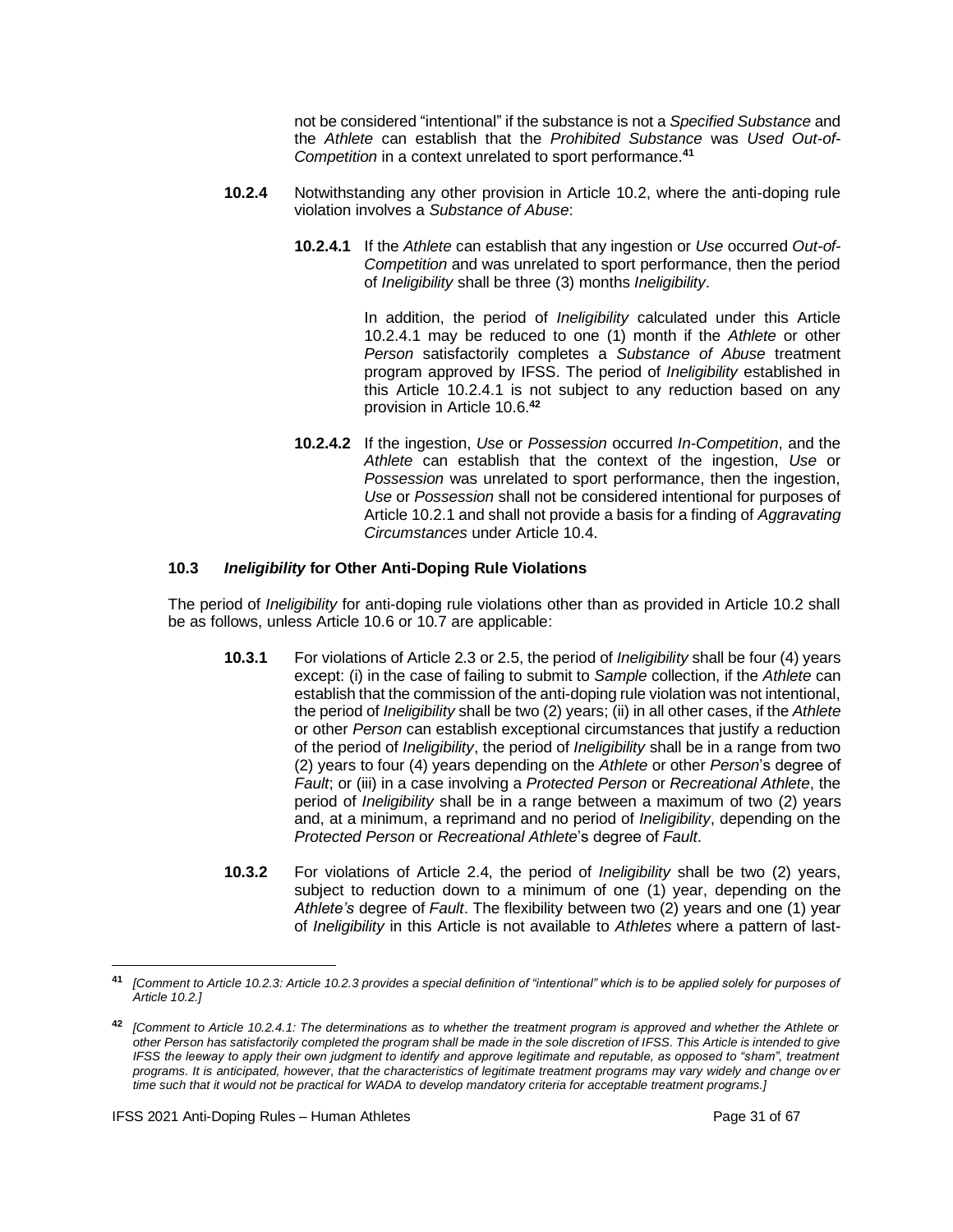minute whereabouts changes or other conduct raises a serious suspicion that the *Athlete* was trying to avoid being available for *Testing*.

- **10.3.3** For violations of Article 2.7 or 2.8, the period of *Ineligibility* shall be a minimum of four (4) years up to lifetime *Ineligibility*, depending on the seriousness of the violation. An Article 2.7 or Article 2.8 violation involving a *Protected Person* shall be considered a particularly serious violation and, if committed by *Athlete Support Personnel* for violations other than for *Specified Substances*, shall result in lifetime *Ineligibility* for *Athlete Support Personnel*. In addition, significant violations of Article 2.7 or 2.8 which may also violate non-sporting laws and regulations, shall be reported to the competent administrative, professional or judicial authorities.**<sup>43</sup>**
- **10.3.4** For violations of Article 2.9, the period of *Ineligibility* imposed shall be a minimum of two (2) years, up to lifetime *Ineligibility*, depending on the seriousness of the violation.
- **10.3.5** For violations of Article 2.10, the period of *Ineligibility* shall be two (2) years, subject to reduction down to a minimum of one (1) year, depending on the *Athlete* or other *Person's* degree of *Fault* and other circumstances of the case.**<sup>44</sup>**
- **10.3.6** For violations of Article 2.11, the period of *Ineligibility* shall be a minimum of two (2) years, up to lifetime *Ineligibility*, depending on the seriousness of the violation by the *Athlete* or other *Person*. **45**

## **10.4** *Aggravating Circumstances* **which may Increase the Period of** *Ineligibility*

If IFSS establishes in an individual case involving an anti-doping rule violation other than violations under Article 2.7 (*Trafficking* or *Attempted Trafficking*), 2.8 (*Administration* or *Attempted Administration*), 2.9 (Complicity or *Attempted* Complicity) or 2.11 (Acts by an *Athlete* or Other *Person* to Discourage or Retaliate Against Reporting) that *Aggravating Circumstances* are present which justify the imposition of a period of *Ineligibility* greater than the standard sanction, then the period of *Ineligibility* otherwise applicable shall be increased by an additional period of *Ineligibility* of up to two (2) years depending on the seriousness of the violation and the nature of the *Aggravating Circumstances*, unless the *Athlete* or other *Person* can establish that he or she did not knowingly commit the anti-doping rule violation.<sup>46</sup>

#### **10.5 Elimination of the Period of** *Ineligibility* **where there is** *No Fault* **or** *Negligence*

**<sup>43</sup>** *[Comment to Article 10.3.3: Those who are involved in doping Athletes or covering up doping should be subject to sanctions which are more severe than the Athletes who test positive. Since the authority of sport organizations is generally limited to Ineligibility for accreditation, membership and other sport benefits, reporting Athlete Support Personnel to competent authorities is an important step in the deterrence of doping.]*

**<sup>44</sup>** *[Comment to Article 10.3.5: Where the "other Person" referenced in Article 2.10 is an entity and not an individual, that entity may be disciplined as provided in Article 12.]*

**<sup>45</sup>** *[Comment to Article 10.3.6: Conduct that is found to violate both Article 2.5 (Tampering) and Article 2.11 (Acts by an Athlete or Other Person to Discourage or Retaliate Against Reporting to Authorities) shall be sanctioned based on the violation that carries the more severe sanction.]*

<sup>46</sup> *[Comment to Article 10.4: Violations under Articles 2.7 (Trafficking or Attempted Trafficking), 2.8 (Administration or Attempted Administration), 2.9 (Complicity or Attempted Complicity) and 2.11 (Acts by an Athlete or Other Person to Discourage or Retaliate Against Reporting to Authorities) are not included in the application of Article 10.4 because the sanctions for these violations already build in sufficient discretion up to a lifetime ban to allow consideration of any Aggravating Circumstance.]*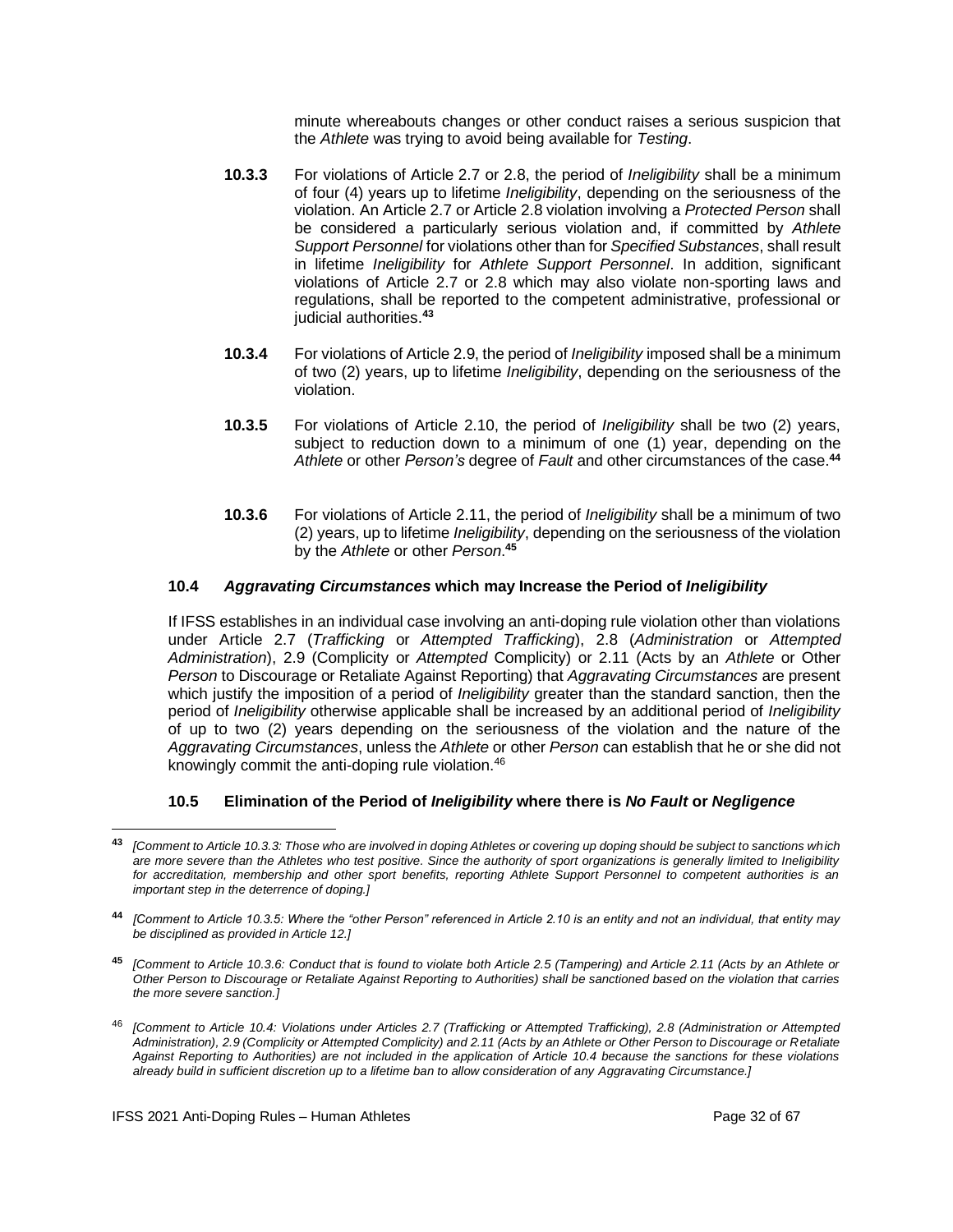If an *Athlete* or other *Person* establishes in an individual case that he or she bears *No Fault* or *Negligence*, then the otherwise applicable period of *Ineligibility* shall be eliminated.**<sup>47</sup>**

#### **10.6 Reduction of the Period of** *Ineligibility* **based on** *No Significant Fault* **or** *Negligence*

**10.6.1** Reduction of Sanctions in Particular Circumstances for Violations of Article 2.1, 2.2 or 2.6.

All reductions under Article 10.6.1 are mutually exclusive and not cumulative.

**10.6.1.1** *Specified Substances* or *Specified Methods*

Where the anti-doping rule violation involves a *Specified Substance* (other than a *Substance of Abuse*) or *Specified Method*, and the *Athlete* or other *Person* can establish *No Significant Fault* or *Negligence*, then the period of *Ineligibility* shall be, at a minimum, a reprimand and no period of *Ineligibility*, and at a maximum, two (2) years of *Ineligibility*, depending on the *Athlete's* or other *Person's* degree of *Fault*.

**10.6.1.2** *Contaminated Products*

In cases where the *Athlete* or other *Person* can establish both *No Significant Fault* or *Negligence* and that the detected *Prohibited Substance* (other than a *Substance of Abuse*) came from a *Contaminated Product*, then the period of *Ineligibility* shall be, at a minimum, a reprimand and no period of *Ineligibility*, and at a maximum, two (2) years *Ineligibility*, depending on the *Athlete* or other *Person's* degree of *Fault*. **48**

#### **10.6.1.3** *Protected Persons* or *Recreational Athletes*

**<sup>48</sup>** *[Comment to Article 10.6.1.2: In order to receive the benefit of this Article, the Athlete or other Person must establish not only that the detected Prohibited Substance came from a Contaminated Product, but must also separately establish No Significant Fault or Negligence. It should be further noted that Athletes are on notice that they take nutritional supplements at their own risk. The sanction reduction based on No Significant Fault or Negligence has rarely been applied in Contaminated Product cases unless the Athlete has exercised a high level of caution before taking the Contaminated Product. In assessing whether the Athlete can*  establish the source of the Prohibited Substance, it would, for example, be significant for purposes of establishing whether the *Athlete actually Used the Contaminated Product, whether the Athlete had declared the product which was subsequently determined to be contaminated on the Doping Control form.* 

*This Article should not be extended beyond products that have gone through some process of manufacturing. Where an Adverse Analytical Finding results from environment contamination of a "non-product" such as tap water or lake water in circumstances where no reasonable person would expect any risk of an anti-doping rule violation, typically there would be No Fault or Negligence under Article 10.5.]*

**<sup>47</sup>** *[Comment to Article 10.5: This Article and Article 10.6.2 apply only to the imposition of sanctions; they are not applicable to the determination of whether an anti-doping rule violation has occurred. They will only apply in exceptional circumstances, for example, where an Athlete could prove that, despite all due care, he or she was sabotaged by a competitor. Conversely, No Fault or Negligence would not apply in the following circumstances: (a) a positive test resulting from a mislabeled or contaminated vitamin or nutritional supplement (Athletes are responsible for what they ingest (Article 2.1) and have been warned against the possibility of supplement contamination); (b) the Administration of a Prohibited Substance by the Athlete's personal physician or trainer without disclosure to the Athlete (Athletes are responsible for their choice of medical personnel and for advising medical personnel that they cannot be given any Prohibited Substance); and (c) sabotage of the Athlete's food or drink by a spouse, coach or other Person within the Athlete's circle of associates (Athletes are responsible for what they ingest and for the conduct of those Persons to whom they entrust access to their food and drink). However, depending on the unique facts of a particular case, any of the referenced illustrations could result in a reduced sanction under Article 10.6 based on No Significant Fault or Negligence.]*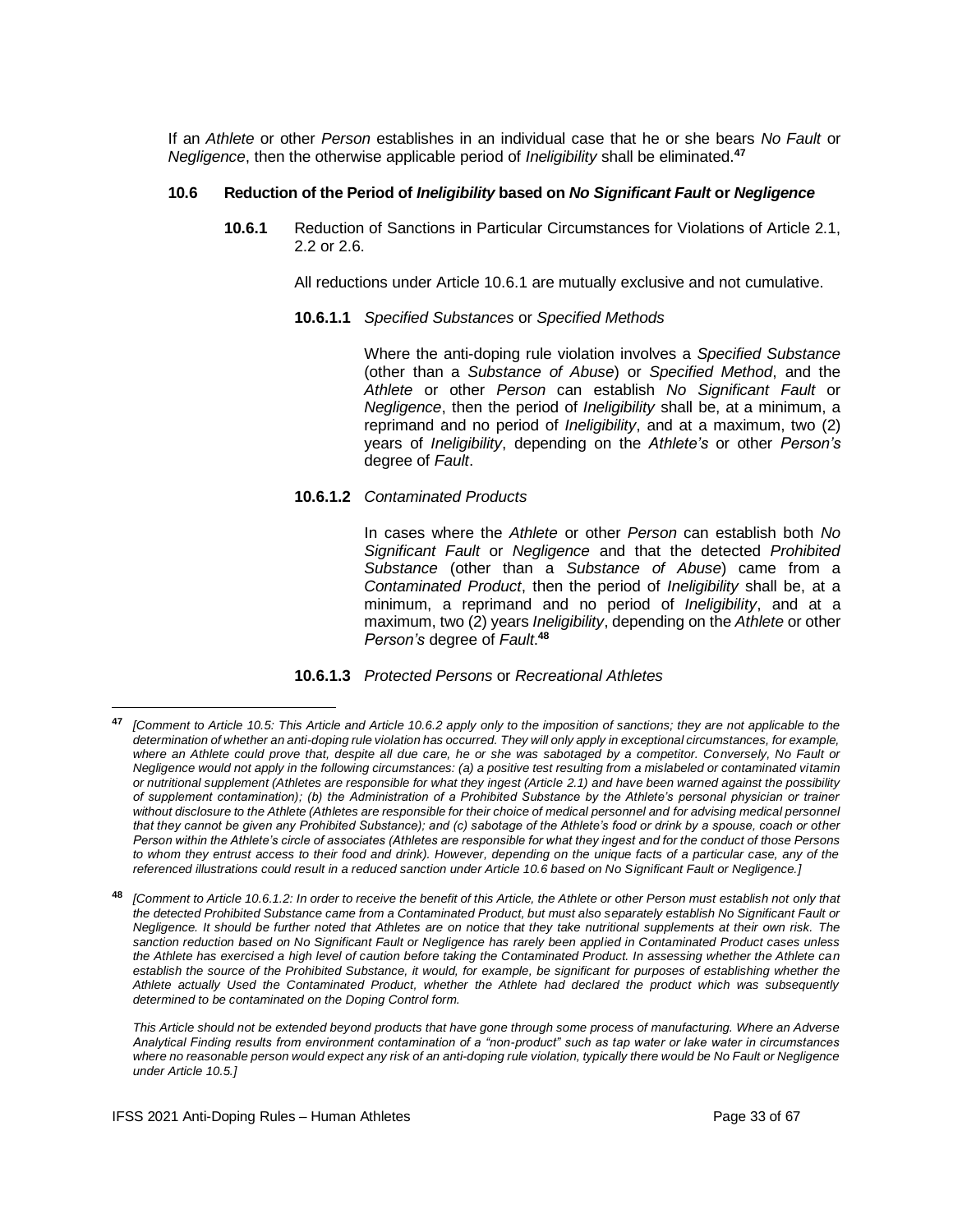Where the anti-doping rule violation not involving a *Substance of Abuse* is committed by a *Protected Person* or *Recreational Athlete*, and the *Protected Person* or *Recreational Athlete* can establish *No Significant Fault* or *Negligence*, then the period of *Ineligibility* shall be, at a minimum, a reprimand and no period of *Ineligibility*, and at a maximum, two (2) years *Ineligibility*, depending on the *Protected Person* or *Recreational Athlete*'s degree of *Fault*.

**10.6.2** Application of *No Significant Fault* or *Negligence* beyond the Application of Article 10.6.1

If an *Athlete* or other *Person* establishes in an individual case where Article 10.6.1 is not applicable that he or she bears *No Significant Fault* or *Negligence*, then, subject to further reduction or elimination as provided in Article 10.7, the otherwise applicable period of *Ineligibility* may be reduced based on the *Athlete* or other *Person's* degree of *Fault*, but the reduced period of *Ineligibility* may not be less than one-half of the period of *Ineligibility* otherwise applicable. If the otherwise applicable period of *Ineligibility* is a lifetime, the reduced period under this Article may be no less than eight (8) years.**<sup>49</sup>**

#### **10.7 Elimination, Reduction, or Suspension of Period of** *Ineligibility* **or Other** *Consequences* **for Reasons Other than** *Fault*

- **10.7.1** *Substantial Assistance* in Discovering or Establishing *Code* Violations**<sup>50</sup>**
	- **10.7.1.1** IFSS may, prior to an appellate decision under Article 13 or the expiration of the time to appeal, suspend a part of the *Consequences* (other than *Disqualification* and mandatory *Public Disclosure*) imposed in an individual case where the *Athlete* or other *Person* has provided *Substantial Assistance* to an *Anti-Doping Organization*, criminal authority or professional disciplinary body which results in: (i) the *Anti-Doping Organization* discovering or bringing forward an antidoping rule violation by another *Person*; or (ii) which results in a criminal or disciplinary body discovering or bringing forward a criminal offense or the breach of professional rules committed by another *Person* and the information provided by the *Person* providing *Substantial Assistance* is made available to IFSS or other *Anti-Doping Organization* with *Results Management* responsibility; or (iii) which results in *WADA* initiating a proceeding against a *Signatory*, *WADA*accredited laboratory, or *Athlete* passport management unit (as defined in the *International Standard* for Laboratories) for noncompliance with the *Code*, *International Standard* or *Technical Document*; or (iv) with the approval by *WADA*, which results in a criminal or disciplinary body bringing forward a criminal offense or the breach of professional or sport rules arising out of a sport integrity violation other than doping. After an appellate decision under Article 13 or the expiration of time to appeal, IFSS may only suspend a part of the otherwise applicable *Consequences* with the approval of *WADA*.

**<sup>49</sup>** *[Comment to Article 10.6.2: Article 10.6.2 may be applied to any anti-doping rule violation except those Articles where intent is an element of the anti-doping rule violation (e.g., Article 2.5, 2.7, 2.8, 2.9 or 2.11) or an element of a particular sanction (e.g., Article 10.2.1) or a range of Ineligibility is already provided in an Article based on the Athlete or other Person's degree of Fault.]*

**<sup>50</sup>** *[Comment to Article 10.7.1: The cooperation of Athletes, Athlete Support Personnel and other Persons who acknowledge their mistakes and are willing to bring other anti-doping rule violations to light is important to clean sport.]*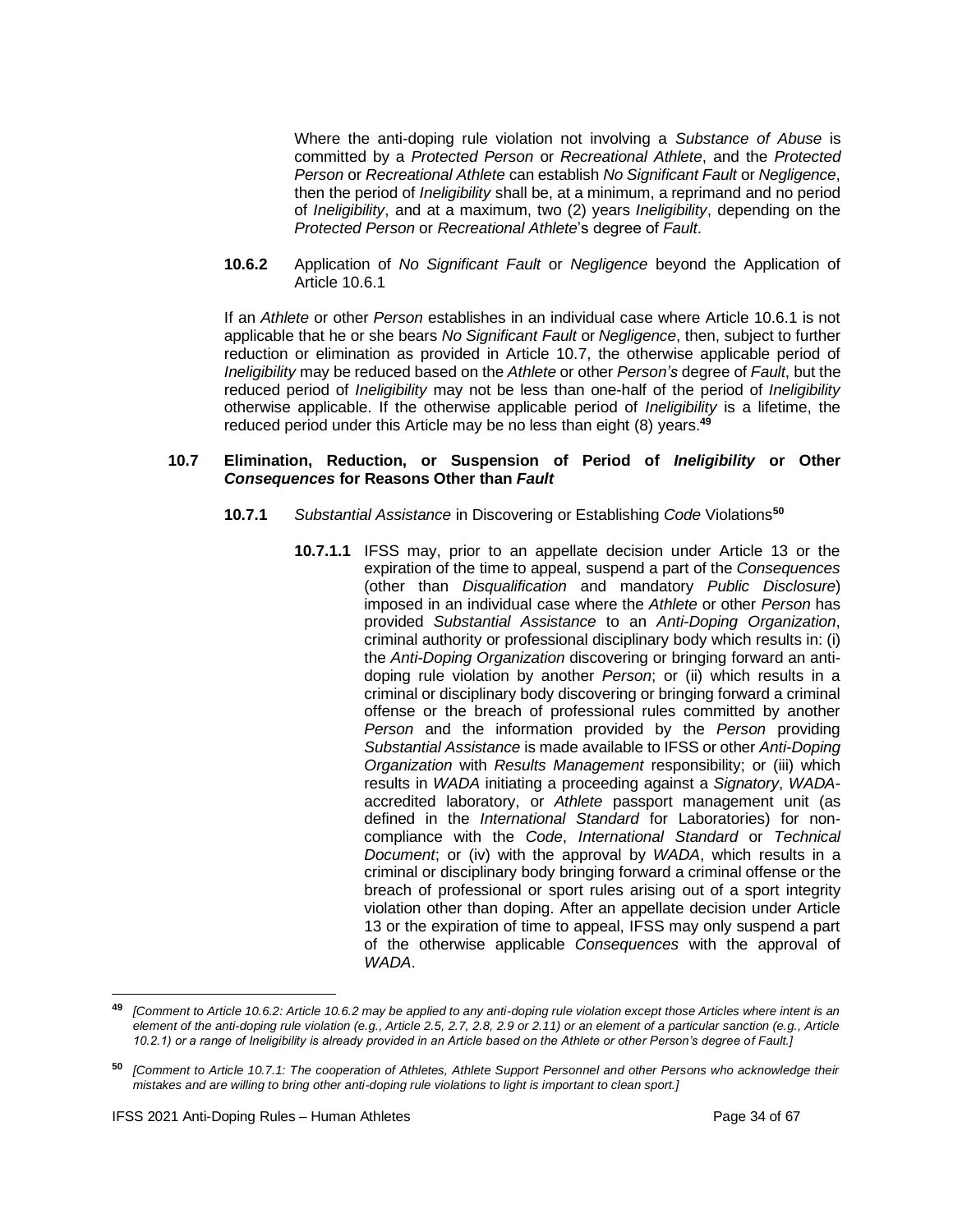The extent to which the otherwise applicable period of *Ineligibility* may be suspended shall be based on the seriousness of the anti-doping rule violation committed by the *Athlete* or other *Person* and the significance of the *Substantial Assistance* provided by the *Athlete* or other *Person* to the effort to eliminate doping in sport, non-compliance with the *Code* and/or sport integrity violations. No more than threequarters of the otherwise applicable period of *Ineligibility* may be suspended. If the otherwise applicable period of *Ineligibility* is a lifetime, the non-suspended period under this Article must be no less than eight (8) years. For purposes of this paragraph, the otherwise applicable period of *Ineligibility* shall not include any period of *Ineligibility* that could be added under Article 10.9.3.2 of these Anti-Doping Rules.

If so requested by an *Athlete* or other *Person* who seeks to provide *Substantial Assistance*, IFSS shall allow the *Athlete* or other *Person* to provide the information to it subject to a *Without Prejudice Agreement*.

If the *Athlete* or other *Person* fails to continue to cooperate and to provide the complete and credible *Substantial Assistance* upon which a suspension of *Consequences* was based, IFSS shall reinstate the original *Consequences*. If IFSS decides to reinstate suspended *Consequences* or decides not to reinstate suspended *Consequences*, that decision may be appealed by any *Person* entitled to appeal under Article 13.

- **10.7.1.2** To further encourage *Athletes* and other *Persons* to provide *Substantial Assistance* to *Anti-Doping Organizations*, at the request of IFSS or at the request of the *Athlete* or other *Person* who has, or has been asserted to have, committed an anti-doping rule violation, or other violation of the *Code*, *WADA* may agree at any stage of the *Results Management* process, including after an appellate decision under Article 13, to what it considers to be an appropriate suspension of the otherwise-applicable period of *Ineligibility* and other *Consequences*. In exceptional circumstances, *WADA* may agree to suspensions of the period of *Ineligibility* and other *Consequences* for *Substantial Assistance* greater than those otherwise provided in this Article, or even no period of *Ineligibility*, no mandatory *Public Disclosure* and/or no return of prize money or payment of fines or costs. *WADA's* approval shall be subject to reinstatement of *Consequences*, as otherwise provided in this Article. Notwithstanding Article 13, *WADA's* decisions in the context of this Article 10.7.1.2 may not be appealed.
- **10.7.1.3** If IFSS suspends any part of an otherwise applicable sanction because of *Substantial Assistance*, then notice providing justification for the decision shall be provided to the other *Anti-Doping Organizations* with a right to appeal under Article 13.2.3 as provided in Article 14. In unique circumstances where *WADA* determines that it would be in the best interest of anti-doping, *WADA* may authorize IFSS to enter into appropriate confidentiality agreements limiting or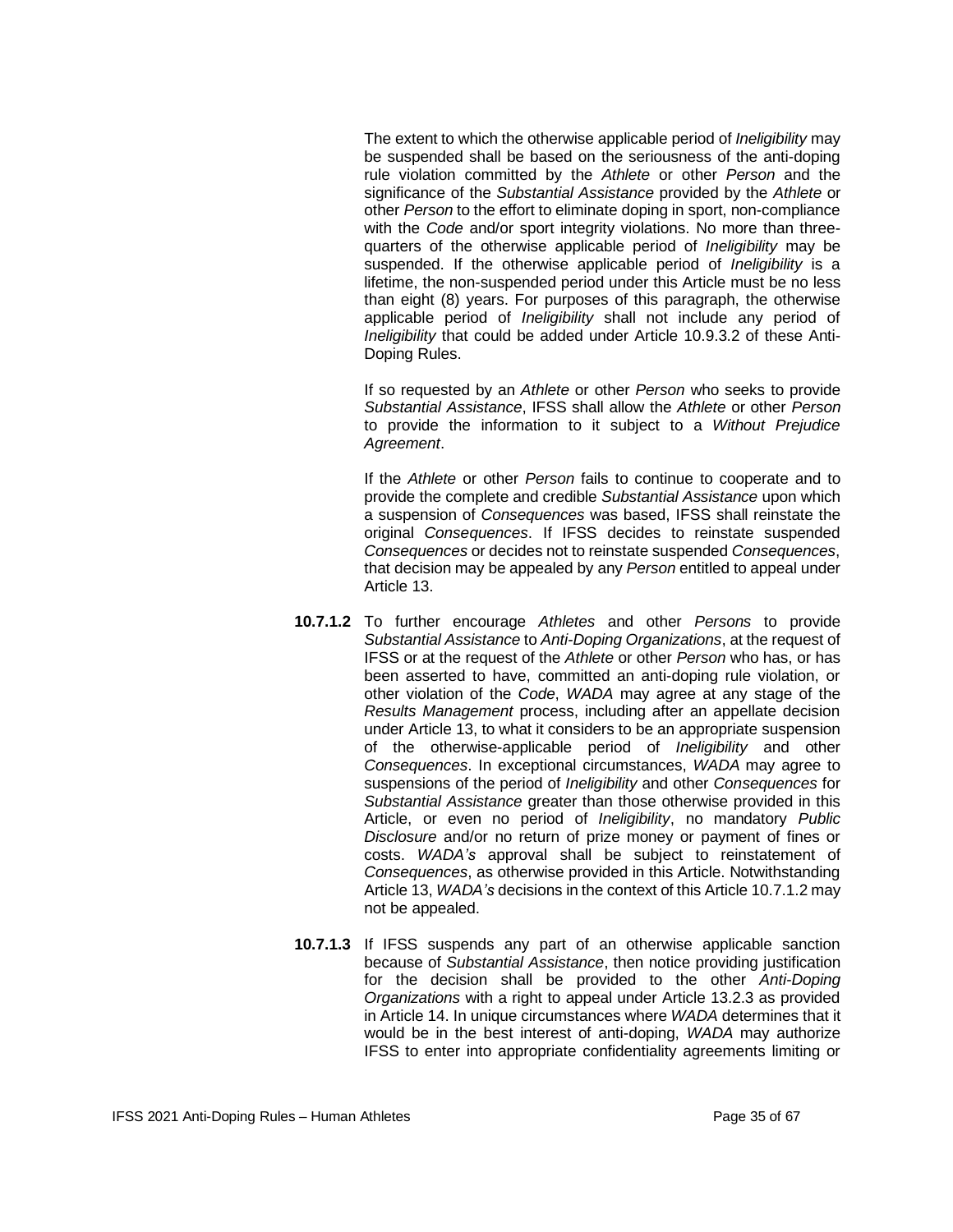delaying the disclosure of the *Substantial Assistance* agreement or the nature of *Substantial Assistance* being provided.

## **10.7.2** Admission of an Anti-Doping Rule Violation in the Absence of Other Evidence

Where an *Athlete* or other *Person* voluntarily admits the commission of an anti-doping rule violation before having received notice of a *Sample* collection which could establish an anti-doping rule violation (or, in the case of an anti-doping rule violation other than Article 2.1, before receiving first notice of the admitted violation pursuant to Article 7) and that admission is the only reliable evidence of the violation at the time of admission, then the period of *Ineligibility* may be reduced, but not below one-half of the period of *Ineligibility* otherwise applicable.**<sup>51</sup>**

**10.7.3** Application of Multiple Grounds for Reduction of a Sanction

Where an *Athlete* or other *Person* establishes entitlement to reduction in sanction under more than one provision of Article 10.5, 10.6 or 10.7, before applying any reduction or suspension under Article 10.7, the otherwise applicable period of *Ineligibility* shall be determined in accordance with Articles 10.2, 10.3, 10.5, and 10.6. If the *Athlete* or other *Person* establishes entitlement to a reduction or suspension of the period of *Ineligibility* under Article 10.7, then the period of *Ineligibility* may be reduced or suspended, but not below one-fourth of the otherwise applicable period of *Ineligibility*.

## **10.8** *Results Management* **Agreements**

**10.8.1** One (1) Year Reduction for Certain Anti-Doping Rule Violations Based on Early Admission and Acceptance of Sanction

Where an *Athlete* or other *Person*, after being notified by IFSS of a potential anti-doping rule violation that carries an asserted period of *Ineligibility* of four (4) or more years (including any period of *Ineligibility* asserted under Article 10.4), admits the violation and accepts the asserted period of *Ineligibility* no later than twenty (20) days after receiving notice of an anti-doping rule violation charge, the *Athlete* or other *Person* may receive a one (1) year reduction in the period of *Ineligibility* asserted by IFSS. Where the *Athlete* or other *Person* receives the one (1) year reduction in the asserted period of *Ineligibility* under this Article 10.8.1, no further reduction in the asserted period of *Ineligibility* shall be allowed under any other Article.**<sup>52</sup>**

**10.8.2** Case Resolution Agreement

**<sup>51</sup>** *[Comment to Article 10.7.2: This Article is intended to apply when an Athlete or other Person comes forward and admits to an anti-doping rule violation in circumstances where no Anti-Doping Organization is aware that an anti-doping rule violation might have been committed. It is not intended to apply to circumstances where the admission occurs after the Athlete or other Person believes he or she is about to be caught. The amount by which Ineligibility is reduced should be based on the likelihood that the Athlete or other Person would have been caught had he or she not come forward voluntarily.]*

**<sup>52</sup>** *[Comment to Article 10.8.1: For example, if IFSS alleges that an Athlete has violated Article 2.1 for Use of an anabolic steroid and asserts the applicable period of Ineligibility is four (4) years, then the Athlete may unilaterally reduce the period of Ineligibility to three (3) years by admitting the violation and accepting the three (3) year period of Ineligibility within the time specified in this Article, with no further reduction allowed. This resolves the case without any need for a hearing.]*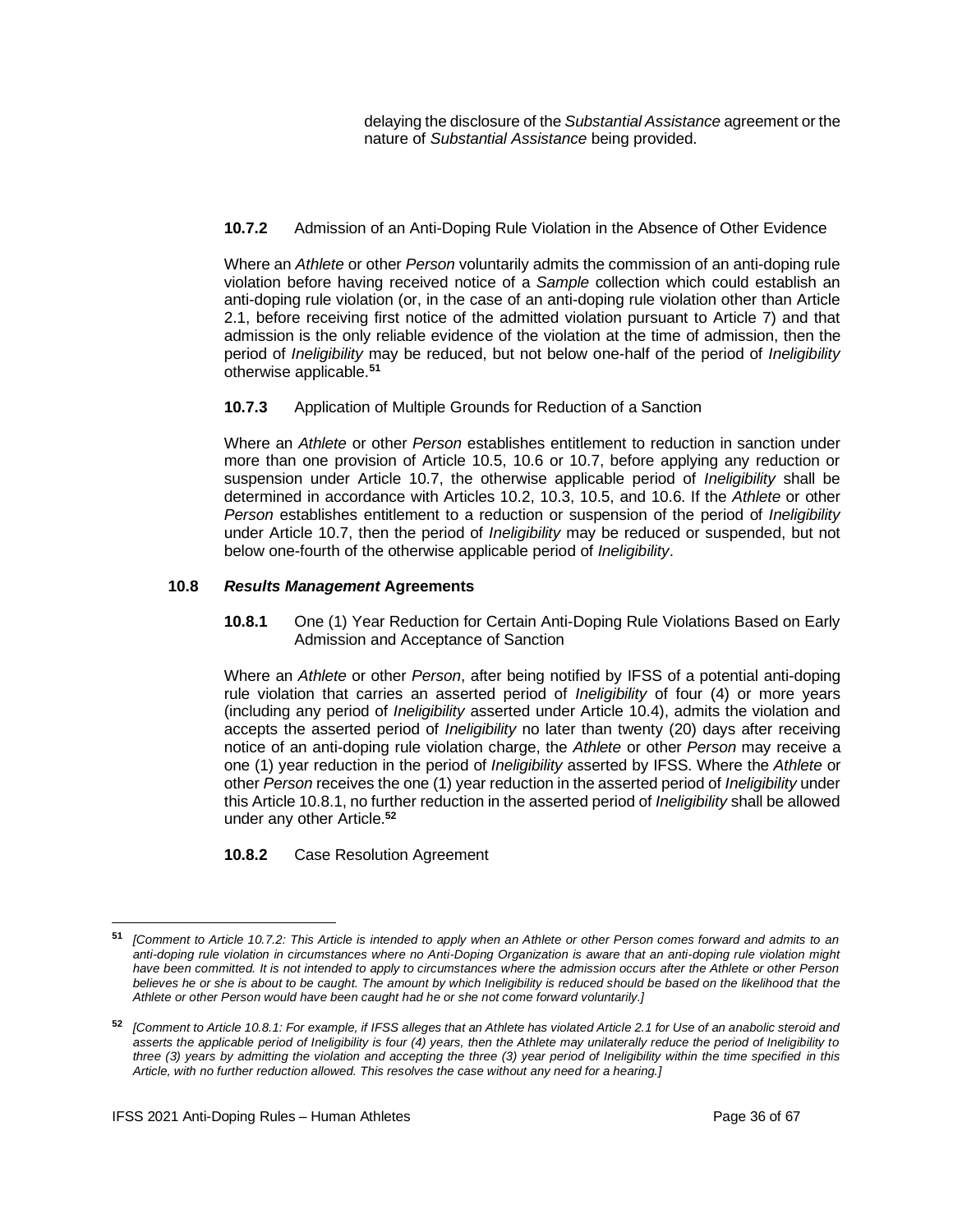Where the *Athlete* or other *Person* admits an anti-doping rule violation after being confronted with the anti-doping rule violation by IFSS and agrees to *Consequences* acceptable to IFSS and *WADA*, at their sole discretion, then: (a) the *Athlete* or other *Person* may receive a reduction in the period of *Ineligibility* based on an assessment by IFSS and *WADA* of the application of Articles 10.1 through 10.7 to the asserted anti-doping rule violation, the seriousness of the violation, the *Athlete* or other *Person*'s degree of *Fault* and how promptly the *Athlete* or other *Person* admitted the violation; and (b) the period of *Ineligibility* may start as early as the date of *Sample* collection or the date on which another anti-doping rule violation last occurred. In each case, however, where this Article is applied, the *Athlete* or other *Person* shall serve at least one-half of the agreed-upon period of *Ineligibility* going forward from the earlier of the date the *Athlete* or other *Person* accepted the imposition of a sanction or a *Provisional Suspension* which was subsequently respected by the *Athlete* or other *Person*. The decision by *WADA* and IFSS to enter or not enter into a case resolution agreement, and the amount of the reduction to, and the starting date of, the period of *Ineligibility* are not matters for determination or review by a hearing body and are not subject to appeal under Article 13.

If so requested by an *Athlete* or other *Person* who seeks to enter into a case resolution agreement under this Article, IFSS shall allow the *Athlete* or other *Person* to discuss an admission of the anti-doping rule violation with it subject to a *Without Prejudice Agreement*. 53

#### **10.9 Multiple Violations**

- **10.9.1** Second or Third Anti-Doping Rule Violation
	- **10.9.1.1** For an *Athlete* or other *Person's* second anti-doping rule violation, the period of *Ineligibility* shall be the greater of:
		- (a) A six (6) month period of *Ineligibility*; or
		- (b) A period of Ineligibility in the range between:
			- (i) the sum of the period of *Ineligibility* imposed for the first antidoping rule violation plus the period of *Ineligibility* otherwise applicable to the second anti-doping rule violation treated as if it were a first violation, and
			- (ii) twice the period of *Ineligibility* otherwise applicable to the second anti-doping rule violation treated as if it were a first violation.,

The period of *Ineligibility* within this range shall be determined based on the entirety of the circumstances and the *Athlete* or other *Person*'s degree of *Fault* with respect to the second violation.

**10.9.1.2** A third anti-doping rule violation will always result in a lifetime period of *Ineligibility*, except if the third violation fulfills the condition for elimination or reduction of the period of *Ineligibility* under Article 10.5 or 10.6, or involves a violation of Article 2.4. In these particular cases,

<sup>53</sup> *[Comment to Article 10.8: Any mitigating or aggravating factors set forth in this Article 10 shall be considered in arriving at the Consequences set forth in the case resolution agreement, and shall not be applicable beyond the terms of that agreement.]*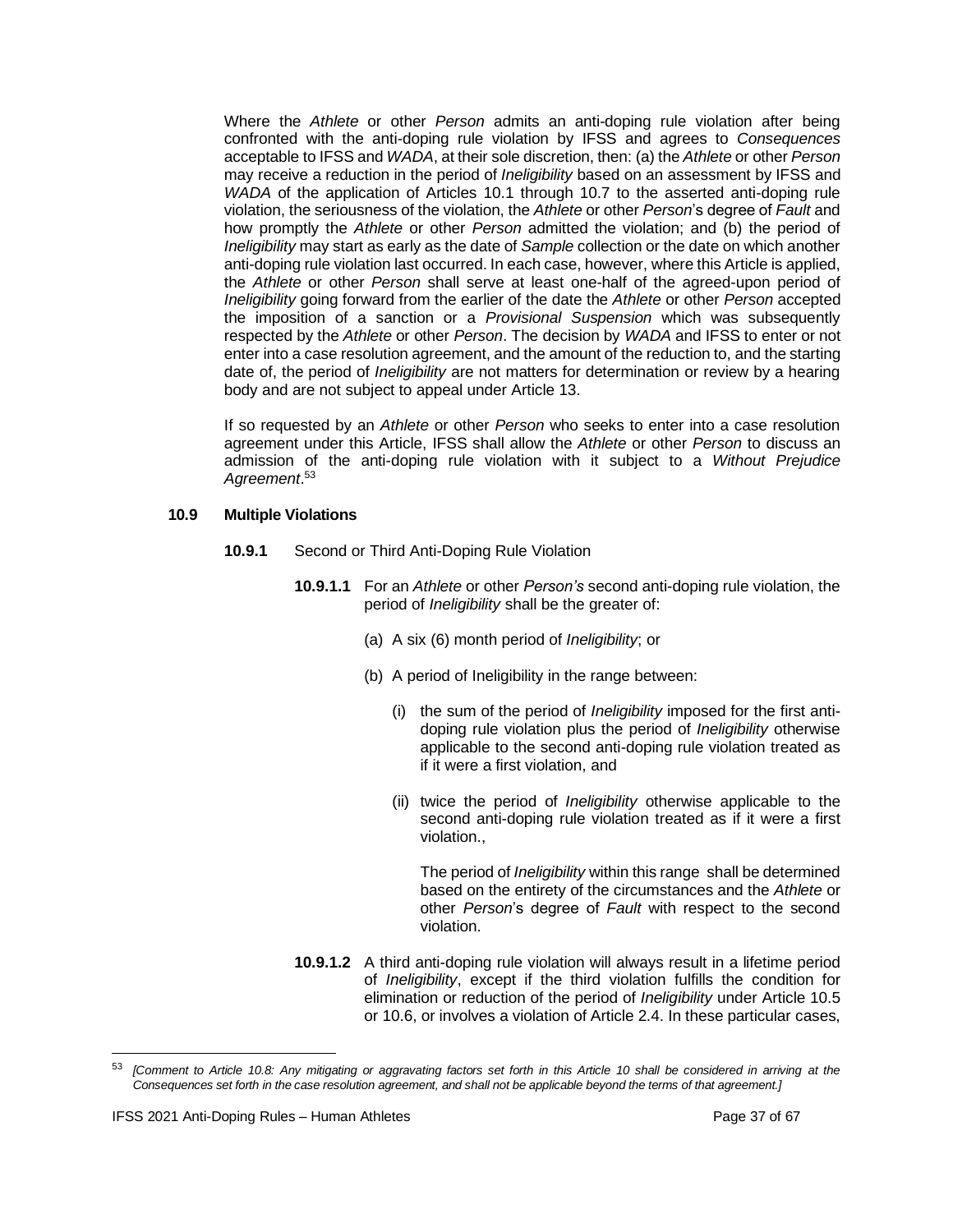the period of *Ineligibility* shall be from eight (8) years to lifetime *Ineligibility*.

- **10.9.1.3** The period of *Ineligibility* established in Articles 10.9.1.1 and 10.9.1.2 may then be further reduced by the application of Article 10.7.
- **10.9.2** An anti-doping rule violation for which an *Athlete* or other *Person* has established *No Fault* or *Negligence* shall not be considered a violation for purposes of this Article 10.9. In addition, an anti-doping rule violation sanctioned under Article 10.2.4.1 shall not be considered a violation for purposes of Article 10.9.
- **10.9.3** Additional Rules for Certain Potential Multiple Violations
	- **10.9.3.1** For purposes of imposing sanctions under Article 10.9, except as provided in Articles 10.9.3.2 and 10.9.3.3, an anti-doping rule violation will only be considered a second violation if IFSS can establish that the *Athlete* or other *Person* committed the additional anti-doping rule violation after the *Athlete* or other *Person* received notice pursuant to Article 7, or after IFSS made reasonable efforts to give notice of the first anti-doping rule violation. If IFSS cannot establish this, the violations shall be considered together as one single first violation, and the sanction imposed shall be based on the violation that carries the more severe sanction, including the application of *Aggravating Circumstances*. Results in all *Competitions* dating back to the earlier anti-doping rule violation will be *Disqualified* as provided in Article  $10.10^{54}$
	- **10.9.3.2** If IFSS establishes that an *Athlete* or other *Person* committed an additional anti-doping rule violation prior to notification, and that the additional violation occurred twelve (12) months or more before or after the first-noticed violation, then the period of Ineligibility for the additional violation shall be calculated as if the additional violation were a stand-alone first violation and this period of *Ineligibility* is served consecutively, rather than concurrently, with the period of *Ineligibility* imposed for the earlier-noticed violation. Where this Article 10.9.3.2 applies, the violations taken together shall constitute a single violation for purposes of Article 10.9.1.
	- **10.9.3.3** If IFSS establishes that an *Athlete* or other *Person* committed a violation of Article 2.5 in connection with the *Doping Control* process for an underlying asserted anti-doping rule violation, the violation of Article 2.5 shall be treated as a stand-alone first violation and the period of Ineligibility for such violation shall be served consecutively, rather than concurrently, with the period of *Ineligibility*, if any, imposed for the underlying anti-doping rule violation. Where this Article 10.9.3.3 is applied, the violations taken together shall constitute a single violation for purposes of Article 10.9.1.

**<sup>54</sup>** *[Comment to Article 10.9.3.1: The same rule applies where, after the imposition of a sanction, IFSS discovers facts involving an anti-doping rule violation that occurred prior to notification for a first anti-doping rule violation – e.g., IFSS shall impose a sanction based on the sanction that could have been imposed if the two (2) violations had been adjudicated at the same time, including the application of Aggravating Circumstances.]*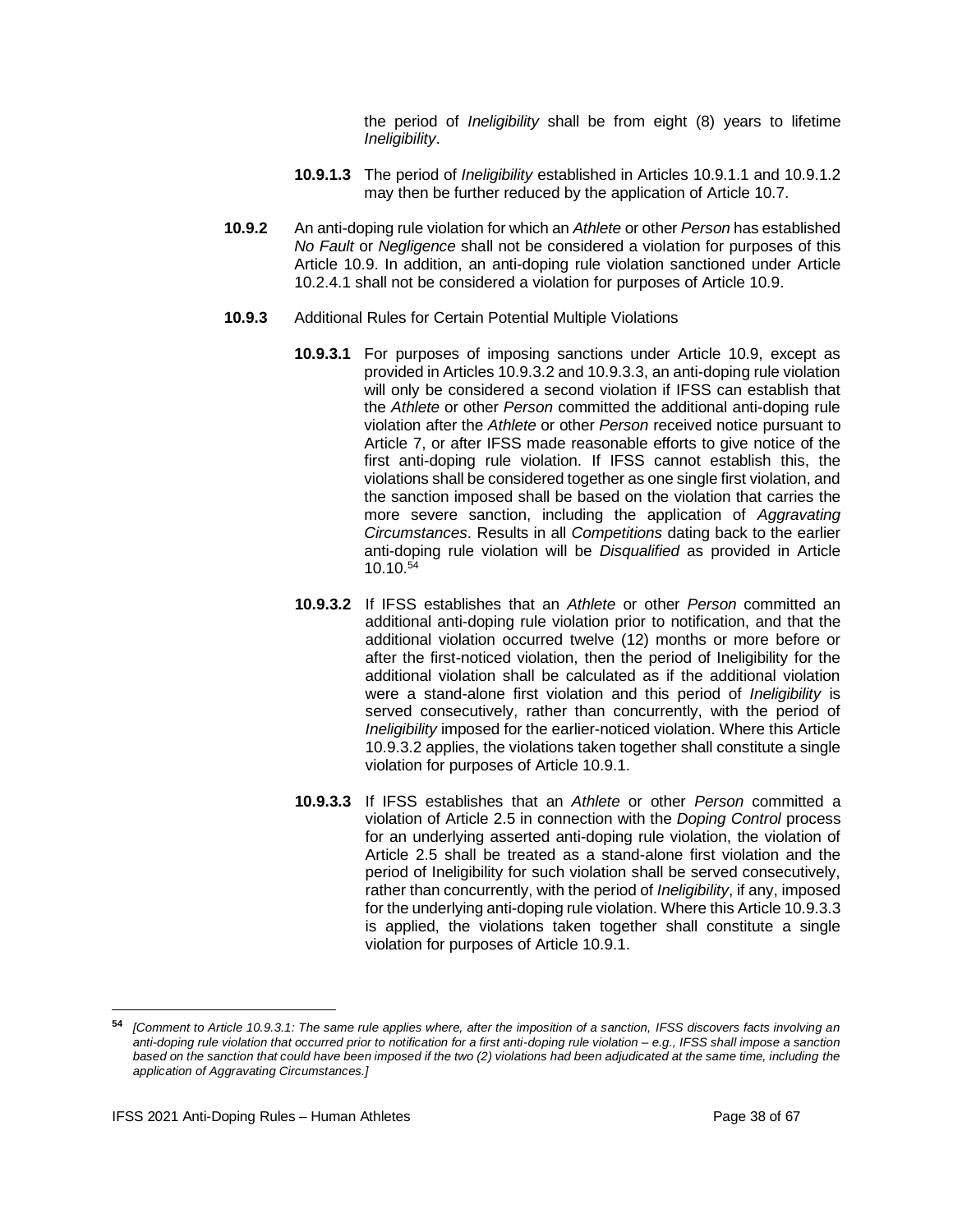- **10.9.3.4** If IFSS establishes that an *Athlete* or other *Person* has committed a second or third anti-doping rule violation during a period of *Ineligibility*, the periods of *Ineligibility* for the multiple violations shall run consecutively, rather than concurrently.
- **10.9.4** Multiple Anti-Doping Rule Violations during Ten (10) Year Period

For purposes of Article 10.9, each anti-doping rule violation must take place within the same ten (10) year period in order to be considered multiple violations.

#### **10.10** *Disqualification* **of Results in** *Competitions* **Subsequent to** *Sample* **Collection or Commission of an Anti-Doping Rule Violation**

In addition to the automatic *Disqualification* of the results in the *Competition* which produced the positive *Sample* under Article 9, all other competitive results of the *Athlete* obtained from the date a positive *Sample* was collected (whether *In-Competition* or *Out-of-Competition*), or other antidoping rule violation occurred, through the commencement of any *Provisional Suspension* or *Ineligibility* period, shall, unless fairness requires otherwise, be *Disqualified* with all of the resulting *Consequences* including forfeiture of any medals, points and prizes.<sup>55</sup>

## **10.11 Forfeited Prize Money**

If IFSS recovers prize money forfeited as a result of an anti-doping rule violation, it shall take reasonable measures to allocate and distribute this prize money to the *Athletes* who would have been entitled to it had the forfeiting *Athlete* not competed.<sup>56</sup>

#### **10.12** *Financial Consequences*

Article 10.12 (*Financial Consequences*) intentionally left blank.

## **10.13 Commencement of** *Ineligibility* **Period**

Where an *Athlete* is already serving a period of *Ineligibility* for an anti-doping rule violation, any new period of *Ineligibility* shall commence on the first day after the current period of *Ineligibility* has been served. Otherwise, except as provided below, the period of *Ineligibility* shall start on the date of the final hearing decision providing for *Ineligibility* or, if the hearing is waived or there is no hearing, on the date *Ineligibility* is accepted or otherwise imposed.

#### **10.13.1** Delays Not Attributable to the *Athlete* or other *Person*

Where there have been substantial delays in the hearing process or other aspects of *Doping Control*, and the *Athlete* or other *Person* can establish that such delays are not attributable to the *Athlete* or other *Person*, IFSS or IFSS Doping Review Panel, if applicable, may start the period of *Ineligibility* at an earlier date commencing as early as

**<sup>55</sup>** *[Comment to Article 10.10: Nothing in these Anti-Doping Rules precludes clean Athletes or other Persons who have been damaged by the actions of a Person who has committed an anti-doping rule violation from pursuing any right which they would otherwise have to seek damages from such Person.]*

**<sup>56</sup>** *[Comment to Article 10.11: This Article is not intended to impose an affirmative duty on IFSS to take any action to collect forfeited prize money. If IFSS elects not to take any action to collect forfeited prize money, it may assign its right to recover such money to the Athlete(s) who should have otherwise received the money. "Reasonable measures to allocate and distribute this prize money " could include using collected forfeited prize money as agreed upon by IFSS and its Athletes.]*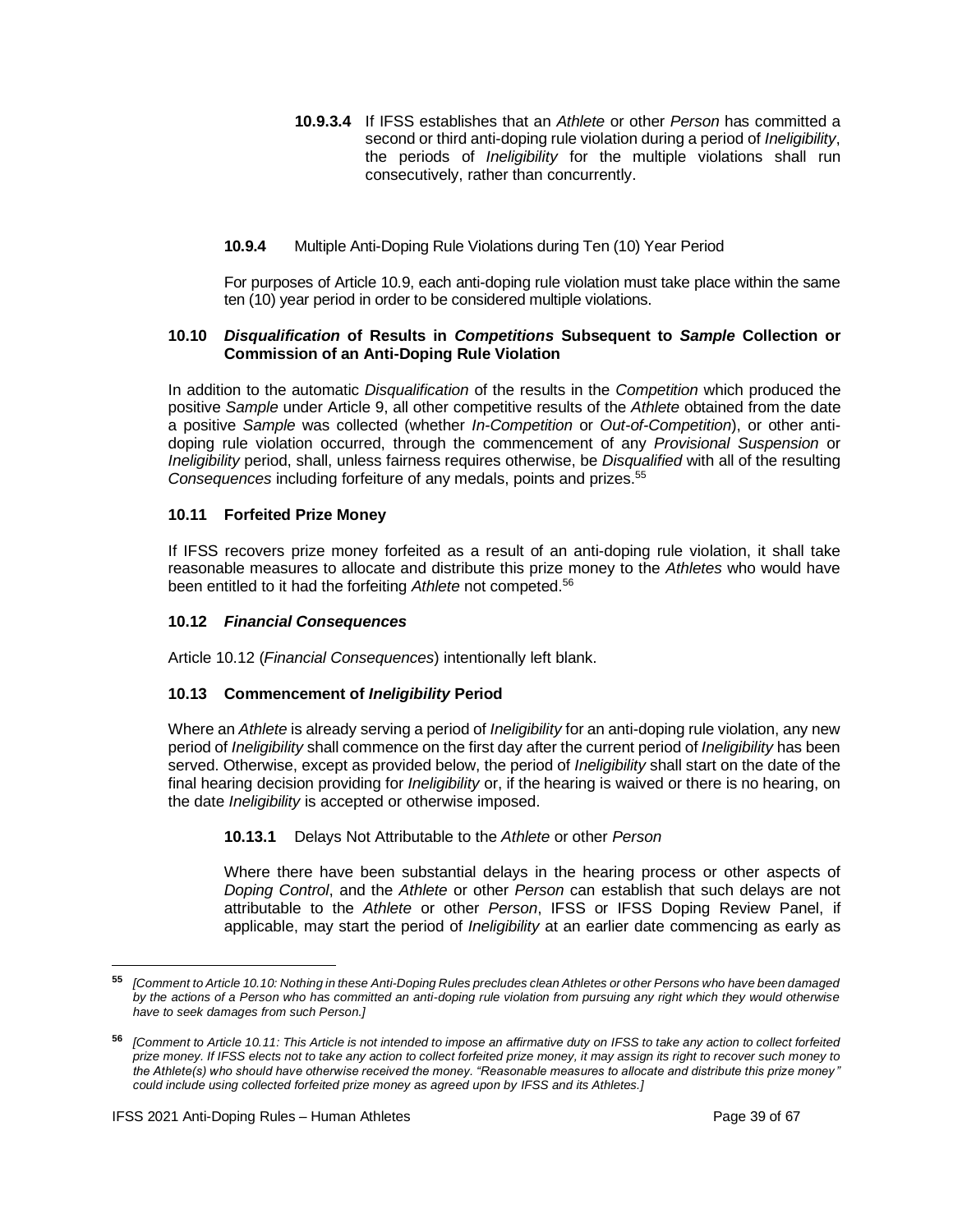the date of *Sample* collection or the date on which another anti-doping rule violation last occurred. All competitive results achieved during the period of *Ineligibility*, including retroactive *Ineligibility*, shall be *Disqualified*. **57**

- **10.13.2** Credit for *Provisional Suspension* or Period of *Ineligibility* Served
	- **10.13.2.1** If a *Provisional Suspension* is respected by the *Athlete* or other *Person*, then the *Athlete* or other *Person* shall receive a credit for such period of *Provisional Suspension* against any period of *Ineligibility* which may ultimately be imposed. If the *Athlete* or other *Person* does not respect a *Provisional Suspension*, then the *Athlete* or other *Person* shall receive no credit for any period of *Provisional Suspension* served. If a period of *Ineligibility* is served pursuant to a decision that is subsequently appealed, then the *Athlete* or other *Person* shall receive a credit for such period of *Ineligibility* served against any period of *Ineligibility* which may ultimately be imposed on appeal.
	- **10.13.2.2** If an *Athlete* or other *Person* voluntarily accepts a *Provisional Suspension* in writing from IFSS and thereafter respects the *Provisional Suspension*, the *Athlete* or other *Person* shall receive a credit for such period of voluntary *Provisional Suspension* against any period of *Ineligibility* which may ultimately be imposed. A copy of the *Athlete* or other *Person's* voluntary acceptance of a *Provisional Suspension* shall be provided promptly to each party entitled to receive notice of an asserted anti-doping rule violation under Article 14.1.**<sup>58</sup>**
	- **10.13.2.3** No credit against a period of *Ineligibility* shall be given for any time period before the effective date of the *Provisional Suspension* or voluntary *Provisional Suspension* regardless of whether the *Athlete* elected not to compete or was suspended by a team.

## **10.14 Status During** *Ineligibility* **or** *Provisional Suspension*

**10.14.1** Prohibition Against Participation During *Ineligibility* or *Provisional Suspension*

No *Athlete* or other *Person* who has been declared *Ineligible* or is subject to a *Provisional Suspension* may, during a period of *Ineligibility* or *Provisional Suspension*, participate in any capacity in a *Competition* or activity (other than authorized anti-doping *Education* or rehabilitation programs) authorized or organized by any *Signatory*, *Signatory's* member organization, or a club or other member organization of a *Signatory's* member organization, or in *Competitions* authorized or organized by any professional league or any internationalor national-level *Event* organization or any elite or national-level sporting activity funded by a governmental agency.

**<sup>57</sup>** *[Comment to Article 10.13.1: In cases of anti-doping rule violations other than under Article 2.1, the time required for an Anti-Doping Organization to discover and develop facts sufficient to establish an anti-doping rule violation may be lengthy, particularly where the Athlete or other Person has taken affirmative action to avoid detection. In these circumstances, the flexibility provided in this Article to start the sanction at an earlier date should not be used.]*

**<sup>58</sup>** *[Comment to Article 10.13.2.2: An Athlete's voluntary acceptance of a Provisional Suspension is not an admission by the Athlete and shall not be used in any way to draw an adverse inference against the Athlete.]*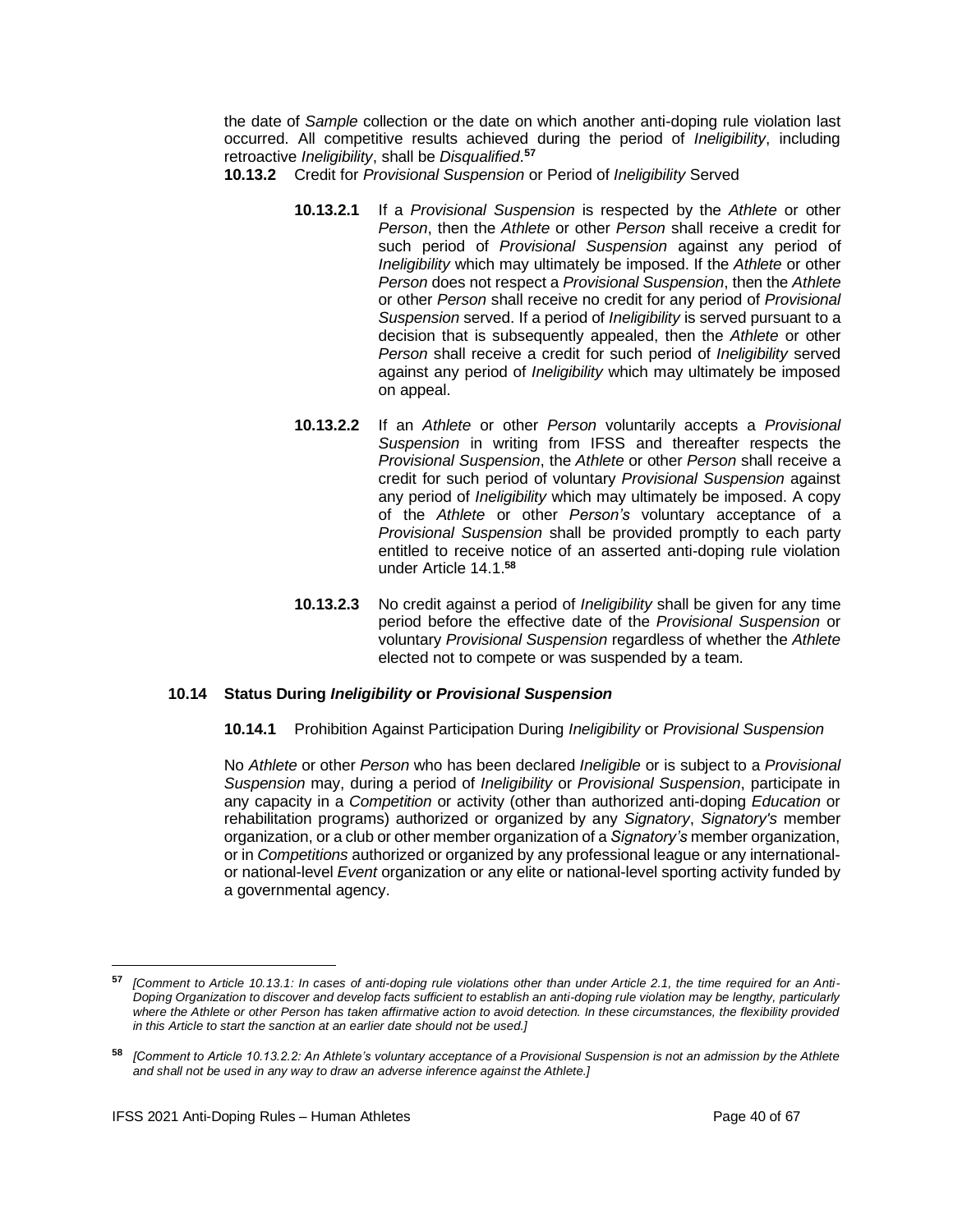An *Athlete* or other *Person* subject to a period of *Ineligibility* longer than four (4) years may, after completing four (4) years of the period of *Ineligibility*, participate as an *Athlete* in local sport events not sanctioned or otherwise under the authority of a *Code Signatory* or member of a *Code Signatory*, but only so long as the local sport event is not at a level that could otherwise qualify such *Athlete* or other *Person* directly or indirectly to compete in (or accumulate points toward) a national championship or *International Event*, and does not involve the *Athlete* or other *Person* working in any capacity with *Protected Persons*.

An *Athlete* or other *Person* subject to a period of *Ineligibility* shall remain subject to *Testing* and any requirement by IFSS to provide whereabouts information.**<sup>59</sup>**

## **10.14.2** Return to Training

As an exception to Article 10.14.1, an *Athlete* may return to train with a team or to use the facilities of a club or other member organization of IFSS's or other *Signatory's* member organization during the shorter of: (1) the last two months of the *Athlete's* period of *Ineligibility*, or (2) the last one-quarter of the period of *Ineligibility* imposed.**<sup>60</sup>**

#### **10.14.3** Violation of the Prohibition of Participation During *Ineligibility* or *Provisional Suspension*

Where an *Athlete* or other *Person* who has been declared *Ineligible* violates the prohibition against participation during *Ineligibility* described in Article 10.14.1, the results of such participation shall be *Disqualified* and a new period of *Ineligibility* equal in length to the original period of *Ineligibility* shall be added to the end of the original period of *Ineligibility*. The new period of *Ineligibility*, including a reprimand and no period of *Ineligibility*, may be adjusted based on the *Athlete* or other *Person's* degree of *Fault* and other circumstances of the case. The determination of whether an *Athlete* or other *Person* has violated the prohibition against participation, and whether an adjustment is appropriate, shall be made by the *Anti-Doping Organization* whose *Results Management* led to the imposition of the initial period of *Ineligibility*. This decision may be appealed under Article 13.

An *Athlete* or other *Person* who violates the prohibition against participation during a *Provisional Suspension* described in Article 10.14.1 shall receive no credit for any period of *Provisional Suspension* served and the results of such participation shall be *Disqualified*.

Where an *Athlete Support Person* or other *Person* assists a *Person* in violating the prohibition against participation during *Ineligibility* or a *Provisional Suspension*, IFSS shall impose sanctions for a violation of Article 2.9 for such assistance.

**<sup>59</sup>** *[Comment to Article 10.14.1: For example, subject to Article 10.14.2 below, Ineligible Athletes cannot participate in a training camp, exhibition or practice organized by their National Federation or a club which is a member of that National Federation or*  which is funded by a governmental agency. Further, an Ineligible Athlete may not compete in a non-Signatory professional league *(e.g., the National Hockey League, the National Basketball Association, etc.), Events organized by a non-Signatory International Event organization or a non-Signatory national-level Event organization without triggering the Consequences set forth in Article 10.14.3. The term "activity" also includes, for example, administrative activities, such as serving as an official, director, officer, employee, or volunteer of the organization described in this Article. Ineligibility imposed in one sport shall also be recognized by other sports (see Article 15.1, Automatic Binding Effect of Decisions). An Athlete or other Person serving a period of Ineligibility is prohibited from coaching or serving as an Athlete Support Person in any other capacity at any time during the period of Ineligibility, and doing so could also result in a violation of Article 2.10 by another Athlete. Any performance standard accomplished during a period of Ineligibility shall not be recognized by IFSS or its National Federations for any purpose.]*

**<sup>60</sup>** *[Comment to Article 10.14.2: In many Team Sports and some individual sports (e.g., ski jumping and gymnastics), Athletes cannot effectively train on their own so as to be ready to compete at the end of the Athlete's period of Ineligibility. During the training period described in this Article, an Ineligible Athlete may not compete or engage in any activity described in Article 10.14.1 other than training.]*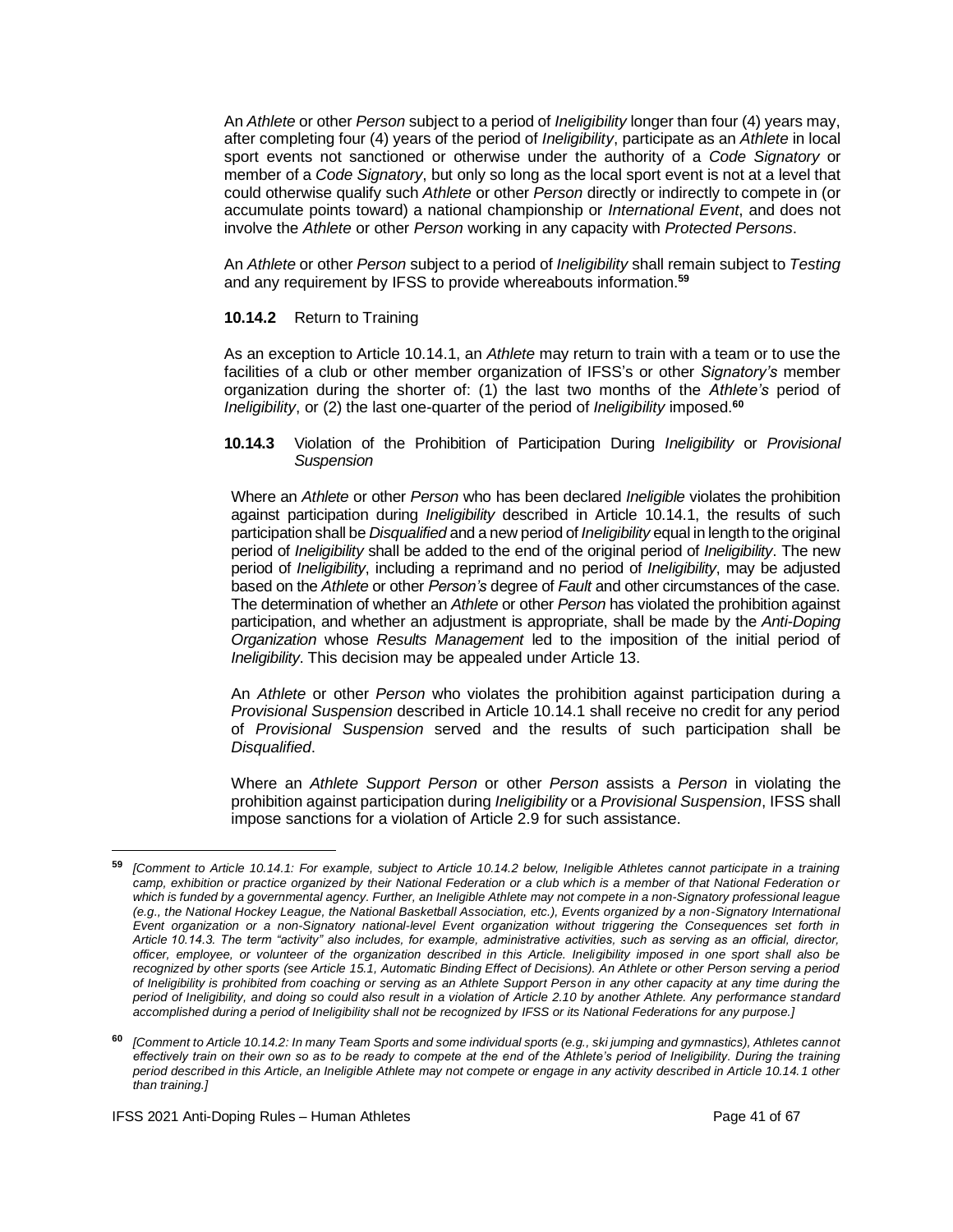## **10.14.4** Withholding of Financial Support during *Ineligibility*

In addition, for any anti-doping rule violation not involving a reduced sanction as described in Article 10.5 or 10.6, some or all sport-related financial support or other sport-related benefits received by such *Person* will be withheld by IFSS and its *National Federations*.

## **10.15 Automatic Publication of Sanction**

A mandatory part of each sanction shall include automatic publication, as provided in Article 14.3.

## <span id="page-41-0"></span>**ARTICLE 11** *CONSEQUENCES* **TO TEAMS**

## **11.1** *Testing* **of Teams**

Where one (1) member of a team (outside of *Team Sports*) has been notified of an anti-doping rule violation under Article 7 in connection with an *Event*, the ruling body for the *Event* shall conduct appropriate *Target Testing* of all members of the team during the *Event Period*.

## **11.2** *Consequences* **for Teams**

- **11.2.1** An anti-doping rule violation committed by a member of a team in connection with an *In-Competition* test automatically leads to *Disqualification* of the result obtained by the team in that *Competition*, with all resulting *Consequences* for the team and its members, including forfeiture of any medals, points and prizes.
- **11.2.2** An anti-doping rule violation committed by a member of a team occurring during or in connection with an *Event* may lead to *Disqualification* of all of the results obtained by the team in that *Event* with all *Consequences* for the team and its members, including forfeiture of all medals, points and prizes, except as provided in Article 11.2.3.
- **11.2.3** Where an *Athlete* who is a member of a team committed an anti-doping rule violation during or in connection with one (1) *Competition* in an *Event,* if the other member(s) of the team establish(es) that he or she/they bear(s) *No Fault* or *Negligence* for that violation, the results of the team in any other *Competition(s)*  in that *Event* shall not be *Disqualified* unless the results of the team in the *Competition(s)* other than the *Competition* in which the anti-doping rule violation occurred were likely to have been affected by the *Athlete's* anti-doping rule violation.

## <span id="page-41-1"></span>**ARTICLE 12 SANCTIONS BY IFSS AGAINST OTHER SPORTING BODIES**

When IFSS becomes aware that a *National Federation* or any other sporting body over which it has authority has failed to comply with, implement, uphold, and enforce these Anti-Doping Rules within that organization's or body's area of competence, IFSS has the authority and may take the following additional disciplinary actions:

**12.1** Exclude all, or some group of, members of that organization or body from specified future *Events* or all *Events* conducted within a specified period of time.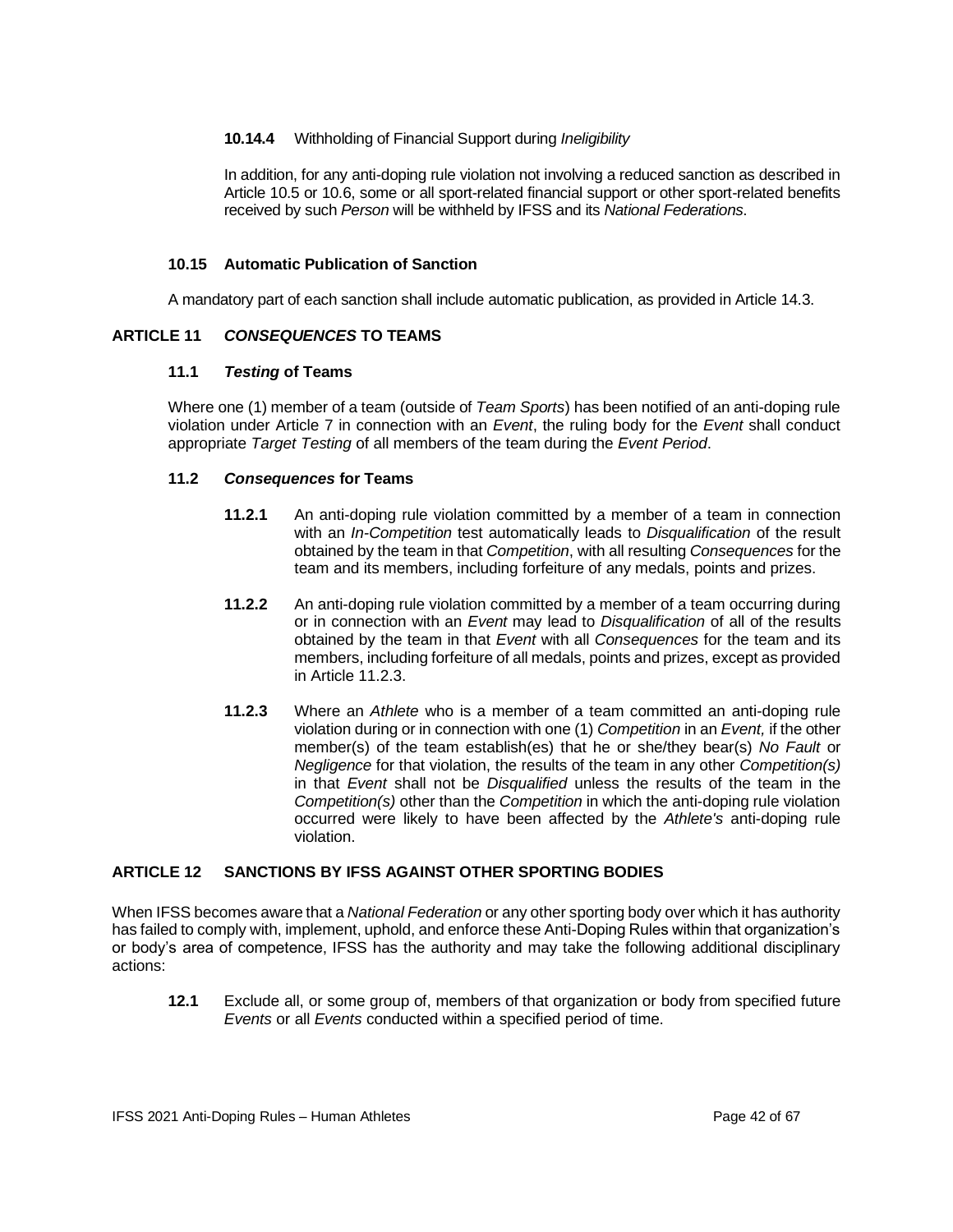- **12.2** Take additional disciplinary actions with respect to that organization's or body's recognition, the eligibility of their members to participate in IFSS's activities, and/or fine that organization or body based on the following:
	- **12.2.1** Four (4) or more violations of these Anti-Doping Rules (other than violations involving Article 2.4) are committed by *Athletes* or other *Persons* affiliated with that organization or body during a twelve (12) month period. In such event: (a) all or some group of members of that organization or body may be banned from participation in any IFSS activities for a period of up to two (2) years and/or (b) that organization or body may be fined in an amount up to 1000 Euros.
	- **12.2.2** Four (4) or more violations of these Anti-Doping Rules (other than violations involving Article 2.4) are committed in addition to the violations described in Article 12.2.1 by *Athletes* or other *Persons* affiliated with that organization or body during a twelve (12) month period*.* In such event, that organization or body may be suspended for a period of up to four (4) years.
	- **12.2.3** More than one *Athlete* or other *Person* affiliated with that organization or body commits an anti-doping rule violation during an *International Event.* In such event, that organization or body may be fined in an amount up to 1000 Euros.
	- **12.2.4** That organization or body has failed to make diligent efforts to keep IFSS informed about an *Athlete's* whereabouts after receiving a request for that information from IFSS. In such event, that organization or body may be fined in an amount up to 250 Euros per *Athlete*, in addition to reimbursement of all of the IFSS costs incurred in *Testing* that organization's or body's *Athletes*.
- **12.3** Withhold some or all funding or other financial and non-financial support to that organization or body.
- **12.4** Oblige that organization or body to reimburse IFSS for all costs (including but not limited to laboratory fees, hearing expenses and travel) related to a violation of these Anti-Doping Rules committed by an *Athlete* or other *Person* affiliated with that organization or body.

## <span id="page-42-0"></span>**ARTICLE 13** *RESULTS MANAGEMENT***: APPEALS 61**

#### **13.1 Decisions Subject to Appeal**

Decisions made under the *Code* or these Anti-Doping Rules may be appealed as set forth below in Articles 13.2 through 13.7 or as otherwise provided in these Anti-Doping Rules, the *Code* or the *International Standards*. Such decisions shall remain in effect while under appeal unless the appellate body orders otherwise.

## **13.1.1** Scope of Review Not Limited

The scope of review on appeal includes all issues relevant to the matter and is expressly not limited to the issues or scope of review before the initial decision maker. Any party to the appeal may submit evidence, legal arguments and claims that were not raised in the

**<sup>61</sup>** *[Comment to Article 13: The object of the Code is to have anti-doping matters resolved through fair and transparent internal processes with a final appeal. Anti-doping decisions by Anti-Doping Organizations are made transparent in Article 14. Specified Persons and organizations, including WADA, are then given the opportunity to appeal those decisions. Note that the definition of interested Persons and organizations with a right to appeal under Article 13 does not include Athletes, or their National Federations, who might benefit from having another competitor Disqualified.]*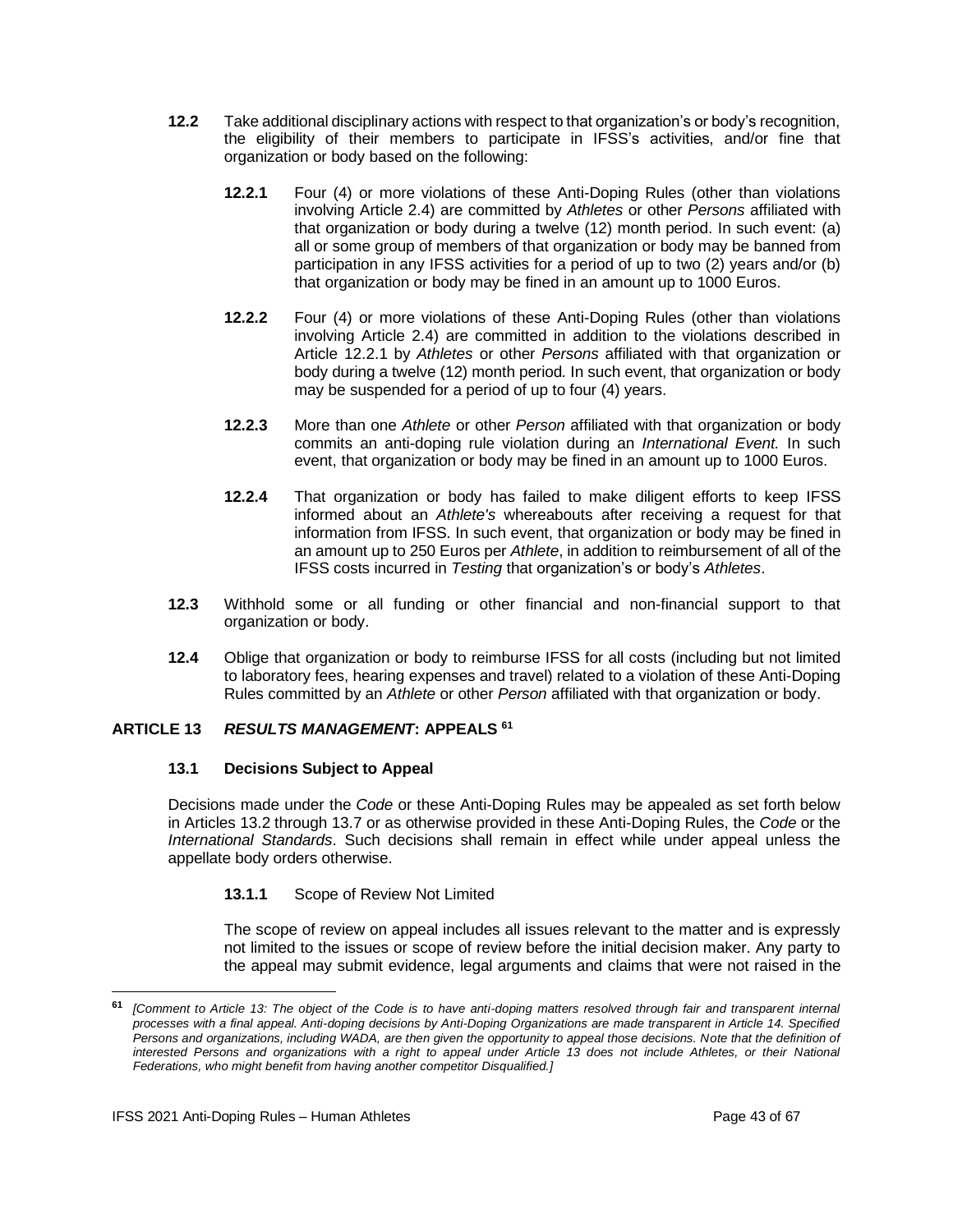first instance hearing so long as they arise from the same cause of action or same general facts or circumstances raised or addressed in the first instance hearing.**<sup>62</sup>**

## **13.1.2** *CAS* Shall Not Defer to the Findings Being Appealed

In making its decision, *CAS* shall not give deference to the discretion exercised by the body whose decision is being appealed.**<sup>63</sup>**

## **13.1.3** *WADA* Not Required to Exhaust Internal Remedies

Where *WADA* has a right to appeal under Article 13 and no other party has appealed a final decision within IFSS's process, *WADA* may appeal such decision directly to *CAS* without having to exhaust other remedies in IFSS's process.**<sup>64</sup>**

#### **13.2 Appeals from Decisions Regarding Anti-Doping Rule Violations,** *Consequences***,**  *Provisional Suspensions,* **Implementation of Decisions and Authority**

A decision that an anti-doping rule violation was committed, a decision imposing *Consequences* or not imposing *Consequences* for an anti-doping rule violation, or a decision that no anti-doping rule violation was committed; a decision that an anti-doping rule violation proceeding cannot go forward for procedural reasons (including, for example, prescription); a decision by *WADA* not to grant an exception to the six (6) months notice requirement for a retired *Athlete* to return to competition under Article 5.6.1; a decision by *WADA* assigning *Results Management* under Article 7.1 of the *Code*; a decision by IFSS not to bring forward an *Adverse Analytical Finding* or an *Atypical Finding* as an anti-doping rule violation, or a decision not to go forward with an anti-doping rule violation after an investigation in accordance with the *International Standard* for *Results Management*; a decision to impose, or lift, a *Provisional Suspension* as a result of a *Provisional Hearing*; IFSS's failure to comply with Article 7.4; a decision that IFSS lacks authority to rule on an alleged antidoping rule violation or its *Consequences*; a decision to suspend, or not suspend, *Consequences* or to reinstate, or not reinstate, *Consequences* under Article 10.7.1; failure to comply with Articles 7.1.4 and 7.1.5 of the *Code*; failure to comply with Article 10.8.1; a decision under Article 10.14.3; a decision by IFSS not to implement another *Anti-Doping Organization's* decision under Article 15; and a decision under Article 27.3 of the *Code* may be appealed exclusively as provided in this Article 13.2.

#### **13.2.1** Appeals Involving *International-Level Athletes* or *International Events*

In cases arising from participation in an *International Event* or in cases involving *International-Level Athletes*, the decision may be appealed exclusively to *CAS*. **65**

#### **13.2.2** Appeals Involving Other *Athletes* or Other *Persons*

**<sup>65</sup>** *[Comment to Article 13.2.1: CAS decisions are final and binding except for any review required by law applicable to the annulment or enforcement of arbitral awards.]*

**<sup>62</sup>** *[Comment to Article 13.1.1: The revised language is not intended to make a substantive change to the 2015 Code, but rather for clarification. For example, where an Athlete was charged in the first instance hearing only with Tampering but the same conduct could also constitute Complicity, an appealing party could pursue both Tampering and Complicity charges against the Athlete in the appeal.]*

**<sup>63</sup>** *[Comment to Article 13.1.2: CAS proceedings are de novo. Prior proceedings do not limit the evidence or carry weight in the hearing before CAS.]*

**<sup>64</sup>** *[Comment to Article 13.1.3: Where a decision has been rendered before the final stage of IFSS's process (for example, a first hearing) and no party elects to appeal that decision to the next level of IFSS's process (e.g., the Managing Board), then WADA may bypass the remaining steps in IFSS's internal process and appeal directly to CAS.]*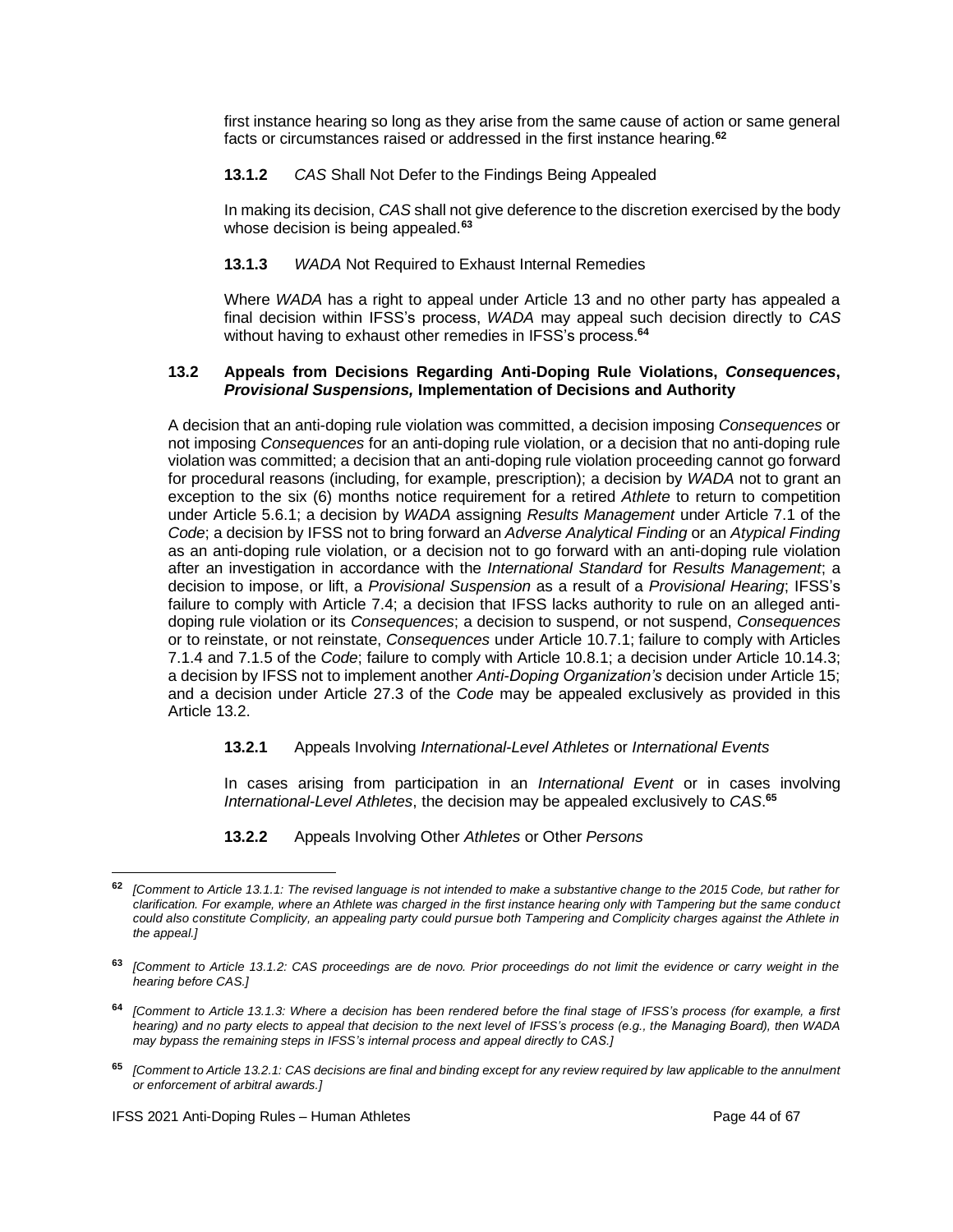In cases where Article 13.2.1 is not applicable, the decision may be appealed to an appellate body, in accordance with rules adopted by the *National Anti-Doping Organization* having authority over the *Athlete* or other *Person*.

The rules for such appeal shall respect the following principles: a timely hearing; a fair, impartial, *Operationally Independent* and *Institutionally Independent* hearing panel; the right to be represented by counsel at the *Person's* own expense; and a timely, written, reasoned decision.

If no such body as described above is in place and available at the time of the appeal, the decision may be appealed to *CAS* in accordance with the applicable procedural rules.

#### **13.2.3** *Persons* Entitled to Appeal

#### **13.2.3.1** Appeals Involving *International-Level Athletes* or *International Events*

In cases under Article 13.2.1, the following parties shall have the right to appeal to *CAS*: (a) the *Athlete* or other *Person* who is the subject of the decision being appealed; (b) the other party to the case in which the decision was rendered; (c) IFSS; (d) the *National Anti-Doping Organization* of the *Person's* country of residence or countries where the *Person* is a national or license holder; (e) the International Olympic Committee or International Paralympic Committee, as applicable, where the decision may have an effect in relation to the Olympic Games or Paralympic Games, including decisions affecting eligibility for the Olympic Games or Paralympic Games; and (f) *WADA*.

#### **13.2.3.2** Appeals Involving Other *Athletes* or Other *Persons*

In cases under Article 13.2.2, the parties having the right to appeal to the appellate body shall be as provided in the *National Anti-Doping Organization's* rules but, at a minimum, shall include the following parties: (a) the *Athlete* or other *Person* who is the subject of the decision being appealed; (b) the other party to the case in which the decision was rendered; (c) IFSS; (d) the *National Anti-Doping Organization* of the *Person's* country of residence or countries where the *Person* is a national or license holder; (e) the International Olympic Committee or International Paralympic Committee, as applicable, where the decision may have an effect in relation to the Olympic Games or Paralympic Games, including decisions affecting eligibility for the Olympic Games or Paralympic Games; and (f) *WADA*.

For cases under Article 13.2.2, *WADA*, the International Olympic Committee, the International Paralympic Committee, and IFSS shall also have the right to appeal to *CAS* with respect to the decision of the appellate body.

Any party filing an appeal shall be entitled to assistance from *CAS* to obtain all relevant information from the *Anti-Doping Organization* whose decision is being appealed and the information shall be provided if *CAS* so directs.

#### **13.2.3.3** Duty to Notify

All parties to any *CAS* appeal must ensure that *WADA* and all other parties with a right to appeal have been given timely notice of the appeal.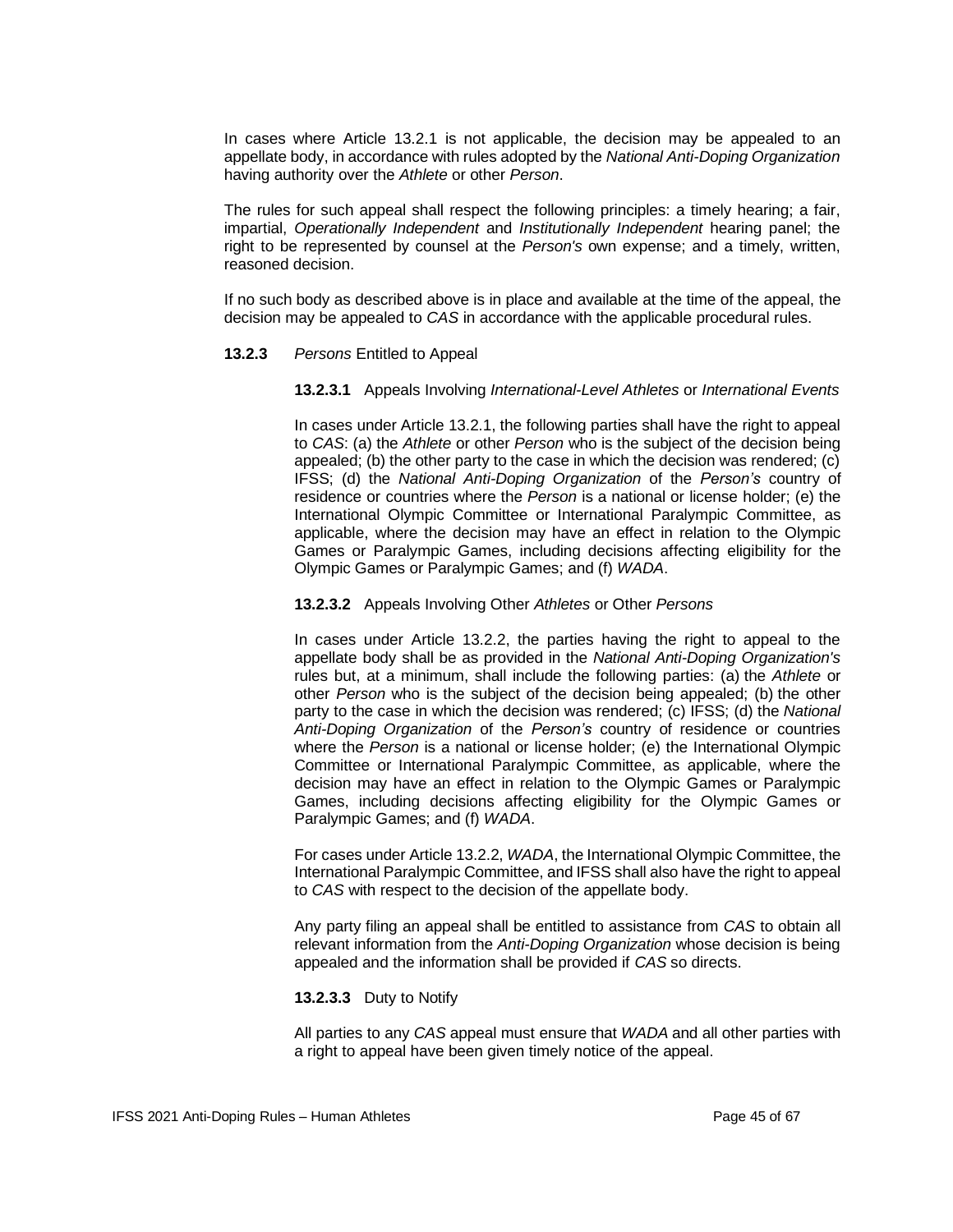#### **13.2.3.4** Appeal from Imposition of *Provisional Suspension*

Notwithstanding any other provision herein, the only *Person* who may appeal from the imposition of a *Provisional Suspension* is the *Athlete* or other *Person* upon whom the *Provisional Suspension* is imposed.

**13.2.3.5** Appeal from Decisions under Article 12

Decisions by IFSS pursuant to Article 12 may be appealed exclusively to *CAS* by the *National Federation* or other body.

**13.2.4** Cross Appeals and other Subsequent Appeals Allowed

Cross appeals and other subsequent appeals by any respondent named in cases brought to *CAS* under the *Code* are specifically permitted. Any party with a right to appeal under this Article 13 must file a cross appeal or subsequent appeal at the latest with the party's answer.**<sup>66</sup>**

## **13.3 Failure to Render a Timely Decision by IFSS**

Where, in a particular case, IFSS fails to render a decision with respect to whether an anti-doping rule violation was committed within a reasonable deadline set by *WADA*, *WADA* may elect to appeal directly to *CAS* as if IFSS had rendered a decision finding no anti-doping rule violation. If the *CAS* hearing panel determines that an anti-doping rule violation was committed and that *WADA* acted reasonably in electing to appeal directly to *CAS*, then *WADA's* costs and attorney fees in prosecuting the appeal shall be reimbursed to *WADA* by IFSS. **67**

## **13.4 Appeals Relating to** *TUEs*

*TUE* decisions may be appealed exclusively as provided in Article 4.4.

## **13.5 Notification of Appeal Decisions**

IFSS shall promptly provide the appeal decision to the *Athlete* or other *Person* and to the other *Anti-Doping Organizations* that would have been entitled to appeal under Article 13.2.3 as provided under Article 14.

## **13.6 Time for Filing Appeals<sup>68</sup>**

#### **13.6.1** Appeals to *CAS*

The time to file an appeal to *CAS* shall be twenty-one (21) days from the date of receipt of the decision by the appealing party. The above notwithstanding, the following shall apply

**<sup>66</sup>** *[Comment to Article 13.2.4: This provision is necessary because since 2011, CAS rules no longer permit an Athlete the right t o cross appeal when an Anti-Doping Organization appeals a decision after the Athlete's time for appeal has expired. This provision permits a full hearing for all parties.]*

**<sup>67</sup>** *[Comment to Article 13.3: Given the different circumstances of each anti-doping rule violation investigation and Results Management process, it is not feasible to establish a fixed time period for IFSS to render a decision before WADA may intervene by appealing directly to CAS. Before taking such action, however, WADA will consult with IFSS and give IFSS an opportunity to explain why it has not yet rendered a decision.]* 

**<sup>68</sup>** *[Comment to Article 13.6: Whether governed by CAS rules or these Anti-Doping Rules, a party's deadline to appeal does not begin running until receipt of the decision. For that reason, there can be no expiration of a party's right to appeal if the party has not received the decision.]*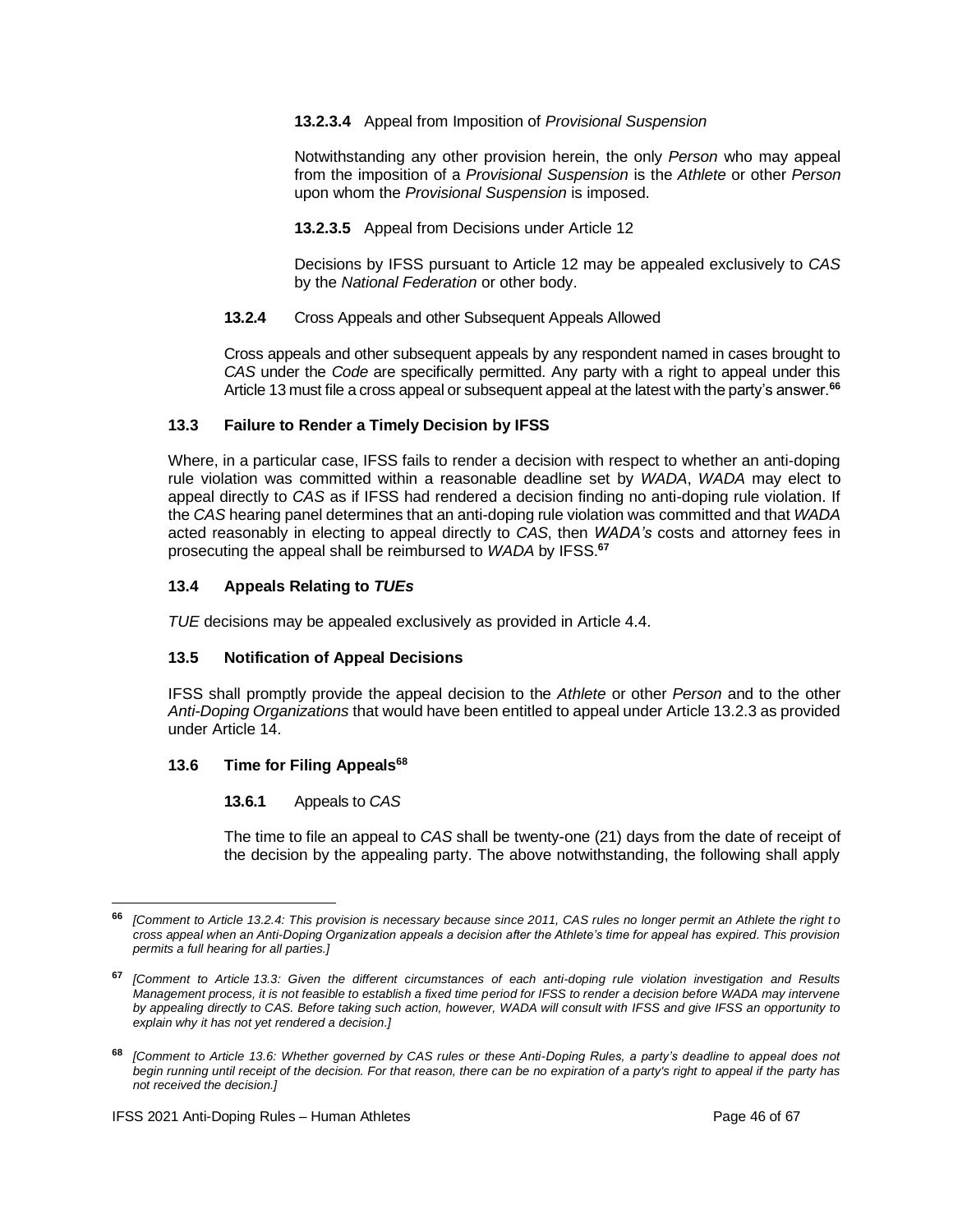in connection with appeals filed by a party entitled to appeal but which was not a party to the proceedings that led to the decision being appealed:

- (a) Within fifteen (15) days from the notice of the decision, such party/ies shall have the right to request a copy of the full case file pertaining to the decision from the *Anti-Doping Organization* that had *Results Management* authority;
- (b) If such a request is made within the fifteen (15) day period, then the party making such request shall have twenty-one (21) days from receipt of the file to file an appeal to *CAS*.

The above notwithstanding, the filing deadline for an appeal filed by *WADA* shall be the later of:

- (a) Twenty-one (21) days after the last day on which any other party having a right to appeal could have appealed, or
- (b) Twenty-one (21) days after *WADA's* receipt of the complete file relating to the decision.
- **13.6.2** Appeals Under Article 13.2.2

The time to file an appeal to an independent and impartial body in accordance with rules established by the *National Anti-Doping Organization* shall be indicated by the same rules of the *National Anti-Doping Organization*.

The above notwithstanding, the filing deadline for an appeal filed by *WADA* shall be the later of:

- (a) Twenty-one (21) days after the last day on which any other party having a right to appeal could have appealed, or
- (b) Twenty-one (21) days after *WADA's* receipt of the complete file relating to the decision.

## <span id="page-46-0"></span>**ARTICLE 14 CONFIDENTIALITY AND REPORTING**

#### **14.1 Information Concerning** *Adverse Analytical Findings***,** *Atypical Findings***, and Other Asserted Anti-Doping Rule Violations**

**14.1.1** Notice of Anti-Doping Rule Violations to *Athletes* and other *Persons*

Notice to *Athletes* or other *Persons* of anti-doping rule violations asserted against them shall occur as provided under Articles 7 and 14.

If at any point during *Results Management* up until the anti-doping rule violation charge, IFSS decides not to move forward with a matter, it must notify the *Athlete* or other *Person*, (provided that the *Athlete* or other *Person* had been already informed of the ongoing *Results Management*).

Any notice under these Anti-Doping Rules shall be delivered or emailed by IFSS to *Athletes*  or other *Persons*. In addition to the notification by IFSS, it shall also be the responsibility of the *National Federation* to notify the *Athlete* or other *Person.* If the notification takes place via *National Federations*, the *National Federations* shall confirm to IFSS, that they have delivered the notification to the *Athlete* or other *Person*.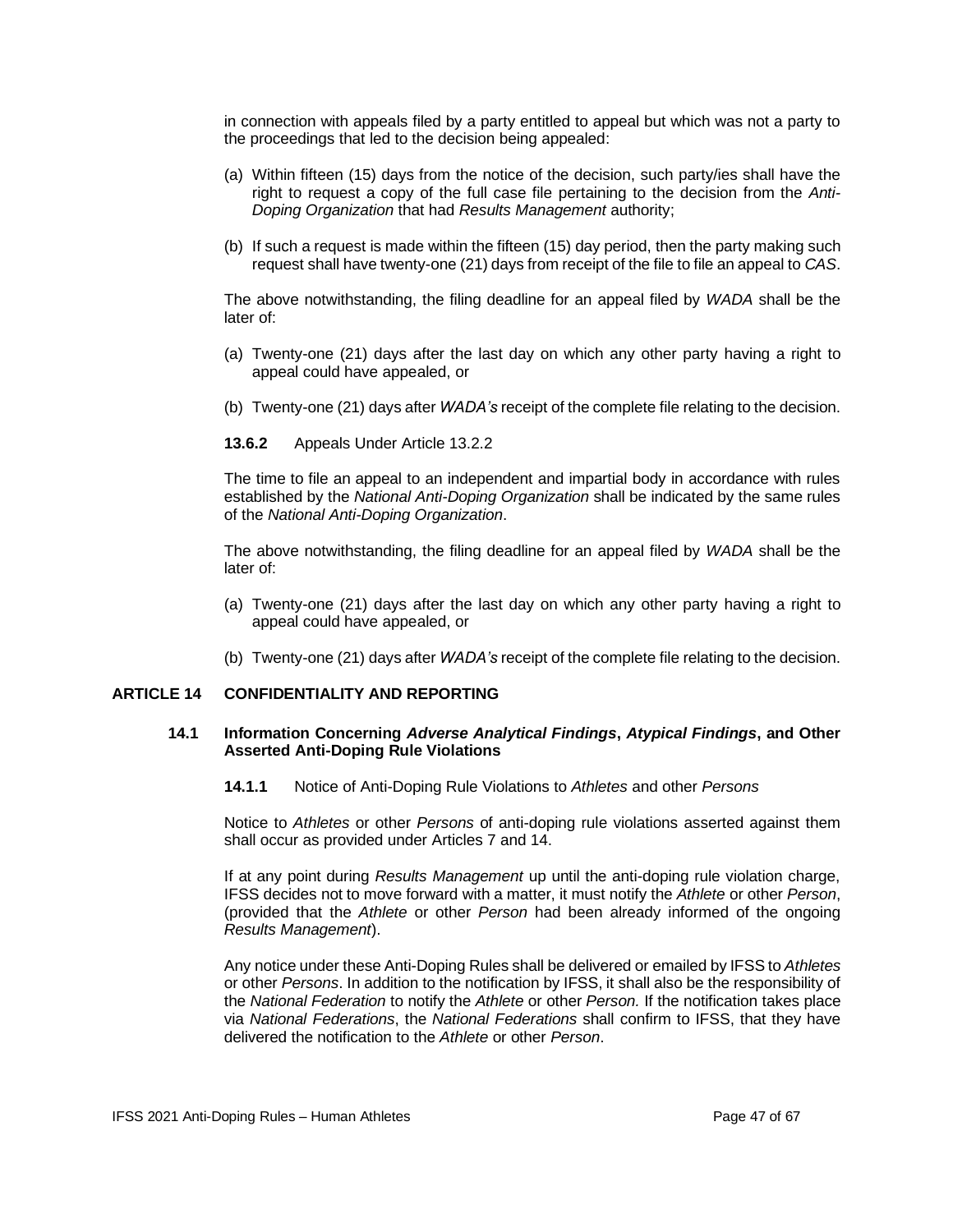#### **14.1.2** Notice of Anti-Doping Rule Violations to *National Anti-Doping Organizations* and *WADA*

Notice of the assertion of an anti-doping rule violation to the *Athlete's* or other *Person's National Anti-Doping Organization* and *WADA* shall occur as provided under Articles 7 and 14, simultaneously with the notice to the *Athlete* or other *Person*.

If at any point during *Results Management* up until the anti-doping rule violation charge, IFSS decides not to move forward with a matter, it must give notice (with reasons) to the *Anti-Doping Organizations* with a right of appeal under Article 13.2.3.

Notice shall be delivered or emailed.

## **14.1.3** Content of an Anti-Doping Rule Violation Notice

Notification of an anti-doping rule violation shall include: the *Athlete's* or other *Person's* name, country, sport and discipline within the sport, the *Athlete's* competitive level, whether the test was *In-Competition* or *Out-of-Competition*, the date of *Sample* collection, the analytical result reported by the laboratory, and other information as required by the *International Standard* for *Testing* and Investigations and *International Standard* for *Results Management*.

Notification of anti-doping rule violations other than under Article 2.1 shall also include the rule violated and the basis of the asserted violation.

## **14.1.4** Status Reports

Except with respect to investigations which have not resulted in a notice of an anti-doping rule violation pursuant to Article 14.1.1, the *Athlete's* or other *Person's National Anti-Doping Organization* and *WADA* shall be regularly updated on the status and findings of any review or proceedings conducted pursuant to Article 7, 8 or 13 and shall be provided with a prompt written reasoned explanation or decision explaining the resolution of the matter.

#### **14.1.5** Confidentiality

The recipient organizations shall not disclose this information beyond those *Persons* with a need to know (which would include the appropriate personnel at the applicable *National Olympic Committee*, *National Federation* until IFSS has made *Public Disclosure* as permitted by Article 14.3.

#### **14.1.6** Protection of Confidential Information by an Employee or Agent of the IFSS

IFSS shall ensure that information concerning *Adverse Analytical Findings*, *Atypical Findings*, and other asserted anti-doping rule violations remains confidential until such information is *Publicly Disclosed* in accordance with Article 14.3. IFSS shall ensure that its employees (whether permanent or otherwise), contractors, agents, consultants, and *Delegated Third Parties* are subject to fully enforceable contractual duty of confidentiality and to fully enforceable procedures for the investigation and disciplining of improper and/or unauthorized disclosure of such confidential information.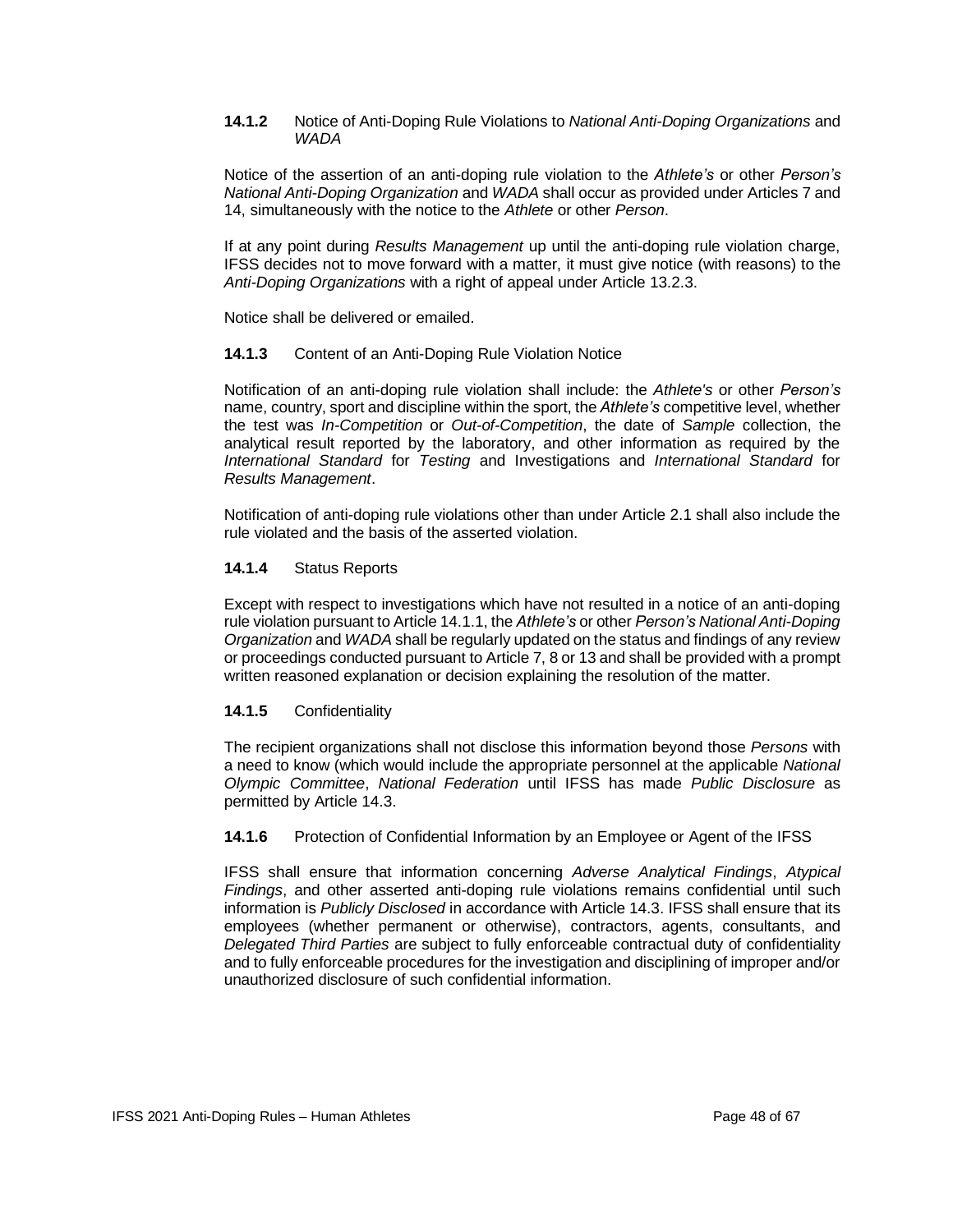#### **14.2 Notice of Anti-Doping Rule Violation or Violations of** *Ineligibility* **or** *Provisional Suspension* **Decisions and Request for Files**

- **14.2.1** Anti-doping rule violation decisions or decisions related to violations of *Ineligibility* or *Provisional Suspension* rendered pursuant to Article 7.6, 8.2, 10.5, 10.6, 10.7, 10.14.3 or 13.5 shall include the full reasons for the decision, including, if applicable, a justification for why the maximum potential sanction was not imposed. Where the decision is not in English or French, IFSS shall provide an English or French summary of the decision and the supporting reasons.
- **14.2.2** An *Anti-Doping Organization* having a right to appeal a decision received pursuant to Article 14.2.1 may, within fifteen (15) days of receipt, request a copy of the full case file pertaining to the decision.

## **14.3** *Public Disclosure*

- **14.3.1** After notice has been provided to the *Athlete* or other *Person* in accordance with the *International Standard* for *Results Management*, and to the applicable *Anti-Doping Organizations* in accordance with Article 14.1.2, the identity of any *Athlete* or other *Person* who is notified of a potential anti-doping rule violation, the *Prohibited Substance* or *Prohibited Method* and the nature of the violation involved, and whether the *Athlete* or other *Person* is subject to a *Provisional Suspension* may be *Publicly Disclosed* by IFSS.
- **14.3.2** No later than twenty (20) days after it has been determined in an appellate decision under Article 13.2.1 or 13.2.2, or such appeal has been waived, or a hearing in accordance with Article 8 has been waived, or the assertion of an antidoping rule violation has not otherwise been timely challenged, or the matter has been resolved under Article 10.8, or a new period of *Ineligibility*, or reprimand, has been imposed under Article 10.14.3, IFSS must *Publicly Disclose* the disposition of the anti-doping matter, including the sport, the anti-doping rule violated, the name of the *Athlete* or other *Person* committing the violation, the *Prohibited Substance* or *Prohibited Method* involved (if any) and the *Consequences* imposed. IFSS must also *Publicly Disclose* within twenty (20) days the results of appellate decisions concerning anti-doping rule violations, including the information described above. **69**
- **14.3.3** After an anti-doping rule violation has been determined to have been committed in an appellate decision under Article 13.2.1 or 13.2.2 or such appeal has been waived, or in a hearing in accordance with Article 8 or where such hearing has been waived, or the assertion of an anti-doping rule violation has not otherwise been timely challenged, or the matter has been resolved under Article 10.8, IFSS may make public such determination or decision and may comment publicly on the matter.
- **14.3.4** In any case where it is determined, after a hearing or appeal, that the *Athlete* or other *Person* did not commit an anti-doping rule violation, the fact that the decision has been appealed may be *Publicly Disclosed*. However, the decision itself and the underlying facts may not be *Publicly Disclosed* except with the

**<sup>69</sup>** *[Comment to Article 14.3.2: Where Public Disclosure as required by Article 14.3.2 would result in a breach of other applicable laws, IFSS's failure to make the Public Disclosure will not result in a determination of non-compliance with Code as set forth in Article 4.1 of the International Standard for the Protection of Privacy and Personal Information.]*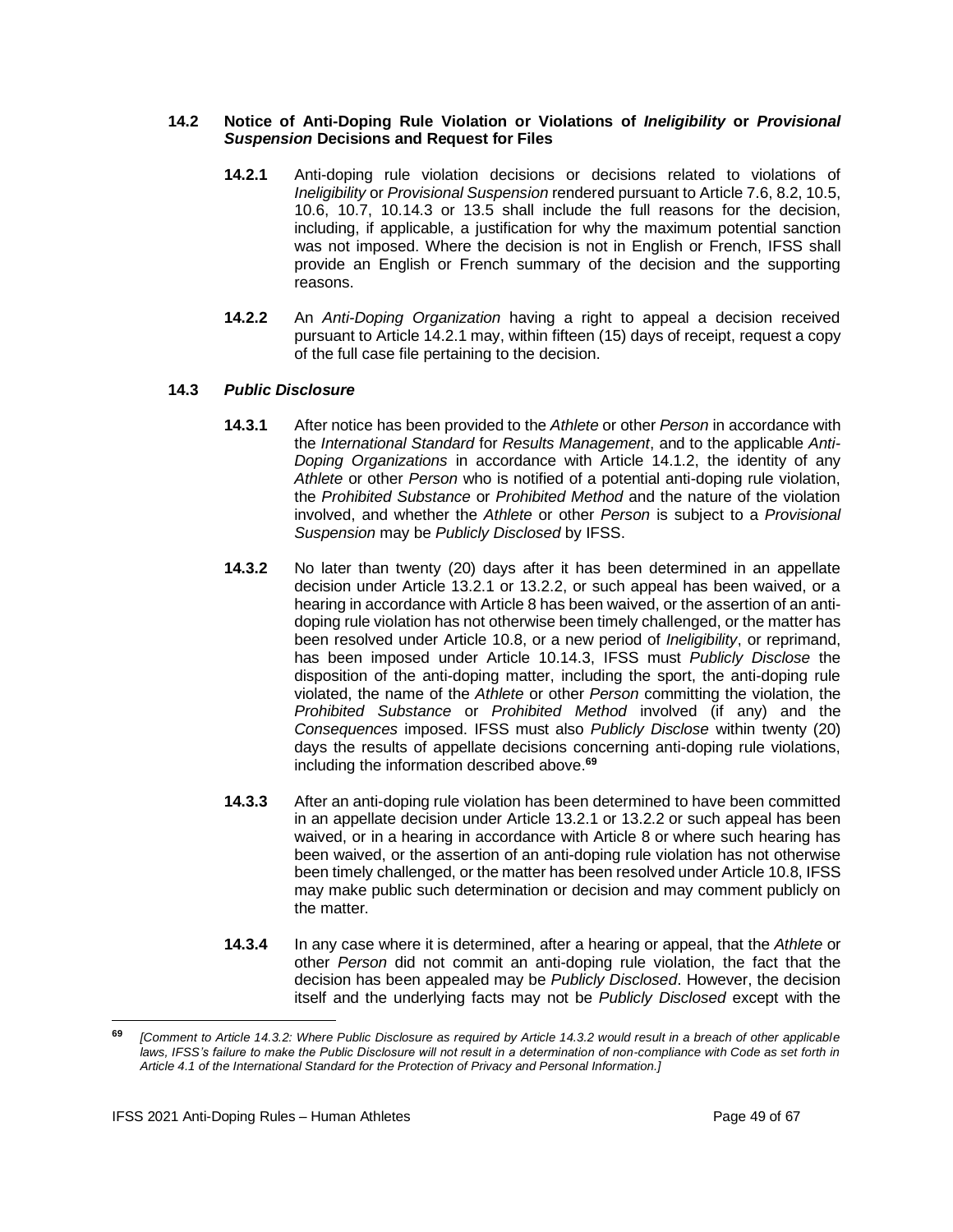consent of the *Athlete* or other *Person* who is the subject of the decision. IFSS shall use reasonable efforts to obtain such consent, and if consent is obtained, shall *Publicly Disclose* the decision in its entirety or in such redacted form as the *Athlete* or other *Person* may approve.

- **14.3.5** Publication shall be accomplished at a minimum by placing the required information on the IFSS's website and leaving the information up for the longer of one (1) month or the duration of any period of *Ineligibility*. It will be removed immediately after the expiry of the indicated time periods.
- **14.3.6** Except as provided in Articles 14.3.1 and 14.3.3, no *Anti-Doping Organization*, *National Federation*, or *WADA-*accredited laboratory, or any official of any such body, shall publicly comment on the specific facts of any pending case (as opposed to general description of process and science) except in response to public comments attributed to, or based on information provided by, the *Athlete*, other *Person* or their entourage or other representatives.
- **14.3.7** The mandatory *Public Disclosure* required in Article 14.3.2 shall not be required where the *Athlete* or other *Person* who has been found to have committed an anti-doping rule violation is a *Minor*, *Protected Person* or *Recreational Athlete*. Any optional *Public Disclosure* in a case involving a *Minor*, *Protected Person* or *Recreational Athlete* shall be proportionate to the facts and circumstances of the case.

## **14.4 Statistical Reporting**

IFSS shall, at least annually, publish publicly a general statistical report of its *Doping Control* activities, with a copy provided to *WADA*. IFSS may also publish reports showing the name of each *Athlete* tested and the date of each *Testing*.

## **14.5** *Doping Control* **Information Database and Monitoring of Compliance**

To enable *WADA* to perform its compliance monitoring role and to ensure the effective use of resources and sharing of applicable *Doping Control* information among *Anti-Doping Organizations*, IFSS shall report to *WADA* through *ADAMS Doping Control*-related information, including, in particular:

- (a) *Athlete Biological Passport* (if implemented) data for *International-Level Athletes* and *National-Level Athletes*,
- (b) Whereabouts information for *Athletes* including those in *Registered Testing Pools*,
- (c) *TUE* decisions, and
- (d) *Results Management* decisions,

as required under the applicable *International Standard(s)*.

- **14.5.1** To facilitate coordinated test distribution planning, avoid unnecessary duplication in *Testing* by various *Anti-Doping Organizations*, and to ensure that *Athlete Biological Passport* profiles are updated, IFSS shall report all *In-Competition* and *Out-of-Competition* tests to *WADA* by entering the *Doping Control* forms into *ADAMS* in accordance with the requirements and timelines contained in the *International Standard* for *Testing* and Investigations.
- **14.5.2** To facilitate *WADA*'s oversight and appeal rights for *TUEs*, IFSS shall report all *TUE* applications, decisions and supporting documentation using *ADAMS* in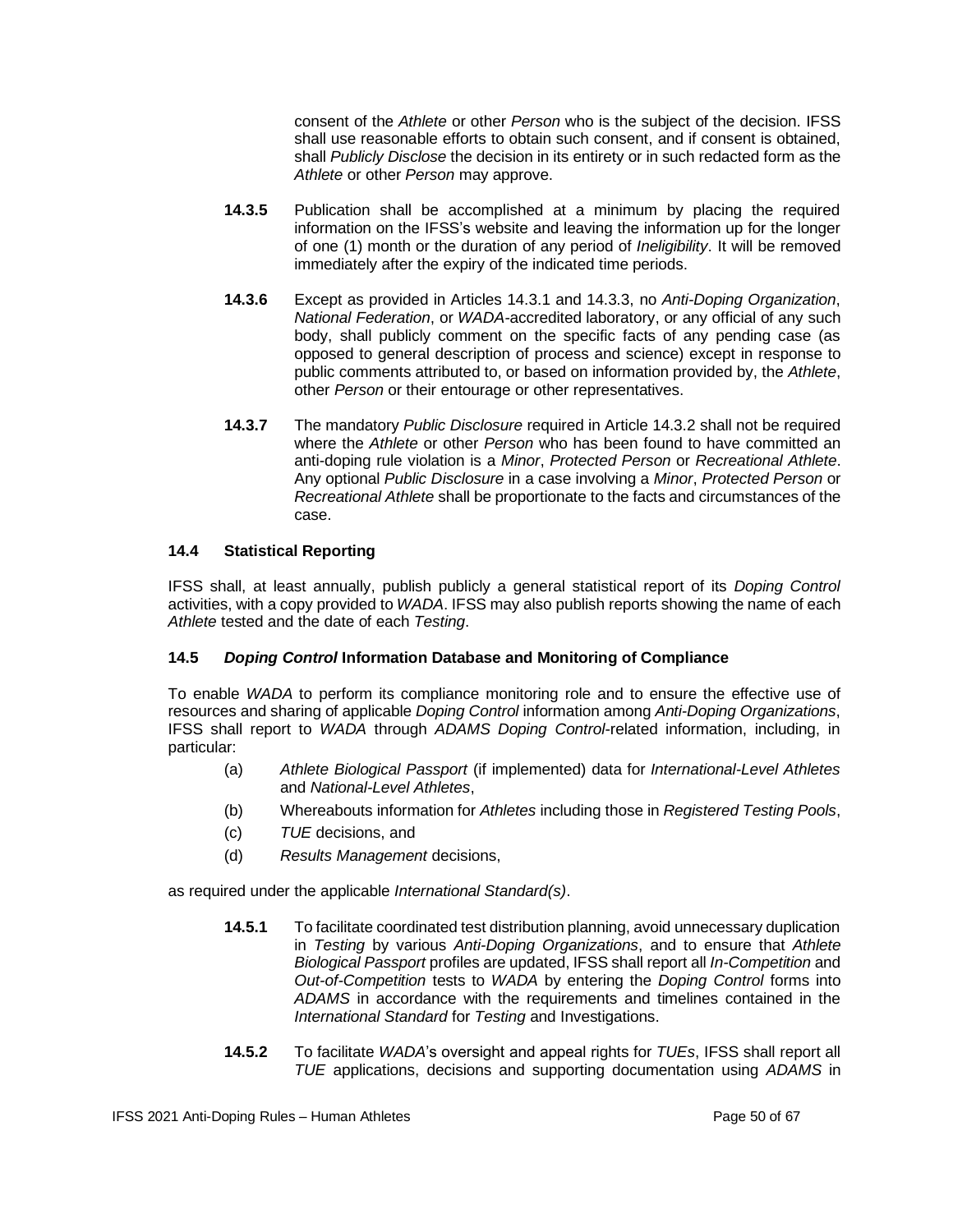accordance with the requirements and timelines contained in the *International Standard* for *Therapeutic Use Exemptions*.

- **14.5.3** To facilitate *WADA*'s oversight and appeal rights for *Results Management*, IFSS shall report the following information into *ADAMS* in accordance with the requirements and timelines outlined in the *International Standard* for *Results Management*: (a) notifications of anti-doping rule violations and related decisions for *Adverse Analytical Findings*; (b) notifications and related decisions for other anti-doping rule violations that are not *Adverse Analytical Findings*; (c) whereabouts failures; and (d) any decision imposing, lifting or reinstating a *Provisional Suspension*.
- **14.5.4** The information described in this Article will be made accessible, where appropriate and in accordance with the applicable rules, to the *Athlete*, the *Athlete*'s *National Anti-Doping Organization*, and any other *Anti-Doping Organizations* with *Testing* authority over the *Athlete*.

#### **14.6 Data Privacy**

- **14.6.1** IFSS may collect, store, process or disclose personal information relating to *Athletes* and other *Persons* where necessary and appropriate to conduct its *Anti-Doping Activities* under the *Code*, the *International Standards* (including specifically the *International Standard* for the Protection of Privacy and Personal Information), these Anti-Doping Rules, and in compliance with applicable law.
- **14.6.2** Without limiting the foregoing, IFSS shall:
	- (a) Only process personal information in accordance with a valid legal ground;
	- (b) Notify any *Participant* or *Person* subject to these Anti-Doping Rules, in a manner and form that complies with applicable laws and the *International Standard* for the Protection of Privacy and Personal Information, that their personal information may be processed by IFSS and other *Persons* for the purpose of the implementation of these Anti-Doping Rules;
	- (c) Ensure that any third-party agents (including any *Delegated Third Party*) with whom IFSS shares the personal information of any *Participant* or *Person* is subject to appropriate technical and contractual controls to protect the confidentiality and privacy of such information.

#### <span id="page-50-0"></span>**ARTICLE 15 IMPLEMENTATION OF DECISIONS**

#### **15.1 Automatic Binding Effect of Decisions by** *Signatory Anti-Doping Organizations*

- **15.1.1** A decision of an anti-doping rule violation made by a *Signatory Anti-Doping Organization*, an appellate body (Article 13.2.2 of the *Code*) or *CAS* shall, after the parties to the proceeding are notified, automatically be binding beyond the parties to the proceeding upon IFSS and its *National Federations*, as well as every *Signatory* in every sport with the effects described below:
	- **15.1.1.1** A decision by any of the above-described bodies imposing a *Provisional Suspension* (after a *Provisional Hearing* has occurred or the *Athlete* or other *Person* has either accepted the *Provisional Suspension* or has waived the right to a *Provisional Hearing*, expedited hearing or expedited appeal offered in accordance with Article 7.4.3) automatically prohibits the *Athlete* or other *Person* from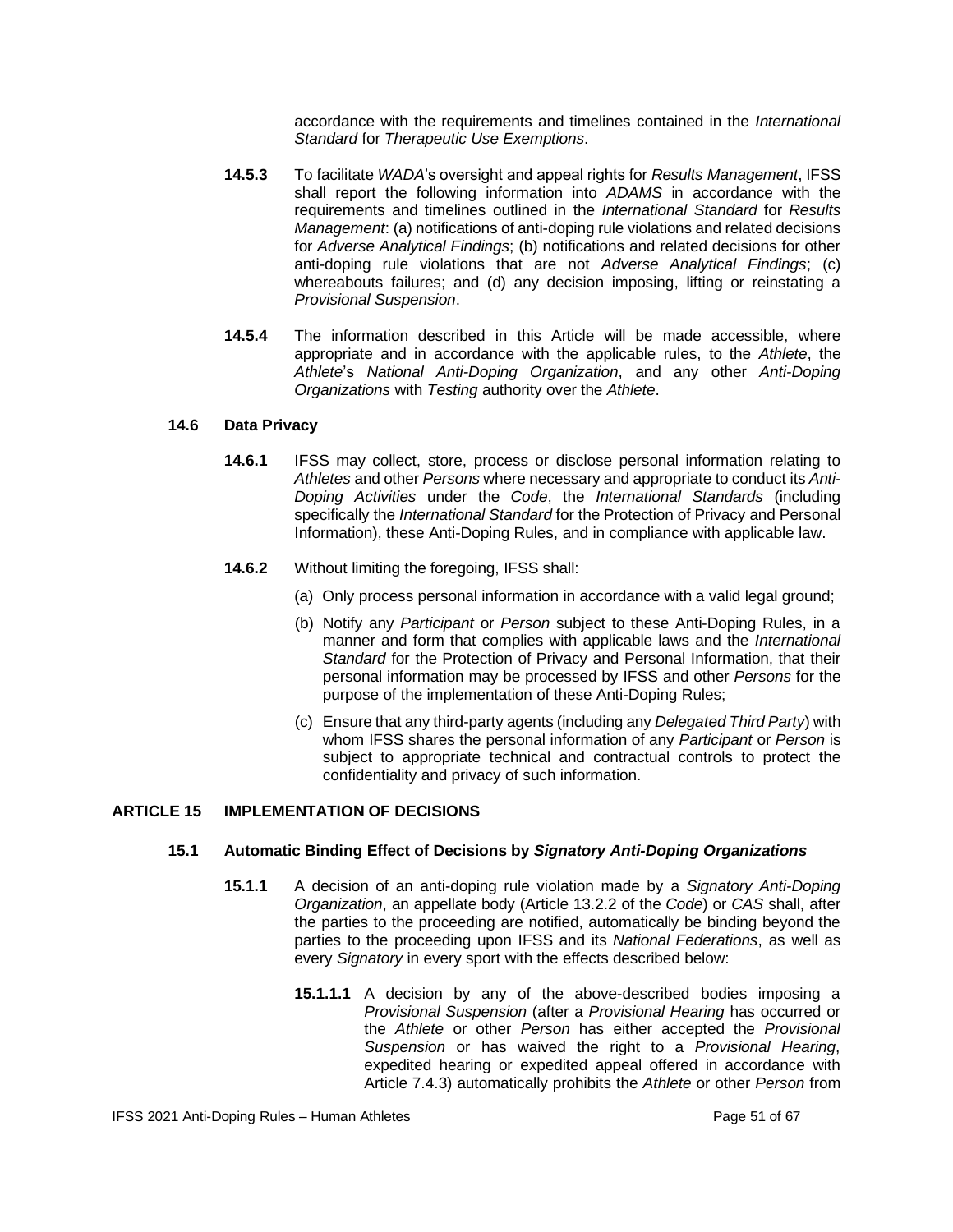participation (as described in Article 10.14.1) in all sports within the authority of any *Signatory* during the *Provisional Suspension*.

- **15.1.1.2** A decision by any of the above-described bodies imposing a period of *Ineligibility* (after a hearing has occurred or been waived) automatically prohibits the *Athlete* or other *Person* from participation (as described in Article 10.14.1) in all sports within the authority of any *Signatory* for the period of *Ineligibility*.
- **15.1.1.3** A decision by any of the above-described bodies accepting an antidoping rule violation automatically binds all *Signatories*.
- **15.1.1.4** A decision by any of the above-described bodies to *Disqualify* results under Article 10.10 for a specified period automatically *Disqualifies* all results obtained within the authority of any *Signatory* during the specified period.
- **15.1.2** IFSS and its *National Federations* shall recognize and implement a decision and its effects as required by Article 15.1.1, without any further action required, on the earlier of the date IFSS receives actual notice of the decision or the date the decision is placed into *ADAMS*.
- **15.1.3** A decision by an *Anti-Doping Organization*, a national appellate body or *CAS* to suspend, or lift, *Consequences* shall be binding upon IFSS and its *National Federations* without any further action required, on the earlier of the date IFSS receives actual notice of the decision or the date the decision is placed into *ADAMS*.
- **15.1.4** Notwithstanding any provision in Article 15.1.1, however, a decision of an antidoping rule violation by a *Major Event Organization* made in an expedited process during an *Event* shall not be binding on IFSS or its *National Federations* unless the rules of the *Major Event Organization* provide the *Athlete* or other *Person* with an opportunity to an appeal under non-expedited procedures. **70**

#### **15.2 Implementation of Other Decisions by** *Anti-Doping Organizations*

IFSS and its *National Federations* may decide to implement other anti-doping decisions rendered by *Anti-Doping Organizations* not described in Article 15.1.1 above, such as a *Provisional Suspension* prior to a *Provisional Hearing* or acceptance by the *Athlete* or other *Person*. **71**

**<sup>70</sup>** *[Comment to Article 15.1.4: By way of example, where the rules of the Major Event Organization give the Athlete or other Person the option of choosing an expedited CAS appeal or a CAS appeal under normal CAS procedure, the final decision or adjudication by the Major Event Organization is binding on other Signatories regardless of whether the Athlete or other Person chooses the expedited appeal option.]*

**<sup>71</sup>** *[Comment to Articles 15.1 and 15.2: Anti-Doping Organization decisions under Article 15.1 are implemented automatically by other Signatories without the requirement of any decision or further action on the Signatories' part. For example, when a National Anti-Doping Organization decides to Provisionally Suspend an Athlete, that decision is given automatic effect at the International Federation level. To be clear, the "decision" is the one made by the National Anti-Doping Organization, there is not a separate decision to be made by the International Federation. Thus, any claim by the Athlete that the Provisional Suspension was improperly imposed can only be asserted against the National Anti-Doping Organization. Implementation of Anti-Doping Organizations' decisions under Article 15.2 is subject to each Signatory's discretion. A Signatory's implementation of a decision under Article 15.1 or Article 15.2 is not appealable separately from any appeal of the underlying decision. The extent of recognition of TUE decisions of other Anti-Doping Organizations shall be determined by Article 4.4 and the International Standard for Therapeutic Use Exemptions.]*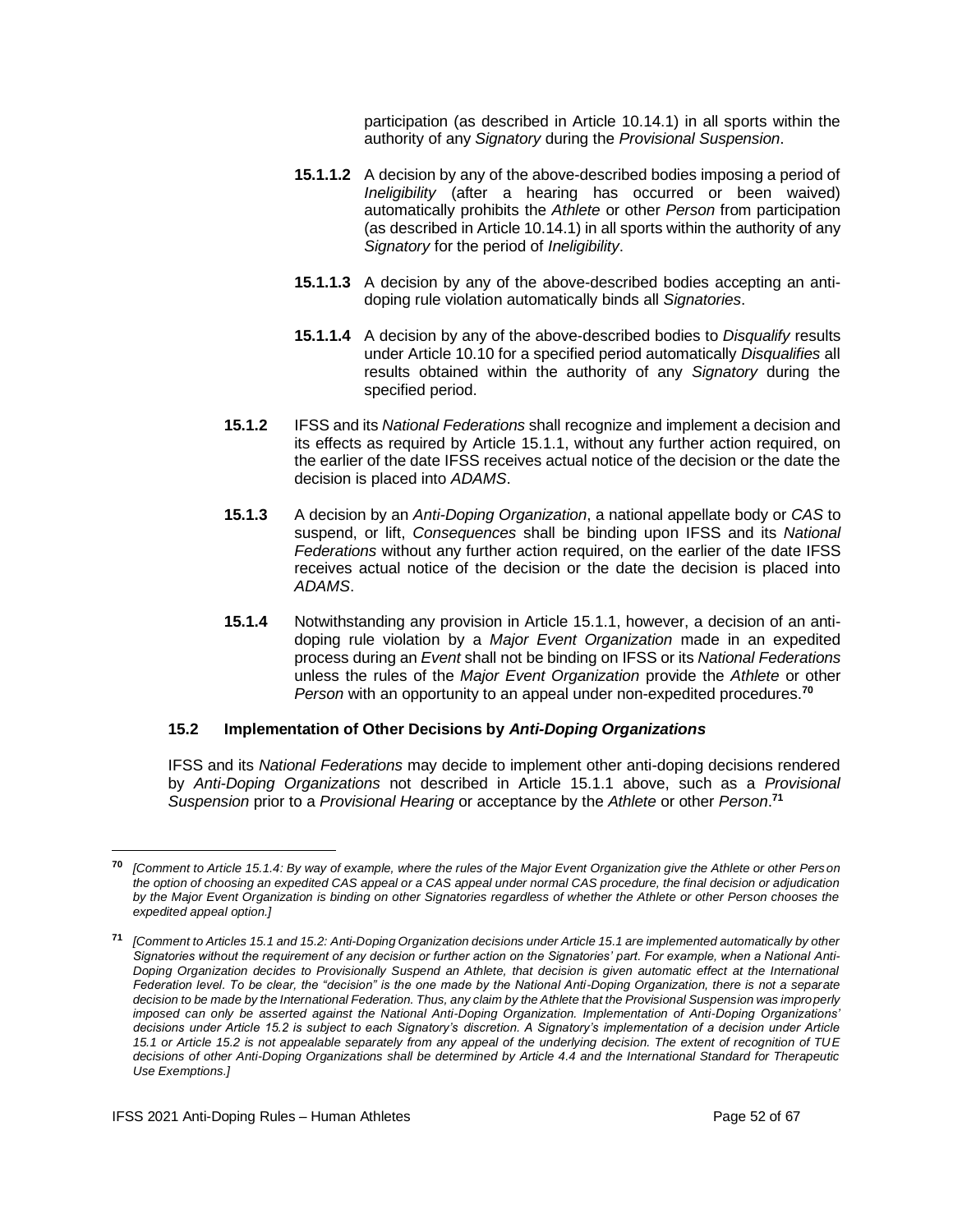## **15.3 Implementation of Decisions by Body that is not a** *Signatory*

An anti-doping decision by a body that is not a *Signatory* to the *Code* shall be implemented by IFSS and its *National Federations*, if IFSS finds that the decision purports to be within the authority of that body and the anti-doping rules of that body are otherwise consistent with the *Code*. **72**

## <span id="page-52-0"></span>**ARTICLE 16 STATUTE OF LIMITATIONS**

No anti-doping rule violation proceeding may be commenced against an *Athlete* or other *Person* unless he or she has been notified of the anti-doping rule violation as provided in Article 7, or notification has been reasonably attempted, within ten (10) years from the date the violation is asserted to have occurred.

## <span id="page-52-1"></span>**ARTICLE 17** *EDUCATION*

IFSS shall plan, implement, evaluate and promote *Education* in line with the requirements of Article 18.2 of the *Code* and the *International Standard* for *Education*.

## <span id="page-52-2"></span>**ARTICLE 18 ADDITIONAL ROLES AND RESPONSIBILITIES OF** *NATIONAL FEDERATIONS*

- **18.1** All *National Federations* and their members shall comply with the *Code, International Standards*, and these Anti-Doping Rules. All *National Federations* and other members shall include in their policies, rules and programs the provisions necessary to ensure that IFSS may enforce these Anti-Doping Rules (including carrying out *Testing*) directly in respect of *Athletes* (including *National-Level Athletes*) and other *Persons* under their anti-doping authority as specified in the Introduction to these Anti-Doping Rules (Section "Scope of these Anti-Doping Rules").
- **18.2** Each *National Federation* shall incorporate these Anti-Doping Rules either directly or by reference into its governing documents, constitution and/or rules as part of the rules of sport that bind their members so that the *National Federation* may enforce them itself directly in respect of *Athletes* (including *National-Level Athletes*) and other *Persons* under its anti-doping authority.
- **18.3** By adopting these Anti-Doping Rules, and incorporating them into their governing documents and rules of sport, *National Federations* shall cooperate with and support IFSS in that function*.* They shall also recognize, abide by and implement the decisions made pursuant to these Anti-Doping Rules, including the decisions imposing sanctions on *Persons* under their authority.
- **18.4** All *National Federations* shall take appropriate action to enforce compliance with the *Code*, *International Standards*, and these Anti-Doping Rules by *inter alia*:
	- (i) conducting *Testing* only under the documented authority of IFSS and using their *National Anti-Doping Organization* or other *Sample* collection authority to collect *Samples* in compliance with the *International Standard* for *Testing* and Investigations;

**<sup>72</sup>** *[Comment to Article 15.3: Where the decision of a body that has not accepted the Code is in some respects Code compliant and in other respects not Code compliant, IFSS, other Signatories and National Federations should attempt to apply the decision in*  harmony with the principles of the Code. For example, if in a process consistent with the Code a non-Signatory has found an *Athlete to have committed an anti-doping rule violation on account of the presence of a Prohibited Substance in the Athlete's body but the period of Ineligibility applied is shorter than the period provided for in the Code, then IFSS and all other Signatories should recognize the finding of an anti-doping rule violation and the Athlete's National Anti-Doping Organization should conduct a hearing consistent with Article 8 to determine whether the longer period of Ineligibility provided in the Code should be imposed. IFSS or other Signatory's implementation of a decision, or their decision not to implement a decision under Article 15.3, is appealable under Article 13.]*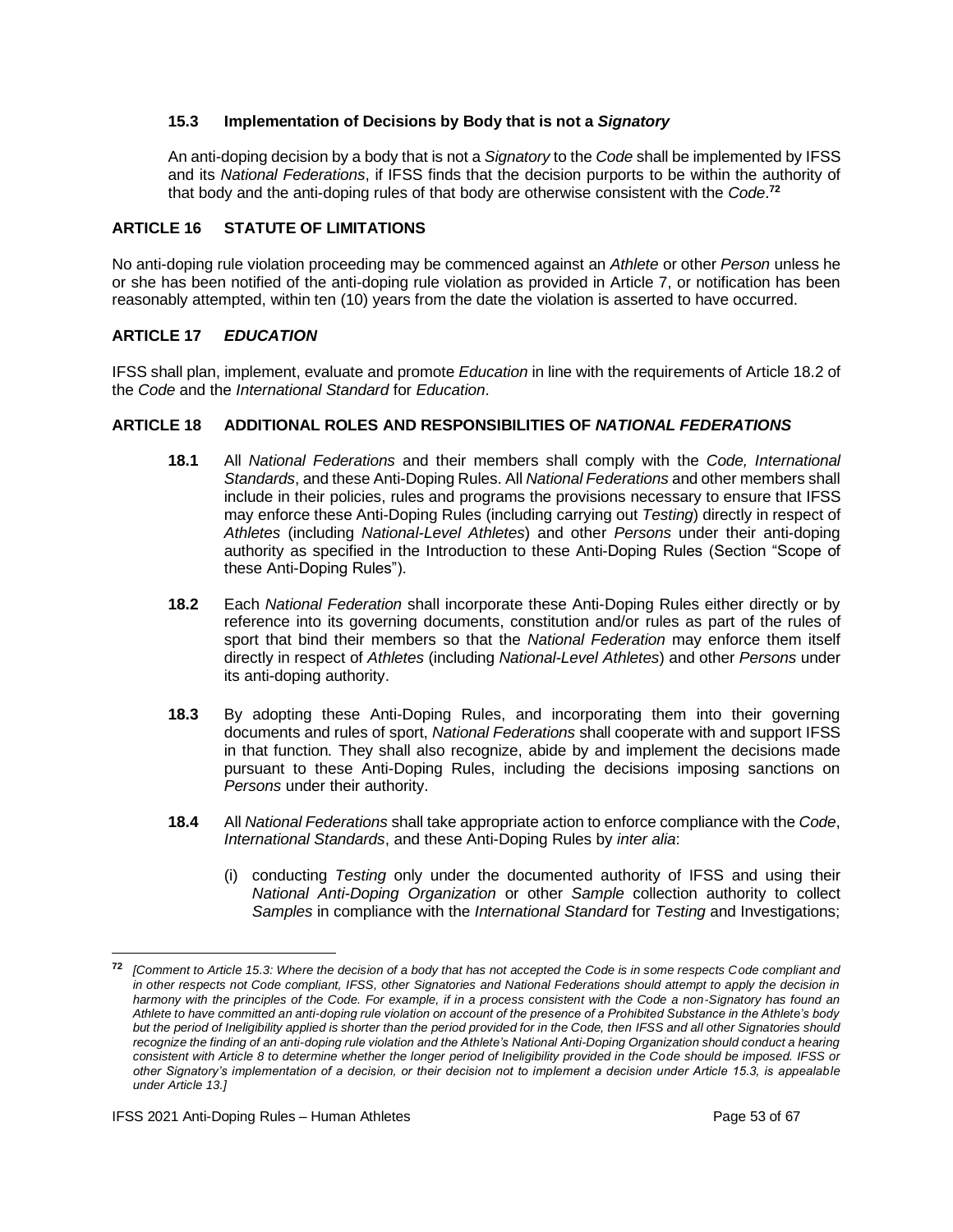- (ii) recognizing the authority of the *National Anti-Doping Organization* in their country in accordance with Article 5.2.1 of the *Code* and assisting as appropriate with the *National Anti-Doping Organization's* implementation of the national *Testing* program for their sport;
- (iii) analyzing all *Samples* collected using a *WADA*-accredited or *WADA*-approved laboratory in accordance with Article 6.1; and
- (iv) ensuring that any national level anti-doping rule violation cases discovered by *National Federations* are adjudicated by an *Operationally Independent* hearing panel in accordance with Article 8.1 and the *International Standard* for *Results Management*.
- **18.5** All *National Federations* shall establish rules requiring all *Athletes* preparing for or participating in a *Competition* or activity authorized or organized by a *National Federation* or one of its member organizations, and all *Athlete Support Personnel* associated with such *Athletes*, to agree to be bound by these Anti-Doping Rules and to submit to the *Results Management* authority of the *Anti-Doping Organization* in conformity with the *Code* as a condition of such participation.
- **18.6** All *National Federations* shall report any information suggesting or relating to an antidoping rule violation to IFSS and to their *National Anti-Doping Organizations* and shall cooperate with investigations conducted by any *Anti-Doping Organization* with authority to conduct the investigation.
- **18.7** All *National Federations* shall have disciplinary rules in place to prevent *Athlete Support Personnel* who are *Using Prohibited Substances* or *Prohibited Methods* without valid justification from providing support to *Athletes* under the authority of IFSS or the *National Federation*.
- **18.8** All *National Federations* shall conduct anti-doping *Education* in coordination with their *National Anti-Doping Organizations.*

## <span id="page-53-0"></span>**ARTICLE 19 ADDITIONAL ROLES AND RESPONSIBILITIES OF IFSS**

- **19.1** In addition to the roles and responsibilities described in Article 20.3 of the *Code* for International Federations, IFSS shall report to *WADA* on IFSS's compliance with the *Code* and the *International Standards* in accordance with Article 24.1.2 of the *Code*.
- **19.2** Subject to applicable law, and in accordance with Article 20.3.4 of the *Code*, all IFSS board members, directors, officers, and those employees (and those of appointed *Delegated Third Parties*) who are involved in any aspect of *Doping Control*, must sign a form provided by IFSS, agreeing to be bound by these Anti-Doping Rules as *Persons* in conformity with the *Code* for direct and intentional misconduct.
- **19.3** Subject to applicable law, and in accordance with Article 20.3.5 of the *Code*, any IFSS employee who is involved in *Doping Control* (other than authorized anti-doping *Education*  or rehabilitation programs) must sign a statement provided by IFSS confirming that they are not *Provisionally Suspended* or serving a period of *Ineligibility* and have not been directly or intentionally engaged in conduct within the previous six (6) years which would have constituted a violation of anti-doping rules if *Code*-compliant rules had been applicable to them.

## <span id="page-53-1"></span>**ARTICLE 20 ADDITIONAL ROLES AND RESPONSIBILITIES OF** *ATHLETES*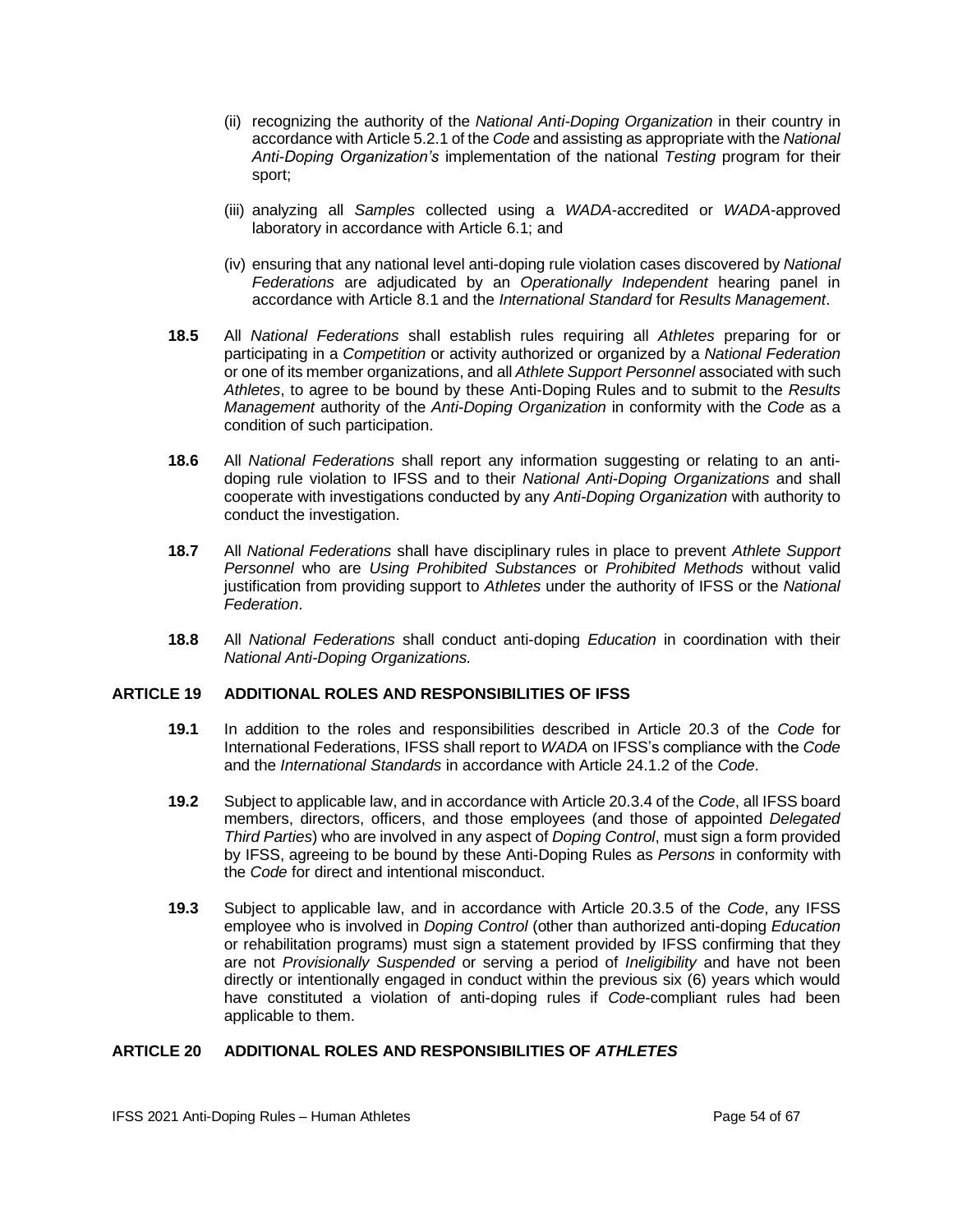- **20.1** To be knowledgeable of and comply with these Anti-Doping Rules.
- **20.2** To be available for *Sample* collection at all times.**<sup>73</sup>**
- **20.3** To take responsibility, in the context of anti-doping, for what they ingest and *Use*.
- **20.4** To inform medical personnel of their obligation not to *Use Prohibited Substance*s and *Prohibited Methods* and to take responsibility to make sure that any medical treatment received does not violate these Anti-Doping Rules.
- **20.5** To disclose to IFSS and their *National Anti-Doping Organization* any decision by a non-*Signatory* finding that the *Athlete* committed an anti-doping rule violation within the previous ten (10) years.
- **20.6** To cooperate with *Anti-Doping Organizations* investigating anti-doping rule violations.

Failure by any *Athlete* to cooperate in full with *Anti-Doping Organizations* investigating antidoping rule violations may result in a charge of misconduct under IFSS's disciplinary rules.

- **20.7** To disclose the identity of their *Athlete Support Personnel* upon request by IFSS or a *National Federation*, or any other *Anti-Doping Organization* with authority over the *Athlete*.
- **20.8** Offensive conduct towards a *Doping Control* official or other *Person* involved in *Doping Control* by an *Athlete*, which does not otherwise constitute *Tampering*, may result in a charge of misconduct under IFSS's disciplinary rules.

## <span id="page-54-0"></span>**ARTICLE 21 ADDITIONAL ROLES AND RESPONSIBILITIES OF** *ATHLETE SUPPORT PERSONNEL*

- **21.1** To be knowledgeable of and comply with these Anti-Doping Rules.
- **21.2** To cooperate with the *Athlete Testing* program.
- **21.3** To use their influence on *Athlete* values and behavior to foster anti-doping attitudes.
- **21.4** To disclose to IFSS and their *National Anti-Doping Organization* any decision by a non-*Signatory* finding that they committed an anti-doping rule violation within the previous ten (10) years.
- **21.5** To cooperate with *Anti-Doping Organizations* investigating anti-doping rule violations.

Failure by any *Athlete Support Personnel* to cooperate in full with *Anti-Doping Organizations* investigating anti-doping rule violations may result in a charge of misconduct under IFSS's disciplinary rules.

**21.6** *Athlete Support Personnel* shall not *Use* or *Possess* any *Prohibited Substance* or *Prohibited Method* without valid justification.

Any such *Use* or *Possession* may result in a charge of misconduct under IFSS's disciplinary rules.

**<sup>73</sup>** *[Comment to Article 20.2: With due regard to an Athlete's human rights and privacy, legitimate anti-doping considerations sometimes require Sample collection late at night or early in the morning. For example, it is known that some Athletes Use low doses of EPO during these hours so that it will be undetectable in the morning.]*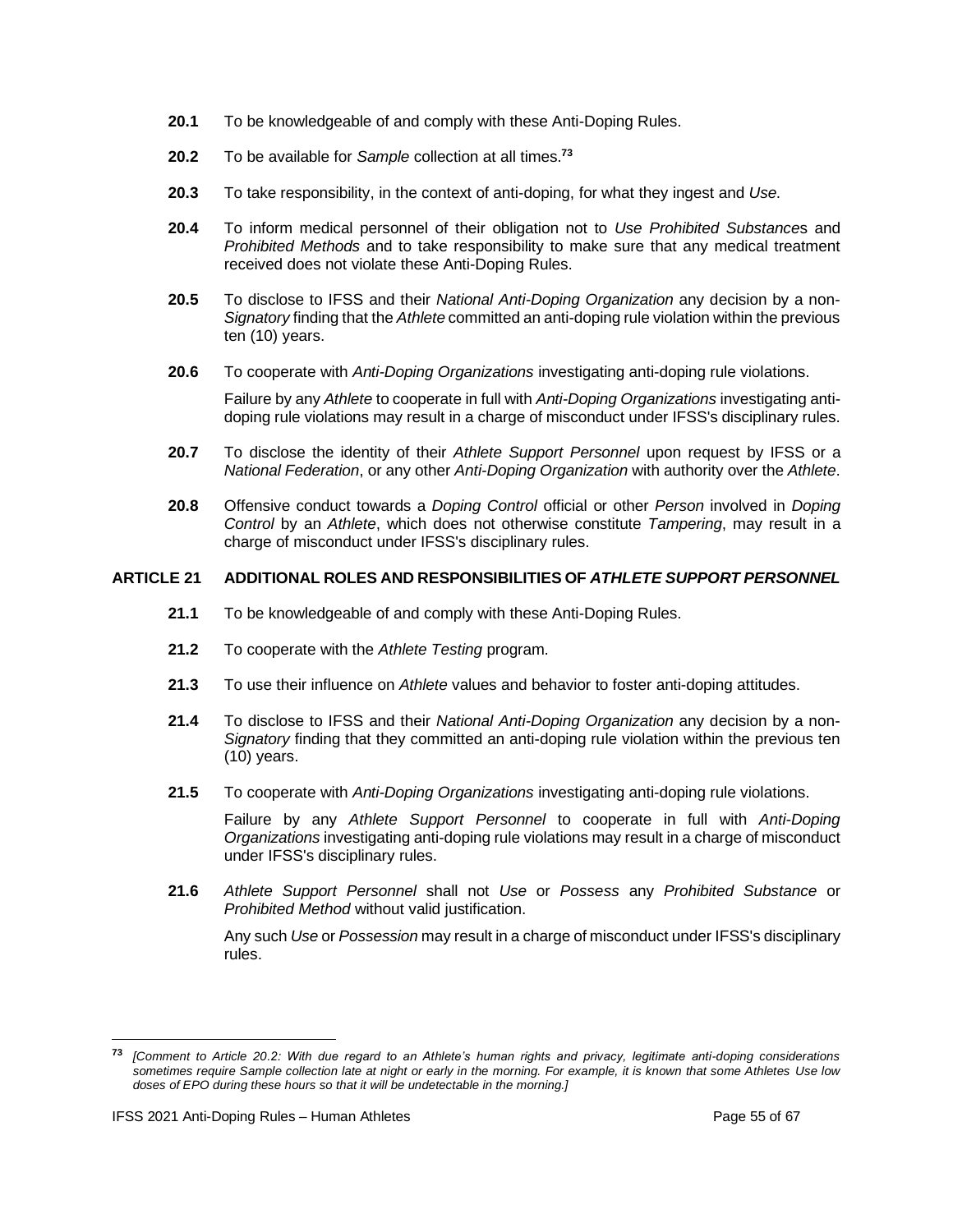**21.7** Offensive conduct towards a *Doping Control* official or other *Person* involved in *Doping Control* by *Athlete Support Personnel*, which does not otherwise constitute *Tampering*, may result in a charge of misconduct under IFSS's disciplinary rules.

#### <span id="page-55-0"></span>**ARTICLE 22 ADDITIONAL ROLES AND RESPONSIBILITIES OF OTHER** *PERSONS* **SUBJECT TO THESE ANTI-DOPING RULES**

- **22.1** To be knowledgeable of and comply with these Anti-Doping Rules.
- **22.2** To disclose to IFSS and their *National Anti-Doping Organization* any decision by a non-*Signatory* finding that they committed an anti-doping rule violation within the previous ten (10) years.
- **22.3** To cooperate with *Anti-Doping Organizations* investigating anti-doping rule violations.

Failure by any other *Person* subject to these Anti-Doping Rules to cooperate in full with *Anti-Doping Organizations* investigating anti-doping rule violations may result in a charge of misconduct under IFSS's disciplinary rules.

- **22.4** Not to *Use* or *Possess* any *Prohibited Substance* or *Prohibited Method* without valid justification.
- **22.5** Offensive conduct towards a *Doping Control* official or other *Person* involved in *Doping Control* by a *Person*, which does not otherwise constitute *Tampering*, may result in a charge of misconduct under IFSS's disciplinary rules.

## <span id="page-55-1"></span>**ARTICLE 23 INTERPRETATION OF THE** *CODE*

- **23.1** The official text of the *Code* shall be maintained by *WADA* and shall be published in English and French. In the event of any conflict between the English and French versions, the English version shall prevail.
- **23.2** The comments annotating various provisions of the *Code* shall be used to interpret the *Code*.
- **23.3** The *Code* shall be interpreted as an independent and autonomous text and not by reference to the existing law or statutes of the *Signatories* or governments.
- **23.4** The headings used for the various Parts and Articles of the *Code* are for convenience only and shall not be deemed part of the substance of the *Code* or to affect in any way the language of the provisions to which they refer.
- **23.5** Where the term "days" is used in the *Code* or an *International Standard*, it shall mean calendar days unless otherwise specified.
- **23.6** The *Code* shall not apply retroactively to matters pending before the date the *Code* is accepted by a *Signatory* and implemented in its rules. However, pre-*Code* anti-doping rule violations would continue to count as "First violations" or "Second violations" for purposes of determining sanctions under Article 10 for subsequent post-*Code* violations.
- **23.7** The Purpose, Scope and Organization of the World Anti-Doping Program and the *Code*  and Appendix 1, Definitions, shall be considered integral parts of the *Code*.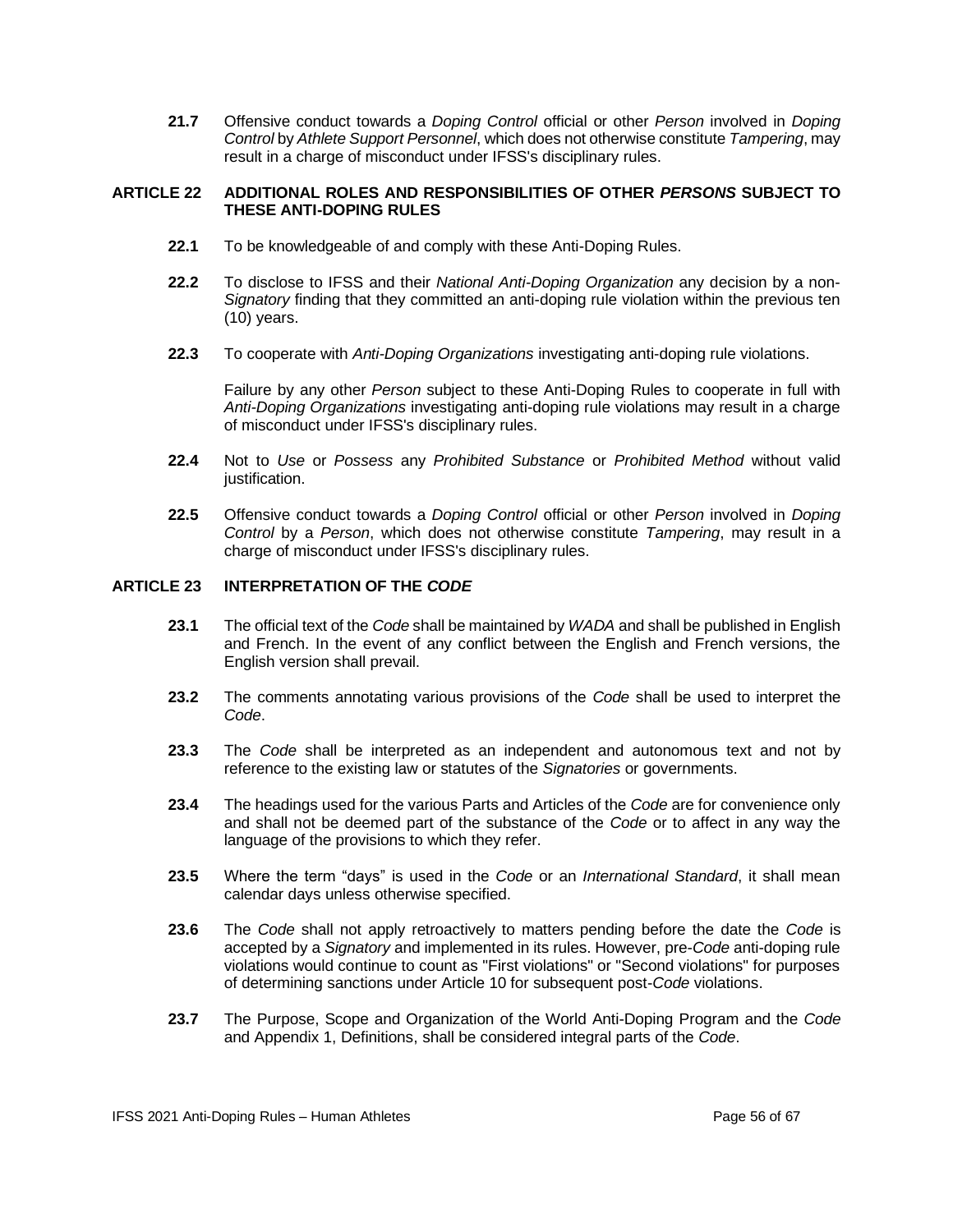#### <span id="page-56-0"></span>**ARTICLE 24 FINAL PROVISIONS**

- **24.1** Where the term "days" is used in these Anti-Doping Rules, it shall mean calendar days unless otherwise specified.
- **24.2** These Anti-Doping Rules shall be interpreted as an independent and autonomous text and not by reference to existing law or statutes.
- **24.3** These Anti-Doping Rules have been adopted pursuant to the applicable provisions of the *Code* and the *International Standards* and shall be interpreted in a manner that is consistent with applicable provisions of the *Code* and the *International Standards*. The *Code* and the *International Standards* shall be considered integral parts of these Anti-Doping Rules and shall prevail in case of conflict.
- **24.4** The Introduction and Appendix 1 shall be considered integral parts of these Anti-Doping Rules.
- **24.5** The comments annotating various provisions of these Anti-Doping Rules shall be used to interpret these Anti-Doping Rules.
- **24.6** These Anti-Doping Rules shall enter into force on 1 January 2021 (the "Effective Date"). They repeal previous versions of IFSS's Anti-Doping Rules.
- **24.7** These Anti-Doping Rules shall not apply retroactively to matters pending before the Effective Date. However:
	- **24.7.1** Anti-doping rule violations taking place prior to the Effective Date count as "first violations" or "second violations" for purposes of determining sanctions under Article 10 for violations taking place after the Effective Date.
	- **24.7.2** Any anti-doping rule violation case which is pending as of the Effective Date and any anti-doping rule violation case brought after the Effective Date based on an anti-doping rule violation which occurred prior to the Effective Date, shall be governed by the substantive anti-doping rules in effect at the time the alleged anti-doping rule violation occurred, and not by the substantive anti-doping rules set out in these Anti-Doping Rules, unless the panel hearing the case determines the principle of "lex mitior" appropriately applies under the circumstances of the case. For these purposes, the retrospective periods in which prior violations can be considered for purposes of multiple violations under Article 10.9.4 and the statute of limitations set forth in Article 16 are procedural rules, not substantive rules, and should be applied retroactively along with all of the other procedural rules in these Anti-Doping Rules (provided, however, that Article 16 shall only be applied retroactively if the statute of limitations period has not already expired by the Effective Date).
	- **24.7.3** Any Article 2.4 whereabouts failure (whether a filing failure or a missed test, as those terms are defined in the *International Standard* for *Results Management*) prior to the Effective Date shall be carried forward and may be relied upon, prior to expiry, in accordance with the *International Standard* for *Results Management*, but it shall be deemed to have expired twelve (12) months after it occurred*.*
	- **24.7.4** With respect to cases where a final decision finding an anti-doping rule violation has been rendered prior to the Effective Date, but the *Athlete* or other *Person* is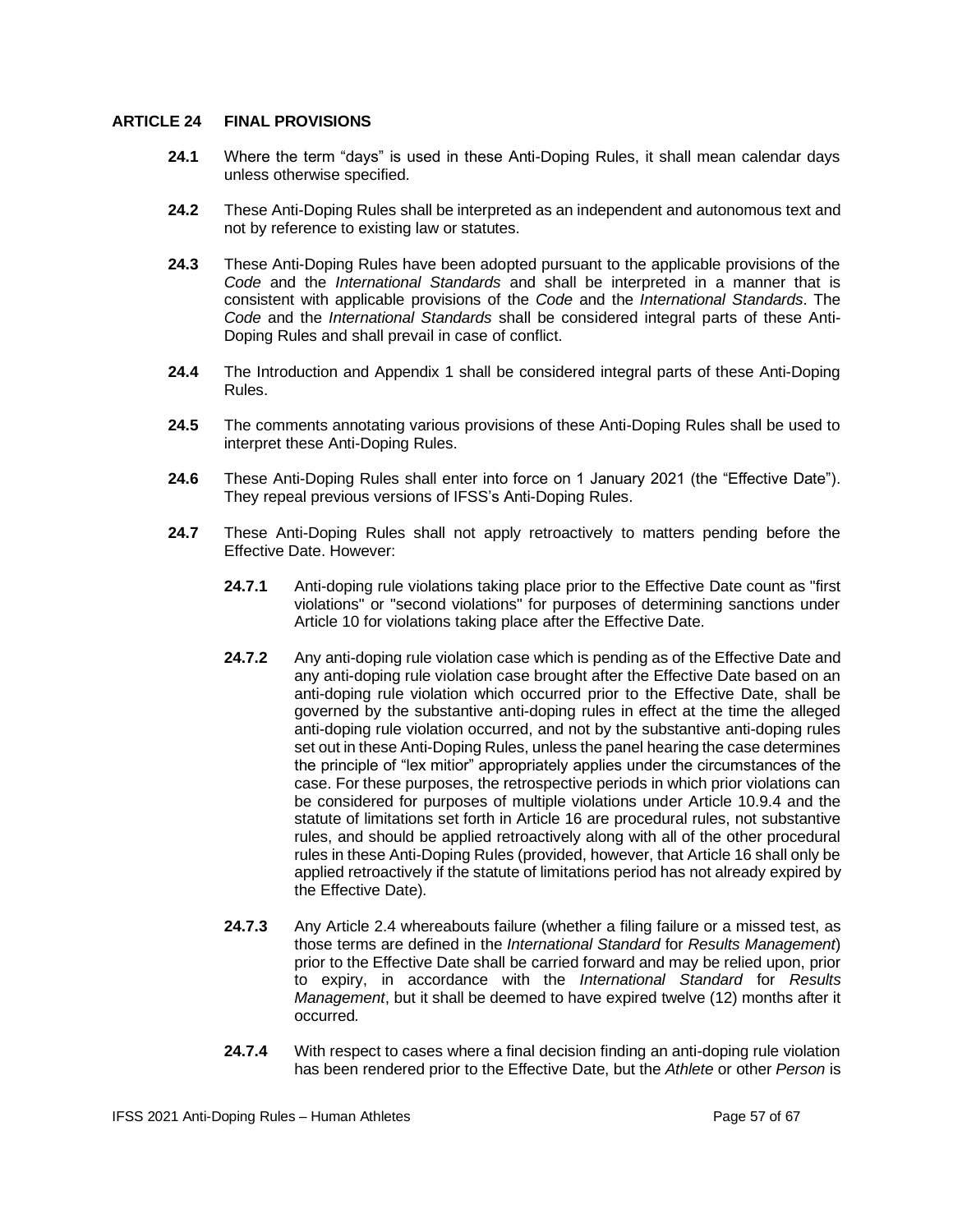still serving the period of *Ineligibility* as of the Effective Date, the *Athlete* or other *Person* may apply to IFSS or other *Anti-Doping Organization* which had *Results Management* responsibility for the anti-doping rule violation to consider a reduction in the period of *Ineligibility* in light of these Anti-Doping Rules. Such application must be made before the period of *Ineligibility* has expired. The decision rendered may be appealed pursuant to Article 13.2. These Anti-Doping Rules shall have no application to any case where a final decision finding an anti-doping rule violation has been rendered and the period of *Ineligibility* has expired.

- **24.7.5** For purposes of assessing the period of *Ineligibility* for a second violation under Article 10.9.1, where the sanction for the first violation was determined based on rules in force prior to the Effective Date, the period of *Ineligibility* which would have been assessed for that first violation had these Anti-Doping Rules been applicable, shall be applied. **74**
- **24.7.6** Changes to the *Prohibited List* and *Technical Documents* relating to substances or methods on the *Prohibited List* shall not, unless they specifically provide otherwise, be applied retroactively. As an exception, however, when a *Prohibited Substance* or a *Prohibited Method* has been removed from the *Prohibited List*, an *Athlete* or other *Person* currently serving a period of *Ineligibility* on account of the formerly *Prohibited Substance* or *Prohibited Method* may apply to IFSS or other *Anti-Doping Organization* which had *Results Management* responsibility for the anti-doping rule violation to consider a reduction in the period of *Ineligibility* in light of the removal of the substance or method from the *Prohibited List*.

**<sup>74</sup>** *[Comment to Article 24.7.5: Other than the situation described in Article 24.7.5, where a final decision finding an anti-doping rule violation has been rendered prior to the Effective Date and the period of Ineligibility imposed has been completely served, these Anti-Doping Rules may not be used to re-characterize the prior violation.]*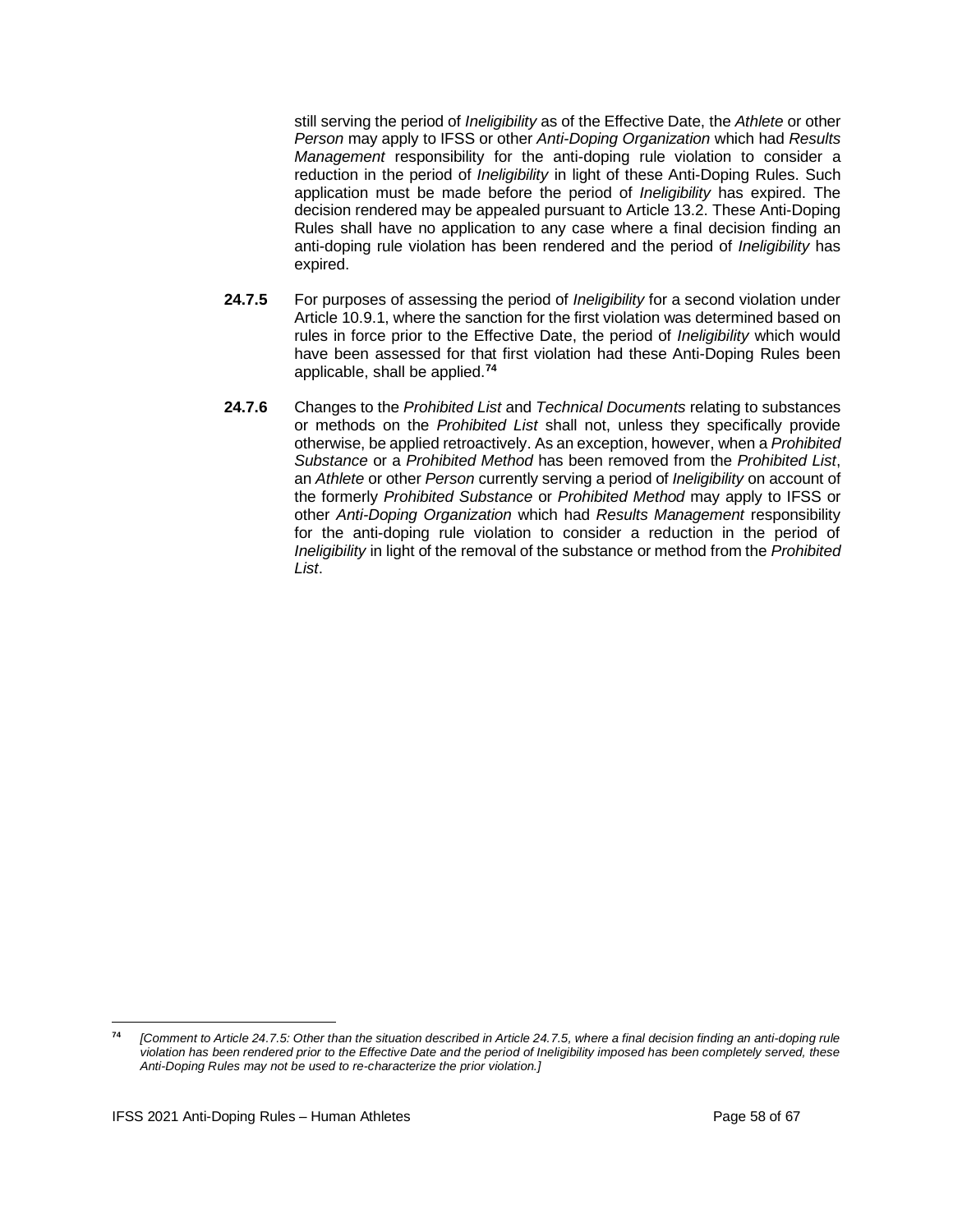## <span id="page-58-0"></span>**APPENDIX 1 DEFINITIONS<sup>75</sup>**

*ADAMS*: The Anti-Doping Administration and Management System is a Web-based database management tool for data entry, storage, sharing, and reporting designed to assist stakeholders and *WADA* in their antidoping operations in conjunction with data protection legislation.

*Administration*: Providing, supplying, supervising, facilitating, or otherwise participating in the *Use* or *Attempted Use* by another *Person* of a *Prohibited Substance* or *Prohibited Method*. However, this definition shall not include the actions of bona fide medical personnel involving a *Prohibited Substance* or *Prohibited Method* used for genuine and legal therapeutic purposes or other acceptable justification and shall not include actions involving *Prohibited Substances* which are not prohibited in *Out-of-Competition Testing* unless the circumstances as a whole demonstrate that such *Prohibited Substances* are not intended for genuine and legal therapeutic purposes or are intended to enhance sport performance.

*Adverse Analytical Finding*: A report from a *WADA*-accredited laboratory or other *WADA*-approved laboratory that, consistent with the *International Standard* for Laboratories, establishes in a *Sample* the presence of a *Prohibited Substance* or its *Metabolites* or *Markers* or evidence of the *Use* of a *Prohibited Method*.

*Adverse Passport Finding*: A report identified as an *Adverse Passport Finding* as described in the applicable *International Standards*.

*Aggravating Circumstances*: Circumstances involving, or actions by, an *Athlete* or other *Person* which may justify the imposition of a period of *Ineligibility* greater than the standard sanction. Such circumstances and actions shall include, but are not limited to: the *Athlete* or other *Person Used* or *Possessed* multiple *Prohibited Substances* or *Prohibited Methods*, *Used* or *Possessed* a *Prohibited Substance* or *Prohibited Method* on multiple occasions or committed multiple other anti-doping rule violations; a normal individual would be likely to enjoy the performance-enhancing effects of the anti-doping rule violation(s) beyond the otherwise applicable period of *Ineligibility*; the *Athlete* or *Person* engaged in deceptive or obstructive conduct to avoid the detection or adjudication of an anti-doping rule violation; or the *Athlete* or other *Person* engaged in *Tampering* during *Results Management*. For the avoidance of doubt, the examples of circumstances and conduct described herein are not exclusive and other similar circumstances or conduct may also justify the imposition of a longer period of *Ineligibility*.

*Anti-Doping Activities*: Anti-doping *Education* and information, test distribution planning, maintenance of a *Registered Testing Pool*, managing *Athlete Biological Passports*, conducting *Testing*, organizing analysis of *Samples*, gathering of intelligence and conduct of investigations, processing of *TUE* applications, *Results Management*, monitoring and enforcing compliance with any *Consequences* imposed, and all other activities related to anti-doping to be carried out by or on behalf of an *Anti-Doping Organization*, as set out in the *Code* and/or the *International Standards*.

*Anti-Doping Organization*: *WADA* or a *Signatory* that is responsible for adopting rules for initiating, implementing or enforcing any part of the *Doping Control* process. This includes, for example, the International Olympic Committee, the International Paralympic Committee, other *Major Event Organizations* that conduct *Testing* at their *Events*, International Federations, and *National Anti-Doping Organizations.*

*Athlete*: Any *Person* who competes in sport at the international level (as defined by each International Federation) or the national level (as defined by each *National Anti-Doping Organization*). An *Anti-Doping Organization* has discretion to apply anti-doping rules to an *Athlete* who is neither an *International-Level Athlete* nor a *National-Level Athlete*, and thus to bring them within the definition of "*Athlete*". In relation to *Athletes* who are neither *International*-*Level* nor *National-Level Athletes*, an *Anti-Doping Organization* may elect to: conduct limited *Testing* or no *Testing* at all; analyze *Samples* for less than the full menu of *Prohibited Substances*; require limited or no whereabouts information; or not require advance *TUEs*. However, if an Article 2.1, 2.3 or 2.5 anti-doping rule violation is committed by any *Athlete* over whom an

**<sup>75</sup>** *[Comment to Definitions: Defined terms shall include their plural and possessive forms, as well as those terms used as other parts of speech.]*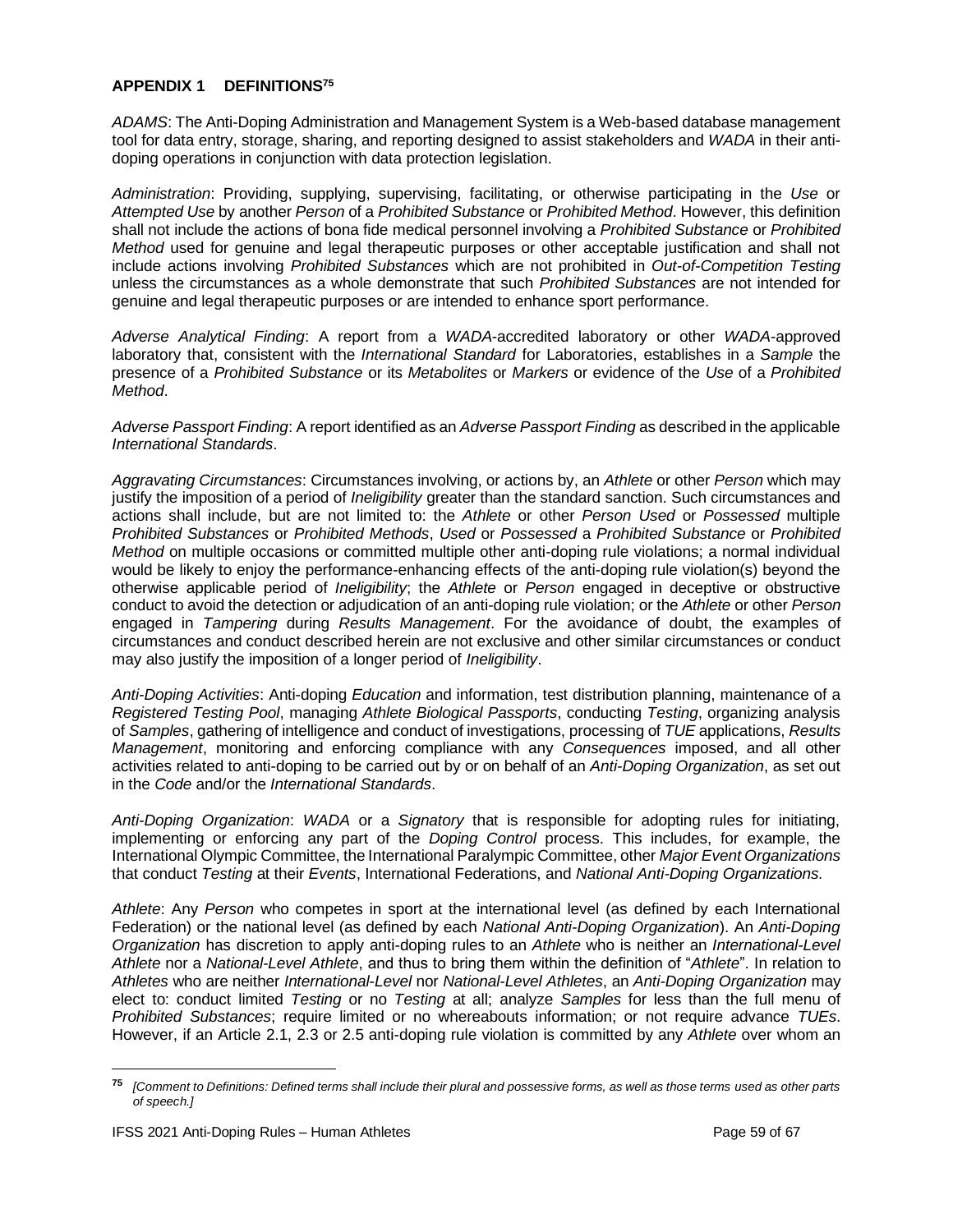*Anti-Doping Organization* has elected to exercise its authority to test and who competes below the international or national level, then the *Consequences* set forth in the *Code* must be applied. For purposes of Article 2.8 and Article 2.9 and for purposes of anti-doping information and *Education*, any *Person* who participates in sport under the authority of any *Signatory*, government, or other sports organization accepting the *Code* is an *Athlete*. **76**

*Associate Member*: An association sympathizing with sled dog sport and affiliated to IFSS.

*Athlete Biological Passport*: The program and methods of gathering and collating data as described in the *International Standard* for *Testing* and Investigations and *International Standard* for Laboratories.

*Athlete Support Personnel*: Any coach, trainer, manager, agent, team staff, official, medical, paramedical personnel, parent or any other *Person* working with, treating or assisting an *Athlete* participating in or preparing for sports *Competition*.

*Attempt*: Purposely engaging in conduct that constitutes a substantial step in a course of conduct planned to culminate in the commission of an anti-doping rule violation. Provided, however, there shall be no antidoping rule violation based solely on an *Attempt* to commit a violation if the *Person* renounces the *Attempt* prior to it being discovered by a third party not involved in the *Attempt*.

*Atypical Finding*: A report from a *WADA*-accredited laboratory or other *WADA*-approved laboratory which requires further investigation as provided by the *International Standard* for Laboratories or related *Technical Documents* prior to the determination of an *Adverse Analytical Finding*.

*Atypical Passport Finding*: A report described as an *Atypical Passport Finding* as described in the applicable *International Standards*.

*CAS*: The Court of Arbitration for Sport.

*Code*: The World Anti-Doping *Code*.

*Competition*: A single race, match, game or singular sport contest. For example, a basketball game or the finals of the Olympic 100-meter race in athletics. For stage races and other sport contests where prizes are awarded on a daily or other interim basis the distinction between a *Competition* and an *Event* will be as provided in the rules of IFSS.

*Consequences of Anti-Doping Rule Violations* ("*Consequences*"): An *Athlete's* or other *Person's* violation of an anti-doping rule may result in one or more of the following: (a) *Disqualification* means the *Athlete's* results in a particular *Competition* or *Event* are invalidated, with all resulting *Consequences* including forfeiture of any medals, points and prizes; (b) *Ineligibility* means the *Athlete* or other *Person* is barred on account of an anti-doping rule violation for a specified period of time from participating in any *Competition* or other activity or funding as provided in Article 10.14; (c) *Provisional Suspension* means the *Athlete* or other *Person* is barred temporarily from participating in any *Competition* or activity prior to the final decision at a hearing conducted under Article 8; (d) *Financial Consequences* means a financial sanction imposed for an anti-doping rule violation or to recover costs associated with an anti-doping rule violation; and (e) *Public Disclosure* means the dissemination or distribution of information to the general public or *Persons* beyond those *Persons* entitled to earlier notification in accordance with Article 14. Teams in *Team Sports* may also be subject to *Consequences* as provided in Article 11.

*Contaminated Product*: A product that contains a *Prohibited Substance* that is not disclosed on the product label or in information available in a reasonable Internet search.

**<sup>76</sup>** *[Comment to Athlete: Individuals who participate in sport may fall in one of five categories: 1) International-Level Athlete, 2) National-Level Athlete, 3) individuals who are not International- or National-Level Athletes but over whom the International Federation or National Anti-Doping Organization has chosen to exercise authority, 4) Recreational Athlete, and 5) individuals over whom no International Federation or National Anti-Doping Organization has, or has chosen to, exercise authority. All Internationaland National-Level Athletes are subject to the anti-doping rules of the Code, with the precise definitions of international and national level sport to be set forth in the anti-doping rules of the International Federations and National Anti-Doping Organizations.]*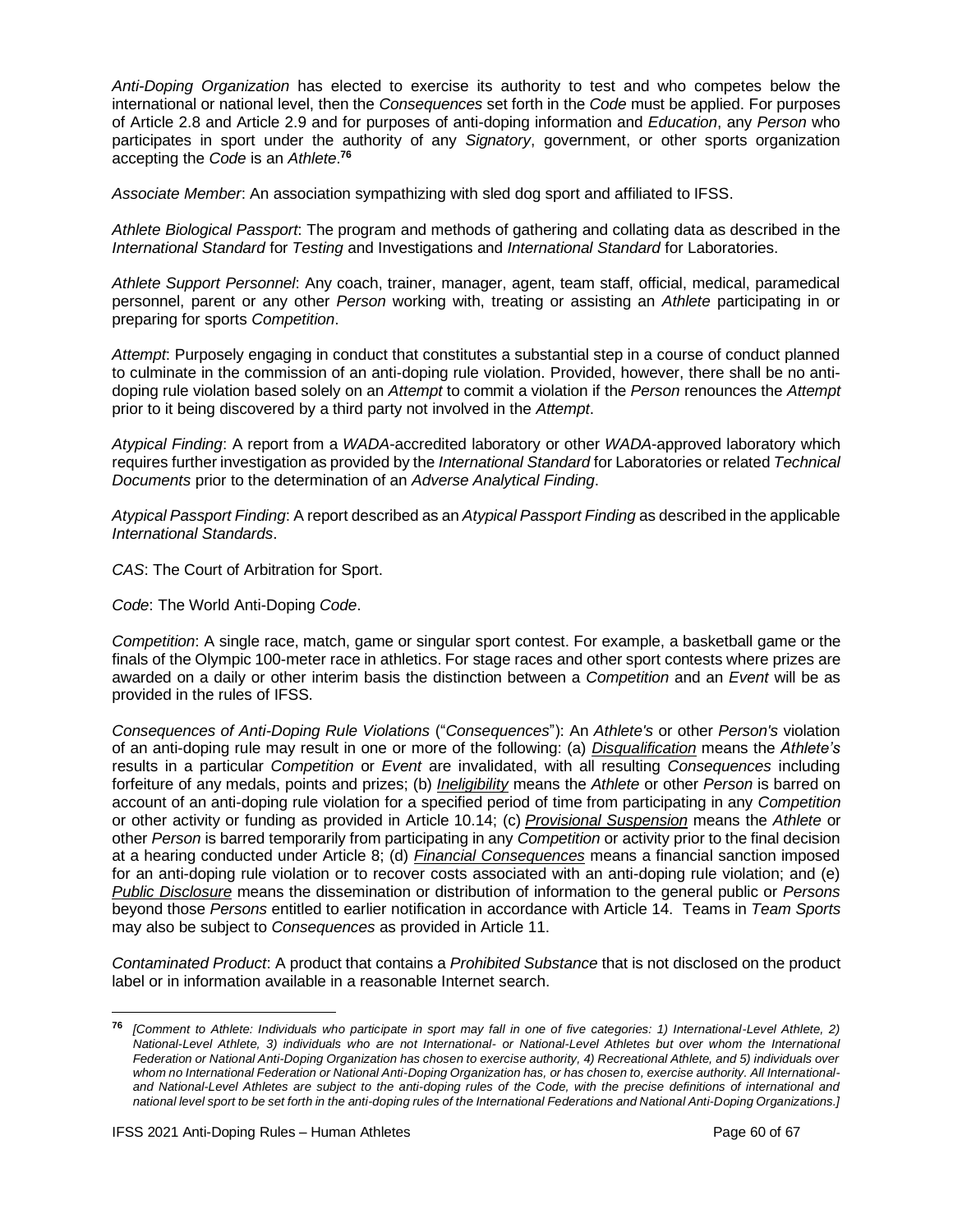*Decision Limit*: The value of the result for a threshold substance in a *Sample*, above which an *Adverse Analytical Finding* shall be reported, as defined in the *International Standard* for Laboratories.

*Delegated Third Party*: Any *Person* to which IFSS delegates any aspect of *Doping Control* or anti-doping *Education* programs including, but not limited to, third parties or other *Anti-Doping Organizations* that conduct *Sample* collection or other *Doping Control* services or anti-doping *Educational* programs for IFSS, or individuals serving as independent contractors who perform *Doping Control* services for IFSS (e.g., nonemployee *Doping Control* officers or chaperones). This definition does not include *CAS*.

*Disqualification*: See *Consequences of Anti-Doping Rule Violations* above.

*Dog:* a *Dog* participating with an *Athlete* in one of the *Sled Dog Sports* disciplines

*Doping Control*: All steps and processes from test distribution planning through to ultimate disposition of any appeal and the enforcement of *Consequences*, including all steps and processes in between, including but not limited to *Testing*, investigations, whereabouts, *TUEs*, *Sample* collection and handling, laboratory analysis, *Results Management*, and investigations or proceedings relating to violations of Article 10.14 (Status During *Ineligibility* or *Provisional Suspension*).

*Education*: The process of learning to instill values and develop behaviors that foster and protect the spirit of sport, and to prevent intentional and unintentional doping.

*Event*: A series of individual *Competitions* conducted together under one ruling body (e.g., the Olympic Games, World Championships of an International Federation, or Pan American Games).

*Event Period*: The time between the beginning and end of an *Event*, as established by the ruling body of the *Event*. For IFSS the *Event Period* refers to the period commencing with the first *Competition* of the *Event* until the end of the last *Competition* of the *Event*.

*Event Venues*: Those venues so designated by the ruling body for the *Event*. For IFSS this refers to the official training venues, *Competition* venues and accommodation for the *Event.*

*Fault*: *Fault* is any breach of duty or any lack of care appropriate to a particular situation. Factors to be taken into consideration in assessing an *Athlete's* or other *Person's* degree of *Fault* include, for example, the *Athlete's* or other *Person's* experience, whether the *Athlete* or other *Person* is a *Protected Person*, special considerations such as impairment, the degree of risk that should have been perceived by the *Athlete* and the level of care and investigation exercised by the *Athlete* in relation to what should have been the perceived level of risk. In assessing the *Athlete's* or other *Person's* degree of *Fault*, the circumstances considered must be specific and relevant to explain the *Athlete's* or other *Person's* departure from the expected standard of behavior. Thus, for example, the fact that an *Athlete* would lose the opportunity to earn large sums of money during a period of *Ineligibility,* or the fact that the *Athlete* only has a short time left in a career, or the timing of the sporting calendar, would not be relevant factors to be considered in reducing the period of *Ineligibility* under Article 10.6.1 or 10.6.2.**<sup>77</sup>**

*Financial Consequences*: See *Consequences of Anti-Doping Rule Violations* above.

*Honorary Members:* The two international race-giving organizations (European Sled Dog Racing Association – ESDRA and International Sled Dog Racing Association – ISDRA) which joined together to form the IFSS in 1985.

**<sup>77</sup>** *[Comment to Fault: The criterion for assessing an Athlete's degree of Fault is the same under all Articles where Fault is to be considered. However, under Article 10.6.2, no reduction of sanction is appropriate unless, when the degree of Fault is assessed, the conclusion is that No Significant Fault or Negligence on the part of the Athlete or other Person was involved.]*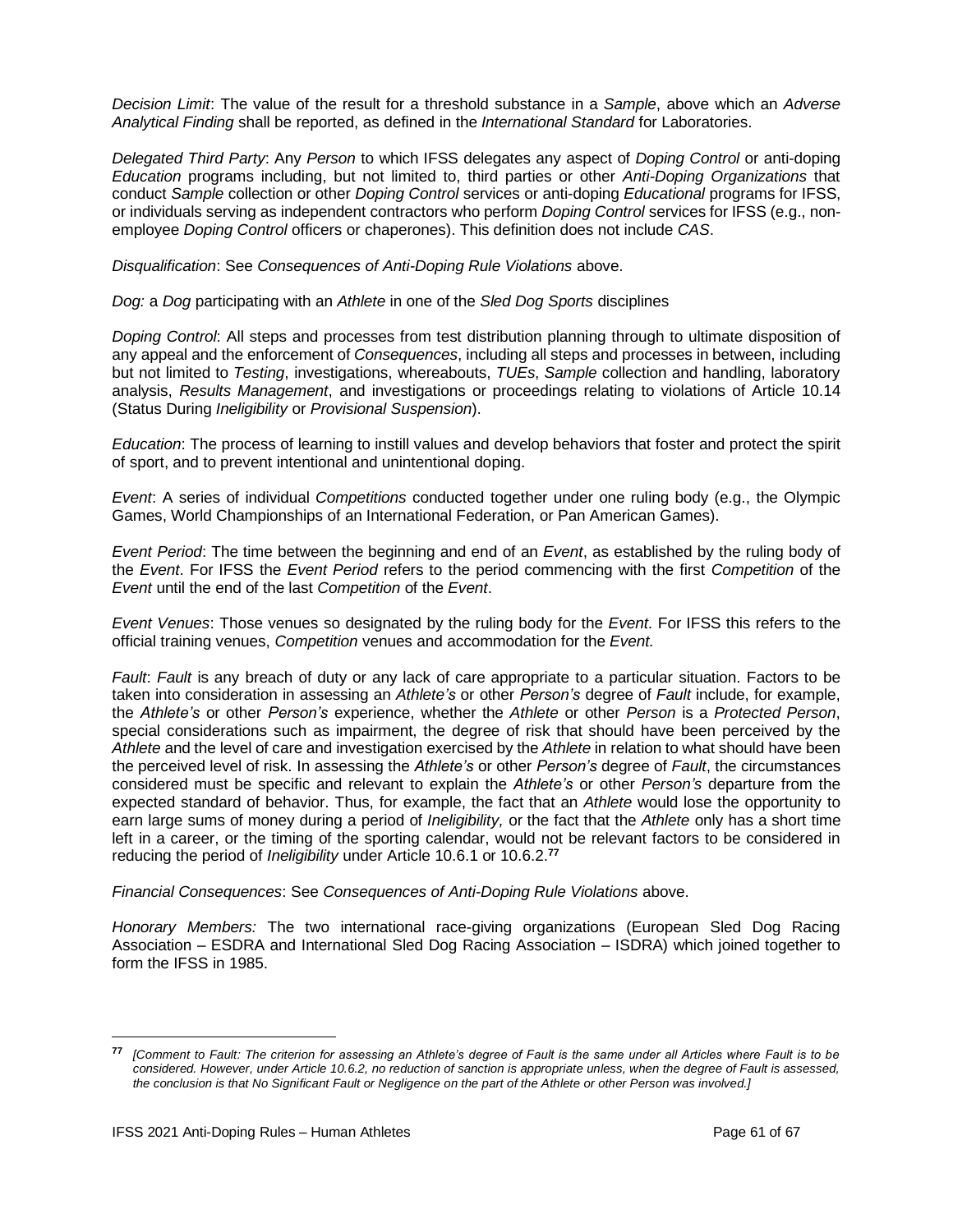*In-Competition*: The period commencing at 11:59 p.m. on the day before a *Competition* in which the *Athlete* is scheduled to participate through the end of such *Competition* and the *Sample* collection process related to such *Competition*. **78**

*Independent Observer Program*: A team of observers and/or auditors, under the supervision of *WADA*, who observe and provide guidance on the *Doping Control* process prior to or during certain *Events* and report on their observations as part of *WADA's* compliance monitoring program.

*Individual Sport*: Any sport that is not a *Team Sport.*

*Ineligibility*: See *Consequences of Anti-Doping Rule Violations* above.

*Institutional Independence*: Hearing panels on appeal shall be fully independent institutionally from the *Anti-Doping Organization* responsible for *Results Management*. They must therefore not in any way be administered by, connected or subject to the *Anti-Doping Organization* responsible for *Results Management*.

*International Event*: An *Event* or *Competition* where the International Olympic Committee, the International Paralympic Committee, an International Federation, a *Major Event Organization,* or another international sport organization is the ruling body for the *Event* or appoints the technical officials for the *Event.*

*International-Level Athlete*: *Athletes* who compete in sport at the international level, as defined by each International Federation, consistent with the *International Standard* for *Testing* and Investigations. For the sport of sled dog, *International-Level Athletes* are defined as set out in the Scope section of the Introduction to these Anti-Doping Rules.**<sup>79</sup>**

*International Standard*: A standard adopted by *WADA* in support of the *Code*. Compliance with an *International Standard* (as opposed to another alternative standard, practice or procedure) shall be sufficient to conclude that the procedures addressed by the *International Standard* were performed properly. *International Standards* shall include any *Technical Documents* issued pursuant to the *International Standard*.

*Major Event Organizations*: The continental associations of *National Olympic Committees* and other international multi-sport organizations that function as the ruling body for any continental, regional or other *International Event*.

*Marker*: A compound, group of compounds or biological variable(s) that indicates the *Use* of a *Prohibited Substance* or *Prohibited Method.*

*Metabolite*: Any substance produced by a biotransformation process.

*Minimum Reporting Level*: The estimated concentration of a *Prohibited Substance* or its *Metabolite(s)* or *Marker(s)* in a *Sample* below which *WADA*-accredited laboratories should not report that *Sample* as an *Adverse Analytical Finding*.

**<sup>78</sup>** *[Comment to In-Competition: Having a universally accepted definition for In-Competition provides greater harmonization among Athletes across all sports, eliminates or reduces confusion among Athletes about the relevant timeframe for In-Competition Testing, avoids inadvertent Adverse Analytical Findings in between Competitions during an Event and assists in preventing any potential performance enhancement benefits from substances prohibited Out-of-Competition being carried over to the Competition period.]*

**<sup>79</sup>** *[Comment to International-Level Athlete: Consistent with the International Standard for Testing and Investigations, IFSS is free to determine the criteria it will use to classify Athletes as International-Level Athletes, e.g., by ranking, by participation in particular International Events, by type of license, etc. However, it must publish those criteria in clear and concise form, so that Athletes are able to ascertain quickly and easily when they will become classified as International-Level Athletes. For example, if the criteria*  include participation in certain International Events, then the International Federation must publish a list of those International *Events.]*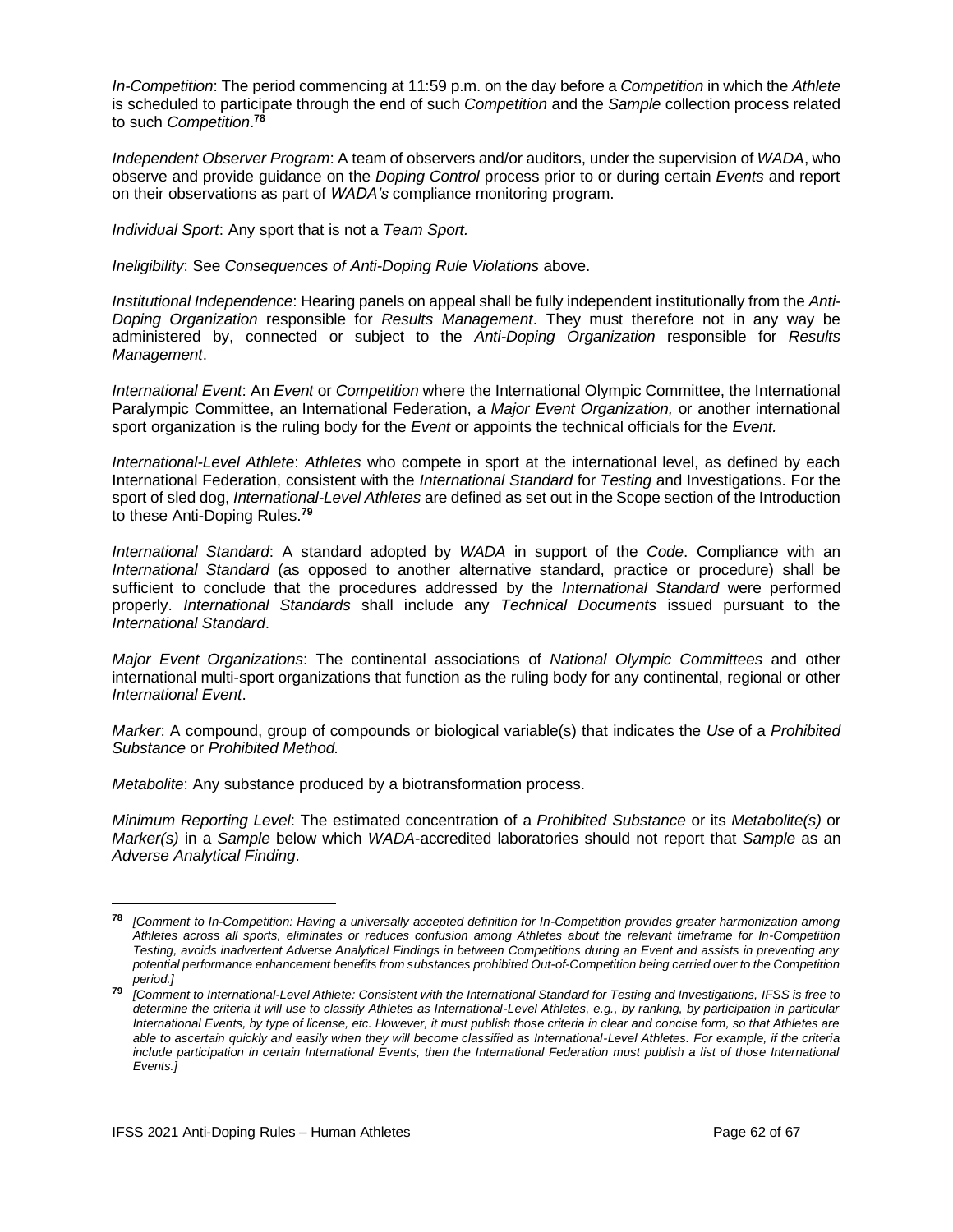*Minor*: A natural *Person* who has not reached the age of eighteen (18) years.

*National Anti-Doping Organization*: The entity(ies) designated by each country as possessing the primary authority and responsibility to adopt and implement anti-doping rules, direct the collection of *Samples*, manage test results and conduct *Results Management* at the national level. If this designation has not been made by the competent public authority(ies), the entity shall be the country's *National Olympic Committee* or its designee.

*National Event*: A sport *Event* or *Competition* involving *International-* or *National-Level Athletes* that is not an *International Event*.

*National Federation*: A national or regional entity which is a member of or is recognized by IFSS as the entity governing IFSS's sport in that nation or region.

*National-Level Athlete*: *Athletes* who compete in sport at the national level, as defined by each *National Anti-Doping Organization,* consistent with the *International Standard* for *Testing* and Investigations.

*National Olympic Committee*: The organization recognized by the International Olympic Committee. The term *National Olympic Committee* shall also include the National Sport Confederation in those countries where the National Sport Confederation assumes typical *National Olympic Committee* responsibilities in the anti-doping area.

*No Fault* or *Negligence*: The *Athlete* or other *Person's* establishing that he or she did not know or suspect, and could not reasonably have known or suspected even with the exercise of utmost caution, that he or she had *Used* or been administered the *Prohibited Substance* or *Prohibited Method* or otherwise violated an anti-doping rule*.* Except in the case of a *Protected Person* or *Recreational Athlete*, for any violation of Article 2.1, the *Athlete* must also establish how the *Prohibited Substance* entered the *Athlete's* system.

*No Significant Fault* or *Negligence*: The *Athlete* or other *Person's* establishing that any *Fault* or *Negligence*, when viewed in the totality of the circumstances and taking into account the criteria for *No Fault* or *Negligence*, was not significant in relationship to the anti-doping rule violation. Except in the case of a *Protected Person* or *Recreational Athlete*, for any violation of Article 2.1, the *Athlete* must also establish how the *Prohibited Substance* entered the *Athlete's* system.

*Operational Independence*: This means that (1) board members, staff members, commission members, consultants and officials of the *Anti-Doping Organization* with responsibility for *Results Management* or its affiliates (e.g., member federation or confederation), as well as any *Person* involved in the investigation and pre-adjudication of the matter cannot be appointed as members and/or clerks (to the extent that such clerk is involved in the deliberation process and/or drafting of any decision) of hearing panels of that *Anti-Doping Organization* with responsibility for *Results Management* and (2) hearing panels shall be in a position to conduct the hearing and decision-making process without interference from the *Anti-Doping Organization* or any third party. The objective is to ensure that members of the hearing panel or individuals otherwise involved in the decision of the hearing panel, are not involved in the investigation of, or decisions to proceed with, the case.

*Other pool(s)*: According to Article 4.8.11 of the *International Standard* for *Testing* and Investigations, International Federations and *National Anti-Doping Organizations* may implement other testing pools in order to collect some whereabouts information to support their *Doping Control* program, below the *Registered Testing Pool* and the *Testing Pool*.

*Out-of-Competition*: Any period which is not *In-Competition*.

*Participant*: Any *Athlete* or *Athlete Support Person*.

*Person*: A natural *Person* or an organization or other entity.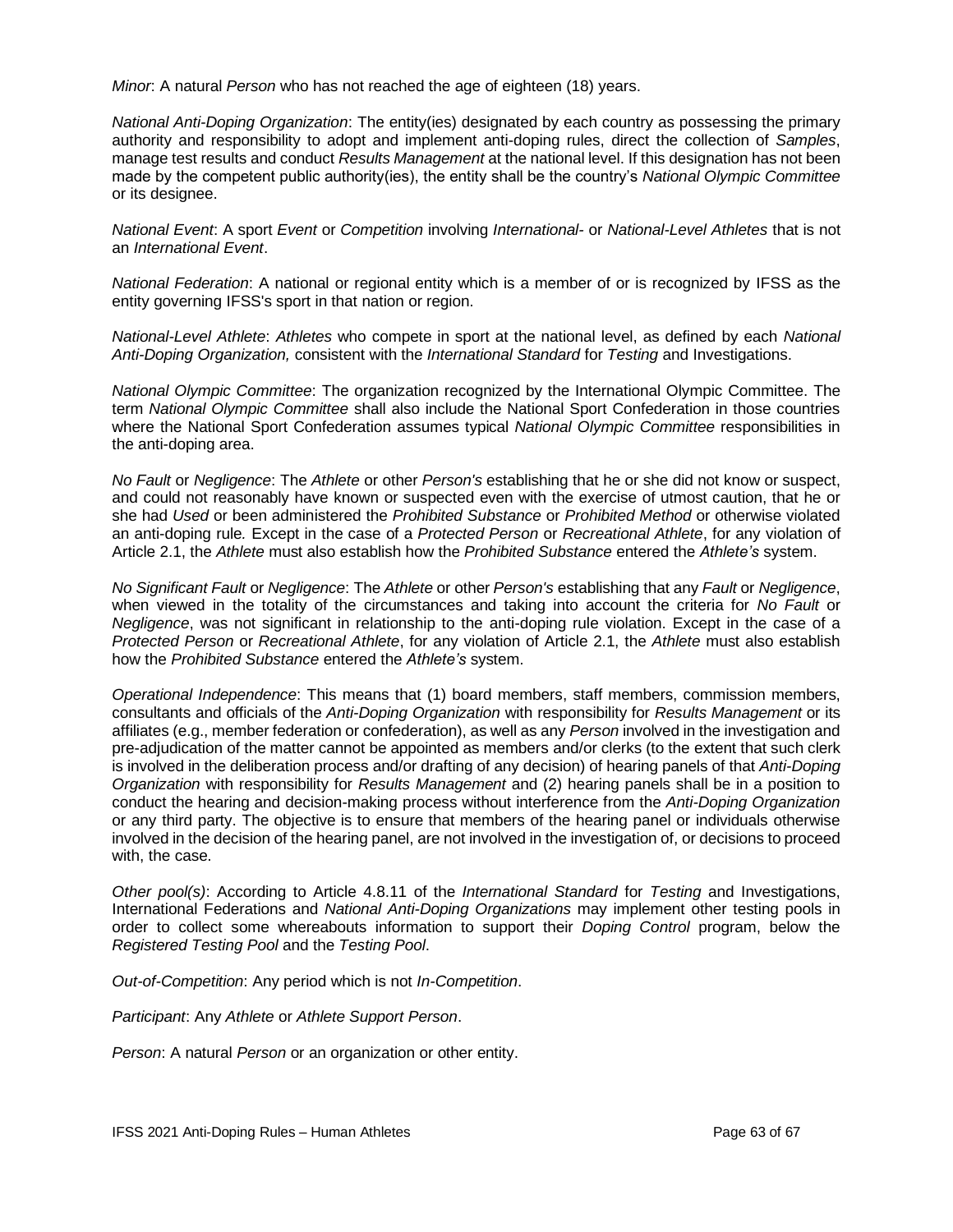*Possession*: The actual, physical *Possession*, or the constructive *Possession* (which shall be found only if the *Person* has exclusive control or intends to exercise control over the *Prohibited Substance* or *Prohibited Method* or the premises in which a *Prohibited Substance* or *Prohibited Method* exists); provided, however, that if the *Person* does not have exclusive control over the *Prohibited Substance* or *Prohibited Method* or the premises in which a *Prohibited Substance* or *Prohibited Method* exists, constructive *Possession* shall only be found if the *Person* knew about the presence of the *Prohibited Substance* or *Prohibited Method* and intended to exercise control over it. Provided, however, there shall be no anti-doping rule violation based solely on *Possession* if, prior to receiving notification of any kind that the *Person* has committed an antidoping rule violation, the *Person* has taken concrete action demonstrating that the *Person* never intended to have *Possession* and has renounced *Possession* by explicitly declaring it to an *Anti-Doping Organization*. Notwithstanding anything to the contrary in this definition, the purchase (including by any electronic or other means) of a *Prohibited Substance* or *Prohibited Method* constitutes *Possession* by the *Person* who makes the purchase.**<sup>80</sup>**

*Prohibited List*: The List identifying the *Prohibited Substances* and *Prohibited Methods*.

*Prohibited Method*: Any method so described on the *Prohibited List*.

*Prohibited Substance*: Any substance, or class of substances, so described on the *Prohibited List*.

*Protected Person*: An *Athlete* or other natural *Person* who at the time of the anti-doping rule violation: (i) has not reached the age of sixteen (16) years; (ii) has not reached the age of eighteen (18) years and is not included in any *Registered Testing Pool* and has never competed in any *International Event* in an open category; or (iii) for reasons other than age has been determined to lack legal capacity under applicable national legislation.**<sup>81</sup>**

*Provisional Hearing*: For purposes of Article 7.4.3, an expedited abbreviated hearing occurring prior to a hearing under Article 8 that provides the *Athlete* with notice and an opportunity to be heard in either written or oral form.**<sup>82</sup>**

*Provisional Member*: A national or regional sled dog sport organization affiliated to IFSS but which partially qualify as member.

*Provisional Suspension*: See *Consequences of Anti-Doping Rule Violations* above.

*Publicly Disclose*: See *Consequences of Anti-Doping Rule Violations* above.

*Recreational Athlete*: A natural *Person* who is so defined by the relevant *National Anti-Doping Organization*; provided, however, the term shall not include any *Person* who, within the five (5) years prior to committing any anti-doping rule violation, has been an *International-Level Athlete* (as defined by each International

**<sup>80</sup>** *[Comment to Possession: Under this definition, anabolic steroids found in an Athlete's car would constitute a violation unless the Athlete establishes that someone else used the car; in that event, IFSS must establish that, even though the Athlete did not have exclusive control over the car, the Athlete knew about the anabolic steroids and intended to have control over them. Similarly, in the example of anabolic steroids found in a home medicine cabinet under the joint control of an Athlete and spouse, IFSS must establish that the Athlete knew the anabolic steroids were in the cabinet and that the Athlete intended to exercise control over them. The act of purchasing a Prohibited Substance alone constitutes Possession, even where, for example, the product does not arrive, is received by someone else, or is sent to a third party address.]*

**<sup>81</sup>** *[Comment to Protected Person: The Code treats Protected Persons differently than other Athletes or Persons in certain circumstances based on the understanding that, below a certain age or intellectual capacity, an Athlete or other Person may not possess the mental capacity to understand and appreciate the prohibitions against conduct contained in the Code. This would include, for example, a Paralympic Athlete with a documented lack of legal capacity due to an intellectual impairment. The term "open category" is meant to exclude competition that is limited to junior or age group categories.]* 

**<sup>82</sup>** *[Comment to Provisional Hearing: A Provisional Hearing is only a preliminary proceeding which may not involve a full review of the facts of the case. Following a Provisional Hearing, the Athlete remains entitled to a subsequent full hearing on the merits of the case. By contrast, an "expedited hearing", as that term is used in Article 7.4.3, is a full hearing on the merits conducted on an expedited time schedule.]*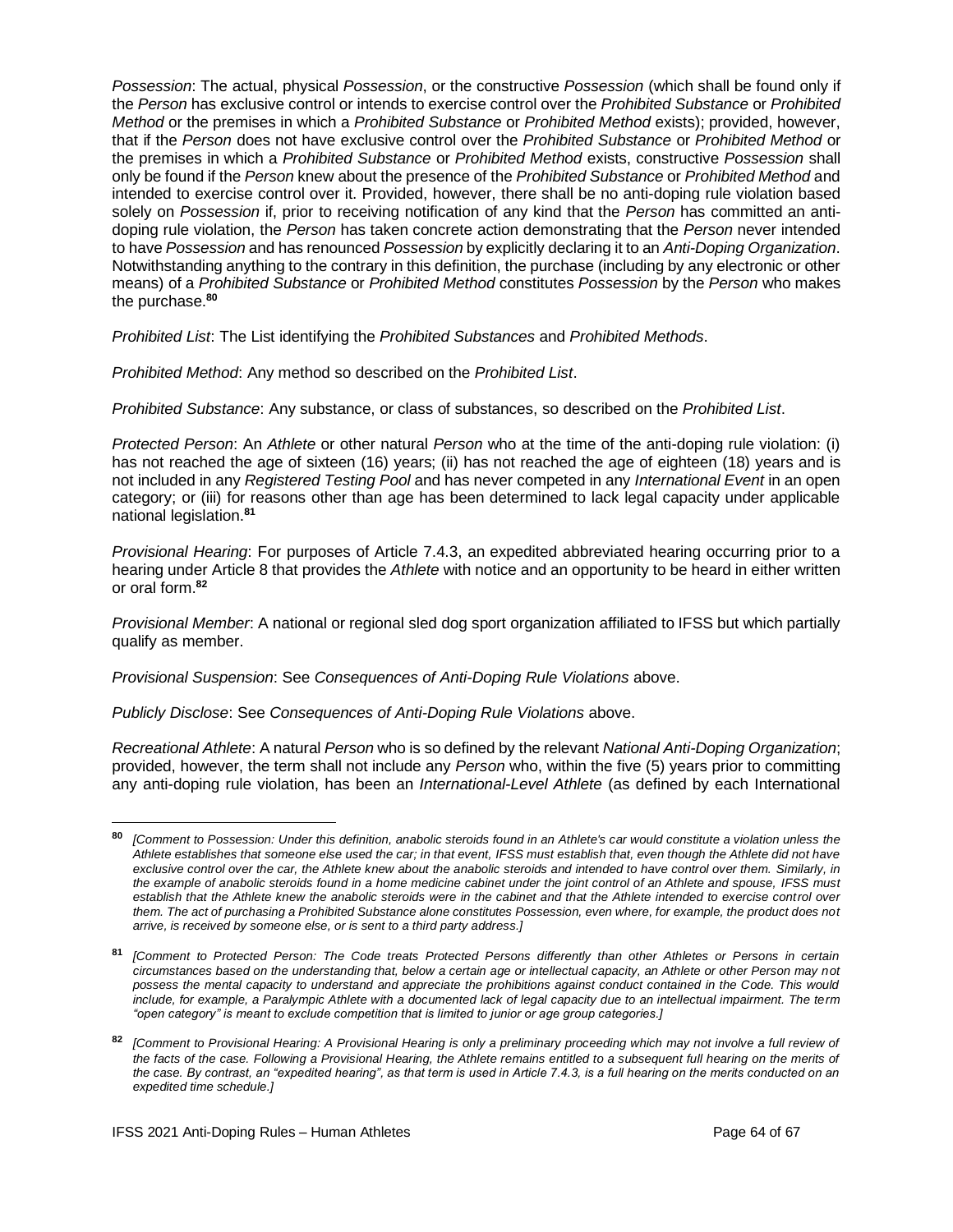Federation consistent with the *International Standard* for *Testing* and Investigations) or *National-Level Athlete* (as defined by each *National Anti-Doping Organization* consistent with the *International Standard* for *Testing* and Investigations), has represented any country in an *International Event* in an open category or has been included within any *Registered Testing Pool* or other whereabouts information pool maintained by any International Federation or *National Anti-Doping Organization*. **83**

*Regional Anti-Doping Organization*: A regional entity designated by member countries to coordinate and manage delegated areas of their national anti-doping programs, which may include the adoption and implementation of anti-doping rules, the planning and collection of *Samples*, the management of results, the review of *TUEs*, the conduct of hearings, and the conduct of *Educational* programs at a regional level.

*Registered Testing Pool*: The pool of highest-priority *Athletes* established separately at the international level by International Federations and at the national level by *National Anti-Doping Organizations,* who are subject to focused *In-Competition* and *Out-of-Competition Testing* as part of that International Federation's or *National Anti-Doping Organization's* test distribution plan and therefore are required to provide whereabouts information as provided in Article 5.5 and the *International Standard* for *Testing* and Investigations.

*Results Management*: The process encompassing the timeframe between notification as per Article 5 of the *International Standard* for *Results Management*, or in certain cases (e.g., *Atypical Finding*, *Athlete Biological Passport*, whereabouts failure), such pre-notification steps expressly provided for in Article 5 of the *International Standard* for *Results Management*, through the charge until the final resolution of the matter, including the end of the hearing process at first instance or on appeal (if an appeal was lodged). *Sample* or *Specimen*: Any biological material collected for the purposes of *Doping Control*. **84**

*Signatories*: Those entities accepting the *Code* and agreeing to implement the *Code*, as provided in Article 23 of the *Code*.

*Sleddog Sports:* Sports in which an *Athlete* and his/her *Dog(s)* form together an *Equipage* to perform in *Competition*, on or off snow. *Sleddog Sports* include the following styles:

- **Sled:** Sport activity on snow in which an *Athlete* drives a sled pulled by a Dog Team of 2 or more *Dogs*, over a given distance, determined by the size of the Dog Teams in the *Competition* class for that discipline: Sprint, Middle Distance; Long Distance; Stage races.

- **Skidogs:** Sport activity on snow in which an *Athlete* on skis, connected by a cord to a Dog Team of from one to four *Dog(s)* over a given distance, consisting of these disciplines: Pulka; Skijoring; Combined pulka/skijoring and Team Relay.

- **Dryland:** Sport activity performed in conditions where there is no snow. The *Athlete* either runs behind his or her *Dog* or rides a bicycle or pedals a scooter behind the *Dog*, connected by a cord, or drives a specially-designed cart or rig pulled by a Dog Team of from 2 to 8 *Dogs.* Each discipline or class has a specific distance in function of the type of class and number of *Dogs.* The Dryland disciplines are: Cani-Cross; Bikejoring; Scooter; Rig.

*Specified Method:* See Article 4.2.2.

*Specified Substance*: See Article 4.2.2.

**<sup>83</sup>** *[Comment to Recreational Athlete: The term "open category" is meant to exclude competition that is limited to junior or age group categories.]* 

**<sup>84</sup>** *[Comment to Sample or Specimen: It has sometimes been claimed that the collection of blood Samples violates the tenets of certain religious or cultural groups. It has been determined that there is no basis for any such claim.]*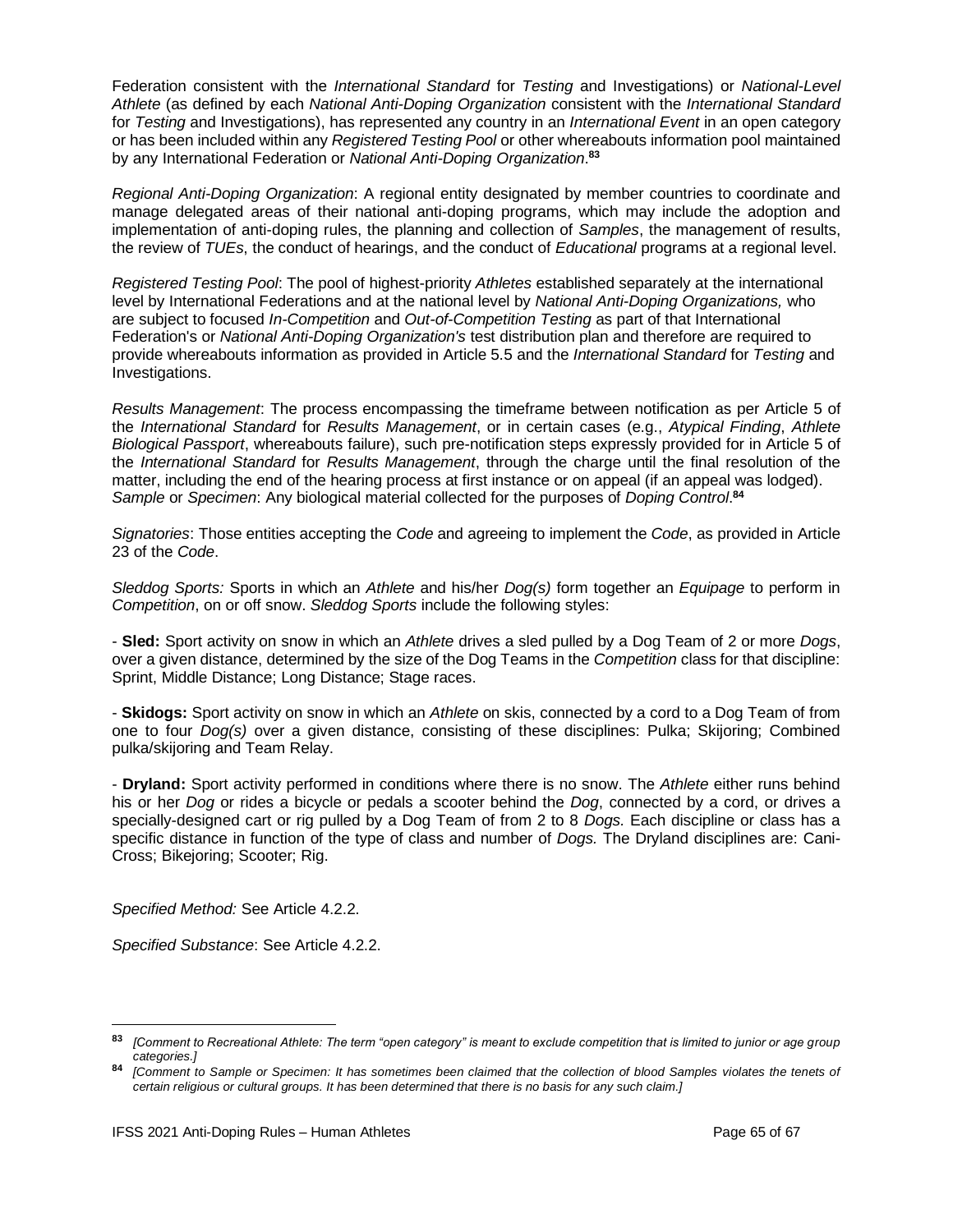*Strict Liability*: The rule which provides that under Article 2.1 and Article 2.2, it is not necessary that intent, *Fault*, *Negligence*, or knowing *Use* on the *Athlete's* part be demonstrated by the *Anti-Doping Organization* in order to establish an anti-doping rule violation.

*Substance of Abuse*: See Article 4.2.3.

*Substantial Assistance*: For purposes of Article 10.7.1, a *Person* providing *Substantial Assistance* must: (1) fully disclose in a signed written statement or recorded interview all information he or she possesses in relation to anti-doping rule violations or other proceeding described in Article 10.7.1.1, and (2) fully cooperate with the investigation and adjudication of any case or matter related to that information, including, for example, presenting testimony at a hearing if requested to do so by an *Anti-Doping Organization* or hearing panel. Further, the information provided must be credible and must comprise an important part of any case or proceeding which is initiated or, if no case or proceeding is initiated, must have provided a sufficient basis on which a case or proceeding could have been brought.

*Tampering*: Intentional conduct which subverts the *Doping Control* process but which would not otherwise be included in the definition of *Prohibited Methods*. *Tampering* shall include, without limitation, offering or accepting a bribe to perform or fail to perform an act, preventing the collection of a *Sample*, affecting or making impossible the analysis of a *Sample*, falsifying documents submitted to an *Anti-Doping Organization* or *TUE* committee or hearing panel, procuring false testimony from witnesses, committing any other fraudulent act upon the *Anti-Doping Organization* or hearing body to affect *Results Management* or the imposition of *Consequences*, and any other similar intentional interference or *Attempted* interference with any aspect of *Doping Control*. **85**

*Target Testing*: Selection of specific *Athletes* for *Testing* based on criteria set forth in the *International Standard* for *Testing* and Investigations.

*Team Sport*: A sport in which the substitution of players is permitted during a *Competition*.

*Technical Document*: A document adopted and published by *WADA* from time to time containing mandatory technical requirements on specific anti-doping topics as set forth in an *International Standard*.

*Testing*: The parts of the *Doping Control* process involving test distribution planning, *Sample* collection, *Sample* handling, and *Sample* transport to the laboratory.

*Testing Pool*: The tier below the *Registered Testing Pool* which includes *Athletes* from whom some whereabouts information is required in order to locate and *Test* the *Athlete Out-of-Competition*.

*Therapeutic Use Exemption (TUE)*: A *Therapeutic Use Exemption* allows an *Athlete* with a medical condition to *Use* a *Prohibited Substance* or *Prohibited Method*, but only if the conditions set out in Article 4.4 and the *International Standard* for *Therapeutic Use Exemptions* are met.

*Trafficking*: Selling, giving, transporting, sending, delivering or distributing (or *Possessing* for any such purpose) a *Prohibited Substance* or *Prohibited Method* (either physically or by any electronic or other means) by an *Athlete*, *Athlete Support Person* or any other *Person* subject to the authority of an *Anti-Doping Organization* to any third party; provided, however, this definition shall not include the actions of bona fide medical personnel involving a *Prohibited Substance* used for genuine and legal therapeutic purposes or other acceptable justification, and shall not include actions involving *Prohibited Substances* which are not prohibited in *Out-of-Competition Testing* unless the circumstances as a whole demonstrate such *Prohibited* 

**<sup>85</sup>** *[Comment to Tampering: For example, this Article would prohibit altering identification numbers on a Doping Control form during Testing, breaking the B bottle at the time of B Sample analysis, altering a Sample by the addition of a foreign substance, or intimidating or attempting to intimidate a potential witness or a witness who has provided testimony or information in the Doping Control process. Tampering includes misconduct which occurs during the Results Management. See Article 10.9.3.3. However, actions taken as part of a Person's legitimate defense to an anti-doping rule violation charge shall not be considered Tampering. Offensive conduct towards a Doping Control official or other Person involved in Doping Control which does not otherwise constitute Tampering shall be addressed in the disciplinary rules of sport organizations.]*